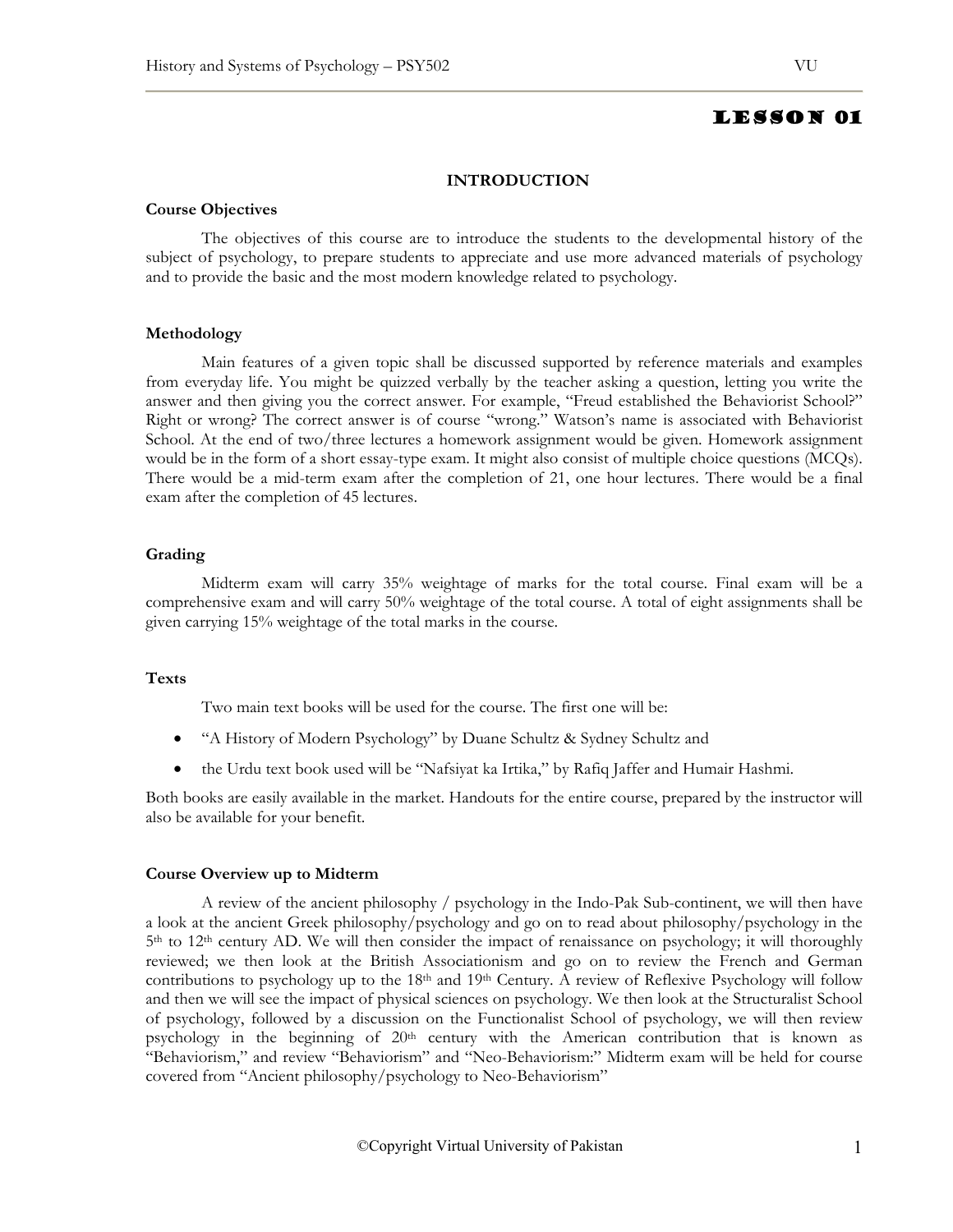### **Course Overview up to Final Exam**

After the mid term exam more recent European contributions to psychology shall be discussed those will include: The Gestalt School of psychology, the English Dynamic psychology, the Historico-Evolutionary Psychology. We will then take a scientific outlook at mental illness. And then study the Psychoanalytical School in the beginning of 20<sup>th</sup> century, followed by Jung's Analytical Psychology, and Adler's Individual Psychology, followed by Psychodynamic contributors. It will then lead to a review of Humanistic Psychology. We will then see the modern trends in psychological treatment of mental disorders, including Anti-psychiatry Movement. We shall then see the development of psychology in parts of Africa and Asia in 20<sup>th</sup> Century and finally a look at psychology in the 21<sup>st</sup> century.

### **Ancient Philosophy/Psychology in the Sub-Continent**

The first and the foremost problem in any discipline is that of the scope and the definition. Such is the case with psychology. It is only when we define psychology that we can move forward to view "psychological" thoughts and ideas of man from ancient times up to today.

Psychology for that and the present purpose can be defined as the "study of mind and body." The ancient man regarded "soul" as something that was invisible and resided inside a person. He had his own explanations for the behavior of the soul and the body. For example the soul escaped the body when a person was asleep. The escaped soul then performed certain actions on behalf of the person that was visible in the form of dream work. Further, dream work, fainting spell, epileptic fits, mental and physical discrepancies were also regarded as expressions of the soul.

The ancient man also believed in what is termed "animism." Animism is the process of seeing human qualities in inanimate objects such as moon, stars, stones etc. He humanized those objects in order to make them easy to understand. The ancient man had a strong belief in magic and tried to learn and adopt magical tricks which were his way of exercising control over things around him.

Ancient Indo-Pak history of psychology was no exception where also magic was an important element. Magic as mentioned earlier, was used to exercise control over others and nature. It may be used for negative purposes or positive purposes.

The ancient man also indulged in different exercises and activities to gain control over his body. Yoga was one of such exercises involving breath control and different body postures. One of the yoga's beliefs was that body and soul are related and connected and this connection influences body and soul both.

The ancient philosophy or psychology of the sub-continent advanced the belief that consciousness is related to the brain. The ancient Europeans, the Greeks for instance, thought that consciousness was a function of the heart of a man.

About a thousand years B.C. the sub-continentals differentiated between mental and physical labor. Mental labor was the process of thinking and using the mind to solve problems, while physical labor was to perform certain tasks physically. Mental labor was considered superior by the ancient man while physical labor was considered inferior. They also believed that our mental faculties are inherited.

According to the sub-continentals Atma or the soul of a person was the pure self. Further, the world around us was an illusion or a deception played on us by our senses. Some others believed that consciousness and mind were the products of material development. These two beliefs are called Idealism and Materialism today. The later ancient Greek philosophy has a number of similarities to the subcontinental views.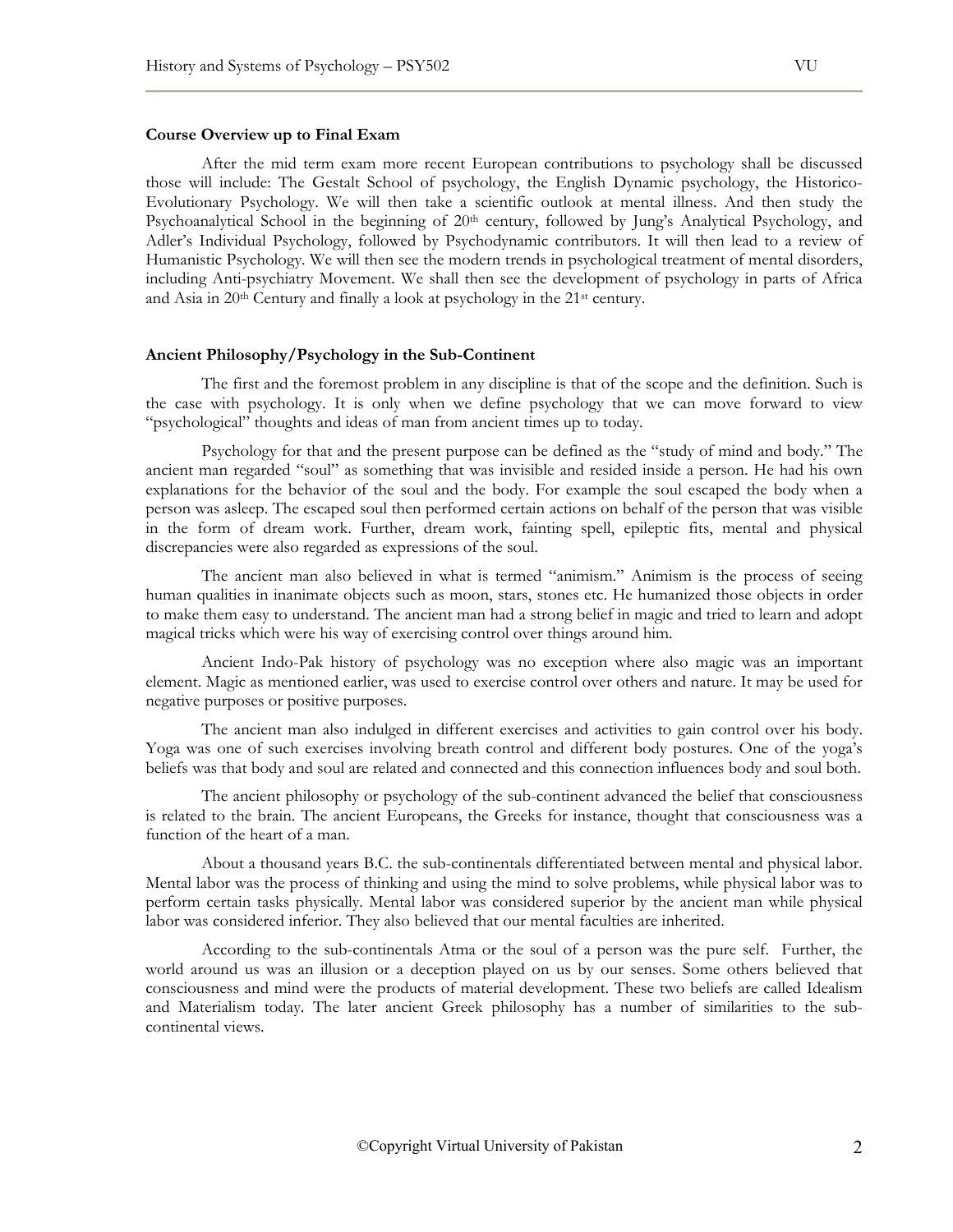### **ANCIENT GREEK PHILOSOPHY/PSYCHOLOGY**

The ancient Greek philosophers/psychologists regarded three elements to be the basic ingredients of all matter including humans. These three elements were:

- Water
- Air
- And fire

The ancient Greek philosophers also put forward the view that contradiction is a permanent element in the world and because of it the world is influx all the time. This means that every time a phenomenon arises there is a counter explanation to the phenomenon. Thus a contradiction in explanation arises which leads to further investigation and further phenomenon and counter phenomenon. When this process continues over a long period of time, we find the world to be in a constant influx.

One of the greatest developments of the Ancient Greek philosophers was that they put forward the view that everything consists of small indivisible particles and these particles act upon on the soul to create sensations. This was later found to be true with the discovery of atoms.

#### **Socrates**

Socrates is considered to be one of the most important ancient philosopher/psychologist. He laid the foundation of ideas for many philosophers/psychologists to follow. Socrates was born in 469BC and he died in 399BC. In his opinion knowledge and truth reside in the mind and one has to look for and find it there. It means that in order to gain knowledge and understand various phenomenon one has to look inwards instead of looking at the outward things and trying to find an explanation in them.

He further said that knowledge and awareness create virtue, so in order to be virtuous one has to look into the self. In other words, Socrates stressed on the study of soul i.e. looking inwards, and he rejected external observation.

Another of the Socratic contributions is that he defined the concept of happiness. To Socrates, stealing is not happiness but the satisfaction gained through acquiring by honest means is happiness.

He regarded the soul, called psyche in Greek, as superior to body and said that the psyche or the soul helps us to distinguish between good and bad. Socrates asserted that all things have a definite purpose and nothing occurs without that purpose.

Another of the great contributions of Socrates is his method of teaching. It is called the Socratic method of teaching. It is also the modern method of teaching and it consists of a dialogue, rather than monologue and focuses on the logical correctness of the argument. The teacher and the student interact with each other and have an intelligent dialogue that helps them to understand and comprehend better. The monologue is discouraged because it involves only one way flow of information, further it does not clear up any misunderstanding that may arise in the mind of the students, who are not able to express themselves. The Socratic method of teaching is in practice these days.

#### **Plato**

Plato was a pupil of Socrates and another important Greek philosopher/psychologist. He was born in 427BC and he died in 347BC.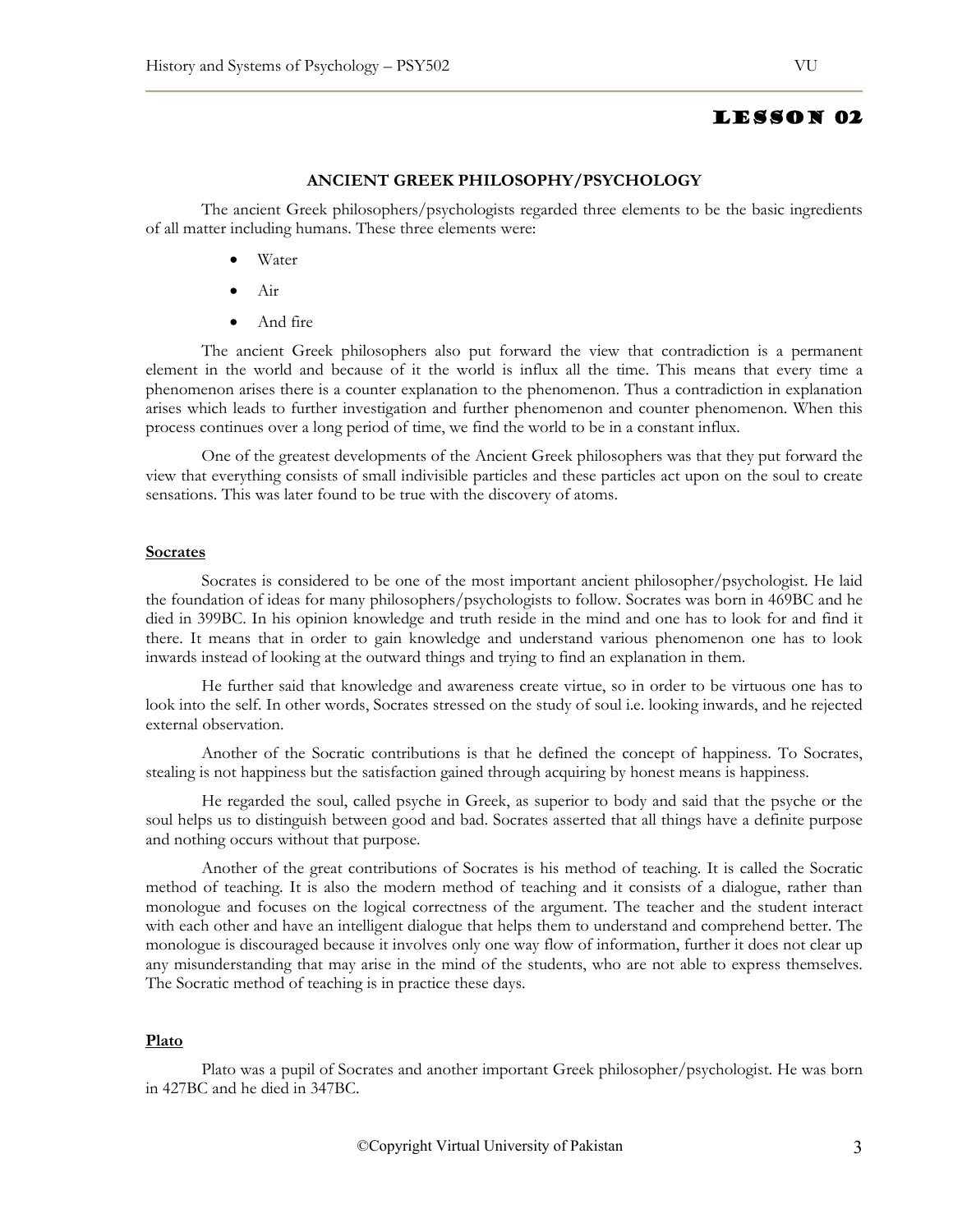Following the Socratic tradition, Plato was also of the view that knowledge is innate and inside the mind. In order to extract knowledge one needs to look into the mind rather than looking at external objects. This method was later called the introspective method in which outwardly observation is discouraged and looking into the mind or the soul is encouraged. This method was later adopted by many philosophers/psychologists who agreed with Platonian and Socratic methodology.

 Plato is also considered an idealist philosopher who believed in the supremacy of ideas. He did not believe in acquiring knowledge by empiricism and observing facts. He thought that ideas are the only source and the true source of knowledge. As an individual looks into his ideas he can extract the best possible solutions and explanations to the problems that are encountered by him or her.

Another of Plato's contributions is that he described the parts of personality as

- **Intellect**
- Will
- And appetite.

The intellect is the ability to understand, while the will is the drive to do something. Appetite on the other hand is the part of the personality that deals with bodily needs. According to Plato, ideas are eternal, they are not born, and neither do they die while worldly objects change and die. Therefore, true knowledge, as mentioned earlier, can be gained from ideas rather than observation. Plato also regarded the soul or psyche to be permanent and the body as something that could change. This further suggested that knowledge could be acquired through the soul or the psyche but not by the use of bodily sensory organs. To Plato sensory organs were a hindrance to the acquisition of knowledge.

Plato suggested that the soul has three parts:

- o Reason, located in the head
- o Passion, located in the chest
- o Appetite, located in the stomach

The function of the reason is to control and direct the passion and appetite. Passion is the desire to perform a certain action. Appetite part of the soul refers to the natural needs of the body, such as hunger, thirst etc. According to Plato, some passions and appetites are satisfied in dreams. This concept given by Plato is similar to what was later given by Freud as id, ego and super ego. Plato was the one who established the first ever university by the name of Academy.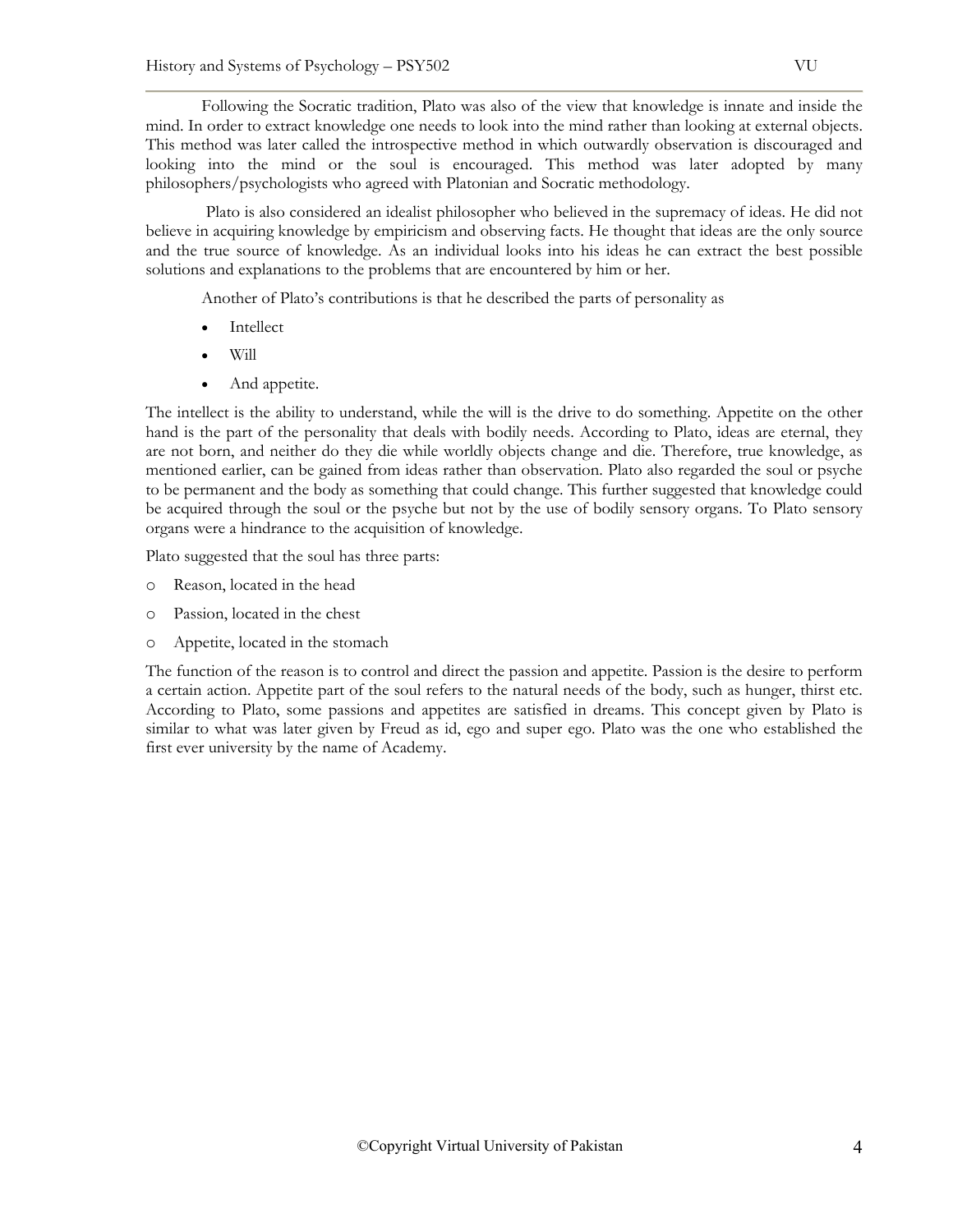### **GREEK THINKERS**

### **Aristotle**

Aristotle was one of the greatest philosopher/thinker ever in the history of mankind. This Greek philosopher/psychologist, Aristotle was born in 384BC and he died in 322BC. Aristotle was a student of Plato and his ideas not only show the influence of Plato's thinking but also sometimes Aristotle has presented completely opposing views to his teacher.

Aristotle wrote a book by the name of De Anima which means "the Soul." Since soul was considered to be the primary topic of interest for philosophers/psychologists at that time, Aristotle is considered to the first psychologists ever. Aristotle rejected the idea of dualism of soul and the body and put forward the view that these two are not separate but one entity.

Aristotle was of the view that ideas in the human beings tend to become associated with each other and there are three reasons for the association of ideas which he gave:

### **Similarity**

Similarity means that the mind tends to see certain similar patterns between two things and relates them together. This is the simplest explanation of the association of ideas where, for example, two events which a person witnesses have certain common elements. These may then be associated with each other due to the similarities present in them.

### **Contiguity**

Contiguity refers to two things or events happening close to each other so that the person is able to relate them to each other. For example, if two events occur consecutively, one after the other, they tend to get associated with each other. This is an example of contiguity of ideas, where one even may remind of the other event which is contiguous to it.

### **Contrast**

Contrast means that two events or ideas are completely opposing to each other, which results in the formation of a link between the two. Humans tend to associate the ideas together. These may be two conflicting statements by someone. One statement would remind a person about the other conflicting statement immediately.

Therefore, in this way ideas tend to become associated with each other.

According to Aristotle, man is a biological being whose functions include:

- Eating
- Perceiving
- Having children
- Thinking
- And doing things.

All of these are characteristics of living organisms. It eats to fulfill the requirements for the nourishment of its body and its growth. It perceives and responds to stimuli according to its perception. It has the ability to procreate and expand its species. Higher form of living beings such as humans has the ability to use their mind to think and analyze objects and happenings around them. Further, according to Aristotle, one of the functions of human beings is doing things, which means that humans are involved in various activities which they perform throughout their lives which may be anything such as reading this text.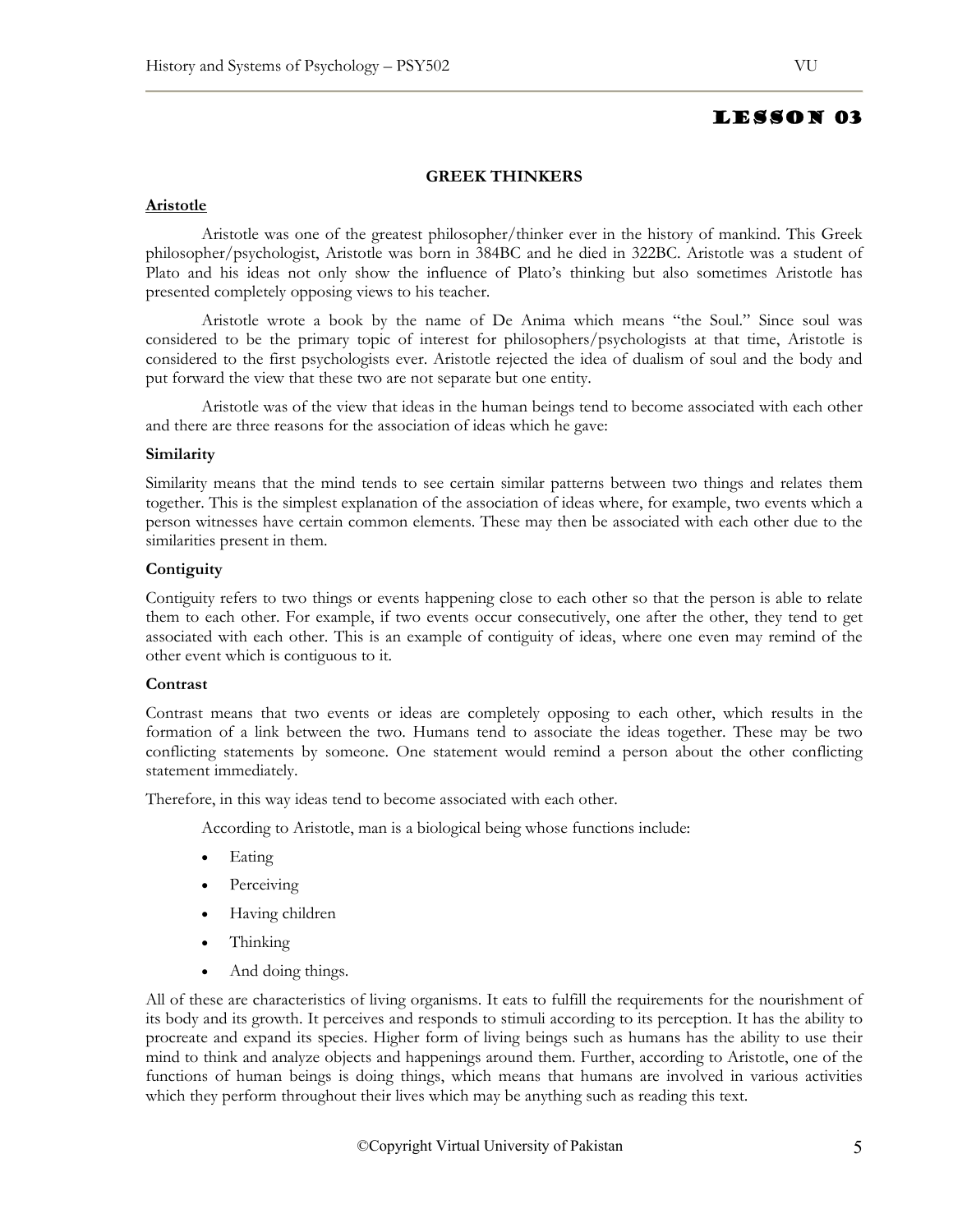According to Aristotle's teacher Plato, ideas are eternal. They are neither born nor do they die while worldly objects change. Therefore, according to him the true source of knowledge is ideas themselves. Plato further asserted the soul or psyche to be permanent and the body as something that could change. Therefore, according to Plato, knowledge could be acquired through the soul or the psyche and sensory organs were a hindrance to the acquisition of knowledge. This was an introspective and subjective method of learning, which means to look into the mind to find solutions to problems. Aristotle on the other hand rejected his teacher's views on introspection and said that true knowledge can only be gained through observation and empiricism. As human beings observe the phenomenon going on around them and the world around them, they tend to make judgments and decisions that are based on their objective perception rather than their subjective biases. Therefore, instead of looking to the mind, one needs to look at the world around in order to gain knowledge. This implies that in Aristotle's views, sensory organs are not a hindrance to learning, but they are the source of gaining knowledge.

Aristotle also described two types of human motives which are

Primary motives

Primary motives are basic motives which are the desires of all human beings and are mostly bodily desires such as such as hunger, sex, thirst, anger and need for rest. Such motives are not just possessed by human beings but may also be possessed by other living beings. An important aspect of such motives is that they are not learnt by the organisms; rather they are a part of the genetic makeup of all organisms. Humans are born with these motives, in other words these motives are inherited and they become the cause of propelling a person to perform a certain act or to do something. For example, hunger may cause a poor man to beg for food. Therefore, his basic bodily desire has caused him to perform a certain action. Such desires or motives are called primary motives by Aristotle.

• Secondary Motives

Secondary motives are those motives which are learnt by organisms and these become habits of the individuals. For example, it is the habit of certain people to socialize with others. Some people have the desire to dominate their fellows. These motives become the habits of individuals and they tend to follow them quite often. Therefore, they are called secondary motives by Aristotle.

Another great contribution of the great philosopher Aristotle was that he recognized that there are individual differences in various respects in people. These differences may be in the intelligence level, in certain abilities, sports, math etc. For example, one individual may be a very good sportsman but not a very good musician, while another may be a very good musician but not a sports man. Therefore, differences exist in all individuals as far as their personal characteristics are concerned. This is the reason for some individuals to excel in certain fields.

Aristotle further suggested that these individual differences are created during the life span of a person, but they are inherited by the person. He is born with these differences which may although be discovered in later in life.

Apart from these individual differences that are inherited and are a part of the genetic makeup of all individuals, Aristotle was of the view that the early childhood experiences and training of an individual have a profound impact on him or her. Childhood is the time when the mind is open to all influences from the environment. A child would learn to behave in a certain manner as he would see the individuals around him doing. Further, training of a child is also an important factor that would influence his behavior throughout his life. The way he has been trained and educated during the early years of his life, that is childhood, he is expected to show some influence of it in every part of his or her life. A child of Pakistani family who has been educated and grown up in the United States cannot be expected to behave in a similar manner to the one who has been grown up in Pakistan. That is because his experiences in his environment and training that he gets is absolutely different from the child grown in Pakistan. This influence is expected to last through out his or her life.

Aristotle also gave the concept of Catharsis. Catharsis is the sudden release of emotions by a person when he sees, hears or feels something. For example a person may start crying when he hears about a tragedy that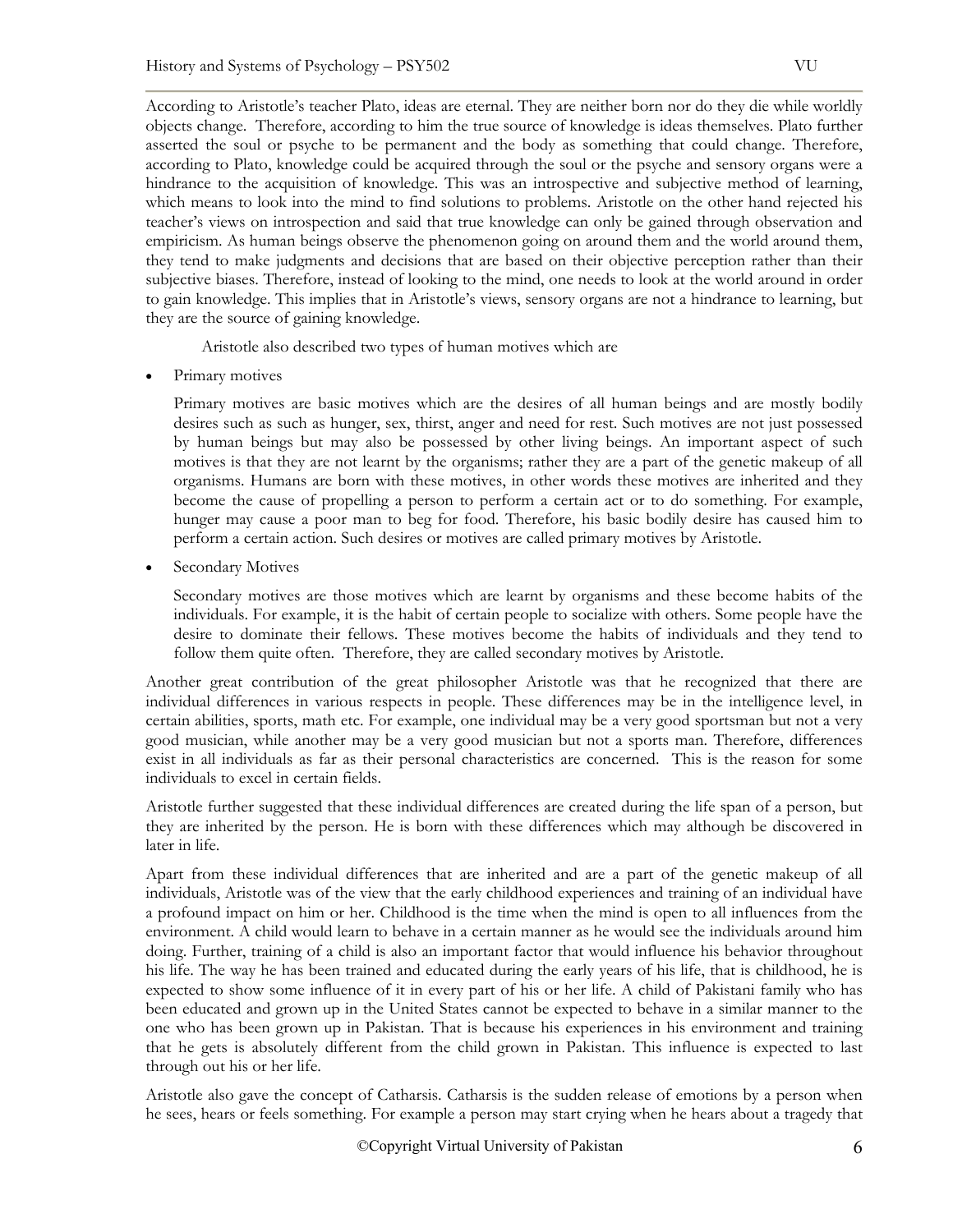someone else has encountered, or a people often have soaked eyes when they watch a tragic scene in a movie. These are the examples of catharsis where emotions are suddenly released by the individual. There may be also the emotions such as happiness or joy which someone feels when a villain is being beaten up by the hero of the movie. The list of contributions of Aristotle is a long one. This is why he is considered to be one of the greatest thinkers of mankind. His ideas have left a profound and a long lasting impact on man's thinking.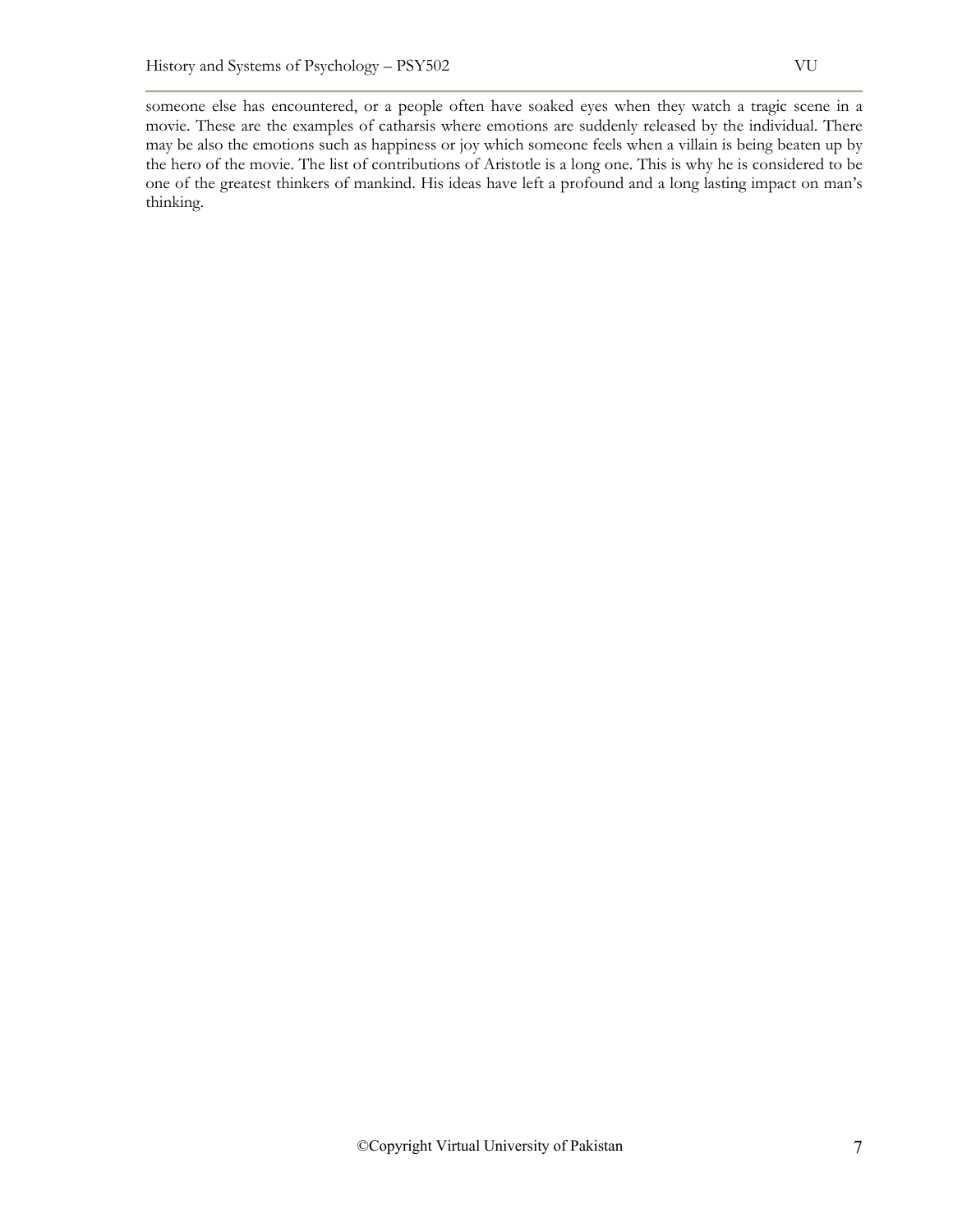# **PSYCHOLOGY IN THE 5TH TO 12TH CENTURY**

The period from 5th to 11th century A.D. is considered the dark ages of Europe. It was the period in between the great Greeks and the progressive industrialized Europe. The dark ages were the period when there was a general discouragement of research and investigation. Problems were not solved in the light of research and observation but by invoking religious edicts. Intellectuals adopted Plato's idealism while Aristotle's empiricism and observation were rejected.

It was believed that God was the most exalted being, followed by wisdom, followed by soul and then followed by matter. So matter of the body was the lowest from of existence and wisdom the highest after God. It was also thought that wisdom could be gained by looking inwards and by reflection which was the Socratic and Platonian point of view. The dark ages also had an impact on psychology. But during the same period emerged some prominent philosophers/psychologists whose contributions to psychology are noteworthy.

# **Saint Augustine**

An important contribution to the subject of psychology of those times is that of Saint Augustine. He was born in 354AD and died in 430AD.

Saint Augustine proclaimed that evil or sin is a product of free will. This means that it is the free will of an individual that makes him indulge into sins, evils and crimes. There ought to be checks on every person's free will which is certainly what the order of the society is about. A society imposes certain limits to the exercise of free will of a person which therefore results in regulation of the society. If every person is allowed to practice his will freely there would be no society and only chaos. Saint Augustine further proclaims that pride is a cardinal sin which is also the cause of many other evil acts that a person indulges in. It makes him unaware of the consequences of his actions which may be harmful for others. Therefore, Saint Augustine points out certain psychological elements in human beings that influence their actions and the society as a whole.

Saint Augustine agreed with the prevailing ideas that the universe contains two basic principles:

- The principle of light and goodness
- And the principle of darkness and evil

This means that there are two paths in the universe and it is up to the individual to decide upon which path to take. According to Augustine we can discover these by looking inwards into our minds or what is called introspection. This idea is similar to that of the Socratic Platonian ideas. According to them, looking into the self brings awareness and light of knowledge and that is the only way of gaining knowledge. Plato even considered the sense organs as a hindrance to the acquisition of knowledge. Plato and Socrates had also said that knowledge is virtue. St. Augustine added to their views by saying that a person can look into self in the same way as one looks at external objects. How to introspect or to look into the self was on the one of the biggest difficulties that were encountered by the philosophers and thinkers of that time. St. Augustine provided a simple solution to it by saying that we can look at external objects through our sense organs, but we can look in by reflection. Reflection here refers to looking at and understanding ideas and thoughts and finding solutions to problems through the association of ideas within the mind. This was his solution to the problem of how to look inwards. Because of this stress by St. Augustine on looking inwards and his method of looking inwards, he is usually regarded as the first introspective psychologist. Introspective psychologists therefore are those psychologists who encourage looking into the mind to find solutions to the problems rather that observing outwardly things and trying to find solutions to problems by using the sensory organs, as propounded by Aristotle. Plato and Socrates on the other hand were in favor of introspection.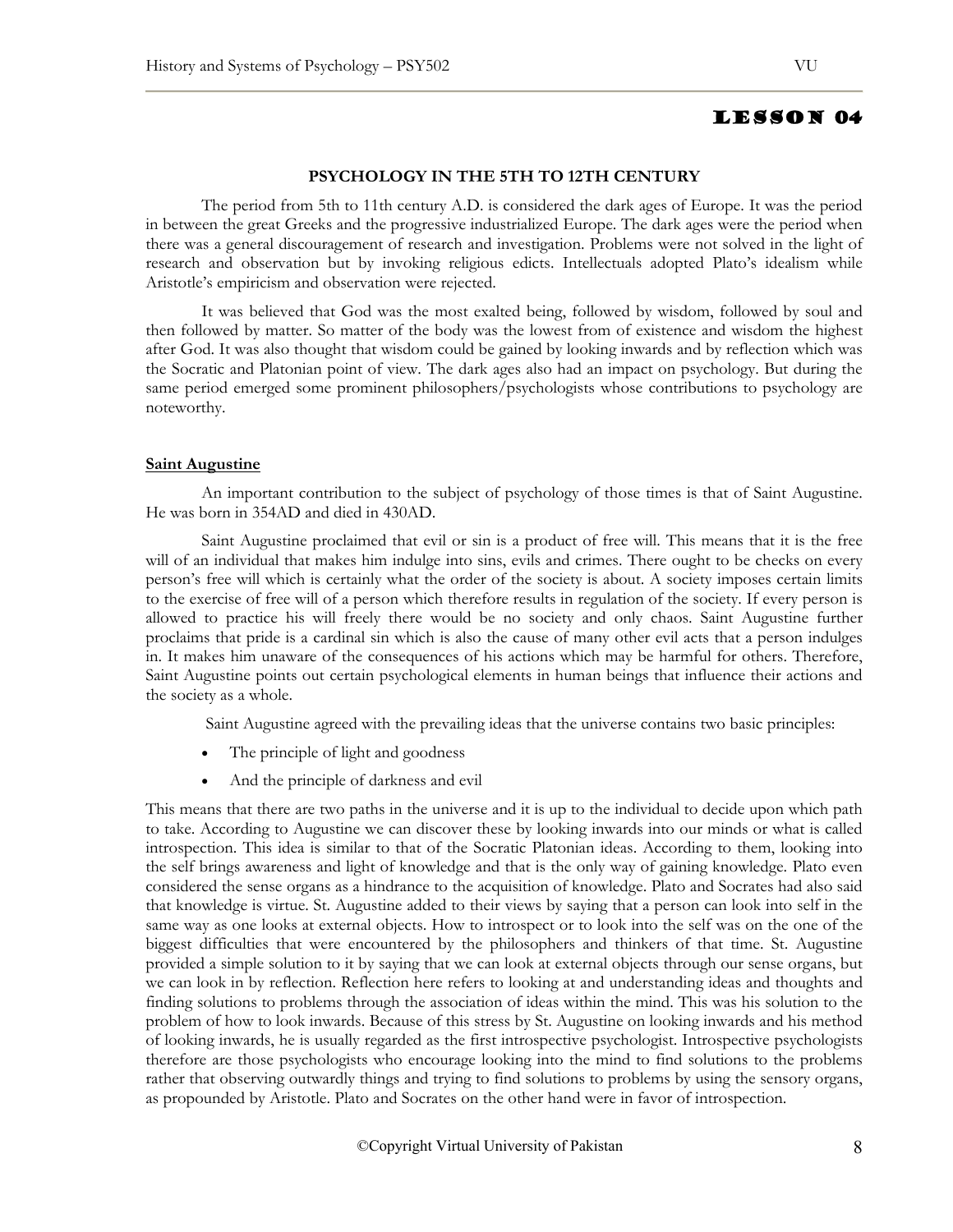Another great contribution of St. Augustine is his explanation of consciousness which in his view is constantly flowing. This also is related to his idea of introspection. He said tat consciousness flows constantly in the form of a stream and it is up to us how we look into the stream to get ideas and generate solutions to our problems. This stream of ideas is the basis of all knowledge. His ideas of introspection were later used by psychologists such as Wundt and Titchner.

### **Avicenna**

Avicenna holds very prominent position in the history of philosophy/psychology. He was born in 980AD and he died in 1037AD. Avicenna studied the Holy Qurran, physics, theology and medicine and adopted a most rigorous method of the distinction between concepts.

Like the ancient thinkers, Avicenna was also of the view that human soul was non-material and immortal. It does not exist in any material form, but nevertheless exists in the body. Therefore he rejected the concept of a unity between soul and the body as given by Aristotle. To him the soul was a separate entity and the body was a separate one. Avicenna was of the view that soul has its identity and its own operative laws just as there are the operative laws of the body. In order to study the soul and discover solutions to problems regarding the soul and the body, we need to study and become aware of the operative laws of the soul. This in turn would then help in the process of gaining knowledge as well. Once the operative laws of the soul are determined, it would be easier to know how the soul thinks and what governs its actions and influences it to behave in a certain manner.

Avicenna was of the view that the mind has a tremendous effect upon the body, such that it can make it sick or make it healthy. Here the mind and the soul are considered to be the same thing as the ancient thinkers or philosophers thought. Avicenna thought that the soul has an influence to the extent that if a person thinks that he is not well the body responds in a similar fashion and he actually becomes ill. Therefore, soul is stronger than the body and it can dictate the body to behave in a certain manner. He further added that strong soul or mind can not only affect a person's own body but it can affect others as well. This is the case in hypnosis where a person tends to bring the other person under the influence of his mind and makes him do what he wants him to.

Elaborating his views on the strength of the mind or the soul, Avicenna said that the soul had the power to the extent that it ordered the body to move and the body obeyed. In other words the soul was responsible for all the actions of the body.

Following the Aristotelian tradition Avicenna recognized four stages of motion. Motion here refers to the process of performing a certain act. Based on these stages of motions, Avicenna tried to explain the human actions. The four stages of motion are:

### **Imagination**

Imagination is the process of thinking about something in which in turn leads to a desire of possessing that thing.

### **Desires**

It is the second stage of motion according to Avicenna which represents a person's willingness to achieve something or to act in a certain manner. The person desires to posses something or to do something.

### **Impulsion**

The desires of the person cause him or push him to do something. This is the third stage of motion as given by Avicenna. The person is motivated by the desire to make a certain move which would satisfy the desire.

### **Movement**

The last stage of motion according to Avicenna is the movement where a person actually makes the move to satisfy the desire that was cause by his imagination and which has forced him to perform a certain action or make a movement to satisfy it.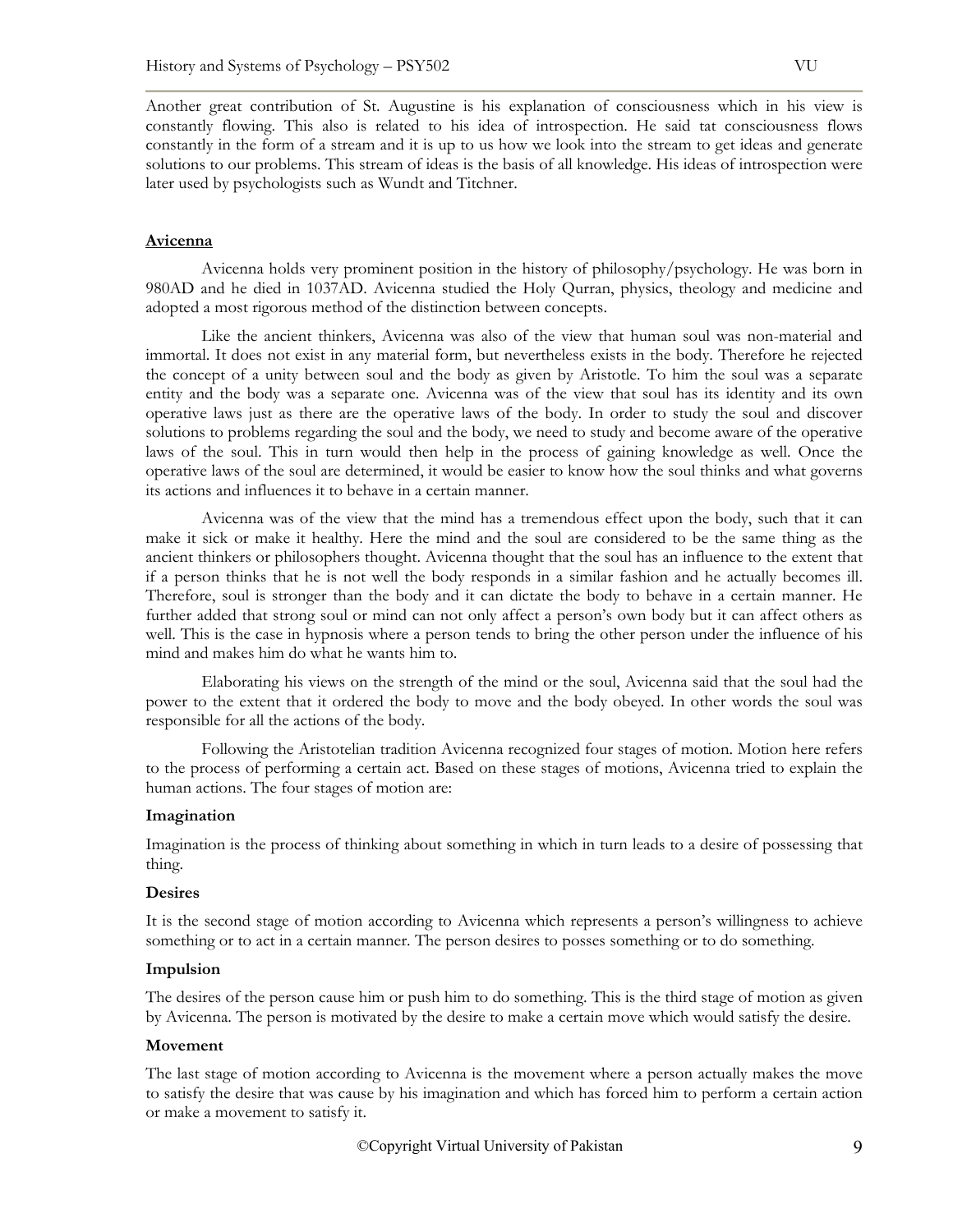In other words, imagination creates desires, which in turn propels the person and then the person acts.

Another of Avicenna's contributions is that he distinguished between primary and secondary perceptions.

## **Primary Perception**

It is the subjective perception of a person that is based on his personal dispositions. For example if a person is taking a walk in a garden and he has in his mind that there are snakes in that garden, he is quite likely to confuse a twig with a snake. That is due to his personal disposition that there are snakes in that garden. In other words, an illusion is a primary perception. This kind of perception is called subjective perception and in Avicenna's terminology Primary perception.

## **Secondary Perception**

Secondary perception is objective perception based on logical reasoning and rationality of observation. In this case personal biases and disposition do not influence the perceptions which are totally based on empirical evidence.

Avicenna's idea of primary and secondary perception was similar to what was later proclaimed by the Gestalt School as "geographical reality" and "subjective reality."

As mentioned earlier, Avicenna showed the effect of soul or mind on the body. Therefore, he is considered to be a great healer and a physician. He also showed that some sick people recovered from illness by their will power and some fall sick because they loose the will to live. He also elaborated the concept "Wahm" which plays a significant part in Avicenna's thought. "Wahm" is akin to what modern psychologists, particularly psychotherapists describe as "nervous response." The modern psychotherapists have explained that nervous response is the forerunner of many psychological and physical ailments. This is what Avicenna had explained earlier. An example of nervous response or "Wahm" is the stress created in a person, which ultimately has negative impacts on a person's health, behavior and psyche.

Avicenna was the first one to develop a system which looked at diseases form not just the physical but also the psychological point of view. This is why he is considered to be a great physician as well as a psychologist.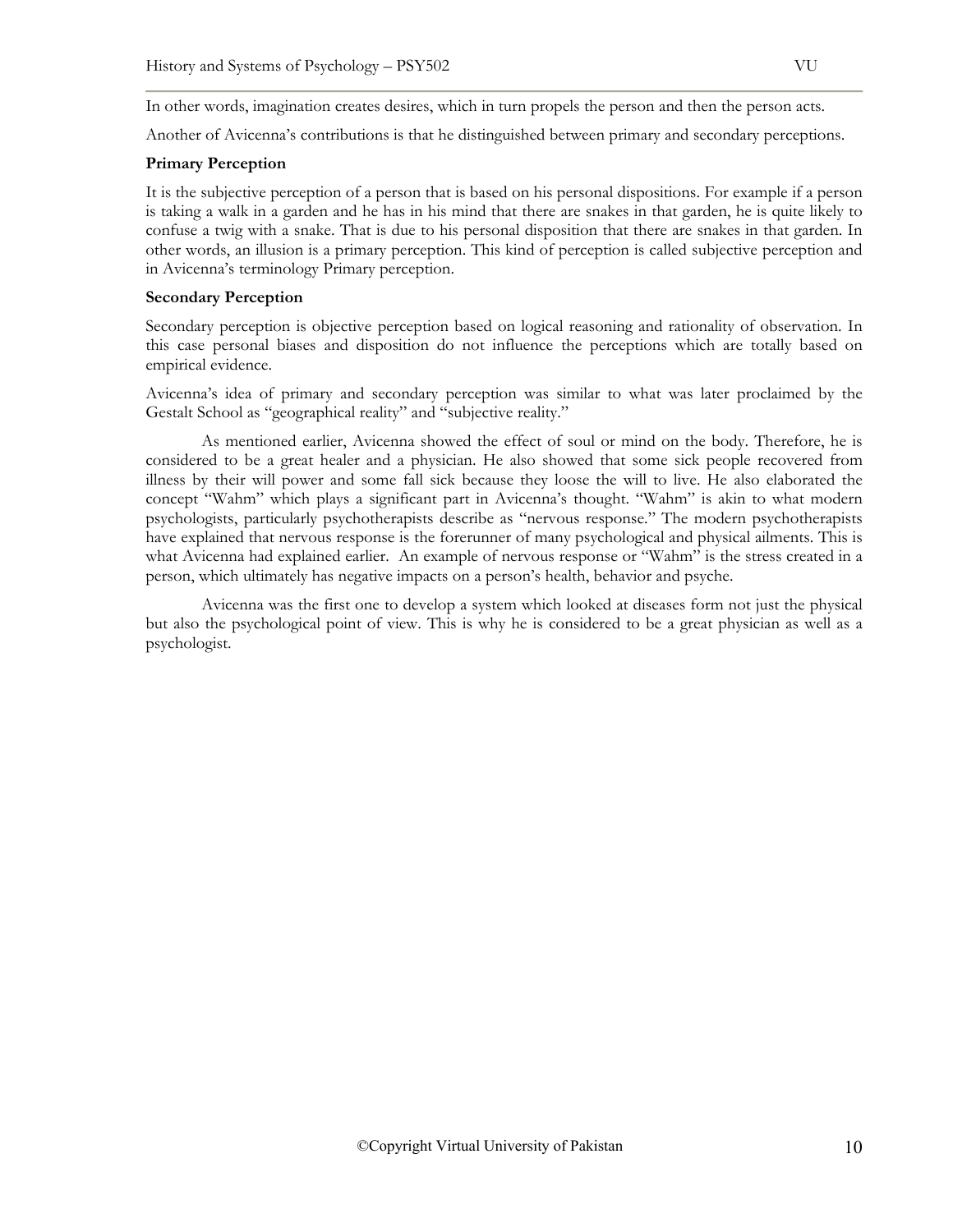# LESSON 05

# **PSYCHOLOGY IN THE 5TH TO 12TH CENTURY**

### **Al-Ghazali**

Al-Ghazali was a great philosopher/psychologist. His ideas hold a unique position in the development of philosophy/psychology. Al-Ghazali was born in 1058AD and died in 1111AD. He studied Greek philosophy gaining mastery over it, and then studied religion and acquired a vast knowledge on that as well. Having a thorough knowledge of the subjects led Al-Ghazali to see a conflict between religion and philosophy. This conflict could only been seen by someone who had a vast knowledge of both the fields such as Al-Ghazali. The conclusion he drew, created so much stress and affected him so badly that he became physically ill. He continued his study for more than ten years and after much reflection on the subject, he was able to resolve the conflict for himself. He then gradually started to recover from his bad health.

Al-Ghazali had a unique idea about the soul of human beings. He taught that the soul was like God and said that "Allah has breathed His own spirit into man." This entailed the soul being a higher expression of man's existence. Therefore, Al-Ghazali also differed from Aristotle on the concept of unity of body and soul.

Another contribution of Al-Ghazali is that he distinguished between positive and negative virtues. In his views:

- Positive virtue is doing a good deed. For example if someone helps the poor that would be a positive virtue.
- And negative virtue is to avoid a bad deed. For example person avoids indulging into a criminal act.

Related to his idea of the soul being the higher expression of man's existence, Al-Ghazali also distinguished between three stages of being which are:

- Lowest, the material world of existence
- The second is the physical world
- The third is the world of divine.

Al-Ghazali also gave a long list of vices such as hunger, sex, vice of speech, self assertion, love of wealth and hypocrisy. The vices of hunger and sex are physical needs. The vice of speech is to use bad words or to say such words which would harm someone. Another vice described by Al-Ghazali was a unique idea of self assertion which means that being over assertive and trying to dominate others and not listening to what they have to say. That is over asserting one's own beliefs and thoughts. The next is the vice of love of wealth. According to Al-Ghazali like all other vices it makes a person forget about all moralities and values and he pursue his desires blindly. The last vice described by Al-Ghazali is the vice of hypocrisy which means that a person appears differently from what he actually is.

Al-Ghazali also described four kinds of love:

- Self love
- Love of a benefactor
- Love of beauty
- Love of harmonious interaction.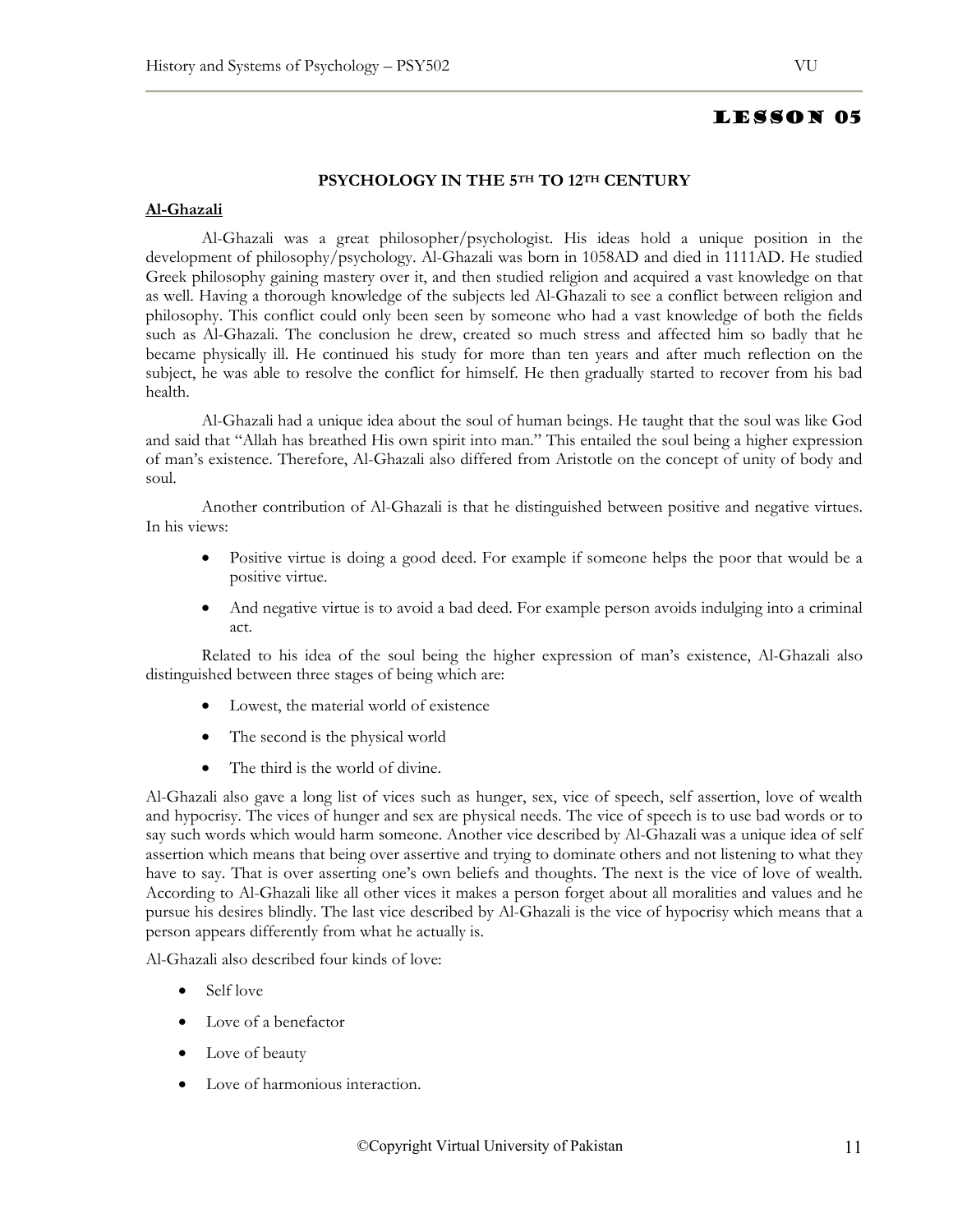Self love is the love that an individual has for himself while the love for a benefactor is the love that an individual has for some one who takes care of his needs. For example the love for one's parents is the love for a benefactor. Third is the love for beauty which is possessed by every individual. Man has innate sense to love and admire beauty. This has been identified by Al-Ghazali. Last is the love for harmonious interaction which is the love for association with people. It is another of man's instincts which has been identified by Al-Ghazali.

One of Al-Ghazali's greatest contributions is that he proposed two kinds of selves:

- Nafsay-Ammarah; the primitive self or the negative, bad self
- And Nafsay-Mutminah; the satisfied self or positive good self.

Nafsay-Ammarah is original state of self in which man is dissatisfied. Nafsay-Mutminah is the satisfied self when the individual has achieved his potentials and desires and gotten rid of the bad self.

According to Al-Ghazali, man can change and improve himself from Nafsay-Ammarah to Nafsay-Mutiminah by doing the right things which according to him are six:

• Masharaqa

This means to put oneself straight. When the person decides that he would change himself and do those things only which are right or which are deemed right by the society.

• Maraqaba

This means to guard oneself from evil and bad things.

• Mahasaba

This means to criticize oneself for anything which is not good, which would ultimately lead to the improvement of that habit or doing.

• Maaqaba

This means to punish the self for the wrong doing and forcefully restraining the self from it.

• Mujahida

This means to express the self in fully and properly and not keep anything hidden.

• Maataba

This means to cleanse oneself of any bad deed or doing.

In view of these ways of self discipline Ghazali is considered by many as a psychotherapist.

# **Ibn-Rushd, Averroes**

Averroes is regarded as one of the greatest philosopher/psychologist of the Middle Ages. He is also known as Ibn-Rushd in Urdu. He was born in 1126AD and he died in 1198AD. Unlike some of the previous philosopher/psychologists, he followed the Aristotelian tradition of observation and empiricism and based his ideas upon logic, far removed from speculation and Socratic and Platonian way of gaining knowledge by insight.

Averroes's views were different from that of Al-Ghazali and he held the view that soul is not spiritual but material and mortal. He further stated that soul does not survive at death. Therefore he rejected and ancient view of the soul being eternal and the body being mortal. That is what Socrates used as a basis for his method of gaining knowledge by insight.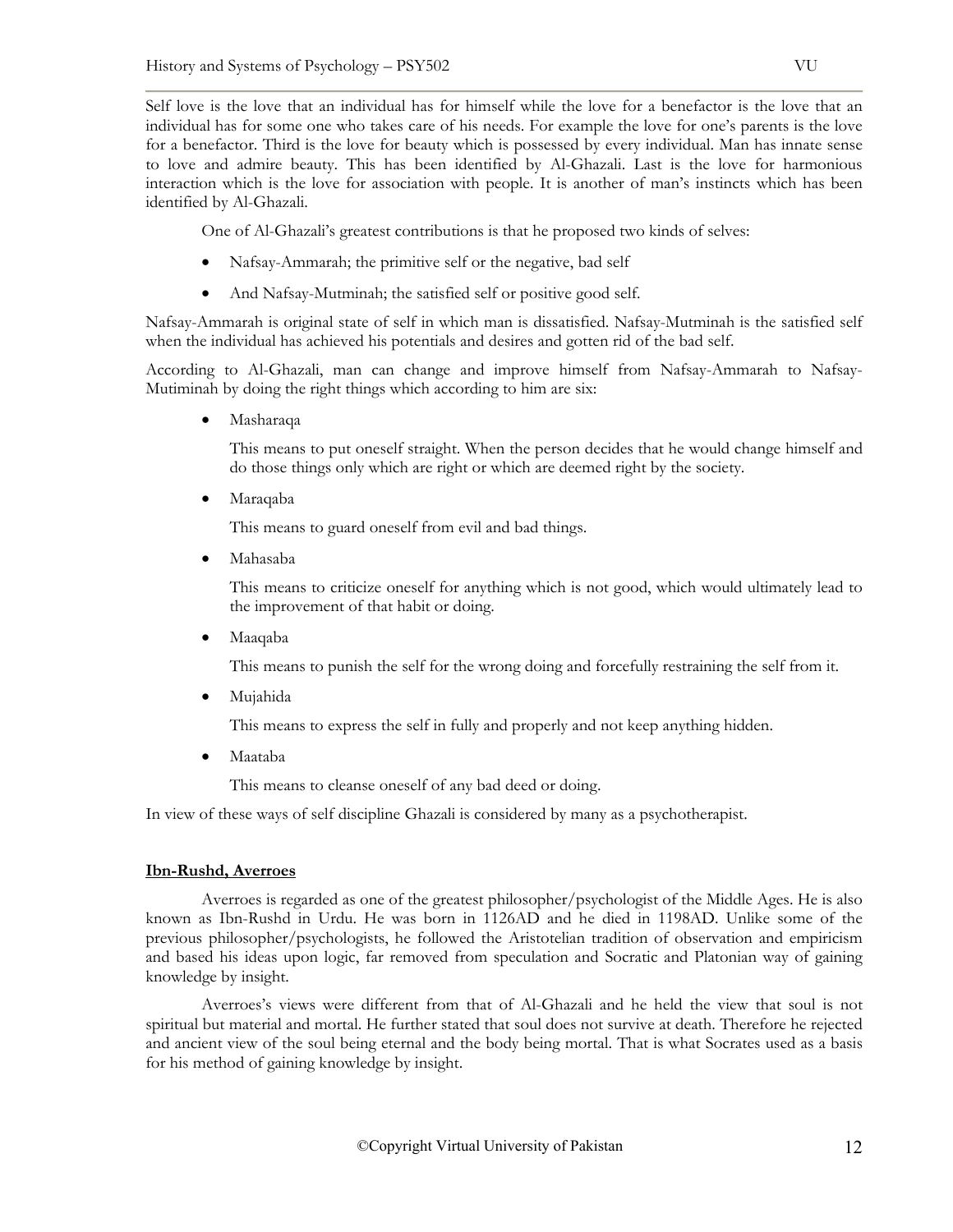### Averroes divided soul into five categories:

1. Nutritive

The nutritive part of the soul is responsible for the growth and development.

2. Sensitive

The sensitive part of the soul is responsible for emotions and feelings.

3. Imaginative

The imaginative part of the soul is responsible for the thinking process of the individual.

4. Cognitive

This part is responsible for association of ideas and for the process of solving problems.

5. Appetitive

This part of the soul is responsible for bodily needs such as hunger thirst etc.

Averroes taught that animals gain knowledge by sense organs, whereas man does it by intellect and knowledge gathered by intellect is the true and correct knowledge. Therefore his method of gaining knowledge was a combination of the Socratic and the Aristotelian tradition where Socrates thought that sensory organs were a hindrance to the acquisition of knowledge while Aristotle was of the view that knowledge needs to be gathered through empiricism rather than looking inwards.

Averroes further asserted that when a change occurs in the world, knowledge also changes. Therefore, knowledge is in a constant flux. Hence, man needs to constantly update his knowledge.

Averroes was of the opinion that all events have causes and denial of causes is denial of knowledge. This is known as determinism. He concluded that knowledge could therefore be gained by looking at causes of objects and events. In light of this theory, even accidents which apparently do not have a cause actually have a cause. For example a car colliding into a tree has apparently no cause, but there has to be a cause for the accident in the view of Averroes. The cause therefore may be that the car was being driven at a high speed or the steering wheel was turned in the wrong direction.

Averroes practiced the Aristotelian way of observation and rejected speculation as a way of acquiring knowledge avoiding unnecessary speculation even in religious matters. Later Europeans adopted Averroes's ideas and rejected speculation which was the reason for their civilization to advance at a rapid pace.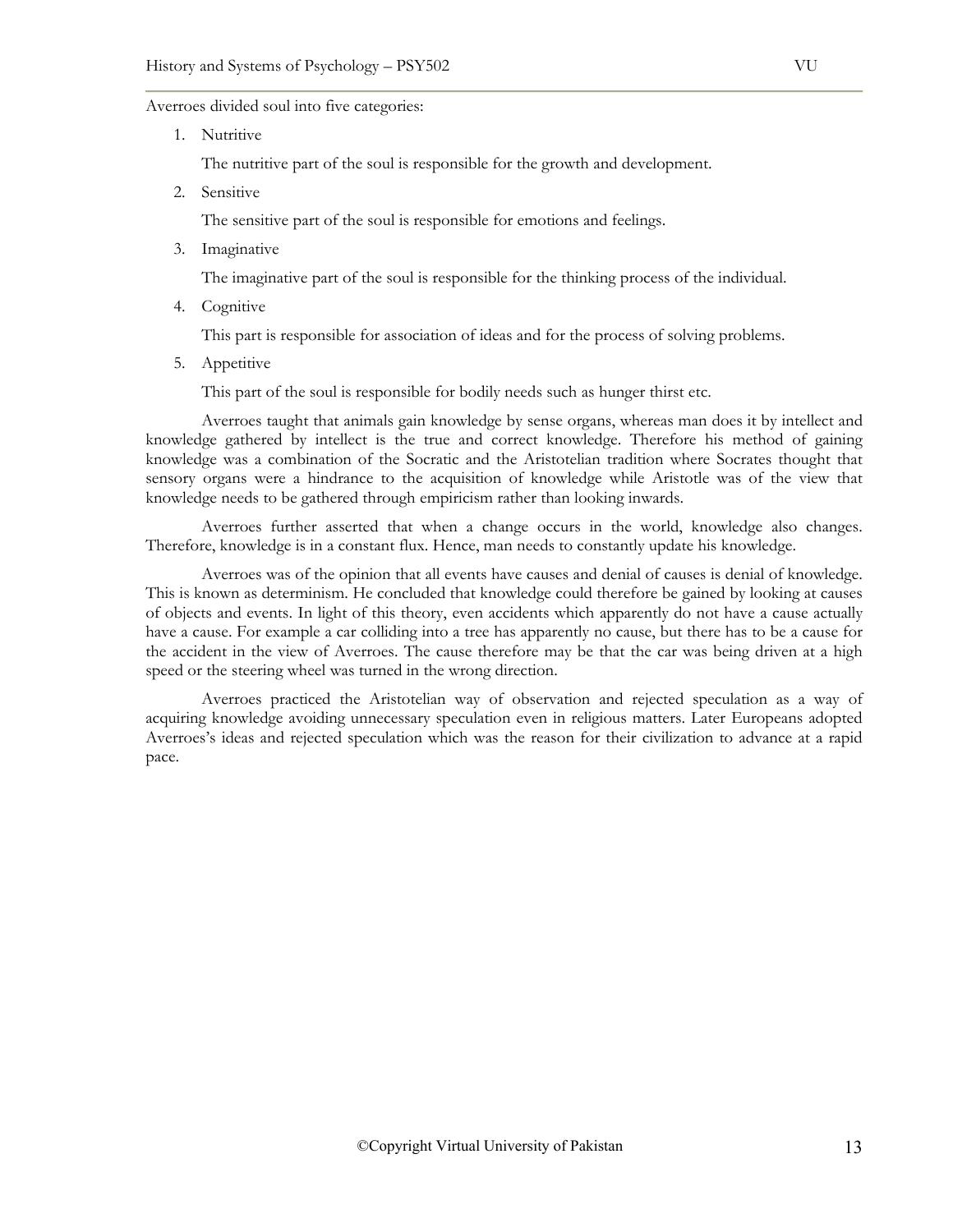### **RENAISSANCE**

Renaissance is a French word meaning "rebirth." The term Renaissance is used to describe the development of western civilization that marked the transition from medieval to modern times. It is the period between 13th to 16th centuries AD. Earlier Europe had passed through what was called the dark ages the period between  $5<sup>th</sup>$  and  $11<sup>th</sup>$  centuries A.D., when all researches and fresh ideas were discouraged. Problems were not being solved in the light of research and observation but by invoking religious edicts. Intellectuals adopted Plato's idealism while Aristotle's empiricism and observation were rejected.

During Renaissance new ideas and fresh research was encouraged. There was a movement to search for ancient texts that would increase current scientific knowledge. Botany, zoology, magic, alchemy, astrology, and psychology were developed during the Renaissance as a result of the study of ancient texts. Scientific thinkers such as Leonardo Vinci and Galileo attempted to refine earlier findings. Many other great names also belong to this period, such as Francis Bacon, Newton and Kepler. As the Dark ages had an impact on the growth of philosophy/psychology so did the Renaissance.

### **Rene Descartes**

An important name in this galaxy is that of a French philosopher/psychologist, Rene Descartes. He was born in 1596 AD and he died in 1650 AD. He was the shining star of the Renaissance; a soldier, scientist, mathematician, philosopher and a teacher. Descartes' methodology was a major influence in the transition from medieval science and philosophy to the modern era. In science, Descartes discarded tradition and supported rationalization and logic rather than ideas based upon experiences. Mathematics was his greatest interest; building upon the work of others, he originated the Cartesian coordinates and Cartesian curves; he is often said to be the founder of analytical geometry. He wrote a text on physiology, and he also worked in psychology; he contended that emotion was finally physiological at base and argued that the control of the physical expression of emotion would control the emotions themselves. His chief work on psychology appeared in 1649.

Descartes' main method of acquisition of knowledge was to doubt everything. This meant that to him the existence of everything was doubtful and anything that he is feeling or he is seeing may be an illusion. By logically, following his skepticism and his doubt Descartes had come to the conclusion that he could doubt everything. For example, when a person sits on a chair, according to Descartes, the chair may not actually exist and it might just be a deception of his or her senses. If a person is eating something, the food might not be there and it might just be his or her senses which are making him believe that he is eating. Following his skepticism and his theory of doubting everything, Descartes reached the conclusion that he could doubt everything in this world except for one; that was the fact that he is doubting. In other words doubting according to Descartes was beyond doubt. This conclusion further led him to conclude that a person can doubt everything in this world except for his thinking.

Based on these conclusions, Rene Descartes went on to say that because he thinks therefore he exists. This conclusion was beyond doubts, a correct conclusion. This means that the existence of an individual is indicated by his capacity and ability to think. His thinking distinguished him from other individuals. Descartes gave his conclusion as a French term: "Cogito ergo sum." It means that "I think therefore I am." In other words, once again thinking signifies the existence of a person.

In the light of this argument, he concluded that thinking or ideas are above everything else. In other words the thoughts are the exalted entities while the actions of the person below them.

Descartes went on to divide the human being into two parts based on his conclusions of superiority of thoughts. The two parts of the human beings are:

The part that thinks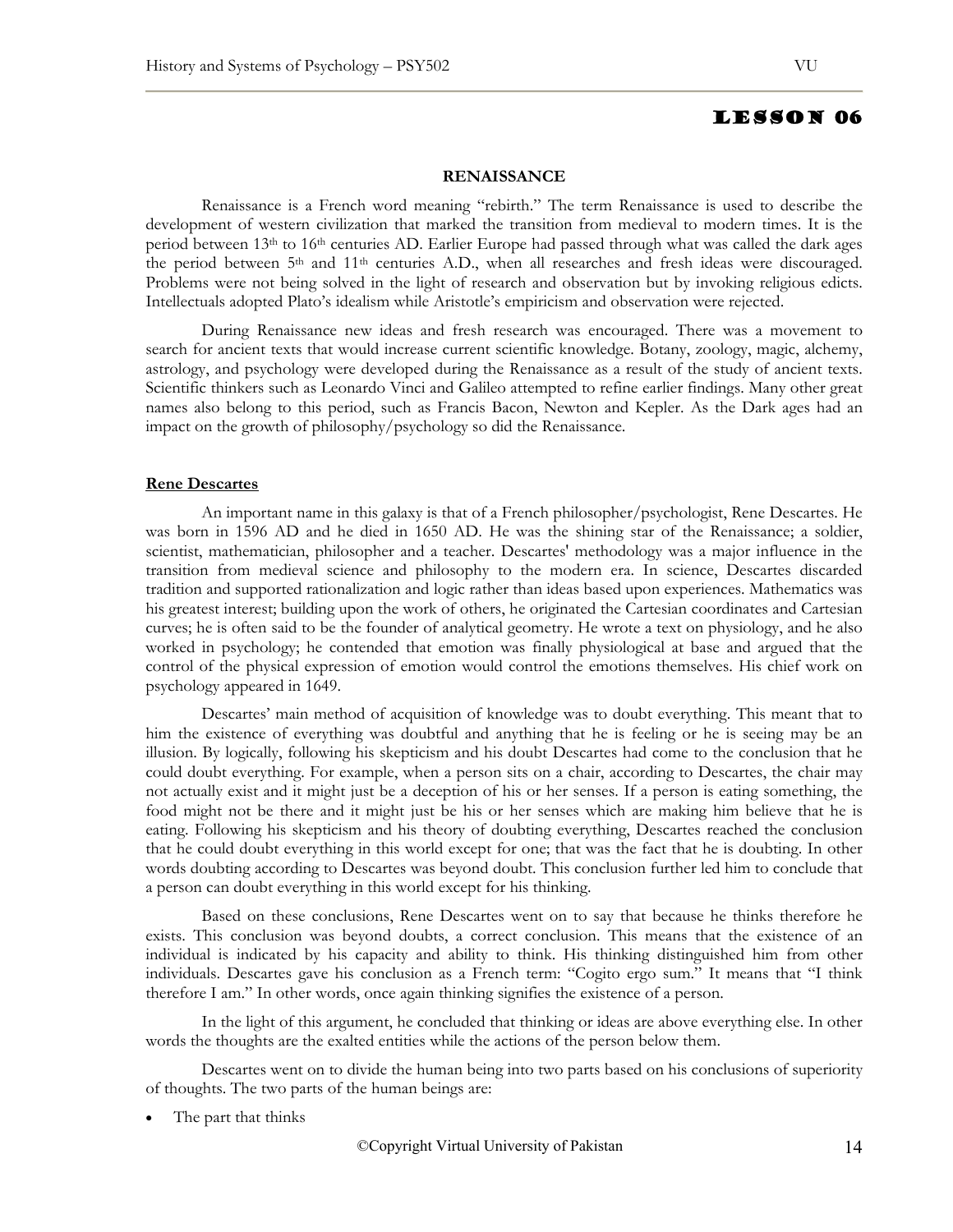# The part that acts

The thinking part was obviously the mind or the soul. It thinks, contemplates, and makes decisions for the body. Then these decisions are conveyed to the part that has to act, which obeys the orders of the thinking part or the mind. The part that acts is the body of the human being. This meant, based on the conclusion that thinking was above anything else, that the mind or the soul was superior to the body. Descartes further proclaimed that the mind or the soul were eternal while the body was mortal. This concept was similar to that given by Plato and Aristotle that the mind or soul was a permanent entity.

Another great contribution of Rene Descartes was, that based on his conclusion about mind and the body, he proclaimed that the body is like a machine that obeys the orders of the mind. We can discover the operative laws of the body as we can discover the operations of a machine. This meant that Descartes supported the separation of body from the soul. The ancient Greek philosopher Aristotle had put forward the view of the unity of the soul and the body, but Descartes refuted his claim. This separation of body from the soul is called "Dualism" in psychology.

Further, Descartes was of the opinion that the soul is metaphysical while the body is physical. The soul of the person and his mind interact and influence each other. This is also proven by the fact that the soul thinks and orders the body which obeys, while on the other hand the body feels and receives stimuli for the soul. In his view, the soul affects the body by a gland that he called "Pineal Gland," which he thought was the seat of the mind.

Descartes also distinguished between two types of thoughts:

- Innate thoughts
- And acquired thoughts

Innate thoughts are thoughts that we are born with. In other words these thoughts are inherited. On the other hand some thoughts are acquired thoughts that a person acquires through the course of his or her life, based on the experiences that he encounters.

Descartes is considered to be the first European who put forward the mechanical view of the body, which was that the body is like a machine which obeys the orders of the mind. He also proclaimed that the operative laws of the body were like that of a machine and could be discovered.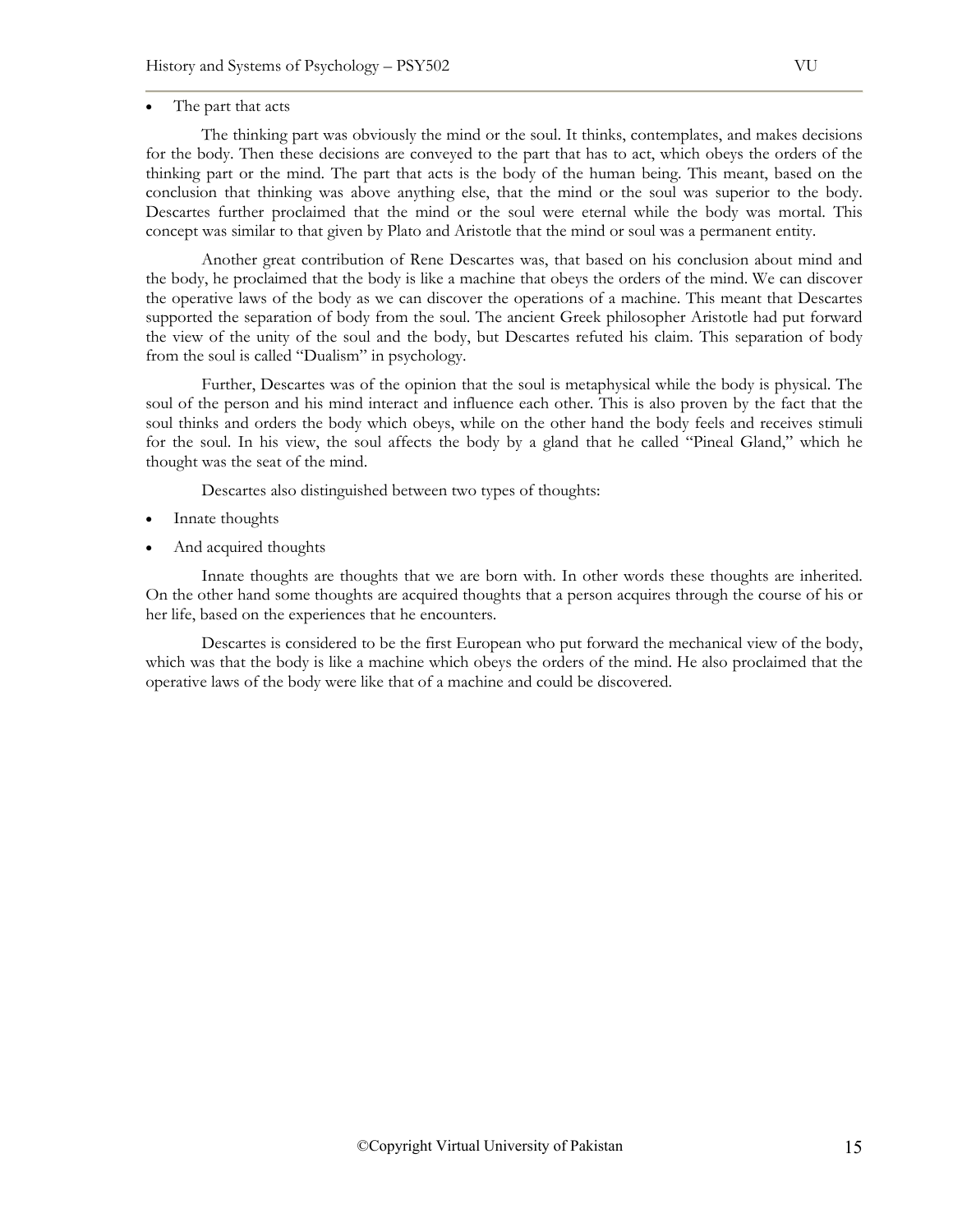### **ASSOCIATIONISTS**

Associationist is a group of three English philosophers/psychologists of the 16<sup>th</sup> century. Associationists are given this name because they believed in the concept of association of ideas. They are very important in the history of psychology and their theories are known as Associationism.

### **Thomas Hobbes**

One of the most important names in the context of Associationism is that of Thomas Hobbes. He was born on 5<sup>th</sup> April 1588 AD and died on 4<sup>th</sup> December 1679 in Wiltshire, England. Hobbes was a philosopher/psychologist and a writer who is known for his book "Leviathan" which was published in 1651. Hobbes is also known for his emphasis on materialism. Hobbes was educated at Oxford and worked as a tutor to the son of William Cavendish, later the Earl of Devonshire. His connections to the royal family gave him opportunities to travel and pursue his studies, but they also put him in the middle of the English Civil War. In 1640 political turmoil forced him to leave England for France, where he continued to associate with scholars and scientists of Europe, including Galileo and René Descartes.

As mentioned earlier, Hobbes is considered an important materialist thinker of the time. Materialism means, greater interest in material possessions rather than spiritual values. Materialist thinkers were of the view that matter is dynamic, which means that matter changes from one form to another. Hobbes put forward the view that all we see including humans are different forms of matter and the laws that govern matter are also applicable to animals and humans, therefore these laws can be discovered. He contented that animals and man are in fact different types of machines and their functions and operations can be studied, understood, explained and even predicted. This mechanical view of human beings was initially given by Rene Descartes. Hobbes went on to elaborate the idea given by Descartes by saying that all human feelings and emotions such as laughing, crying, feeling hungry could be understood and explained in terms of functions of the human machines. This means that there has to be an input into the human machine in order to get an output in the form of the above mentioned functions of the human machine. For example, when a person is subject to heavy stress, he may start crying. A person who has not eaten for a long time starts feeling hungry. Therefore, the human machine has to have some sort of an input in order to give the above mentioned responses as its functions or outputs. Hobbes concentrated on finding similarities between humans and machines and this idea of finding similarities between man and machines is called "mechanical materialism," and Hobbes was one of its originators.

Hobbes was of the opinion that our thoughts and emotions are caused by the motion the external stimuli. As the variables of the external stimuli change, they impact the human body which results in emotions and thoughts.

He further proclaimed that motion in the brain creates thoughts. Then these thoughts get accumulated and get connected. This results in creating chains of thoughts or ideas leading to complex ideas. This is what has been termed as the association of ideas. Aristotle has also given his explanation of association of ideas which according to him is caused due to similarity, contiguity and contrast. Hobbes and two other associationists propounded this concept later that ideas tend to get associated.

Thomas Hobbes believed that knowledge can be acquired by observation through the sense organs. Therefore, he rejected the idea of introspection and agreed with Aristotle's empiricism as a means of acquiring knowledge.

According to Hobbes three things create association:

- Habits
- Wishes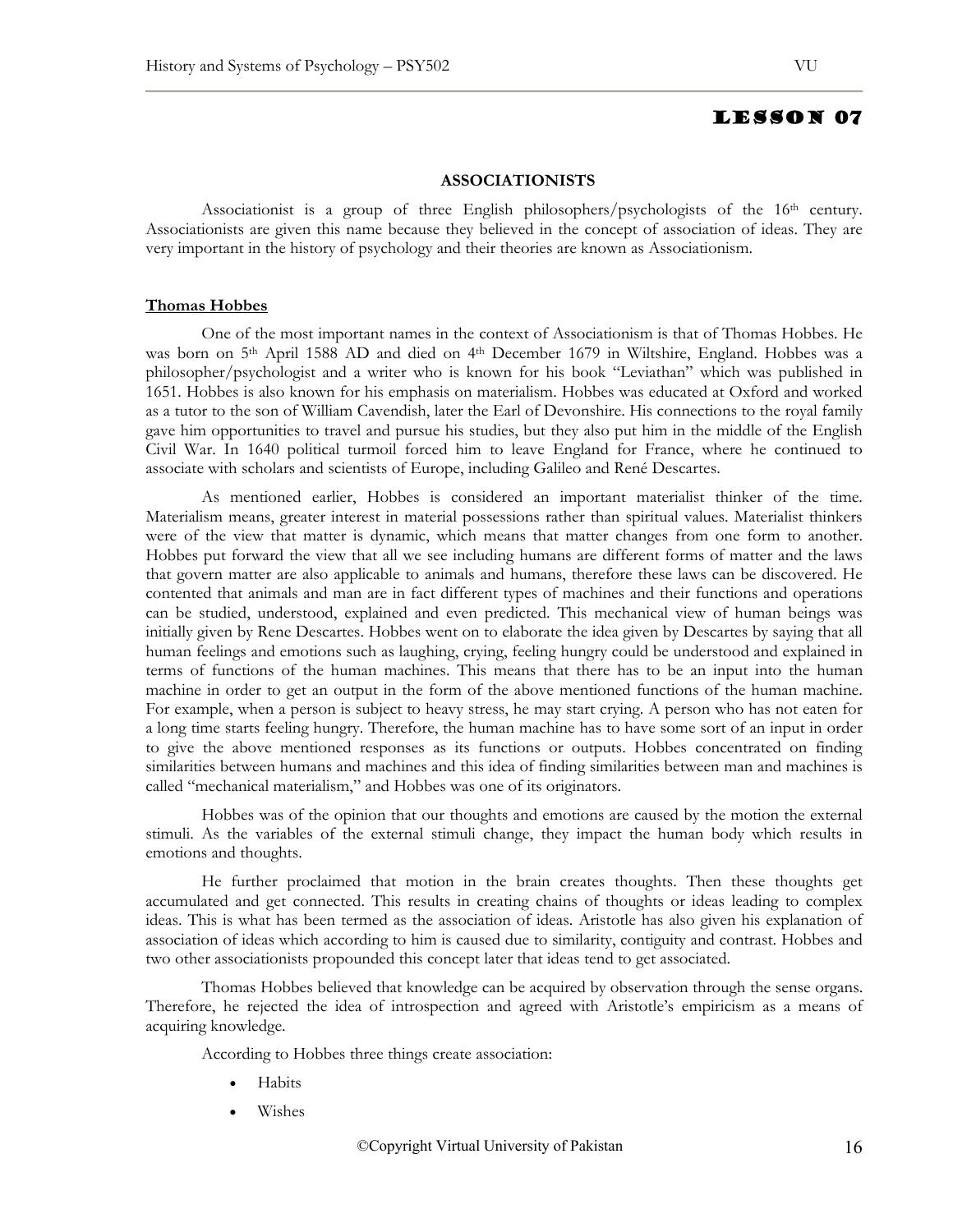### • Repetition

Habits result in association of ideas. Wishes create linkages in ideas. A person who wishes for something links many ideas with his wish which in turn results in association of ideas. Further, repetition of event also results in association of ideas. This is similar to Aristotle's contiguity and similarity when two things happening close to each other or having similarity with each other result in association of ideas.

Because of his views of association of ideas he is called an Associationist by historians of psychology.

### **John Locke**

Another important British Associationist was John Locke. He was born in 1632 AD and died in 1704 AD. Educated at Christ Church College, Oxford, he became (1660) a lecturer there in Greek, rhetoric, and philosophy. He studied medicine, and his acquaintance with scientific practice had a strong influence upon his philosophical thought and method. He is considered to be the founder of British Empiricism.

His major contribution in psychology came in the form of an Essay. In the Essay Concerning Human Understanding Locke examines the nature of the human mind and the process by which it knows the world. Repudiating the traditional doctrine of innate ideas, Locke believed that the mind is born blank and the world writes on it.

John Locke was of the view that ideas were not innate or inborn, but ideas were developed over the due course of time through experiences that an individual has. In other words he rejected the Platonian point of views of introspection and ideas being inborn. According to John Locke, the mind of a child at the time of his birth is like a clean slate. Locke called this clean slate a "tabula rasa." This means that the mind is open to all external influences. The slate is blank and anything could be written upon the slate. Experiences throughout the life of the individual write on the slate. This is how ideas and thoughts are formed. Therefore, ideas are not inborn; it is the environment around the individual that shapes his or her imagination, feelings and thoughts.

According to Locke, we learn by two ways:

- **Sensations**
- And reflection

Sensation is the acknowledgement of the stimuli by the body. For example if a person touches something hot, the body feels the hotness of the object and as a result person learns to avoid the hot object. This is learning through sensations, where a stimulus or may be stimuli induce the learning process to take place. On the other hand, reflection means the interpretation of the stimuli by the body. The individual interprets the stimuli according to his own perception. Therefore two persons may differ in their reflection i.e. the interpretation of the stimuli.

In Locke's views, sensations create ideas, but reasoning connects those ideas together and these connections or associations are the source of knowledge. When the sensations are interpreted, a reason for it is sought. This reason results in creating knowledge for the person. For example, the sensation of feeling something as hot may be interpreted by the person as the hot object being dangerous. Therefore, the person may reach the conclusion that hot objects are dangerous, the reason being that they hurt the body.

John Locke was also a political philosopher. He therefore contented that for the society to move forward, prosper and develop, it is essential to gather knowledge. Knowledge can be acquired through the process of sensation, reasoning and association of ideas. John Locke supported the Aristotelian view point of learning by empiricism rather than introspection. His method encouraged learning by observation. Because of his support for the theory of association of ideas, he is also considered as an associationist.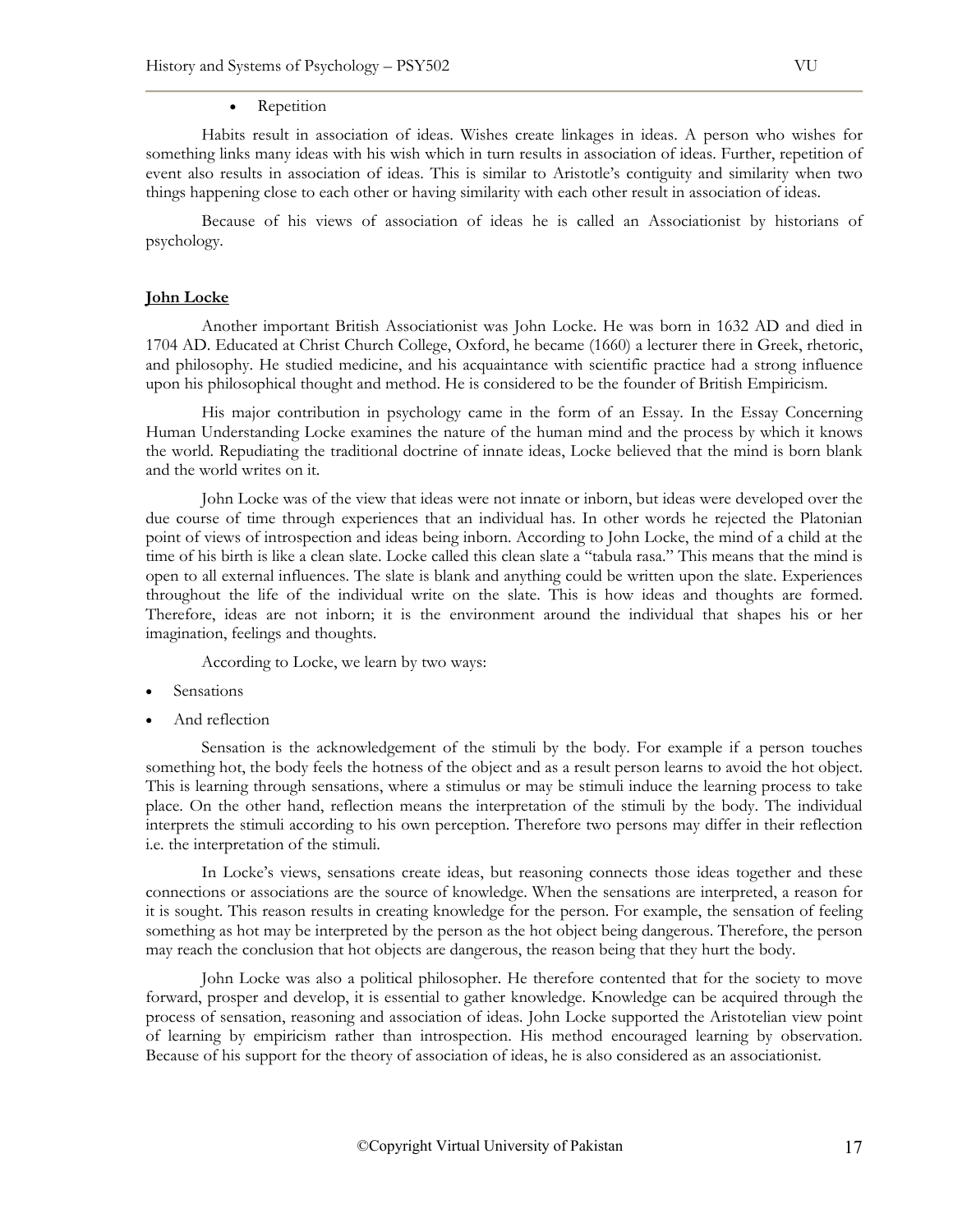### **ASSOCIATIONISTS**

## **David Hume**

The third British Associationist was David Hume who was born in 1711 AD and died in 1776 AD. He was a philosopher and a historian. Educated at Edinburgh, Scotland he lived in France, where he finished his first philosophical work, A Treatise of Human Nature.

David Hume followed the Lockean viewpoint in saying that senses and observation are the true sources of knowledge and knowledge cannot be gained by looking into the mind. On the other hand Hume denied the existence of material world. The world is what the senses perceive it to be. For example, Hume was of the view that when a person sees a table lying in a room, the table exists because his sense of vision can detect it, but if the person goes away from the room the table does not exist anymore for him. Therefore, the existence of a material world is just a perception of the senses.

According to Hume, human mind tends to establish a cause and effect relationship. This means that if one event follows another, the first event is considered to be the cause and the second event is the effect. In other words, the apparent sequence of events in the external world is in fact the sequence of perceptions in the mind. From this statement Hume argued that our expectation that the future will be like the past has no basis in reason; it is purely a matter of belief. For example when we expect the sun to rise every morning, it is a belief based on the past experience.

Hume believed that the purpose of knowledge is to facilitate life. This is known as the Utilitarian approach according to which knowledge must serve life and it must have a purpose. Later James adopted a similar approach in purporting the idea of Pragmatism which means that everything has to have a practical application and reason.

Hume also distinguished between violent passions and calm passions. Violent passions for example are love and hate while calm passions are aesthetic and moral feelings.

### **FRENCH REVOLUTION**

One of the greatest revolutions in the history of mankind is the French Revolution that took place in France in 1789. Throughout the 18th century, resentment increased in France against the nobles and the clergy, who lived lives of idleness and luxury. They paid no taxes at all while the peasants had to pay taxes to the church, to their local lord as well as the government. By the late 1780s the cost of the wars against England had left France bankrupt but except for the peasants still no one paid taxes. The result was a violent revolt against the government marking the end of monarchy and feudalism in France. It was one of the most important events in the history of mankind because it changed the outlook of man. It set an example for Europe and the rest of the world to follow. It had its impact on all the future developments of mankind, and ultimately the development of all disciplines including philosophy/psychology.

### **Denis Diderot**

One of the important philosopher/psychologist of the era was Denis Diderot. He was French, born in 1713 AD and died in 1784 AD. Following the prevailing materialist point of view proposing that matter is dynamic and the movement of particles creates sensations and feelings in a body. It was similar to the viewpoint given by Thomas Hobbes. He postulated that thought and memory are the functions of the brain and man and animals possess memory. He was a follower of the Aristotelian tradition, believing that knowledge is gathered by observation.

©Copyright Virtual University of Pakistan 18 Diderot said that knowledge and power come from observation and experimentation. He further proclaimed that the purpose of knowledge was not just to know the truth but it was to increase the power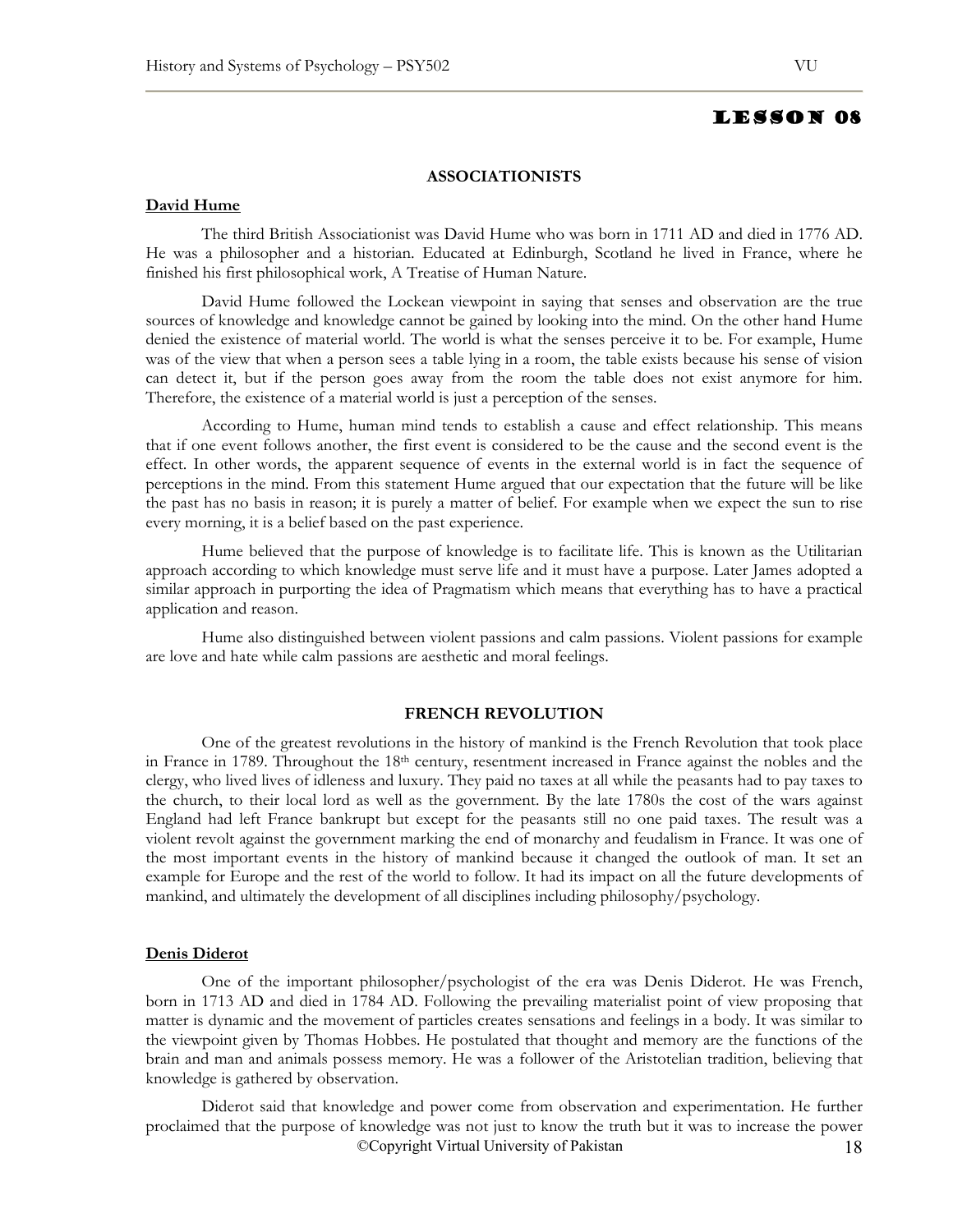of man. Knowledge gave man the ability to understand things better and develop the power to judge things. It is only through observation and experimentation that man's thoughts and his conditions can be changed. Innate or inborn thoughts could not change the living conditions of man. By experimenting man can discover new techniques to make his life easy and comfortable. Therefore, his conditions could become better. This was later proved in the industrial revolution when research and development resulted in discoveries such as the steam engine which changed the history of man.

# **Auguste Comte**

Another important thinker/philosopher/psychologist of the period was Auguste Comte, a French philosopher. He was born in 1789 AD, died in 1875 AD. He was educated in Paris and is considered as the founder of the school of philosophy known as positivism Comte is also considered as the first Sociologist. He made the first contributions to what we now call the subject of Sociology laying its foundations. Sociology is the study of large groups of people. He sees the intellectual development of man covered by what is called the Law of the Three Stages—first, in which events were largely attributed to supernatural forces; second, in which natural phenomena are thought to result from ideas; and third, in which phenomena are explained by observation, hypotheses, and experimentation.

One of the important ideas of Comte was that, that there is no difference in the chemical elements of trees, animals and man. This implied that the laws that govern trees and animals are also applicable to man; animals and trees need certain elements from the nature to survive. Similarly man also needs certain essential elements from the nature. In other words, man is also an organism that may be controlled and manipulated like trees or animals.

Unlike David Hume who gave the idea of cause and effect relationship, Comte taught that we should not be too concerned about cause and effect relationships. He purported that we should gather information and then try to formulate connections between different pieces of information or facts gathered. He also said that scientists should avoid moral or ideological judgments which make their study biased. They should focus and concentrate only on gathering facts and collecting information. Collection of information is the only method by which we can understand, control and predict events.

Comte proposed that man's mind passed through three stages of growth and development:

First stage

This was when man explained and understood events by referring to the super natural, gods and spirits. This meant that some supernatural forces or powers make things happen. This was the most primitive stage of development. As the bases of phenomenon were not found, a general explanation of attributing them to the supernatural was used.

• Second stage

This stage was when man explained events in mechanical terms. It was when man realized that nature and man have their own mechanical laws, which are responsible for events. The discovery of the laws being the basis of man and natural phenomenon was the stage when man inclined towards empiricism and gaining of knowledge by observation and through the senses.

• Third stage

The third stage was the recent stage. It was when man understood and explained events in a deterministic way. Determinism is to explain events in terms of a cause and effect relationship. This meant that when two events occur, one after the other, the first event would be the cause of the second event. This cause and effect relationship was also given by David Hume.

Comte was primarily a social reformer. His goal was a society in which individuals and nations could live in harmony and comfort. His system for achieving such a society is presented in his book, "the Course of Positive Philosophy." In this work Comte analyzes the relation of social evolution and the stages of science. It is in this book that he gave the three stages of development of man's mind.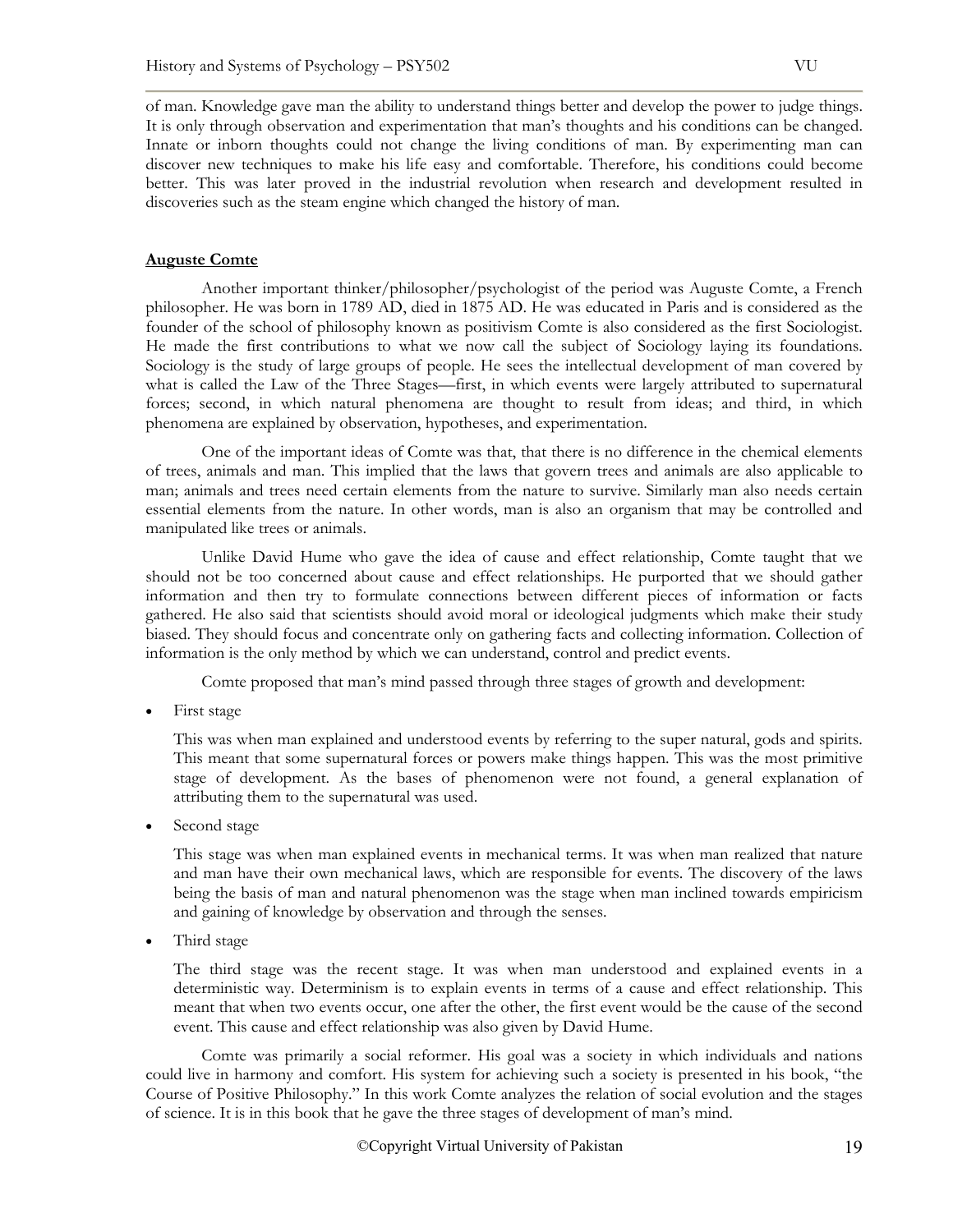The sciences themselves are classified on the basis of increasing complexity and decreasing generality of application in the ascending order: mathematics, astronomy, physics, chemistry, biology, and sociology. Each science depends at least in part on the science preceding it; hence all contribute to "sociology" a term that Comte himself originated. These are the major contributions of Auguste Comte.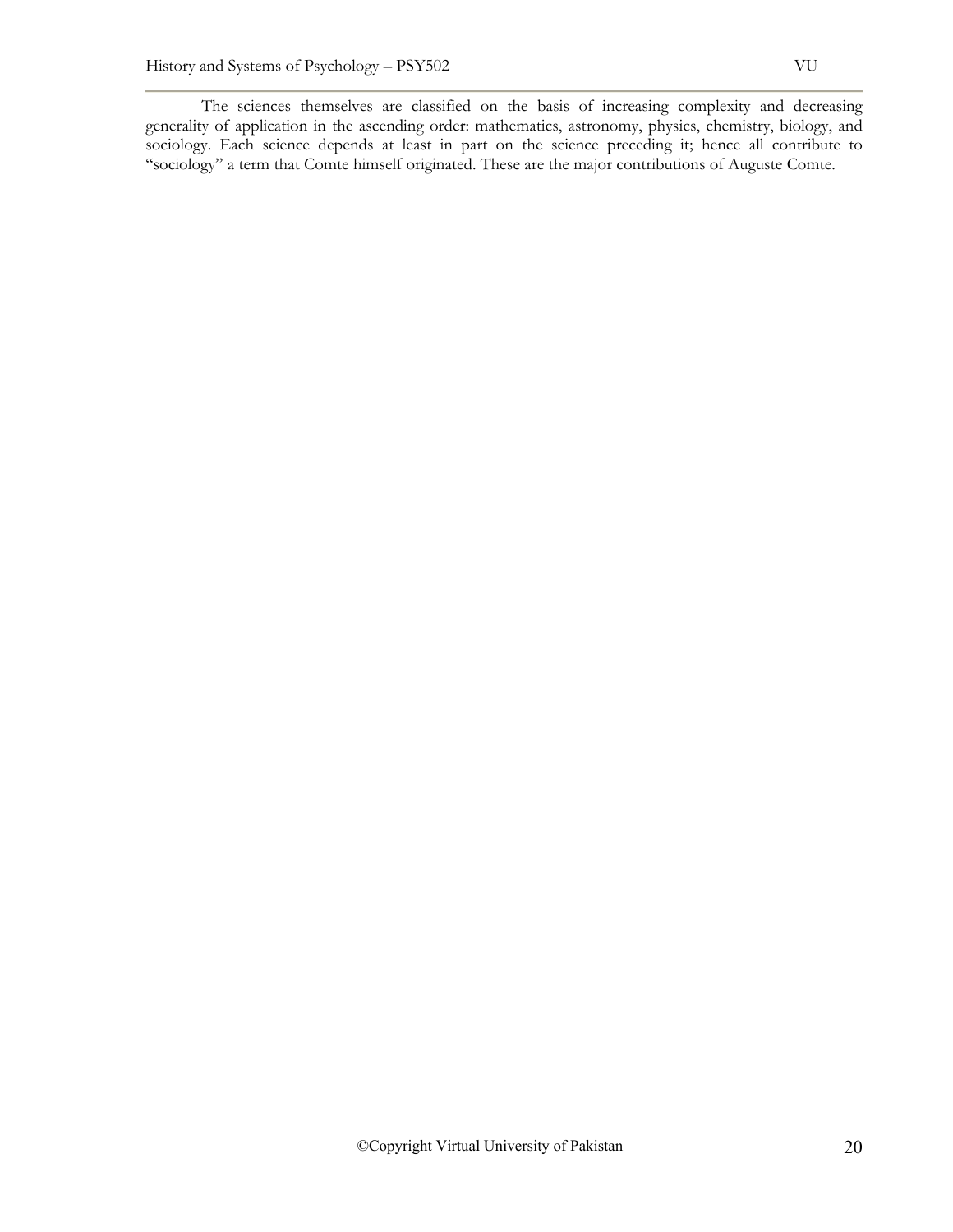### **GERMAN CONTRIBUTION**

## **Wilhelm Liebniz**

The first German philosopher/psychologist in the present context was Wilhelm Leibniz. He was born in 1646AD and he died in 1716 AD.

One of the most important contributions of Wilhelm Liebniz is that the universe including human beings is made up of atoms. His theory was based on the preexisting belief of atoms forming the matter. Liebniz called these particles or atom as **Monads**.

Liebniz further proposed that Monads are spiritual in nature and they are permanent and indestructible. They have their own stages of growth and development. Liebniz said that objects are made up of lowest monads, animals of higher monads than objects and man is made of the highest monads of them all. We are born with these, and they develop with the passage of time.

Another contribution of Wilhelm Liebniz is that he proposed that the soul and the body exist and operate parallel to each other. This means that the body and the soul operate in the humans at the same time and complement each other in their functions. This view of parallelism of soul and body is termed as **psycho-physical parallelism**.

### **Immanuel Kant**

Another great German philosopher/psychologist was Immanuel Kant who was born in 1724 AD and died in 1804 AD.

Kant was against introspection and believed that observation and empiricism can lead to knowledge. The important contribution of Kant in this regard is that he proposed that the human mind is active and it rearranges and catalogues information gathered by observation. This means that whenever an individual observes something, he stores the information in his mind. The mind performs the function of the storage house and also arranges the information for the individual. This may result in easy retrieval of the information and the information being associated with other pieces of information that are in the same category. Therefore, this combination of information results in formulation of ideas etc.

Kant proposed that the mind has an innate capacity to see unity in what is observed. This means that mind relates every observation and information to some other information and this is what was termed as unity. It finds different observations as similar because of the previously stored information.

Further, Kant proposed that mind has the capacity to give meaning to sensations and observation. The sensations received by the body are conveyed to the mind. Then the mind is responsible for interpreting these sensations and deciding how the person and the body have to react. Similarly for observation, the mind acquires all the information and tries to draw conclusions out of it. Therefore, the mind performs the function of an interpreter.

Kant's ideas are a mixture of Liebnisian and Lockean views. Liebniz proposed that in the sense both mind and body operate at the same time. Liebniz had proposed the concept of psycho-physical parallelism. On the other hand Kant's views were similar to Locke in terms that according to Kant there was not material existence of the mind and its operations. Kant further proposed that psychology could not become a science, since science deals in matter and mind is not material.

### **Friedrich Hegel**

Another name belonging to the German epoch was that of Friedrich Hegel who was born in 1770AD and died in 1831AD.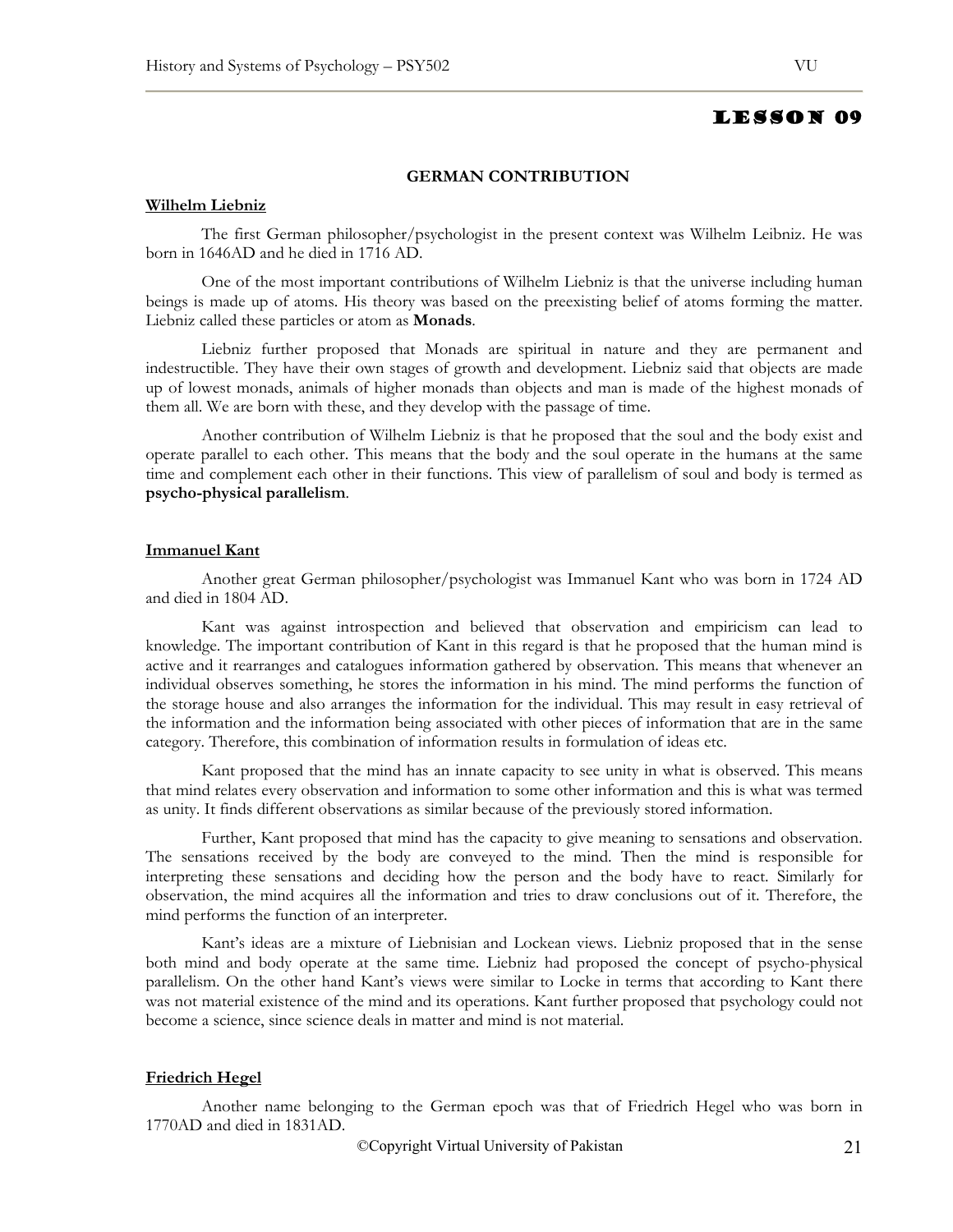Hegel taught that there is no conflict between mind or wisdom and nature or matter. He further proclaimed that there is a logical flow in nature, which can be discovered by logic and wisdom. This means that all the phenomenon of nature can be described in logical terms. It may have a cause and effect relationship or may otherwise be explained using simple methods of observational reasoning.

He postulated the view of Absolute idea. **Absolute idea** is the absolute truth and it is non-material. Hegel put forward the idea that objects and events can not be studied separately. This idea had the implication in his theory that if we want to study a person we must look into his family life, his political and religious ideas, his economic conditions etc. It is one of the most important features of Hegel's viewpoint. Hegel correctly and implicitly stated that the behavior of a person, his attitude and his actions are influenced by his environment. The kind of environment from which a person belongs to has to determine his own behavior. For example an individual living in a joint family system would have different attitude from one living in a separate family. He also purported that economic, political and social environment also influence the person, which can be understood by looking at the French revolution. The French peasants felt that they were being oppressed by the clergy men and the rulers. This made them revolt against both the church and the monarch.

Hegel proposed that objects and events affect each other and in turn get affected. Similarly human thought affects objects, and objects affect human thoughts. This means that humans tend to use their thoughts for the improvement or to make best use of the objects. On the other hand natural phenomenon related to the objects influence human minds and make humans develop new ideas and thoughts. In other words this conflict between objects and human thought leads to change, growth and development.

Hegel also proposed a theory of development of man's thought which states that development takes place in three stages. This theory is also based on the idea of the conflict between objects and thoughts. The three stages of development of thought are:

- The first stage is when man discovers some phenomenon. He tries to explain the phenomenon according to his own information. In other words, man discovers, generates an idea and calls it a thesis. This thesis is the basis of the thought or idea.
- Later when the idea has been proposed in the form of a thesis, further observation and interpretation results in the formation of its opposite or contradictory idea. This opposite or contradictory idea is called the anti-thesis
- Finally the two conflicting or contradictory ideas are merged together to from a new idea which is known as synthesis. This generates the explanation of the phenomenon.

In other words, there is first an explanation of the phenomenon. This explanation is then negated by another explanation. When both these explanations are combined it results in a final explanation which is called a **synthesis**.

As a whole these three steps by the development of a synthesis lead to growth and development. The synthesis ultimately also becomes a thesis and is then negated in the same manner as the original thesis. This process of negation of the synthesis as a thesis is called the **negation of negation**. It continues forever. Therefore, according to Hegel contradiction is basic mover of the entire universe, including man and ideas.

Old ideas generate new ideas, those are negated and new ideas are formed. This means that there are no permanent ideas in this world. Hegel also taught that we should look at the universe and see the logical connections between objects and ideas. These logical connections would explain various phenomenons. This process is called the **dialectical process**. The dialectical process means that by looking at two things, i.e. the object and the ideas we can draw conclusions about them. These were the contribution of Friedrich Hegel.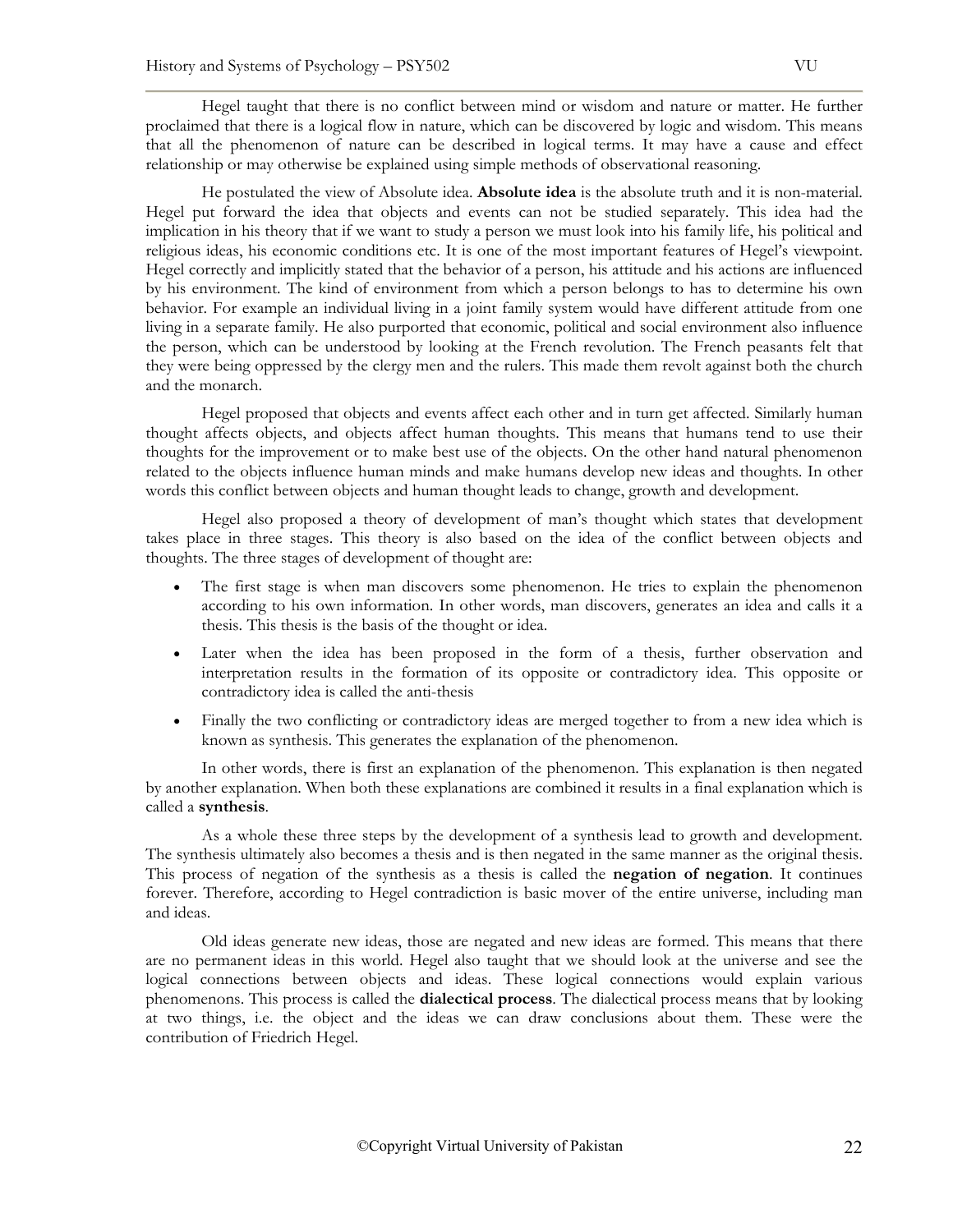### **INDUSTRIAL REVOLUTION**

Perhaps the most important development in the last one thousand years was the Industrial Revolution of the late 18<sup>th</sup> and 19<sup>th</sup> centuries. This was the real beginning of our modern world. Its main features were:

- Hand to machine manufacture
- Home to factory production
- Natural power to mechanical power

It was also characterized by a movement of people from villages to new industrial cities and the rapid development of transport.

The steam engine was the heart of industrial revolution. The first really practical engine was invented by the Scotsman James Watt in about 1775. For the first time in history, people did not have to rely on human or animal muscle, wind or water, for power. Very quickly the steam engine was being used for many things other than powering textile machines. It was used to pump water from coal mines; to lift trucks of coal to the surface; to blow air into furnaces for making of iron; to grind clay for pottery, and to power new factories of all kinds. For over a hundred years, steam was the king of the industry.



## **Steam Engine being used for transportation**

The rate, at which new inventions were made, accelerated. The industrial Revolution consisted, in some respects, of a chain reaction. The construction of machines required more iron; more iron required more coal; more coal required faster and more efficient transport; more transport required engineering skills of all kinds. The manufacture of larger quantities of textiles, for example, needed more chemicals; new chemicals needed more scientists; scientist needed more specialized education.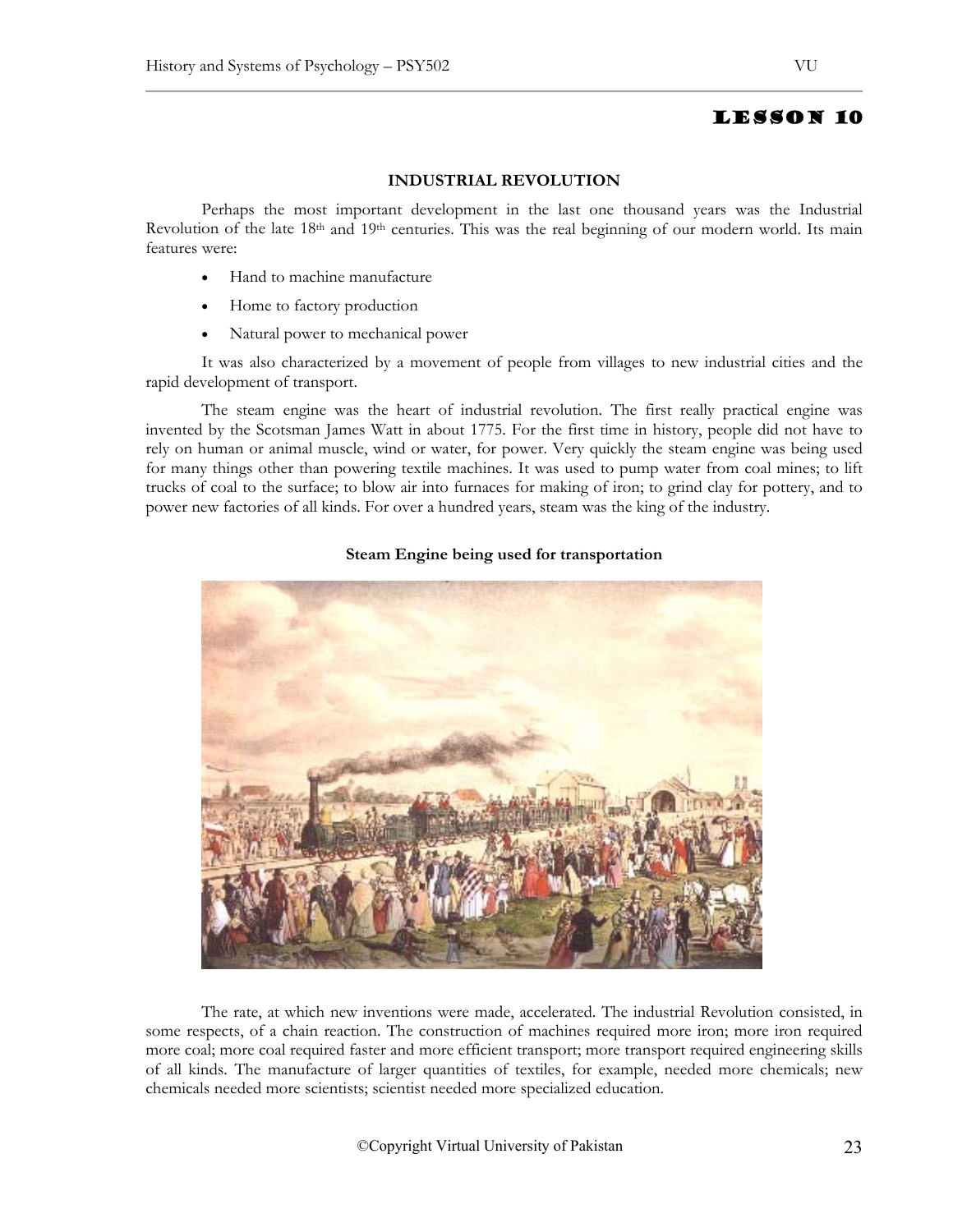Large numbers of workers had to move to new towns from countryside: they needed transport, housing, water, sanitation, shops, entertainment, a police force and general organization. The increased amounts of trading led to the need for more services such as banking, the post and later transport systems.

The industrial revolution changed England, and then spread to France, then affected Germany, then Russia and America, then Japan and then the rest of the world. Machines replaced much of the manual labor, industry developed and flourished, means of communication became rapid, electricity was invented and used for commercial purposes and an industrial class emerged which replaced feudalism. New ideas and curiosity were encouraged, and man's outlook and his attitude changed.

The industrial revolution does a great deal to the modern world today. The effect of this revolution could be seen immediately on the whole outlook of man, and it ultimately affected all the future developments of mankind. Man's outlook became more empirical and more open towards new ideas and innovations.

### **RUSSIAN CONTRIBUTIONS**

### **Ivan Sechenov**



Ivan Sechenov

The first among the Russian contributors was Ivan Sechenov. He was born on 1st August, 1829 and he died on 2nd November, 1905. He taught at Moscow University. Ivan was physiologist, named by Ivan Pavlov as "The Father of Russian physiology." Sechenov authored major classic "Reflexes of the Brain" introducing electrophysiology and neurophysiology into laboratories and teaching of medicine. Sechenov's major interest was neurophysiology (the structure of the brain). He showed that brain activity is linked to electric currents and was the first to introduce electrophysiology. His work laid the foundations for the study of reflexes, animal and human behavior, and neuroscience.

Sechenov explained psychological functions in terms of physiological responses. This means that all psychological responses of the brain have some physiological reason or basis. In other words, when the brain acts in a certain manner, it is in response to certain physiological changes that have taken place.

Sechenov said that the mind and soul are the functions of the brain and that there is no duality between soul and the body. Therefore, he rejected the prevailing view of soul and the body being separate and accepted the Aristotelian point of view of unity of body and soul.

©Copyright Virtual University of Pakistan 24 Sechenov concluded that all psychological responses are the result of sensory stimulation and that all psychological responses manifest themselves in behavioral forms. In other words, whenever there is a change in the environment, it is received by the sensory organs of the body which convey it to the brain. The brain then reacts to these messages. This reaction of the brain is manifested in the form of the behavior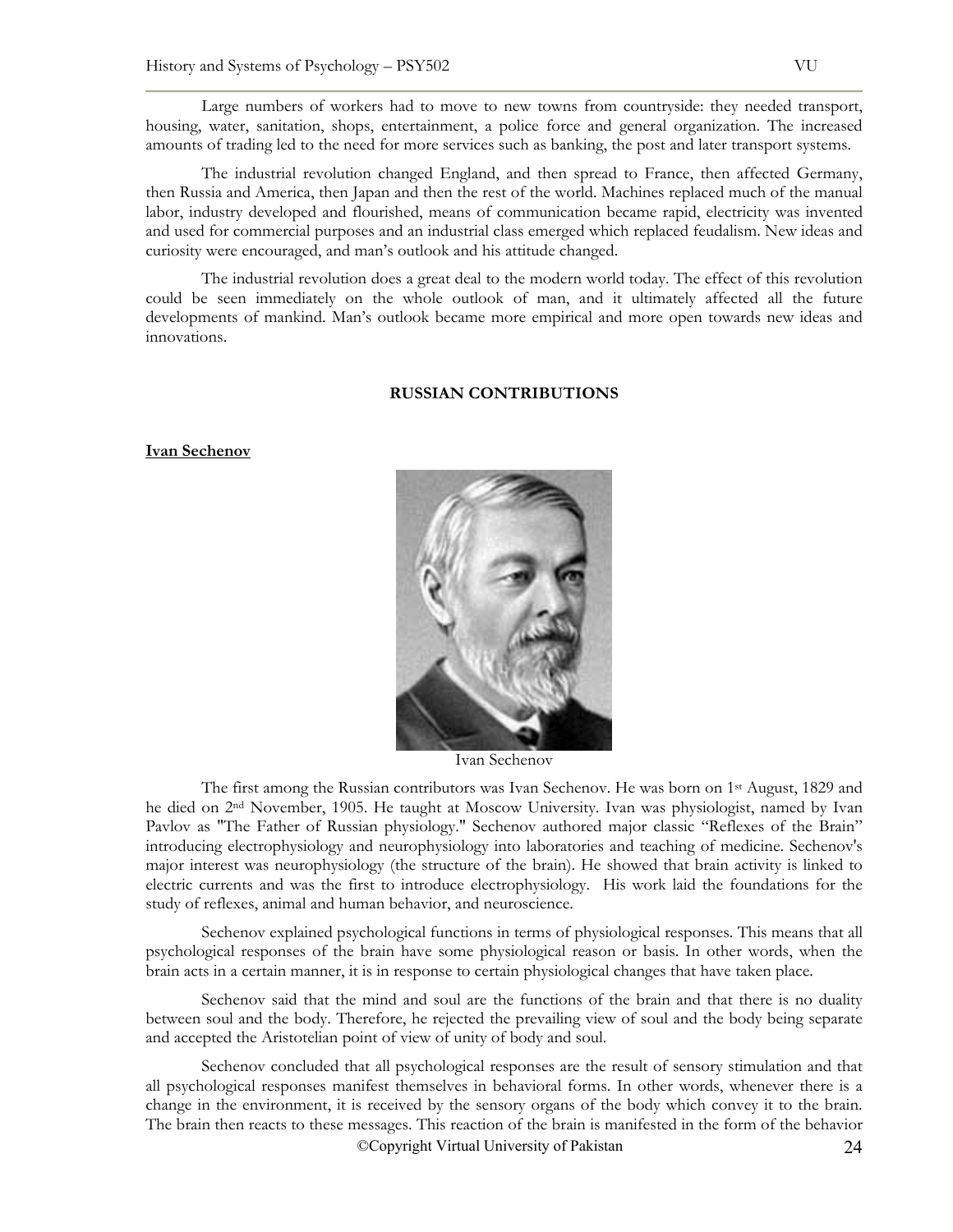of the person. For example when a person touches a hot surface, the sensory organs in his or her skin transmit the information to the brain which in turn sends back the signal to the body to withdraw away from the hot surface. Therefore, the behavior of the person is the response to the physiological change.

Sechenov also put forward the view that there are certain parts in the brain that augment and facilitate certain responses, and are certain other parts which inhibit certain responses. We now know this to be true. Sechenov's ideas deeply influenced the ideas of psychology and formed the basis of many new researches in the subject.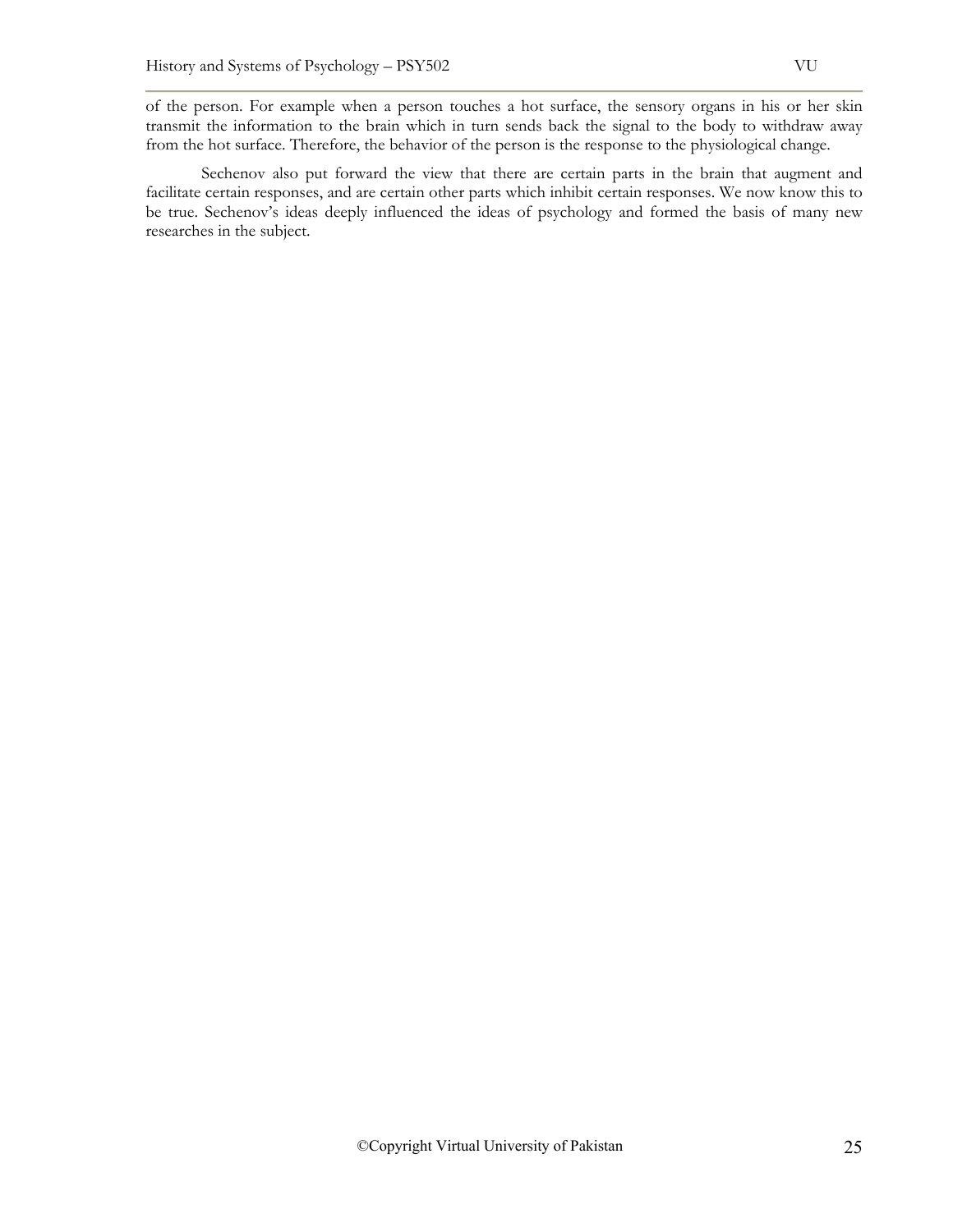### **RUSSIAN CONTRIBUTIONS**

### **Ivan Pavlov**

Ivan Pavlov is one of the greatest psychologists of  $20<sup>th</sup>$  century. His contributions to psychology formed the basis of many later discoveries in the field. Pavlov was born in Ryazan, Russia in 1849 and he died in 1936. His father was a man of church therefore Pavlov started off by studying religion. He later went on to study medicine. Initially he worked as a research associate at Leipzig, Germany, where later the first psychological laboratory was established. At a very young age, after working at Leipzig, Pavlov was appointed as a professor at the Imperial Institute of Experimental Medicine.

One of the greatest achievements of Ivan Pavlov was his research on digestive glands of human beings. When published, this research was regarded very highly in the academic circles. Ivan Pavlov has the honor of being the first and only psychologist who has ever received a Noble Prize. He was awarded the Noble Prize in Physiology and medicine in 1904 for his work on the digestive system. As the Soviet Revolution took place in 1917, the chances of any further research work being done by Pavlov became meek, as it was expected that the new government would not allow Pavlov to continue with the research. On the contrary, the new Soviet Government supported Pavlov. The government not only provided funds to Pavlov for his research, but also provided any necessary facilities that were needed to carry out the research.

One of the major contributions of Ivan Pavlov is that he began to see the linkage of physiology and psychology. This means that the physiology of a person, that is the way a person is made up, or the general structure of a person and his mind are linked up. They both influence each other. This finding of his was published in his book in 1923. This book was also highly regarded in the academic circles. This was the book in which Pavlov presented his ground breaking theory, and his most important contribution to the field of psychology; the concept of learning by conditioning. It has been elaborately explained in his book. It is actually the explanation of the link between psychology and physiology that Pavlov had discovered. Earlier Pavlov had studied the ideas put forwarded by Sechenov, another Russian psychologist, and was greatly impressed with them.

Pavlov conducted a series of experiments on animals and humans. His experiments of dogs resulted in the discovery of learning by conditioning. His concept of learning by conditioning was explained by him using the following basic terms:

a) Reflex

Reflex may be defined as an unlearned or an automatic response of the organism to a stimulus. For example, when a puff of air strikes the eye, the eye blinks; when a person touches something hot, he immediately withdraws his hand etc. In these examples, the puff of air and the hot object become the stimulus while the response is the blinking of the eye or withdrawing of the body. Importantly all these actions are involuntary and a natural reaction of the body towards stimuli. This reaction is what has been termed by Pavlov as reflex.

b) Unconditioned stimulus (UCS)

It is a stimulus that elicits a natural response. In other words, it is a stimulus which causes the body to respond to itself, although the body is not conditioned to it. For example, when a bell rings, a dog which is able to hear the sound of the bell pricks his ears in response to the bell. Therefore, the dog responds to an unconditioned stimulus. The dog has not learnt to respond to the stimulus in that manner.

## c) Unconditioned response (UR)

©Copyright Virtual University of Pakistan 26 It is a natural response of an organism to an unconditioned stimulus. For example, when a dog looks at food, its mouth starts to salivate. This means the stimulus that the dog has received from the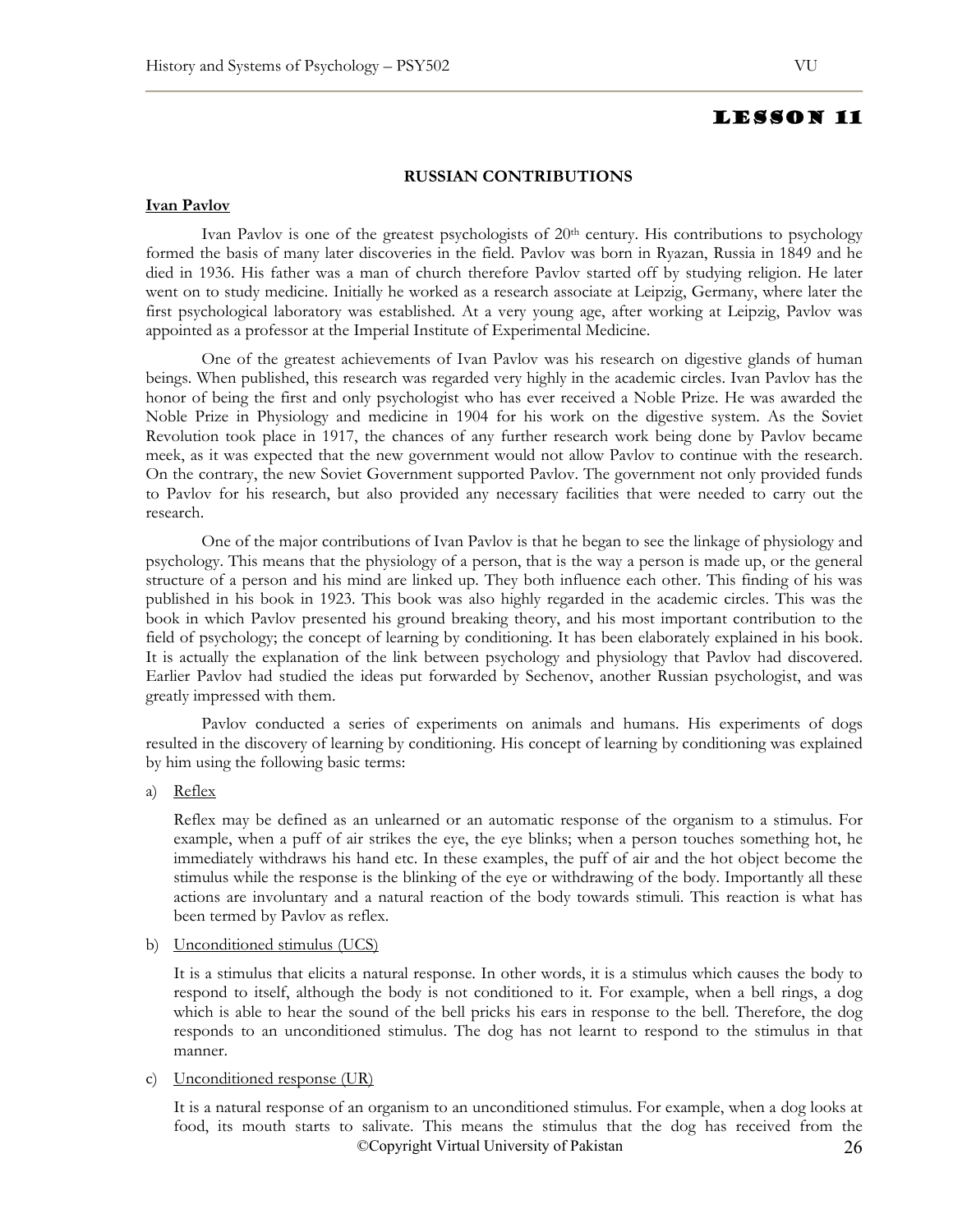environment, it is not conditioned, but the dog reacts in a certain manner to the unconditioned stimulus.

d) Conditioned stimulus (CS)

According to Pavlov, when we combine a neutral stimulus with an unconditioned stimulus, it evokes a different response. This response has been termed as Conditioned Response which is a result of the conditioned stimulus. The conditioned stimulus is when a dog is presented with the ringing of a bell along with food. This is expected to cause the effect of salivation in the dog's mouth. In other words, the stimulus of food has been conditioned using the stimulus of the ringing of bell.

e) Conditioned response (CR)

As the conditioned stimulus is given to the organism, it reacts in a certain manner, which is known as the conditioned response of the organism. In the previous example, a dog was presented with the stimulus of the ringing of a bell and that of food. This resulted in salivation in the mouth of the dog. But later, if the dog is presented with the stimulus of the bell alone, it is expected to salivate. This means that the response of the dog has been associated with the conditioned stimulus rather than the original stimulus of the food. The dog would give the same response as it gave to the stimulus of the food.

Based upon these basic elements, Pavlov put forward the idea of how animals and human beings learn. According to him, when an unconditioned stimulus and a conditioned stimulus are repeatedly presented together and they invoke an unconditioned response, it would later result in, that only the presentation of a conditioned stimulus evokes the same response as before.

In simple terms, considering the example given earlier, if ringing of a bell and food are presented together to a dog, and these lead to salivation, after repeated trials when the bell alone is rung, it evokes the response of salivation because the dog has learnt to expect food with the ringing of bell. This is how Pavlov showed by his experiments that animals and humans learn. Based upon his experiments he also formulated some principles of learning which are as follows:

a) Acquisition

According to Pavlov, learning in humans and animals takes place when the paired stimuli results in a response from the organism and the response is reinforced. That is if a dog is presented with food and ringing of bell at the same time, it results in learning of a certain response by the dog.

b) Extinction

If the conditioned response is not reinforced, the response disappears. This process is known as extinction of the conditioned response. For example if a dog is given food with the ringing of bell and later the dog is not given food with the ringing of bell, the dog would stop expecting food with it. This would result in disappearing of the conditioned response of salivation by the dog.

c) Spontaneous recovery

When the conditioned response of an organism disappears because the conditioned stimulus is not paired with the unconditioned stimulus, the process is extinction. The organism would not show the conditioned response as long as the conditioned stimulus is not reinforced, but once reinforcement is introduced, the extinguished conditioned response is quickly recovered. This means that when a dog is not given food with the ringing of bell, it stops expecting food with it. But as soon as the ringing of the bell is accompanied with the food, the dog again starts expecting food with the bell. This is known as spontaneous recovery.

d) Generalization

According to Pavlov, when similar stimuli evoke a conditioned response, it is a case of generalization. This means the dog which shows the conditioned response of salivating on the ringing of bell, when presented with a similar stimulus of ringing; it may show the same conditioned response as before.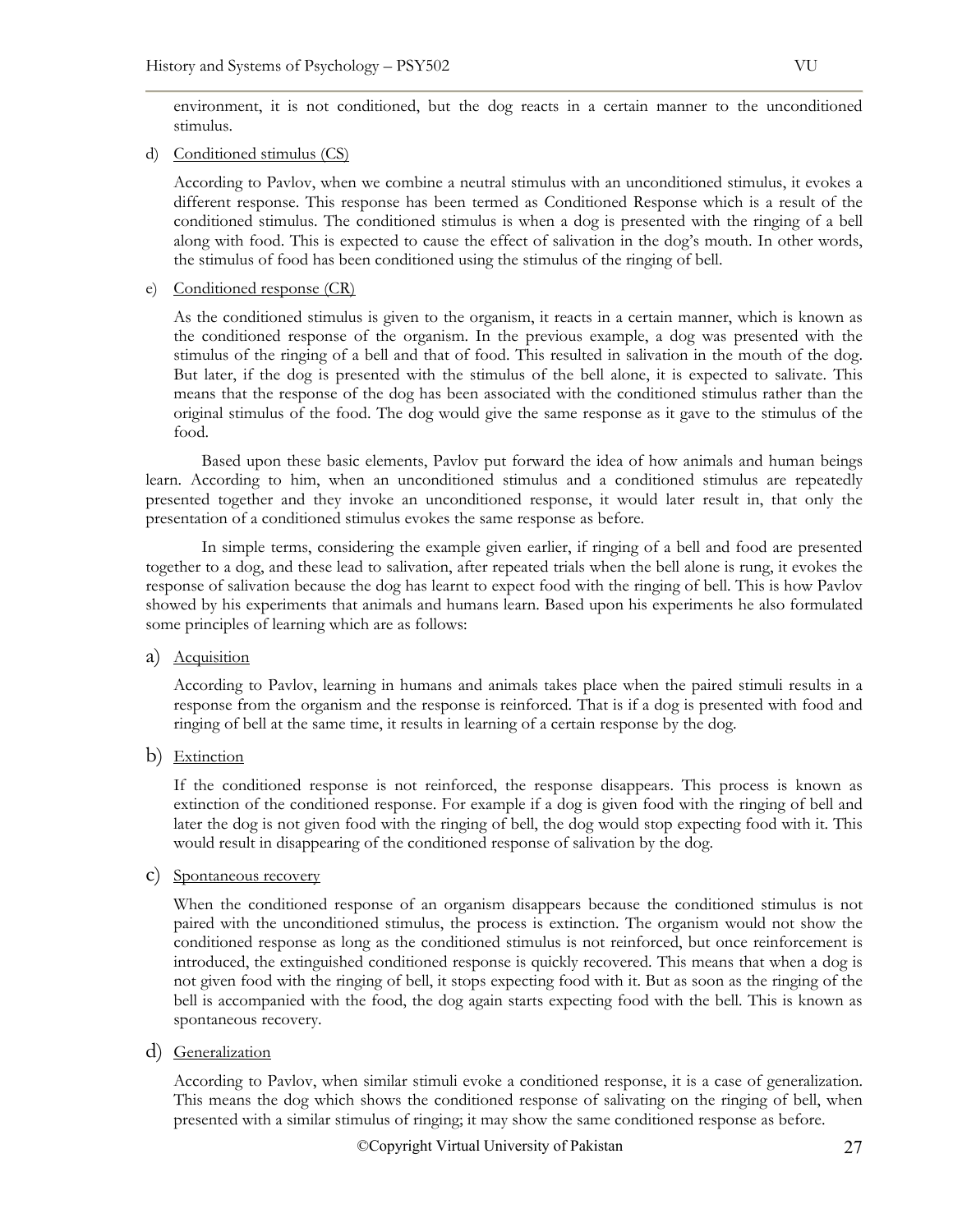# e) Discrimination

When a slightly different stimulus does not evoke a conditioned response it is a case of discrimination. This means that for example, the dog is given the stimulus of the ringing of a bell with food using a special type of bell. When it has learned a conditioned response, the type of bell is changed and a similar bell is used. This then does not result in the conditioned response (salivating) of the dog. In other words, the dog has discriminated between the two types of stimuli.

This was the theory of learning presented by Pavlov. Some other contributions of Pavlov are also of significance in the field of psychology which shall be explained later.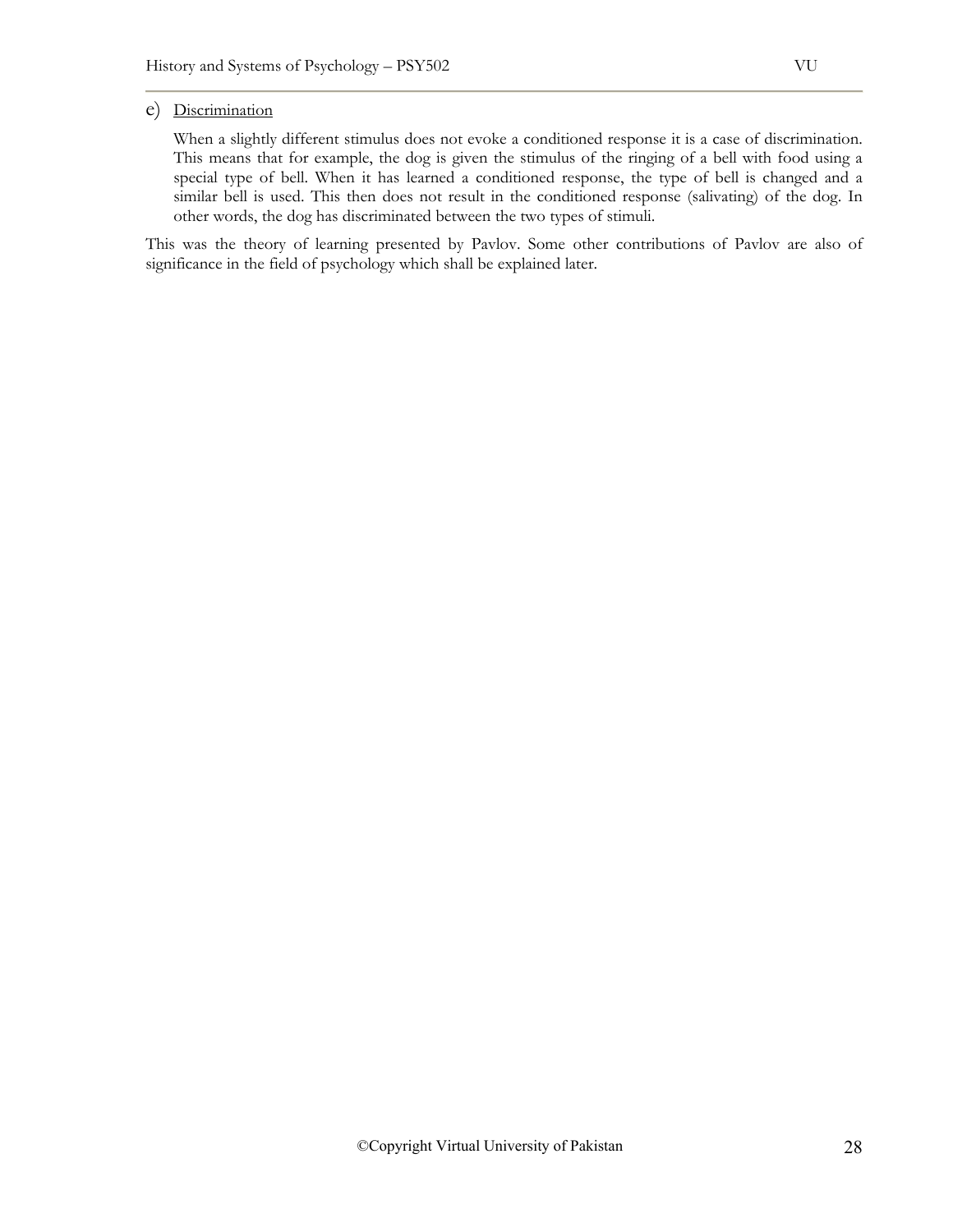# **RUSSIAN CONTRIBUTIONS**



Ivan Pavlov (1849-1936)

# **Ivan Pavlov**

Ivan Pavlov is one of the greatest psychologists of the 20<sup>th</sup> century whose ideas left a long lasting impact on the field. The importance of Pavlov's discoveries can be gauged from the fact that his theories, as they emerged from his experiments, are today applicable to a very large area of psychology, including:

- o Animal/comparative psychology
- o Child psychology
- o Educational psychology
- o Organizational psychology
- o Industrial psychology
- o Sport psychology
- o Psychology of advertising
- o Clinical/Abnormal psychology
- o Psychotherapy

That is the magnanimity of the impact of Pavlov's discoveries on modern psychology.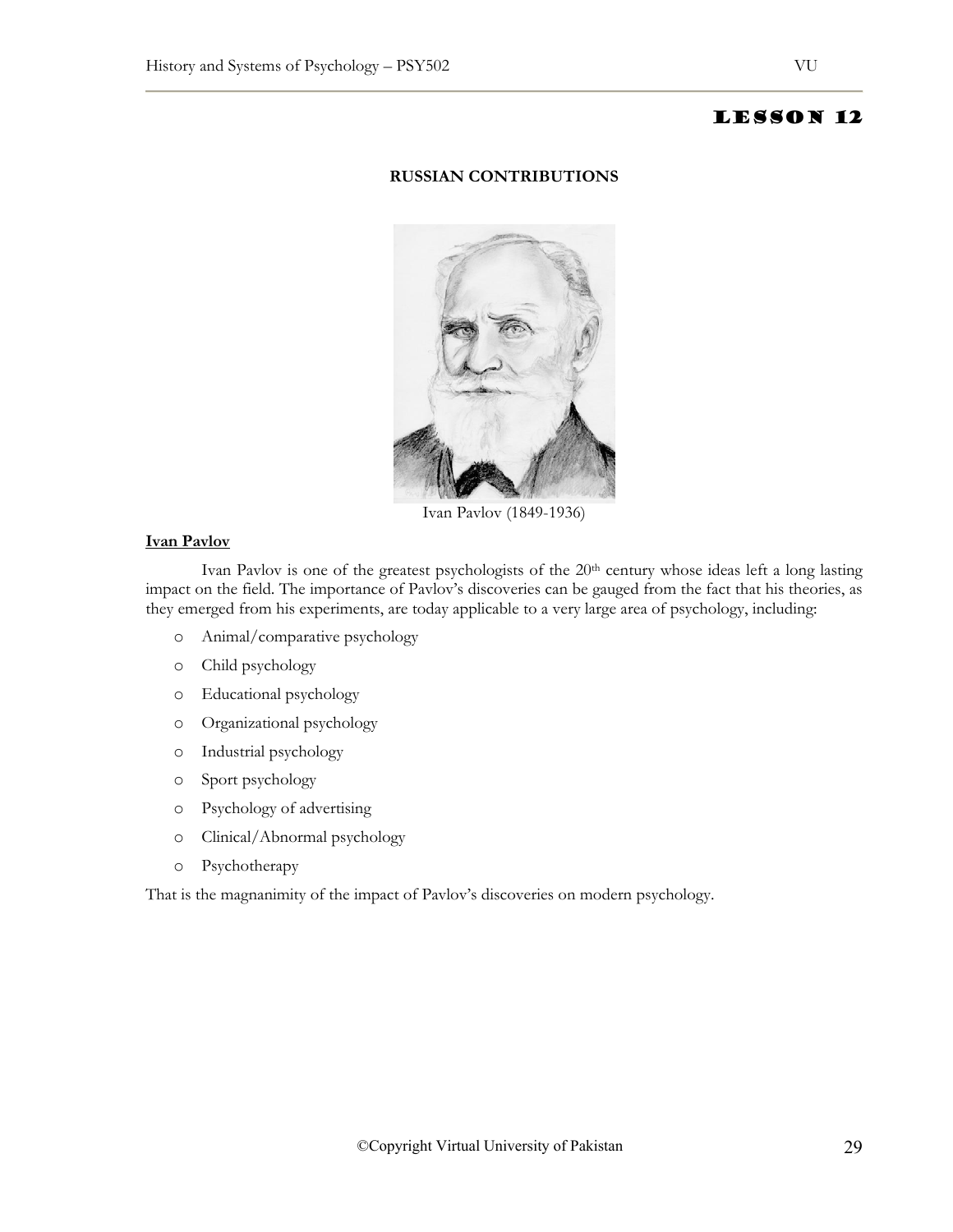

Vladimir Bekhterev (1857-1927)

### **Vladimir Bekhterev**

Another contributor from Russia whose name deserves to be mentioned is Vladimir Bekhterev. He was born in 1857 and died in 1927. He studied under Wilhelm Wundt, the psychologist who established the first psychological laboratory at Leipzig, Germany.

One of the major contributions of Bekhterev is his experiments on animals and humans using mild electric shocks. In other words, Bekhterev used electric shocks of low voltage which were not harmful, for humans and animals. He then noted the response of the organisms to the shocks. The idea behind this experiment was to trace the effect on learning. Bekhterev noted that shocks are associated with withdrawal reaction. Withdrawal reaction means that humans and animals tend to move away from the source of the stimulus. In other words, the action of the organism is to avoid the stimulus which was felt harmful by the body. It therefore moved away. This response was called Associative reflex by Bekhterev. He stated that associative reflex was learning which was similar to learning by conditioning as given by Pavlov.

Another contribution of Bekhterev is that he gave the idea of physical energy to explain the phenomenon of consciousness. He proposed that consciousness is a form of physical energy. The energy resulted in the person being aware of himself and his surroundings. He further stated that all higher psychological functions such as thinking and generation of ideas are the forms of expression of physical energy which represented the consciousness.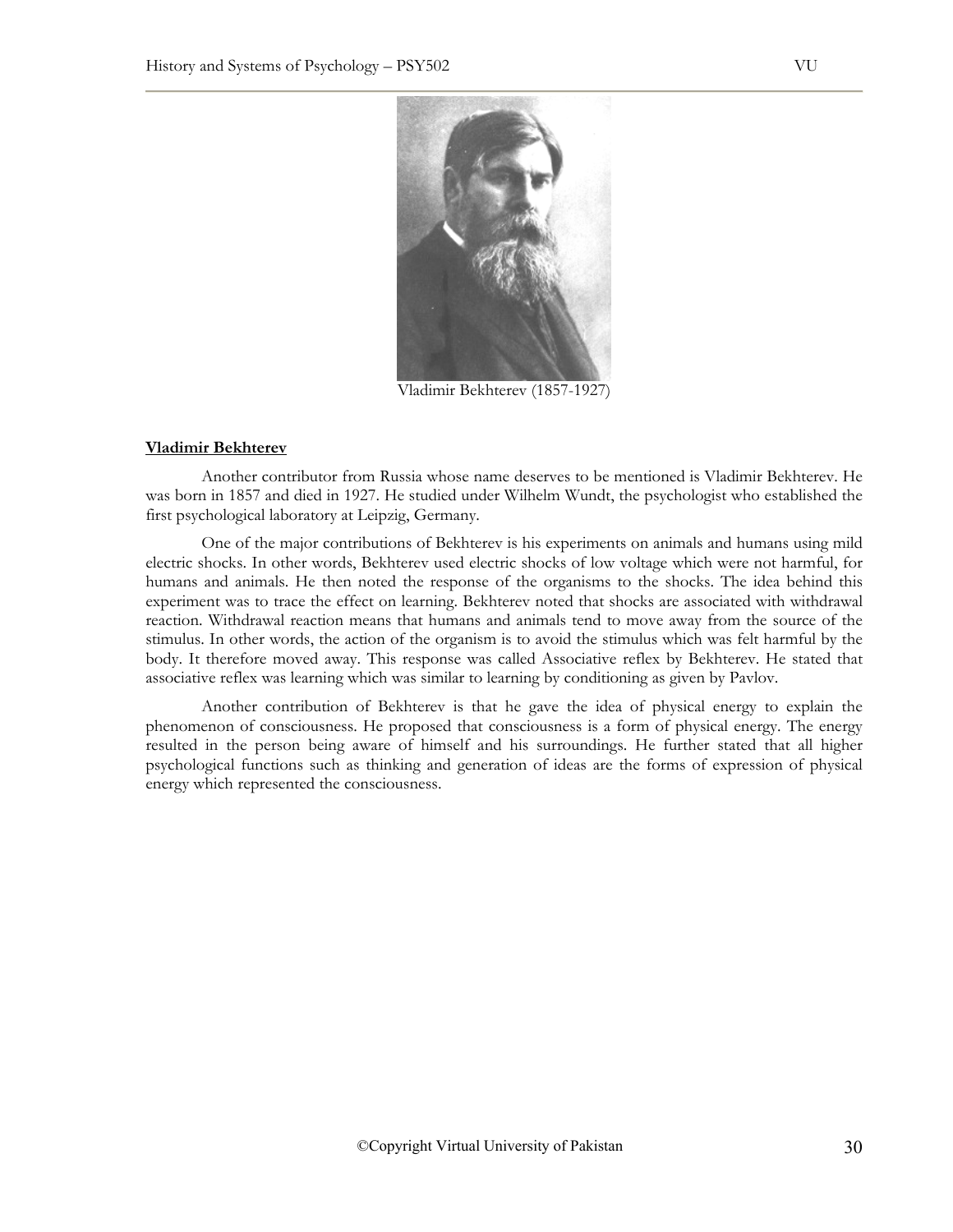### **IMPACT OF PHYSICAL SCIENCES ON PSYCHOLOGY**

As the thinking of man went through various phases of development, psychology also underwent developments. By the end of the 19<sup>th</sup> century and the beginning of the 20<sup>th</sup> century, the world and particularly Europe, had witnessed three earth-shaking events in the last two hundred years. The first one was the French revolution which had resulted in abolishment of feudalism and monarchy, setting an example for Europe and the world to follow. This revolution had a great impact on thinking of man. On the other hand the industrial revolution of the 18th century was another ground breaking event of the same era. The Industrial revolution in England, Europe, America and Japan had replaced much of manual labor with machines. New towns were established. The third event was the Soviet Revolution in Russia. In Russia the Bolshevik party had overthrown the monarchy, ended feudalism and abolished the concept of private property. All means of production were nationalized and owned by the state meaning that Socialism was established in the state.

The impact of these three events was that the industrialization spread giving rise to an attitude of encouragement of new ideas, initiative and stress on research. Keeping this brief background in view, let us see what impact some physical sciences had on psychology by looking at the contributions of two scientists.

### **Charles Darwin**

One of the most important scientists of the 19th century was Charles Darwin. He was born in 1809 in England. He got education there and undertook research in Botany, Zoology or Biology. Therefore, Darwin was basically a man of physical sciences rather that psychology but as we shall see, Darwin related his theories of physical sciences with psychology. Darwin died in 1882.

Charles Darwin traveled and conducted experiments in many parts of the world. He collected samples of plants and observed animals. He discovered that animals in one part of the world were different from other parts of the world, but in areas where the conditions were similar, the animals were also similar. He noted this particularly in tortoise. Based upon his extensive research and observation he proposed that man can be studied the same way as we can study animals.

One of the greatest contributions of Charles Darwin is that he put forward the view that life and survival in the world requires constant struggle and battle against hostile forces. He stated that only those organisms survive who can fight the battle and win while weak organisms perish. This is the law of the nature. This law is called "Survival of the Fittest" which was given by Darwin in an article written by him. Relating it to psychology, Darwin said that psychology is a study of tactics of organism for survival and emotions are an important factor for survival of the organisms. This means that organisms use their emotions to accomplish the task of fighting against the hostile environment and forces.

For example, when an animal shows its teeth to a predator in anger, the predator is scared. The animal is actually expressing its emotions. The emotions may merely to scare the enemy. On the other hand, when an animal screams or cries, it is actually calling others for help. Therefore, according to Darwin, this is how organisms use emotions to survive in the battle of nature. Darwin was able to relate the battle for survival in the nature with the psychology of the organism. This reflects his aim of discovering the link between physiology and psychology.

Another contribution of Charles Darwin is he put forward the view that environment plays a dominant role in determining the psychology of a person. This means that the environment, in which a person lives, influences his thinking, his imagination, the way he behaves and his overall personality. This proposition of Darwin gave rise to the nature versus nurture controversy; which means that it is quite uncertain that whether it is the nature that shapes the thinking and behavior of a human being or it is the bringing up that shapes it. Therefore, man's thinking is either a product of the environment that he lives in,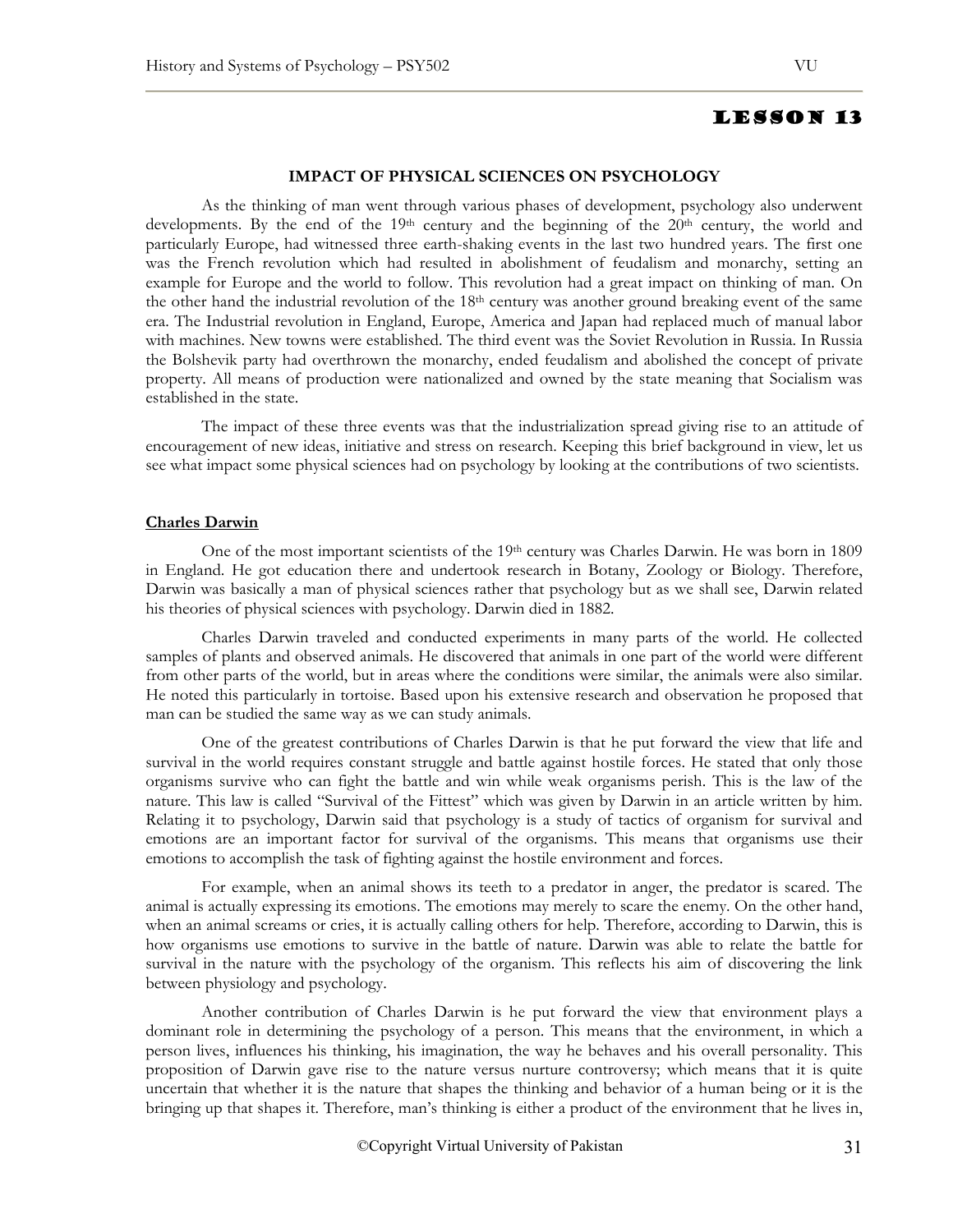or the training that is imparted onto him. It was later proved that there was a lot of truth in what Darwin proclaimed.

## **Gustav Fechner**

Another scientist belonging to the world of physical sciences whose thinking had an impact on the development of psychology was Gustav Fechner. He was a German physicist, who was born in 1801 and died in 1887.

Fechner is known for devising ways of measuring psychological experiences in physical terms, called psycho-physics methods. Psycho-physics methods are methods in which Fechner proposed to measure what a person was experiencing psychologically. The measurement was in physical terms using laws of physics. This was one of the most important contributions of Fechner, apart from other noteworthy contributions.

In order to explain the relationship between psychological experiences and their physical measurement, Fechner proposed the concept of "Sensory Threshold". According to Fechner, sensory threshold is the minimum stimulation required by a sense organ to register a stimulus. This means that, to which intensity of the stimulus the sensory organs of body would be able to acknowledge the existence of that stimulus. For example at which level of volume, a human ear would be able to detect sound.

Fechner went on to identify the "Absolute threshold" which is a stimulus value that evokes a response 50% of the times. This means that when a stimulus is given repeatedly for 100 times, if it evokes a response 50 times, that is the absolute threshold.

Fechner also identified the "Differential threshold" which is the stimulus value where one stimulus is regarded as different from another stimulus 50% of the time. This means that when two similar stimuli are given repeatedly 100 times, the difference is noted 50 times. This is the differential threshold. Fechner also devised the method of measuring the absolute threshold; it is called the method of minimal changes.

Because of these contributions, particularly because of his inventions of methods of measuring psychological experience in physical terms he has been called the father of psychophysics.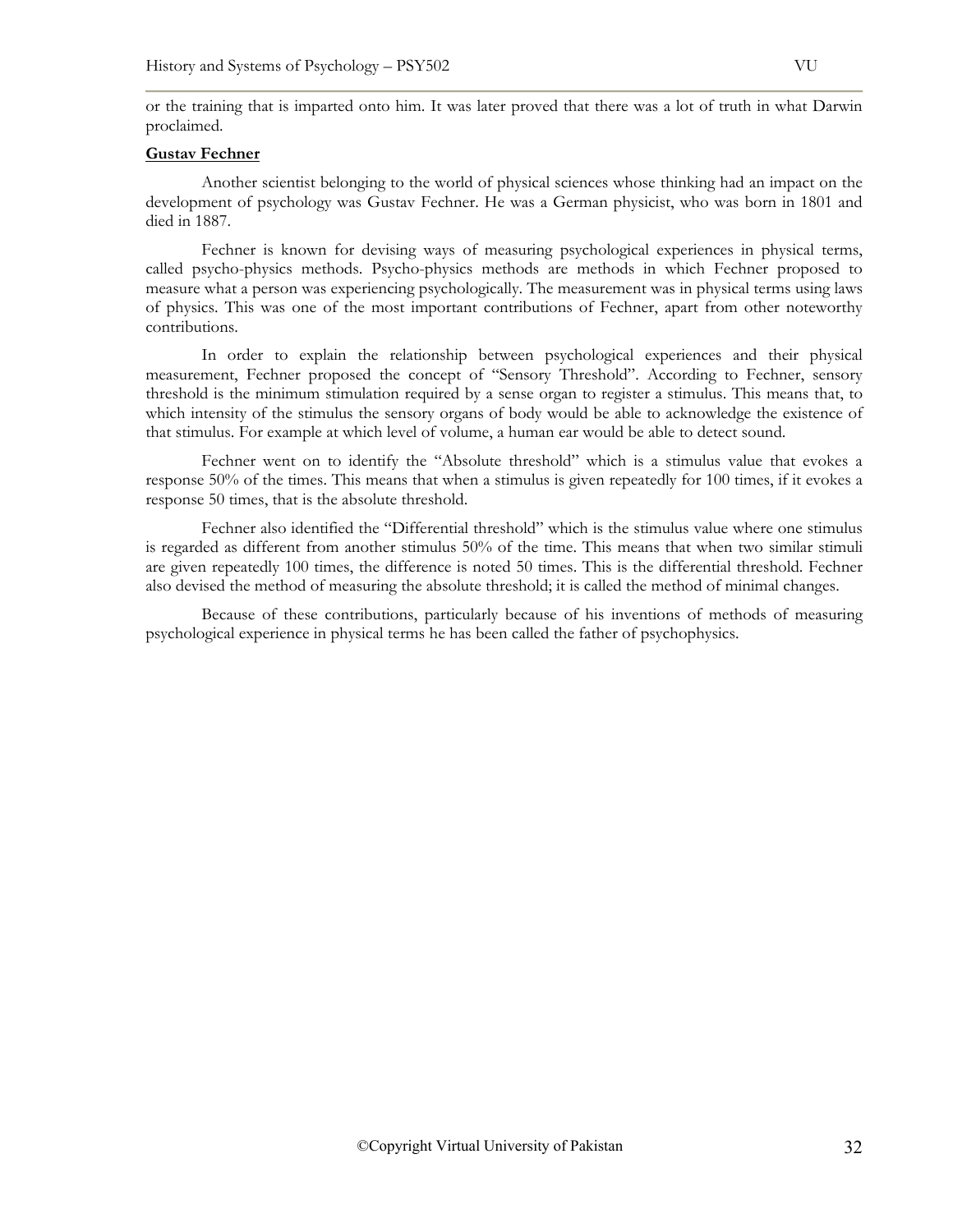## **STRUCTURALIST SCHOOL OF PSYCHOLOGY**

Before the arrival of the Structuralists, psychology was already being considered as the study of consciousness. This meant that the entire scope of psychology encompasses the study of man's consciousness. The distinguishing feature of the Structuralists was that they added further to the definition of psychology being the study of consciousness; psychology to them was concerned with the study of the structure of consciousness. Therefore, Structuralists are philosophers/psychologist who defined psychology as the study of consciousness. Further, Structuralists also tried to solve the enigma of a definition of consciousness. It was imperative to give a definition of consciousness in order to substantiate the view point of psychology being the study of structure of consciousness. Therefore, Structuralists put forward the view that consciousness has a definite structure and it can be defined in terms of its structure. The concept of definite structure was given by this school named Structuralists.

The structuralist school has many followers, but two of the very important names who belong to the Structuralist school of thought are Wilhelm Wundt and Edward Bradford Titchner.

### **Wilhelm Wundt**

Wilhelm Wundt was born in 1832 and died in 1920. Thinking of man evolved with the passage of time as his surroundings change. Earth shaking events like the industrial revolution had caused man to shift towards empiricism. As a result of the work of Russians, Sechenov and Pavlov on discovering laws of learning by conditioning, through experimentation; the contributions of Darwin discovering the relationship between psychology and physical sciences; and Fechner discovering physical ways to measure psychological experiences, psychology was defined as the study of consciousness. Psychology had finally ceased to be a merely speculative science and was gradually becoming an experimental science based on facts and logical conclusions which were drawn through carefully conducted experiments and profound observations.

But most of the credit goes to Wilhelm Wundt who recognized that psychologists must adopt a scientific outlook and adopt experimentation as the methodology, if psychology is to expand and flourish. As mentioned earlier, by this time, events like the French revolution and the Industrial revolution had changed the outlook of man. Man had become more logical in his approach and tried to find reasons for everything. Therefore, based on these grounds, Wundt based his proposition that since speculation could not be the mode of scientific investigation any more; therefore, psychology also has to adopt the new mode of investigation if it has to be become a science.

Wilhelm Wundt is known for establishing the first psychology laboratory at Leipzig, Germany, in the year 1875. This was one of the greatest leaps in the transition of speculative outlook to the scientific outlook, facilitated by Wundt.

Wundt defined psychology as the study of consciousness. He further argued, that if consciousness exist, which actually does, then it must have a structure. To elaborate his viewpoint further, he went on to explain the structure of consciousness. According to him, consciousness could be studied by three things:

Experimentation:

Experimentation was the most important mode of scientific investigation which according to Wundt was the need of hour for psychology to develop. Psychologists therefore, needed to conduct experiments which revealed the true nature of consciousness. In this regard, Pavlov was known for his experiments that he conducted on dogs to discover the process of learning.

Introspection: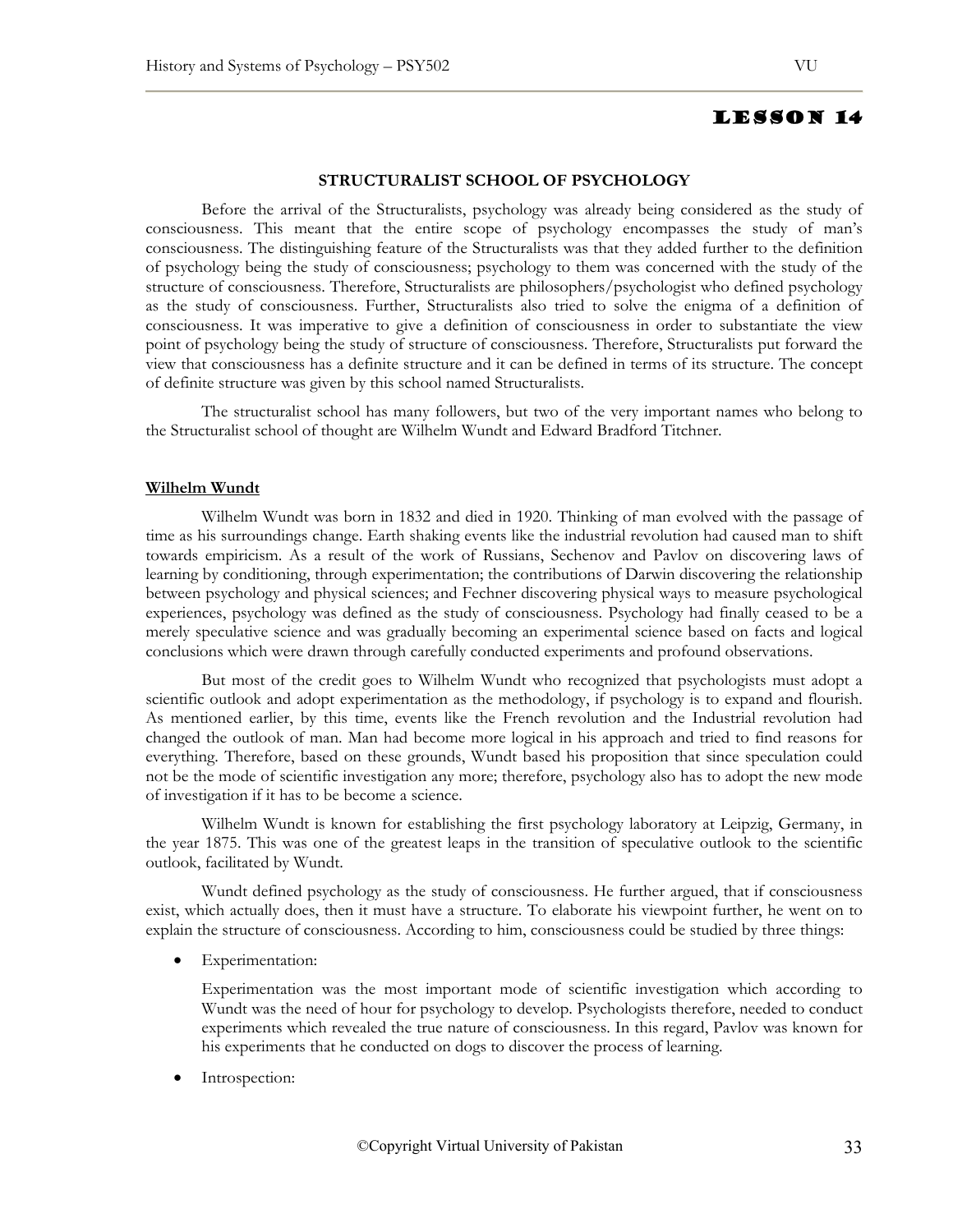Although Wundt believed that psychologists should adopt a scientific outlook, he did not reject introspection as a method of gaining knowledge, because he regarded introspection as a mean of looking into and understanding the structure of consciousness.

• Looking at the past history of man that has shaped his consciousness:

Another method of studying the structure of consciousness is by looking at the past history of man. Darwin was the first one to give rise to the nature versus nurture controversy. According to him, it was the environment that shaped the thinking of man, or the way he is brought up. Therefore, according to Wundt, looking into the past of individuals gave insight into the consciousness of the individuals.

Wundt himself also conducted some experiments and based upon them he proposed that consciousness is a process which has three compartments:

- Ideas
- Feelings
- Emotions

He went on to say that the compartment of feelings can be divided as follows:

- Pleasant/unpleasant
- Relaxed/tense
- Calm/excited

Wundt also outlined the abnormal states of consciousness. He then went on to elaborate hallucinations, hypnotic states and dreams. According to him, all of these abnormal activities of the consciousness are caused due to the break down of attention.

Because of his elaboration of various parts of consciousness, he is classified as a structuralist today. He is regarded as one of the greatest psychologists of the year and holds a high position in the history of psychology.

# **Edward Bradford Titchner**

Edward Bradford Titchner was born in 1867 and died in 1927. He was an English man and pupil of Wundt. He studied in Germany, and worked all his life in America.

Contributions of Titchner to psychology can be gauged from three things that he tried to do, are:

• Contents of consciousness

This means that Titchner explained what consciousness is actually composed of. He then went on to elaborate the contents of consciousness.

• Combination of these contents

The second contribution of Titchner is that he described the combination of contents of consciousness which means that, which contents get together to result in an activity.

• Connections between the contents

The third contribution of Titchner is that he explained the connection between the contents of consciousness which means that consciousness is a product of contents being related with each other and working together.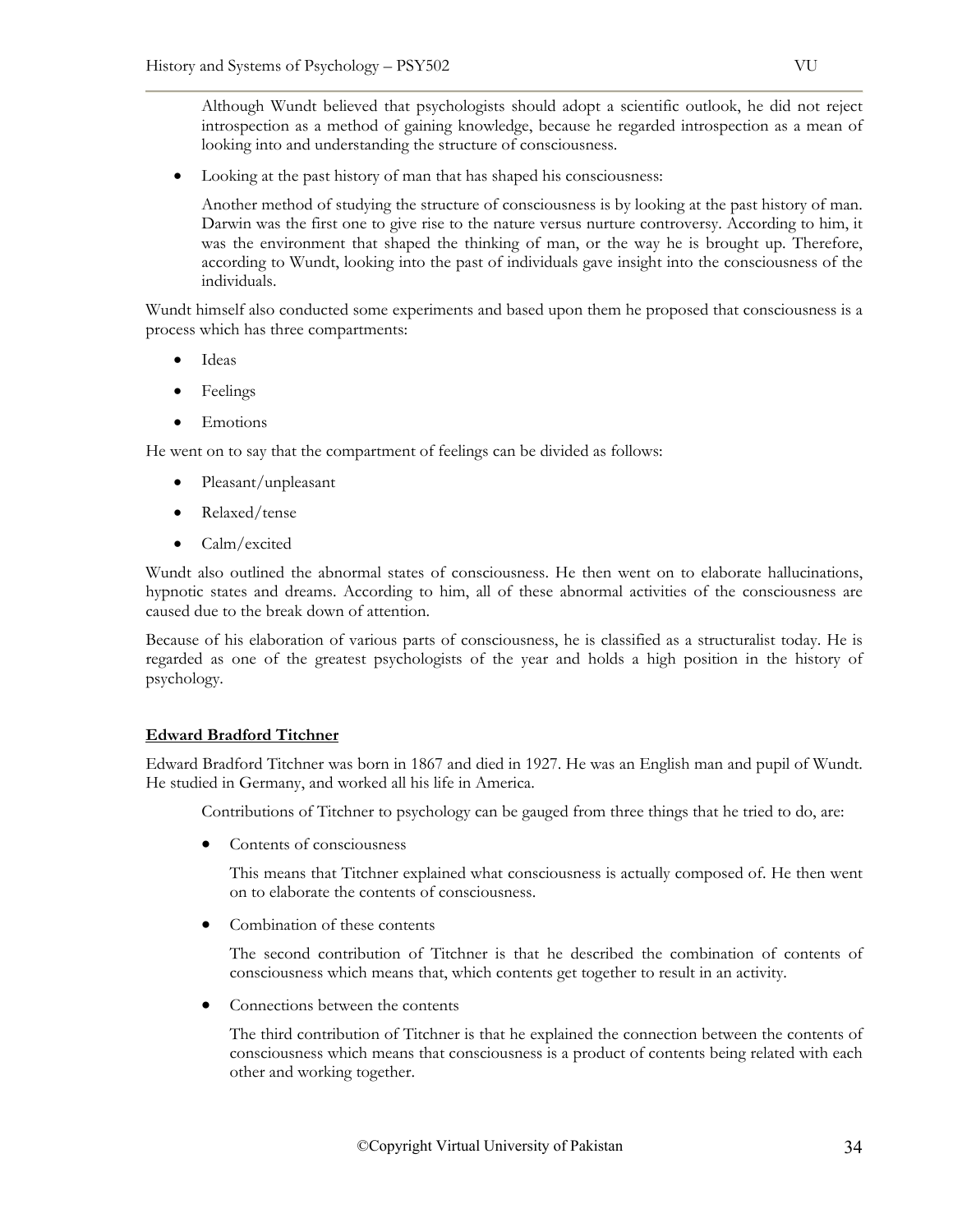Unlike Wundt, who gave three methods to study consciousness, the subject matter of psychology, Titchner argued that since the only way psychology could be studied was introspection which he defined as systematic and controlled self observation.

This is where he carried forward the view of his teacher, although he did not emphatically propose experimentation as the way of understanding consciousness. Titchner went on to say that introspection is a special method of gaining knowledge and understanding consciousness and not everyone could introspect. This made him train subjects to introspect.

Wilhelm Wundt, who was a teacher of Titchner, tried to establish a scientific outlook of psychology. But there was a flaw in Titchner's ideas, which was that he took psychology back to the realm of speculation and moved away from the modern empirical approach.

Wundt is also regarded as a Structuralist because he also emphasized on psychology being the study of consciousness and explained the structure of consciousness and described the content of consciousness.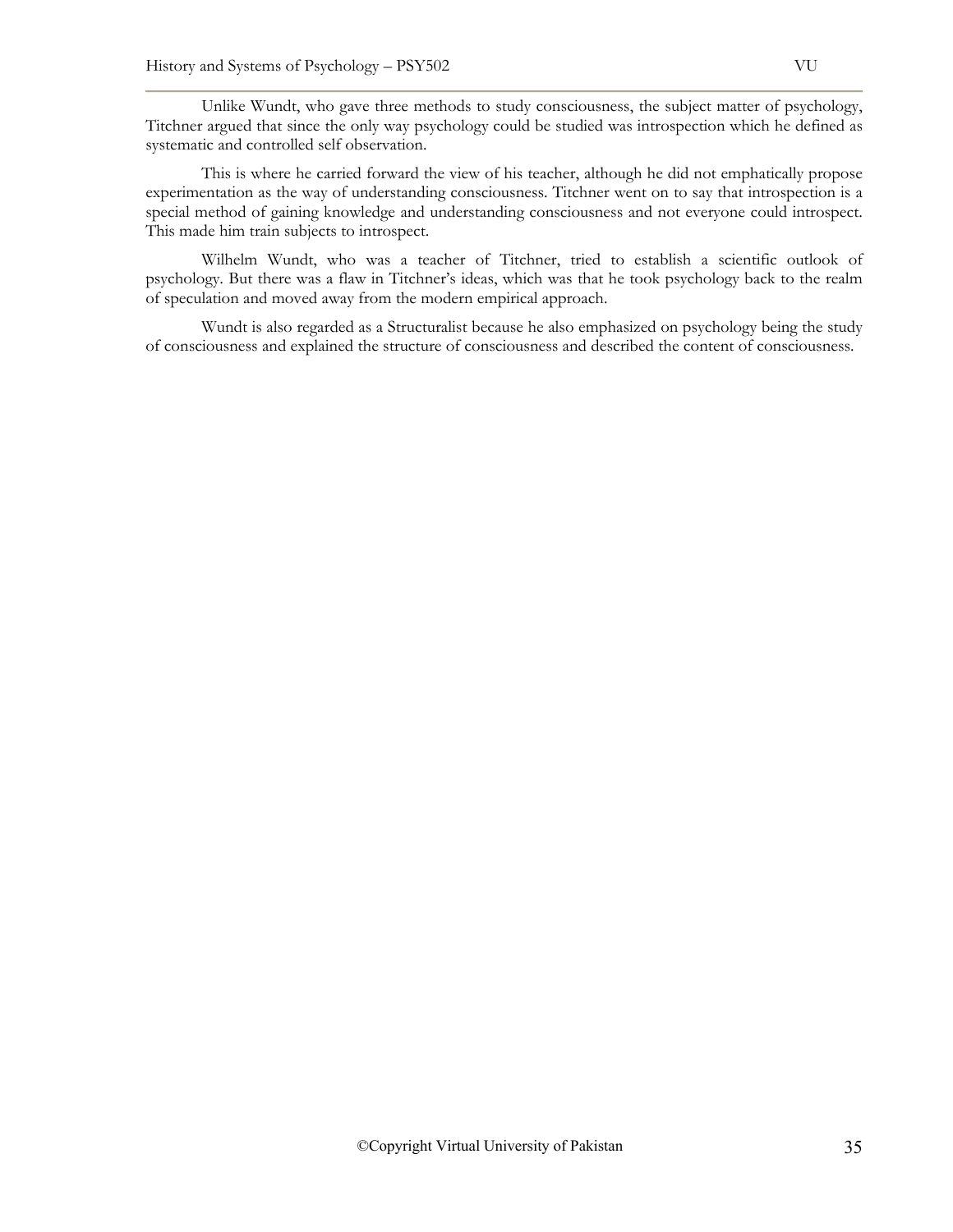### **FUNCTIONALISM**

Various schools of thoughts have emerged in psychology in the last two to three hundred years. These schools differed from one another on the basis of what they reckoned as the subject matter of psychology and how they explained it. One of the early major schools in the development of psychology is the functionalist school.

Like the Structuralist school, Functionalists also defined psychology as the study of consciousness but instead of explaining the structure of consciousness and describing its content, Functionalists focused on, as the name implies, the functioning of consciousness. There are two branches of functionalists:

- o American functionalists; those who were on the American continent.
- o European functionalists; those who were on the European continent.

### **American Functionalists**

American functionalists are philosophers/psychologists who practiced on the American continent and considered psychology as the study of consciousness, focusing on functions of consciousness.

### **William James**

William James was born in 1842 and he died in 1910. He was an American philosopher, brother of the novelist Henry James. In 1872 he joined the Harvard faculty as lecturer of anatomy and physiology, after 1880 worked in the department of psychology and philosophy, continued teaching until 1907. In 1890 he published his brilliant and epoch-making book Principles of Psychology, in which the seeds of his philosophy are already discernible. James's fascinating style and his broad culture and cosmopolitan outlook made him the most influential American thinker of his era.

James is considered the founder of the sort of thinking called functionalism. The basic question that was raised by James when he purported his theory was that "what is the purpose of consciousness?" Therefore unlike the Structuralists who emphasized on explaining the structure and the parts of consciousness, James came up with a completely new point of view. He focused on why we need consciousness. This need is the function that the consciousness performs, therefore his theories focused on explanation of the functions of consciousness and he is known as the founder of functionalist school.

William James put forward the view that consciousness is not epiphenomena, means that consciousness cannot be considered as something whose functions or working cannot be explained. Consciousness has to have certain set patterns of functions and it shall always work according to those patterns. Therefore, if we consider consciousness to be an "epiphenomena" it would be wrong. Consciousness needs to be studied and understood in order to explain its functions.

Explaining the function of consciousness, James put forward the view that consciousness creates adjustment between the organism and the environment. This means that the organism needs to adjust and adapt its environment in order to survive. This adaptation process is carried out with the help of consciousness. Consciousness helps the organism to understand the environment and cope with the changes in it.

James was also of the view that not just consciousness but all human psychological functions have a definite purpose. For example, fear in an animal creates movement in the body; laughter reduces tension etc. Therefore, the importance of all these psychological functions as well as consciousness is due to their functions. If these functions are disturbed, the organism cannot survive. Therefore, instead of focusing on the structure of the consciousness, scientists should focus on the functions.

©Copyright Virtual University of Pakistan 36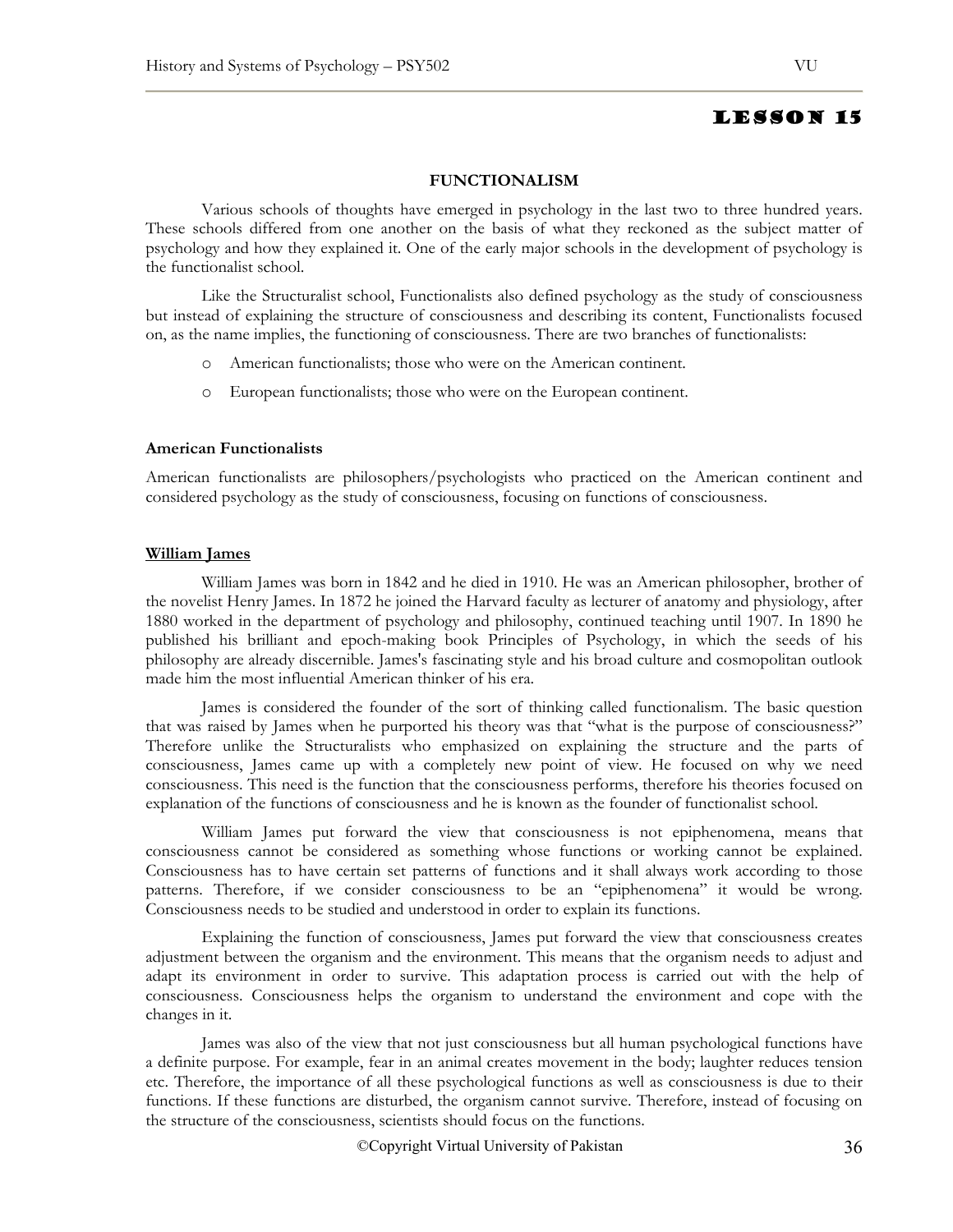His view was based upon his philosophy of pragmatism which means that the validity of an idea is tested by its consequences. In other words, when we need to assay how valid an idea is we need to look at the consequences of the application of idea. If the consequences are as expected, the idea is correct, if not, the idea is wrong. Adopting a pragmatic approach, James was able to give the idea of the functions of consciousness being more important.

William James is also known for his theory of emotions, now called James-Lange theory of emotions. According to this theory, emotions are the consequences of perceptions of bodily changes. For example, a person feels angry because he strikes something. The perception that is generated by this event results in generation of certain responses which are emotions. In this case the emotion would be anger.

He also emphasized that repetition is most important for learning and it creates habits. Therefore, we can develop habits by repeating certain acts. In other words, if we want to develop a habit of something, we need to perform the thing again and again or repeatedly. Ultimately it would become a habit. These were some of the contributions of William James.

#### **John Dewey**

The other prominent American functionalist was a philosopher, psychologist and above all an educationist, John Dewey, born in 1859 and died in 1952. He taught at the universities of Minnesota, Michigan and Chicago and at Columbia from 1904 until his retirement in 1930.

Since John Dewey was an educationist, his theories focused on the field of education. Dewey put forward the view that education, particularly of children, should be based upon the needs of the children. This means that children of different ages have different needs. The education system should concentrate on understanding those needs and should adjust itself to meet the needs. In other words, while forming an education system, the needs have to be focused upon. For further understanding, children have different educational needs during his or her developmental stages. These needs need to be focused upon. This was one of the greatest contributions of John Dewey. His point of view had a great impact on educational practices in the States and globally.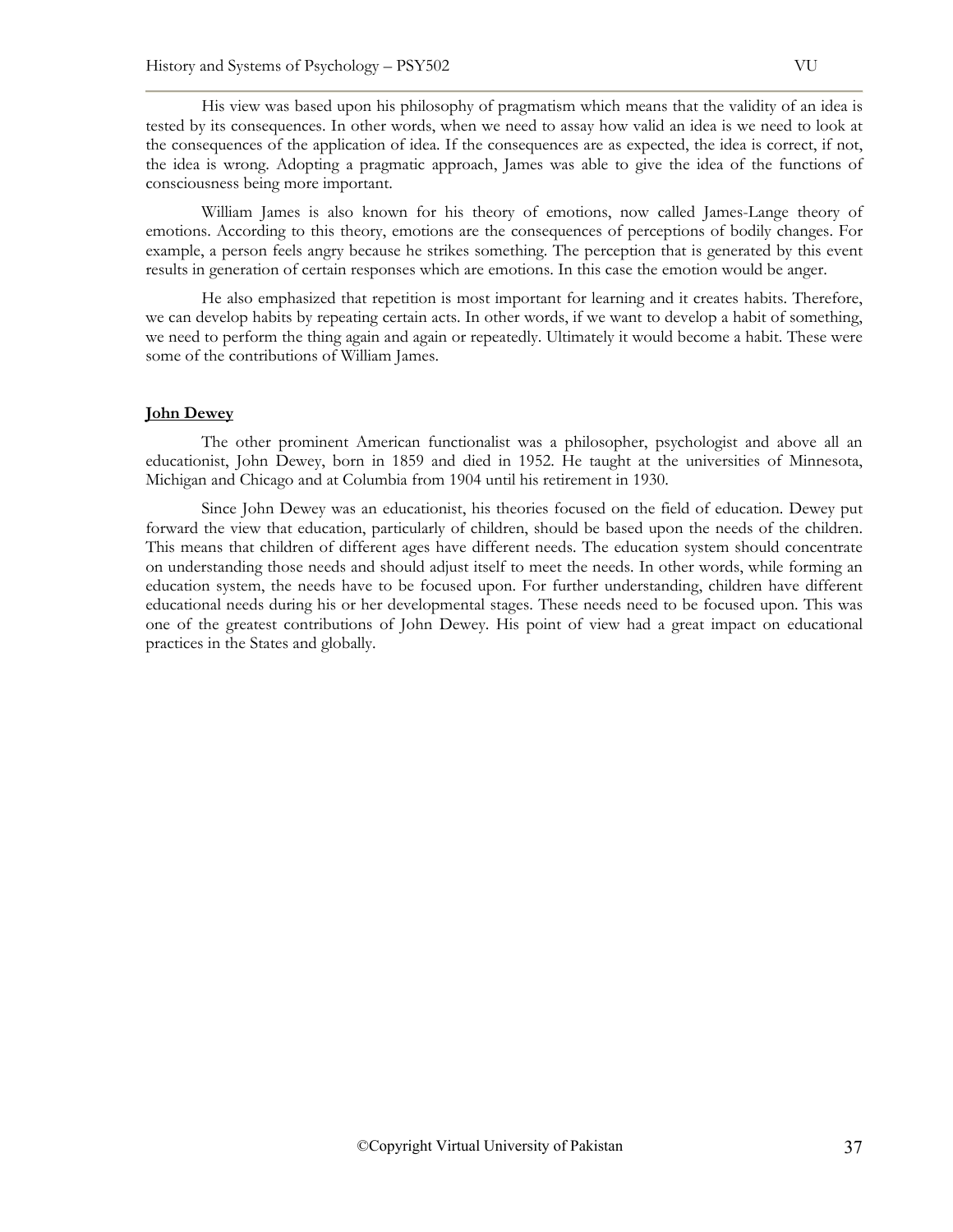#### **EUROPEAN FUNCTIONALISTS**

## **David Katz**

The first of the European functionalists was David Katz. He taught psychology at Stockholm, Sweden, for a number of years. In order to develop theory of functions of consciousness, Katz experimented upon how we see colors. He showed through his experiments that the perception of colors remains constant in different lights. This means that if someone is asked about a color in one kind of light, his or her answer would be the same in another kind of light. But in reality, colors change because of different lights. David Katz showed that human subjects see them as before. This he called the "phenomenon of color constancy." Katz purported that color constancy is a function of the consciousness which makes the person perceive a color in the same way as before. Therefore, Katz also focused on explaining the functions of consciousness and hence included in the functionalist school of thought.

#### **Edgar Rubin**

The other European functionalist was Edgar Rubin who taught at Copenhagen, Holland. Rubin showed by his experiments on perception, that human beings see shapes in terms of figure and ground. This is not just limited to the sense of vision but also on other senses. For example, in case of the sense of vision, sky is the ground and clouds are the figures. When we look at the clouds, we acknowledge their existence because they exist in a background of the blue sky. Further, when we look at a tree, the sky again serves as the background while the tree is the figure in the background. In case of other senses, the sense of hearing also depicts this phenomenon. When we listen to a song, the music being played is the ground and voice of the singer is the figure. Therefore, Edgar Rubin also focused on how the consciousness functions rather than the structure of the consciousness.

#### **Jean Piaget**

The third European functionalist was Jean Piaget who worked at Geneva and Zurich, Switzerland. Piaget is famous for his theory of how children's minds develop.

He postulated the concept of Schemata. According to him, Schemata is a construct or an idea in the mind of children that how the world is, and how the world functions. In other words, it is what the children perceive about the world around them. They think about how everything occurs, how things go about and how they function. Of all this they make up explanations which according to Piaget is a Schemata.

Schemata develop over the time by two processes:

- Assimilation
- Accommodation

Here, assimilation is the absorption of new and different information about the world and accommodation according to Piaget is the expanding, stretching and changing of schemata to absorb new information about the world. This means that when a child is exposed to various happening of the world he absorbs information from the happenings. This information, collection or absorption process is called assimilation. On the other hand, the information is a subject to constant change. As the child grows, he is exposed to more and more information which requires constant refurbishing of the previously gathered information. This process is called accommodation.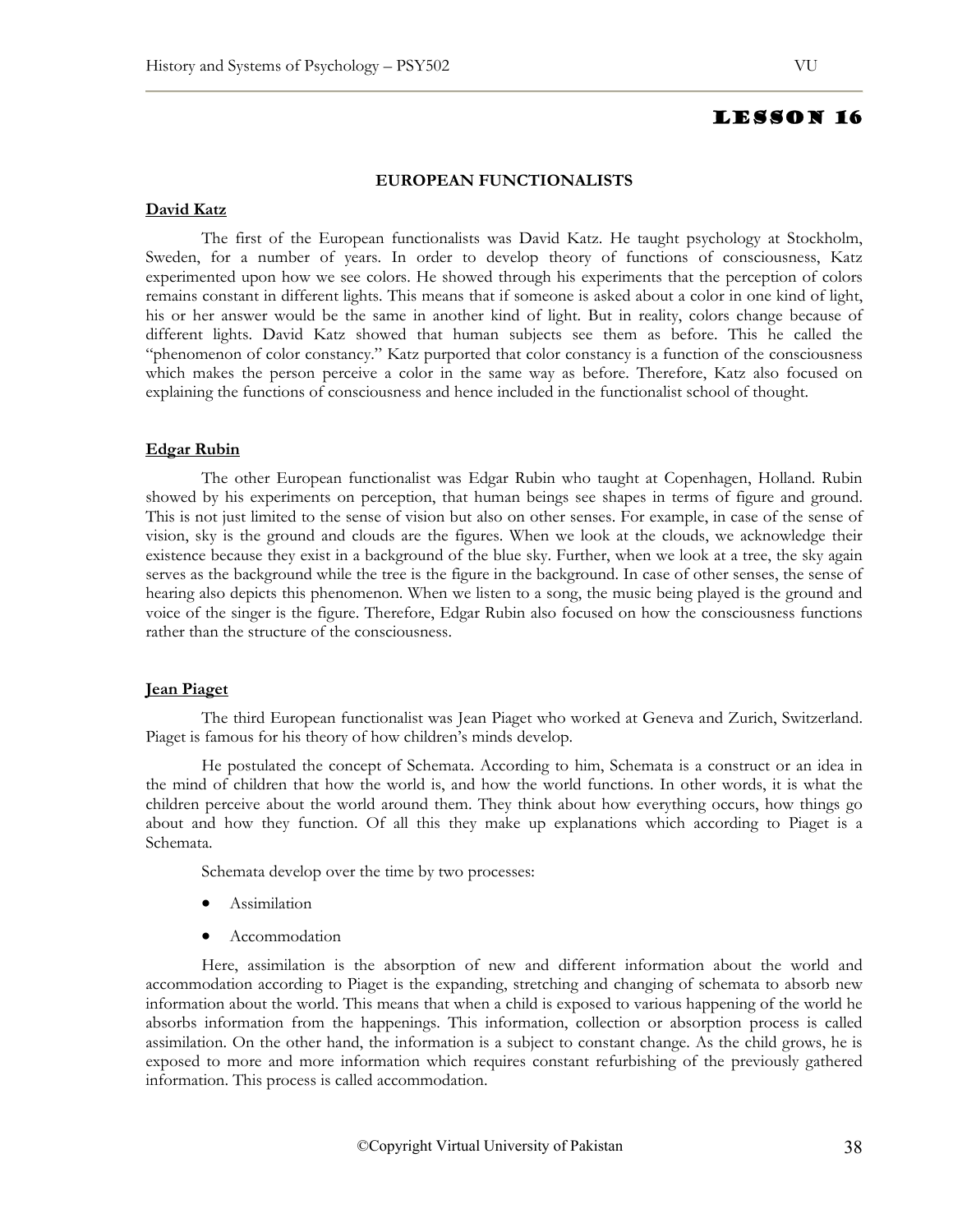Another contribution of Jean Piaget is that he elaborated how children develop. According to him development takes place in four stages:

The sensory-motor stage

This is the first stage of development when children learn using their sensations. For example a child touches a hot object and is hurt, this would create awareness in his or her mind that touching hot objects is harmful. Therefore, the child learns by using the sensations. Further all sensations like hot, cold, rough, smooth shall result in learning.

The pre-operational stage

This is the second stage when the child for the first time, discovers rules and principles of how things work. In other words, the child has the primary or initial information about the working of the things that he sees around him. It is above from learning just through senses.

The concrete operational stage

This is the third stage when his reason and logic develops and he learns by reasoning. This stage combines the information gathered from the previous two stages and the child is able to develop his own explanation of the things.

The formal operational stage

This is the most developed and the last stage of development where the child is able to learn by abstraction. In other words, the child is able to draw conclusions about working of things, and phenomena using his own ability to associate ideas, perceive, think, and explain the happenings.

Jean Piaget therefore studied psychological functions in terms of learning and in terms of development. This means that he focused on how learning and development takes place. In other words, he also focused on the functions rather than structure of psychological phenomena. He is therefore included in the functionalist school as a European functionalist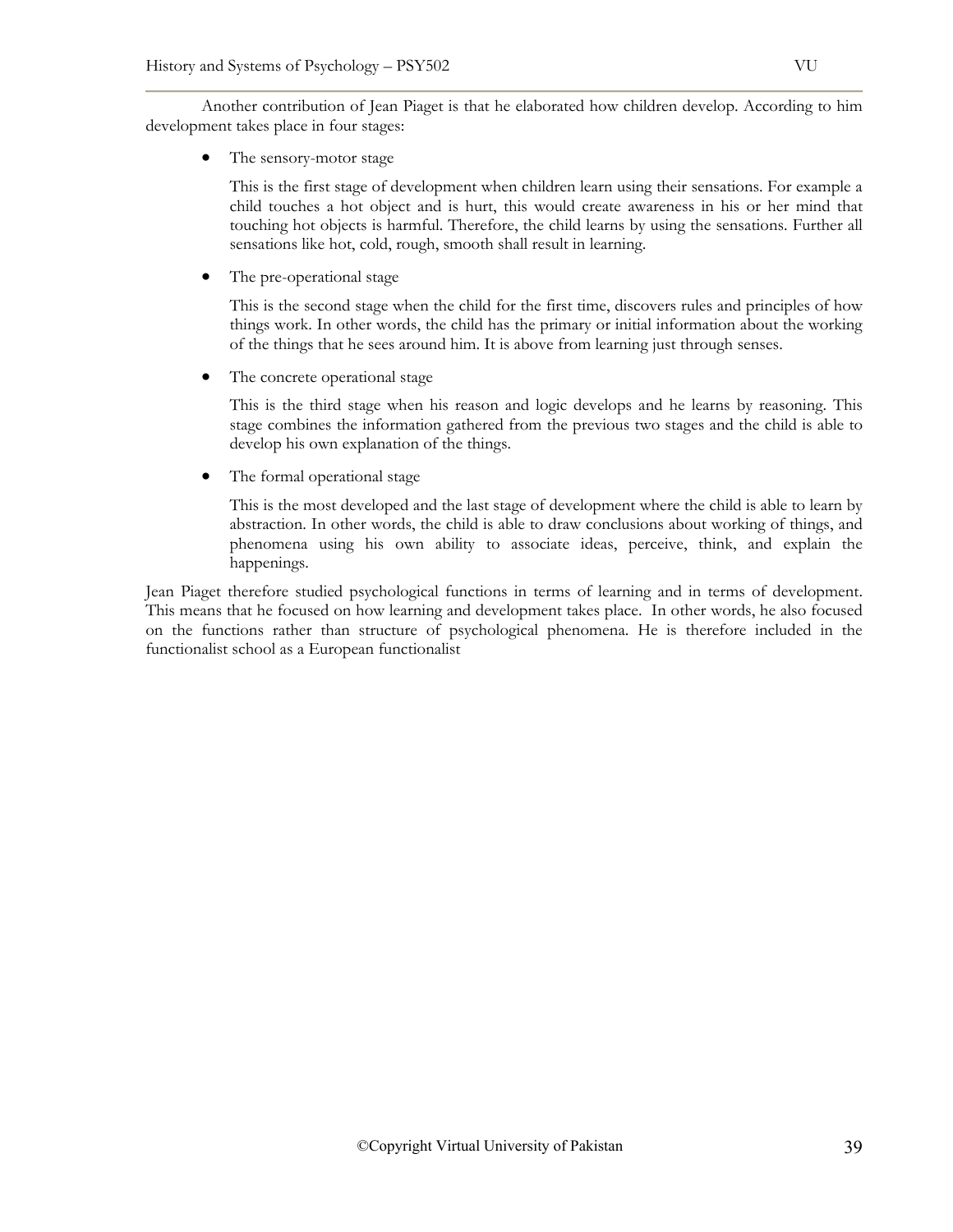### **BEHAVIORISM**

One of the greatest developments in the history of mankind is the industrial revolution of the  $18<sup>th</sup>$ century. It marked the advent of a completely new era of thinking and approach towards gaining knowledge. A rational approach was adopted and the ancient speculative methods given by the Greeks were rejected. The industrial revolution had a deep impact on the development of human thoughts; therefore the discipline of psychology was also bound to be impacted.

The path of this influence on psychology is easily traceable. As industry developed and manual labor was shifted to machine labor, there were a number of changes in society and human behavior. New towns were established, close to the factories; housing shifted from huge farm houses to small houses; labor working hours and habits changed; dependence on modes of living changed as well. One of the impacts of the industrial revolution was that, as the production shifted from manual labor to factories, the production increased rapidly. Therefore, new markets were sought and it became imperative to predict and control human behavior, in order to sell more. Another aspect of this development was that the attention of researchers now shifted towards these workers aiming at getting maximum productivity from the industrial labor. This productivity was based on human behavior and the result was that, the need to study human behavior arose. As mentioned earlier, man had become more rational in his approach and had disposed of speculation as a means of gaining knowledge. This made him focus on concrete facts and adopt scientific approach in his study. Psychologists started analyzing, predicting and controlling human behavior since it was visible while consciousness was not. It gave birth to the school of thought now called the Behaviorist School.

#### **Edward Lee Thorndike**

Edward Lee Thorndike was an American behaviorist philosopher/psychologist, who was born in 1874 and died in 1949. After completing his studies Thorndike moved to Harvard University, where William James had set up his psychological laboratory. Thorndike had read James and was impressed with his work on functions of consciousness. He set up his lab at Harvard, working with chicks but later transferred to James' house where he did his experiments on cats which are his most famous experiments. He devised the "puzzle box" which he used for these experiments.

Based upon his experiments he formulated what he called "laws of learning," or how learning takes place. In other words, Thorndike made efforts to learn how the process of learning actually takes place. Before we look at those laws, first let us have a look at the concept of learning that Thorndike proposed. He said that learning takes place by stimulus-response connections rather than by association; according to him learning takes place by two ways which he called laws of learning. The laws are as follows:

## **i. Law of effect**

The law of effect states that all responses that followed by satisfaction are stamped into an individual and he learns those responses. This means that any act that is performed by an individual, when it is reinforced by a reward that brings satisfaction to the performer, the act becomes learnt.

For example, if an animal such as a cat is rewarded with food if it performs a certain act, the act shall be learnt by the cat. This is what Thorndike concluded through his experiments.

# **ii. Law of exercise**

The law of exercise states that responses that are repeated are also stamped in and become learnt. This law does non focus on the reinforcement through satisfaction but states that when the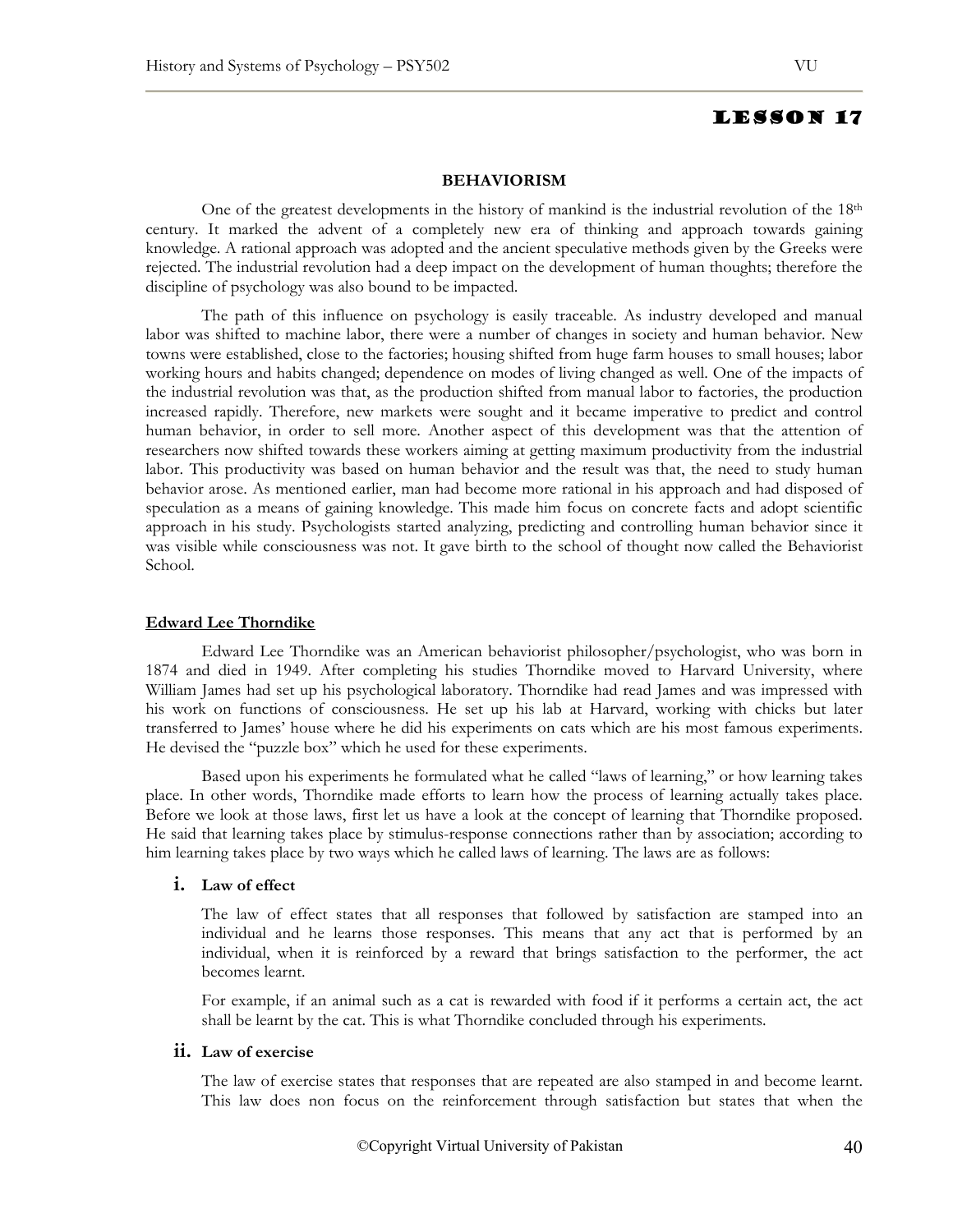individual keeps on performing a certain act, the act is learnt. In other words, the exercise that is constantly performed by an individual is learnt by him or her.

The law of effect given by Thorndike is similar to Pavlov's law of conditioning by reinforcement and the second law, i.e. law of exercise is similar to James's theory of habit formation due to repetition.

 As mentioned earlier, Thorndike devised the puzzle box for his experiments. The puzzle box was a box with a door operated through a lever in it. A string with a ring was attached with the lever, which released the door of the box, when pulled. The box was big enough to accommodate a cat. Thorndike used cats for his experiments. As the cat was trapped in the box, it tried hard to escape. The only escape possible was through the door which opened by pulling the string attached to the lever. As the cat pulled the string with its paw, the door of the box opened and it escaped. When the cat was put into the box a number of times, it learnt to use the string to escape. Therefore, based on this observation, Thorndike came up with his laws of learning.

Thorndike also emphasized on a concept important to learning, which he called the "Recency effect." He saw in his experiments on cats that the last act in the series of acts by the cats, which is reinforced, is learnt quickly. For example if a cat is rewarded for the last act which it performs in a series of acts, the last one shall be learnt by the cat. Therefore, as the name implies, the law relates to the most recent act performed by the subject which is learnt by it.

Thorndike performed further experiments to substantiate his laws of learning. This further experimentation and observation lead him to repeal the law of exercise, and modify the law of effect. He then proposed the "law of belongingness" to explain animal learning.

#### **iii. Law of belongingness**

The law of belongingness states that only relevant responses that "belong" to the learning situation are learnt. For example, the moving of paws by the cat in the puzzle box is learnt but not pricking of ears.

Thorndike could be classified as a behaviorist because he explained learning as a psychological function in behavioristic, observational terms. He did try to look into consciousness but restricted his studies to the behavior of animals and used comparative psychology to explain human behavior and learning.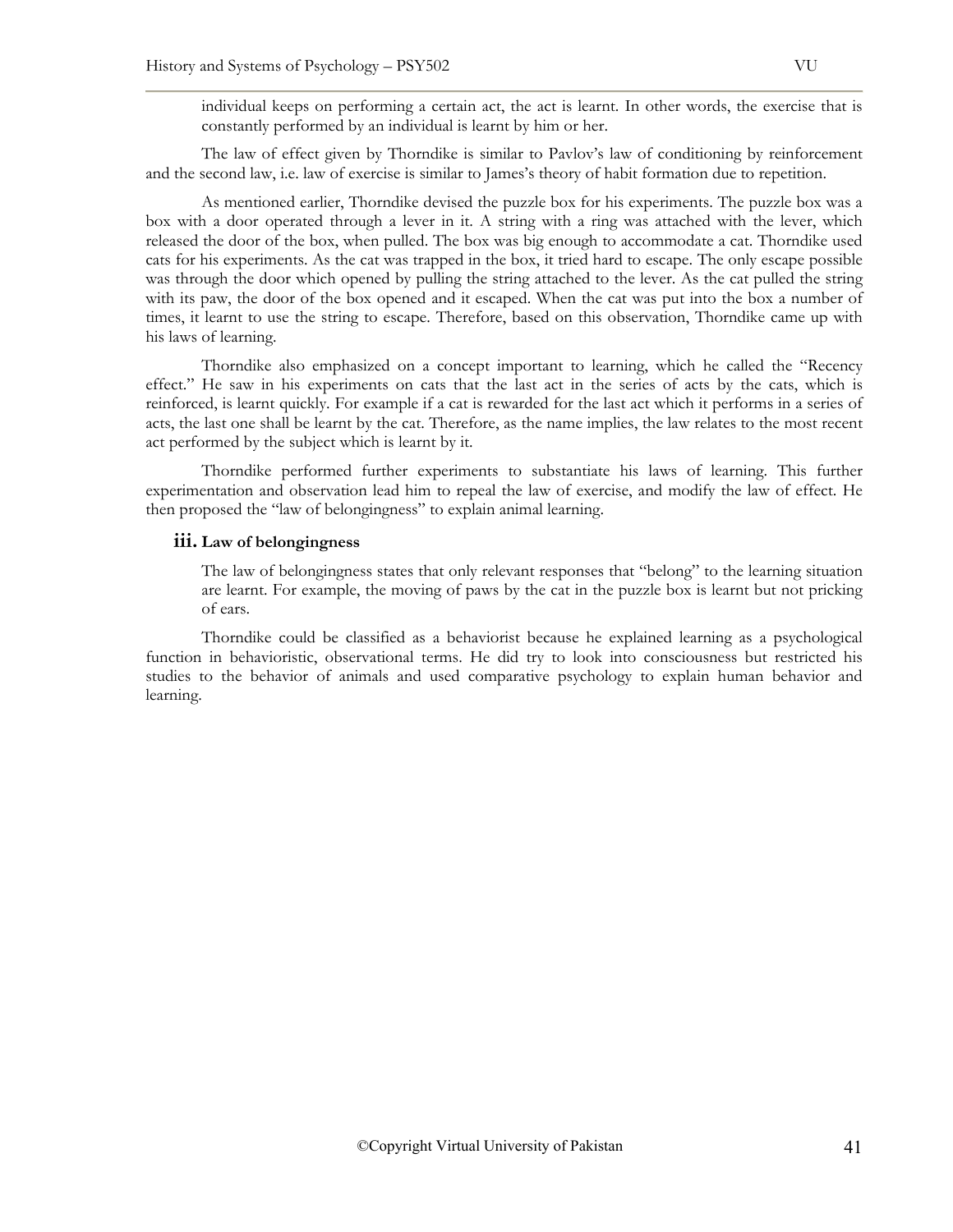#### **BEHAVIORISM**

#### **Albert Weiss**

Albert Weiss was an early behaviorist who was born in 1879 and died in 1931. He was born in Germany but he came to America when he was very young. He studied and worked for the rest of his life in America, therefore he is considered to be an American behaviorist.

The era of the behaviorists was the time when man had adopted a rational approach towards gaining of knowledge and speculation was no more considered as a means for it. This was the time after the industrial revolution which changed the outlook of mankind completely. Writing on psychology, Weiss asserted that anything that cannot be studied with the methods of natural sciences should not be a part of psychology. In other words, anything that is based on mere speculation and cannot be substantiated by concrete evidences should not be a part of psychological study. In other words psychology should concern itself only with observable concrete facts and not with elements, structure or functions of consciousness because these variables are not directly observable. As the Functionalists and Structuralists before the behaviorists had been trying to develop theories about the structure and functions of consciousness, Weiss rejected their approach. To him their methods of explaining phenomena were based on speculative studies.

Weiss further stated that psychologists only pretend when they regard introspection as a method of scientific data collection. This was the method adopted by the schools before the Behaviorists.

One of the important arguments of Weiss is that there are no mental forces apart from physiological forces which are reducible to physical forces. In other words, all mental forces can be studied using a physiological approach and not considering them to be extraordinary forces which cannot be studied through ordinary scientific methods of inquiry.

Another contribution of Albert Weiss is that he also noted the impact of social forces on a person. He said that every person's behavior is impacted by social forces. This means that the social environment, in which an individual lives, influences his or her behavior and thinking. Therefore, he regarded human beings as a product of biological and social factors. He stated that humans are biological and social in nature and psychology is a bio-social science which focuses on relating the biological processes of learning and human behavior with the social environment that is responsible for them.

## **Edwin Holt**

Edwin Holt was another early behaviorist who was born in 1873 and died in 1946. He was at two of the top universities in America; Harvard and at Princeton. He agreed with the contemporary point of view prevailing on the American continent that psychology should concern itself only with directly observable facts and data. The speculative methods of learning and exploring were rejected by him like all other behaviorists. Therefore, he also declared psychology be a scientific discipline which was based on rationality. Only the facts that could be substantiated should be considered in psychology.

Holt further proposed that psychology should concern itself with behavior, therefore he is also considered as a behaviorist. According to him, behavior is the result of two factors:

#### **i. Learning**

Learning takes place when an organism is exposed to internal or external stimulation, e.g. internal stimulation may be hunger, thirst etc. while external stimulation may be heat, coldness etc. Organism behaves in response to these stimuli.

## **ii. Canalization**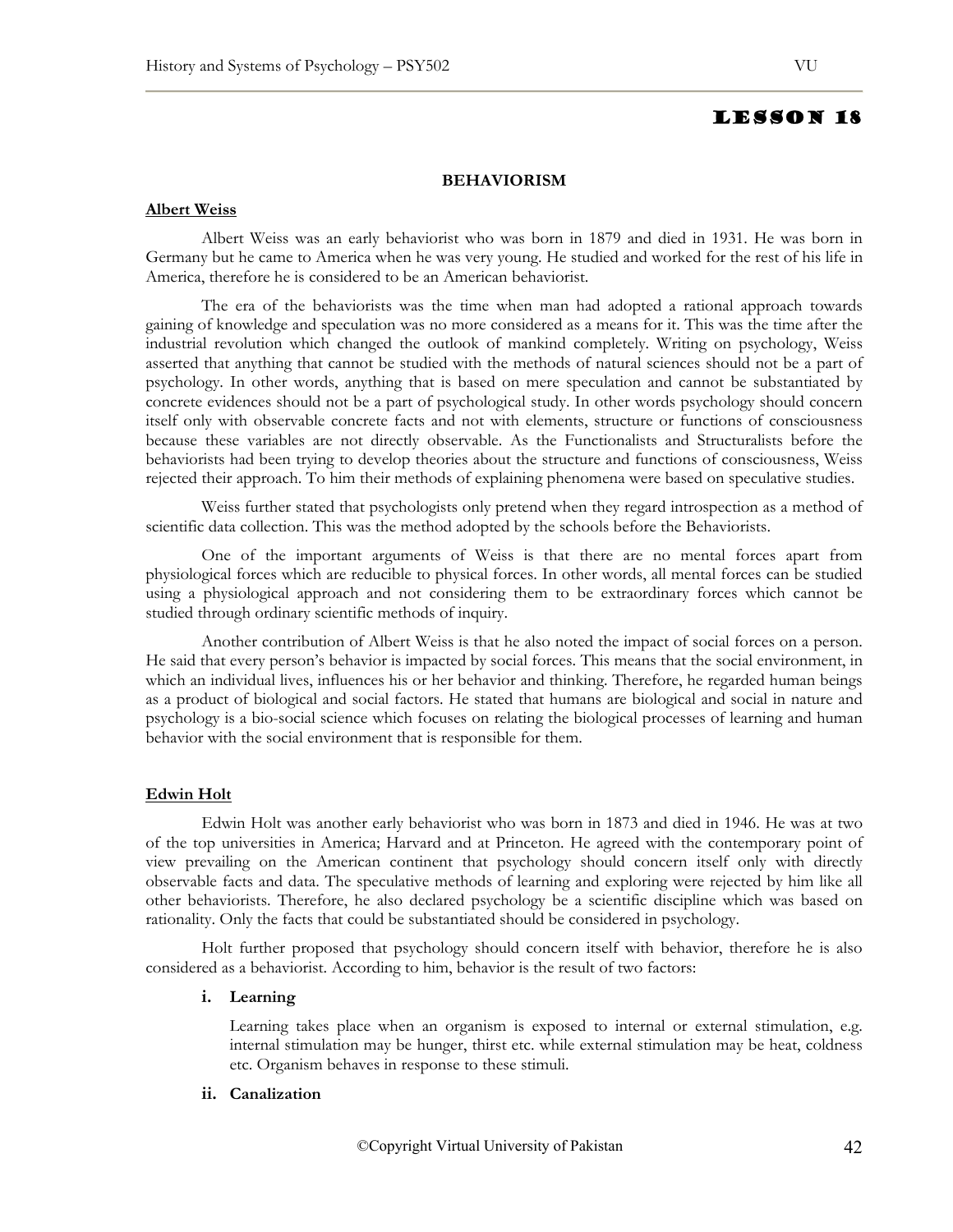Further, behavior is also the result of canalization which is what we learn in our childhood. Childhood experiences influence and produce behavior and in any study of psychology we must not ignore those childhood experiences.

#### **Walter Hunter**

 The third early behaviorist was Walter Hunter, born in 1889 and died in 1953. He proclaimed that he started with dealing in psychology of experience and shifted to psychology of behavior.

He proposed, agreeing with his contemporary psychologists, that psychology should concern itself with observation of behavior of humans and should not concern itself with the problems of consciousness. He said that Wundt was partly correct when he studied consciousness as the subject matter of psychology because consciousness is merely a name used to describe concrete objects in the environment. In other words, a person's consciousness mostly comprises of objects in his environment, which is a view point similar to the one given by Weiss. Environment plays a dominant role in determining a person's behavior and his habits. The prime example relevant here is the impact of the industrial revolution. The example could be related to the behavior of the psychologists themselves. As the environment of mankind changed from speculation to rationality and factualism, psychologists also shifted towards scientific outlook. The need was to have the greatest productivity from the labor force, which was of course related to the study of behavior. Therefore, psychologists shifted towards the study of behavior. The point remains, that the environment and social circumstances have a profound impact on the behavior of the individuals which psychology tends to identify and study.

Hunter chose experimental method as his method of investigation and he is credited with the development of temporal maze for his experiments. Temporal maze was used to conduct experiments in which an animal was allowed to find its way around the maze to the food. When the animal had become familiar with the maze, it would take much less time to reach the food and thus Hunter drew his conclusions based on these observations. He conducted experiments on delayed reaction time of animals for which he is known for. He is also considered as a behaviorist because of his scientific outlook and his emphasis on behavioral approach towards psychology.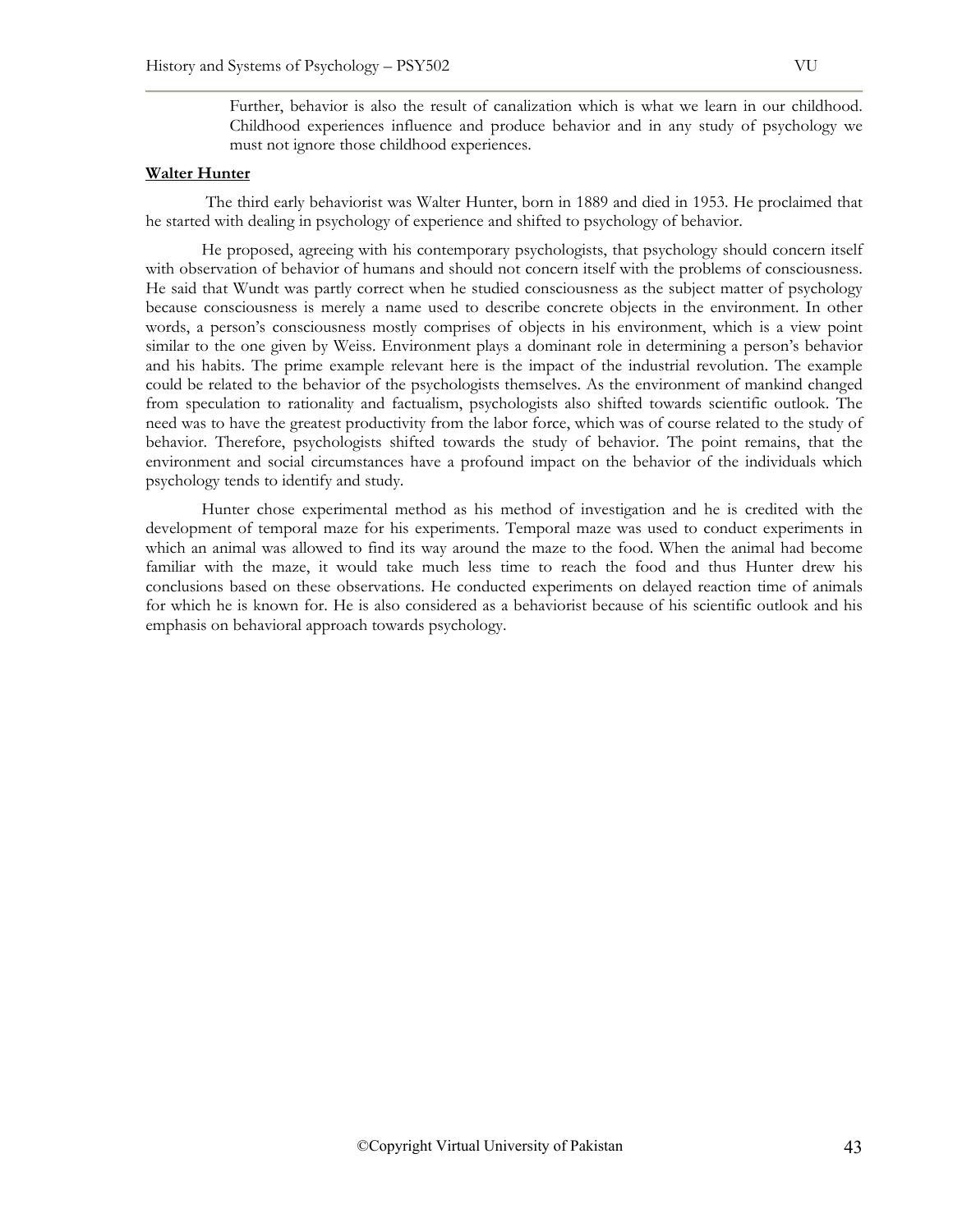#### **BEHAVIORISM**



J.B. Watson (1878-1958)

#### **J.B.Watson**

J.B. Watson is regarded as the founder of the school of behaviorism. He was born in 1878 and died in 1958. He began as a student of philosophy at the University of Chicago, but later turned to psychology. He taught for a number of years at Johns Hopkins University at Baltimore USA, where he set up his animal laboratories. Later he shifted to the corporate world and offered advice to industry relating to advertising and marketing.

Watson taught that psychology should ignore consciousness and concentrate on concrete facts: psychology. This was one of the founding principles of the behaviorists' approach. He further said that psychologists must discard all reference to consciousness and must only look at behavior of animals and man. Because of his stress on behavior to the neglect of consciousness, he called himself a behaviorist. He was the first one to proclaim himself as a behaviorist. His methodology revolutionized the subject of psychology giving a new outlook to it. As consciousness was no more regarded as the concrete method of gaining knowledge, therefore, psychology focused merely on factual evidences and observable phenomena after the advent of this school. A measure of how seriously his appeal was taken by his professional colleagues is that he was elected as the President of American Psychological Association.

In one of his books, entitled "Behavior," he enumerated what behaviorism is all about in psychology. As the functionalists and the structuralists had defined psychology as the study of consciousness, Watson defined, as opposed to them, psychology as the science of behavior. Behavior of animals and humans was in his view what needed to be studied for an understanding of psychology.

Furthermore, Watson asserted that psychologists should use only objective, experimental methods and should not use introspection as a method. He said that the aim of the study of psychology should be to provide prediction and control of behavior. This is the basic aim of behaviorism. Behaviorists tend to develop methods and techniques to control and predict human behavior in order to get the most out of them. Behaviorism emerged in times when the industrial revolution took place. At that moment in the history of mankind, the focus was on increasing the productivity of workforce.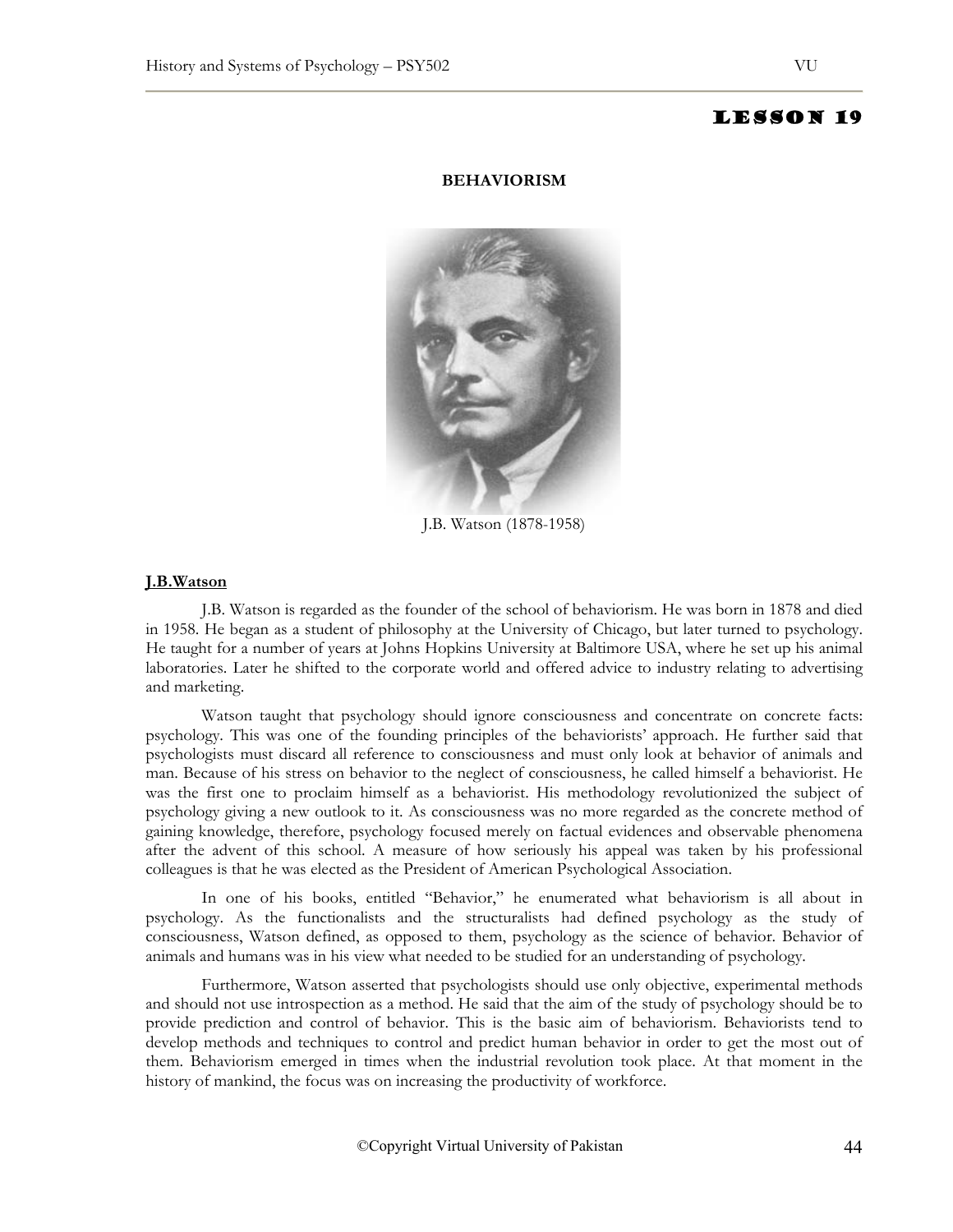According to Watsonian behaviorism, behavior can be studied in terms of stimulus-response patterns. This means, that a stimulus is received by organism and it responds. For example, when someone touches a hot object, he immediately withdraws his hand from the object. In other words, the hotness of the object serves as the stimulus while the withdrawing action of the individual is his or her response to the stimulus. Watson therefore stated that there is nothing mysterious in this action and reaction and all of it could be explained in simple physiological terms.

Watson denied the value of introspection as data for psychology but said that a "verbal report," may be obtained from the subject after the experiment. For example, if an individual is placed in a series of experiments, he may then be asked about the feelings and the emotions that he faced during the experiments. It is different from introspection in the sense that here the report is based on the circumstances that have been artificially created for the experiment. Therefore, verbal report, in view of Watson may be a source of information for psychologists, but he clearly denied the introspection as a means.

One of the important contributions of Watson is that in his opinion, thinking is nothing but "implicit behavior." For example, when an individual manipulates images in his mind, thinking takes place. The individual relates these images together forming an explanation for the phenomenon that he is trying to study. Therefore thinking is also a kind of behavior. Watson agreed with the viewpoint of Ivan Pavlov about learning and said that we learn according to the laws of conditioning as given by Pavlov.

Watson suggested that memory and images are nothing but sensory activities in the brain. This again refers to the study of behaviorism as a physiological phenomenon rather than a mysterious one. He said that the sensory activities of the brain can be classified as "molecular behavior."

Watson further proclaimed that by controlling the environment of an organism we could control and predict its behavior. This is known as environmentalism, that organism is affected by its environment. It is similar to the idea of Tabula Rasa given by John Locke. According to Locke, the mind of a new born baby is like a clean slate which is written upon by the surrounding environment. Watson's contribution to psychology was one of the major developments in the study of psychology.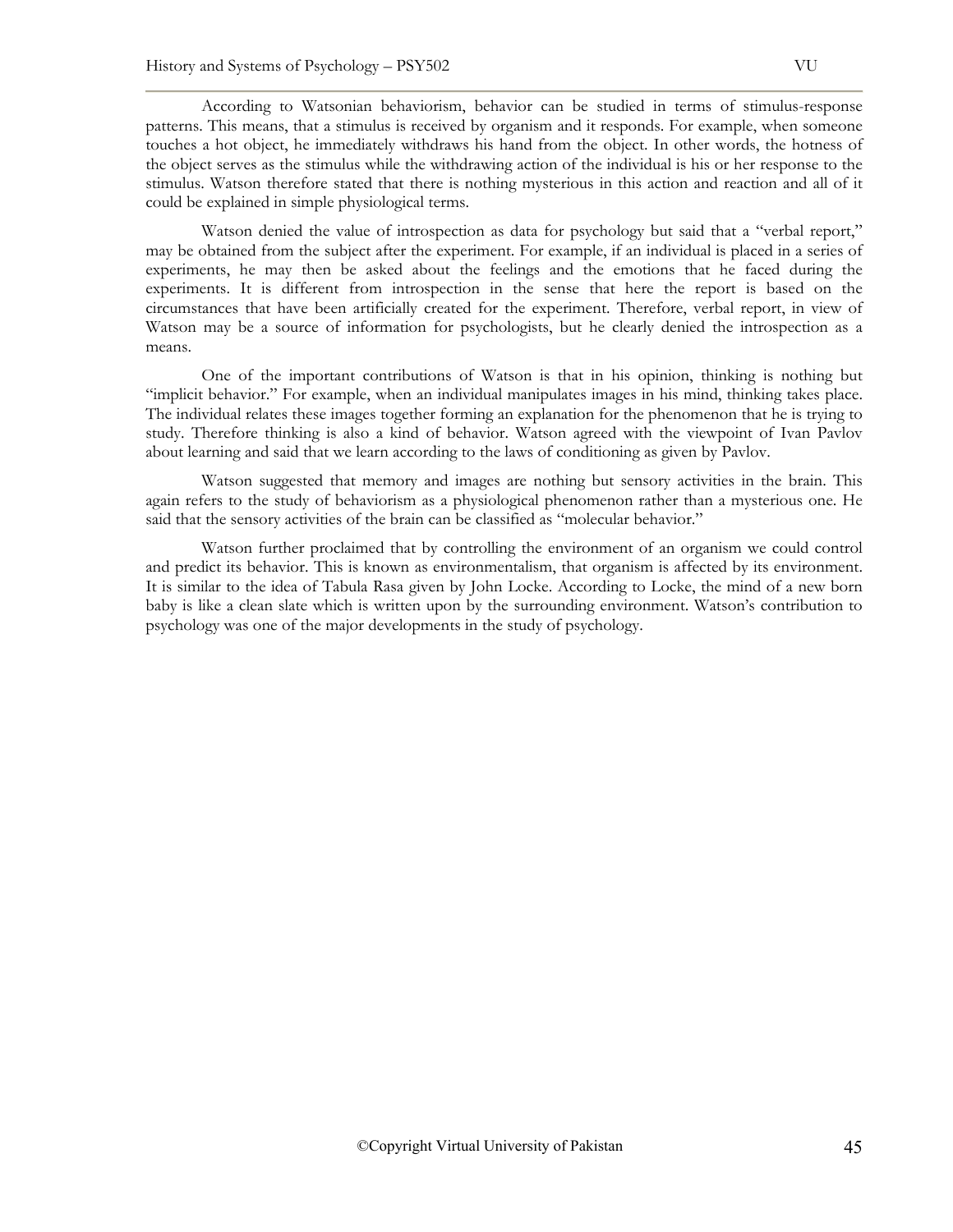#### **NEO-BEHAVIOURISTS**

Neo-Behaviourists are psychologists who adopted the line of thinking and methodology of Watson, but were born or worked after Watson. Watsonian behaviourism gave a new direction to the science of psychology. The old method of introspection and speculation as a means of information for psychology was rejected and a more scientific outlook was adopted. Only concrete facts were considered which were observable. Therefore, behaviourism became very much as the heart of psychological thought. Neobehaviourists followed the Watsonian line of thinking although they were born after Watson.

## **Clark Hull**

The first neo-behaviourist was Clark Hull who was born in 1884 and died in 1952. He was an engineer and a mathematician but later turned into a psychologist. He taught at the University of Wisconsin. Hull attended Koffka's lecture on Gestalt psychology at Wisconsin University and was impressed with the Gestalt School. He had also read Pavlov's English translation of "Conditioned Reflexes," and liked it very much. His explanation of human behaviour therefore reflects both the Gestalt and the Pavlovian points of view.

 Since Clark Hull was basically a mathematician, he aimed at expressing his views in mathematical terms very precisely. He gave a mathematical equation which explained his view point. The equation is as follows:

$$
SER = D \times V \times K \times SHR
$$

Where:

SER, is behaviour

D, is drive, our need within

V, is Valence or stimulus intensity

K, is incentive, motivation

SHR is habit

Therefore, according to Hull, behaviour is dependent upon drive, valance, incentive and habit. Since Hull was a behaviourist he tried to simplify behaviour and according to him, as a person acts in a certain manner or behaves in a certain manner, the driving forces behind it are D, V, K and SHR. Drive according to Hull is the need inside a person. A person may want to achieve a certain goal, reach a target or perhaps want to have some possession for him. All these things constitute the drive inside the person are expressed as D in Hull's equation.

V is the intensity of the stimulus that governs certain behaviour. In other words, it is how strongly the stimulus is registered by the sense organs of the body.

K is the incentive or the motivation. It is the target or the reward that the individual or the subject aims at. It serves as the incentive for the subject to behave in a certain manner which would allow him to reach the reward.

The last component of Hull's equation of behaviour is SHR, which is the habit that a person develops. Behaviourists had given the explanations for why habits are developed. Hull carried forward their ideas and said that habits also serve in determining how a person behaves.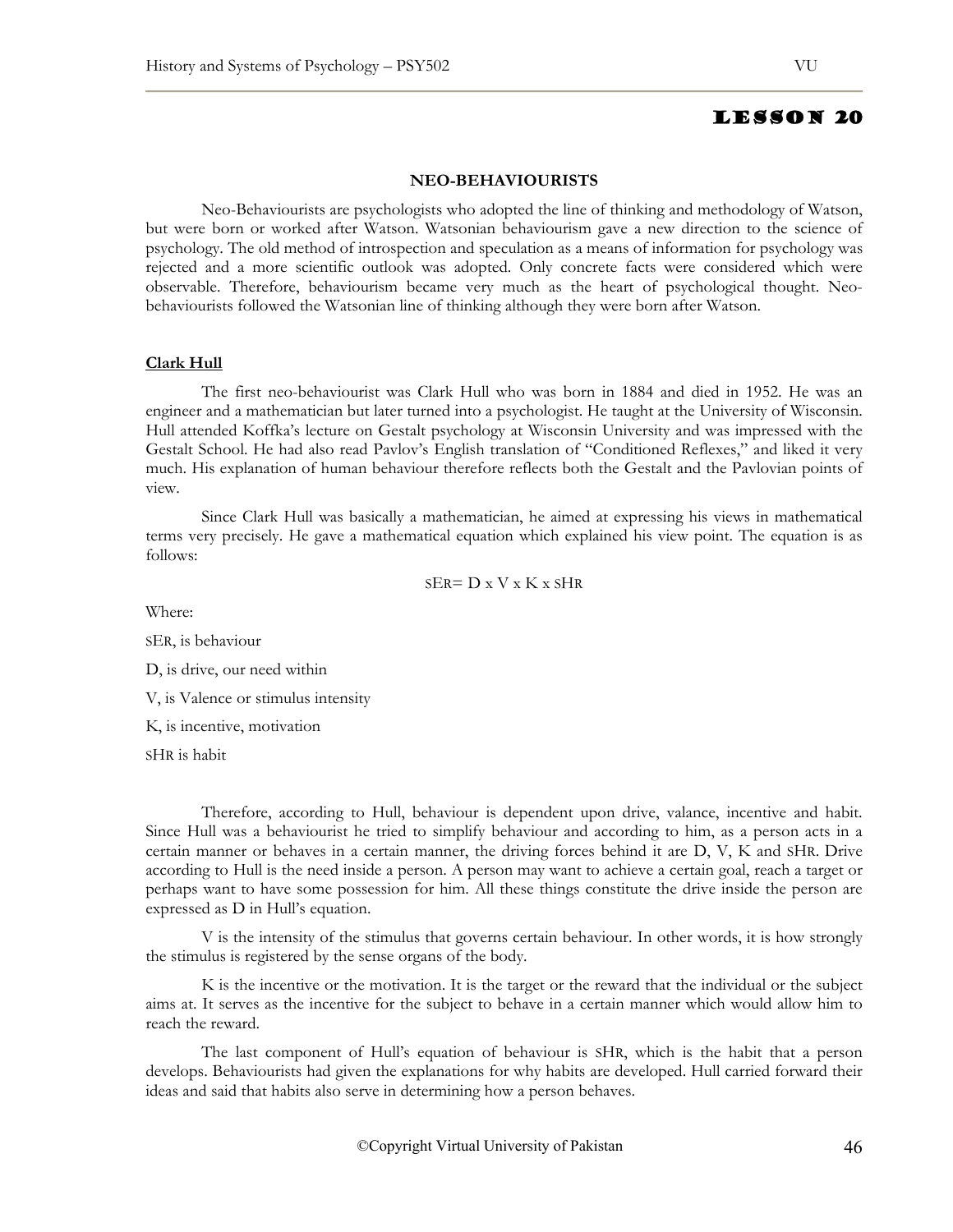In simple terms behaviour is the result of many factors that include D: drive, V: attraction or repulsion, K: motivation and habit. As it can be seen, his theory rests mainly on looking at performance, on observing overall overt behaviour and that is why he is classified as a behaviourist.

#### **Edward Tolman**

Edward Tolman was another American, who was born in 1886 and died in 1961. He studied at Harvard and was impressed by William James and Watson. Tolman believed that psychology is a science of behaviour and psychologists should concentrate on the study of behaviour only and in addition to it he said that behaviour has a "purpose." That is why he is also called a "purposive behaviourist."

He defined behaviour in a precise equation that is:

 $B=f(S, A)$ 

Where:

B is behaviour

f is the function of

S is situation variables

A is antecedent variables

This means that behaviour is a function of situational variables and antecedent variables.

A situational variable is any variable that is a part of the situation/environment that affects a subject's behaviour in a way, for example the hot or cold weather.

An antecedent variable is a variable that is a part of the subject such as age, gender etc. and it impacts its behaviour. Therefore, his explanation of behaviour was very precise. Because of his theory of explanation of behaviour, Tolman is classified as a neo-behaviourist.

#### **Edwin Gutherie**

Edwin Gutherie was also a prominent neo-behaviourist who was born in 1886 and died in 1960.

Unlike his contemporary psychologists, Gutherie was less an experimentalist and more an observer. Based upon his observations, he put forward the view that behaviour can be predicted and controlled by the "law of recency," given by Thorndike, which states that "the last act is most likely to be repeated." Therefore, behaviourism to Gutherie is repetition of the "last act." Thorndike proposed his law of recency based on experiments that he conducted on cats. Therefore, the basis of Gutherie's thoughts resides in experimentalism.

Gutherie had also read Freud and was impressed by his method of treatment of mental disorders. Based upon his behaviourist outlook, Gutherie developed a theory of neurosis in his book "The Psychology of Human Conflict" and because of this he may be regarded as one of the first behaviourist psychotherapists. He explained neurosis to be caused due to conflict of responses.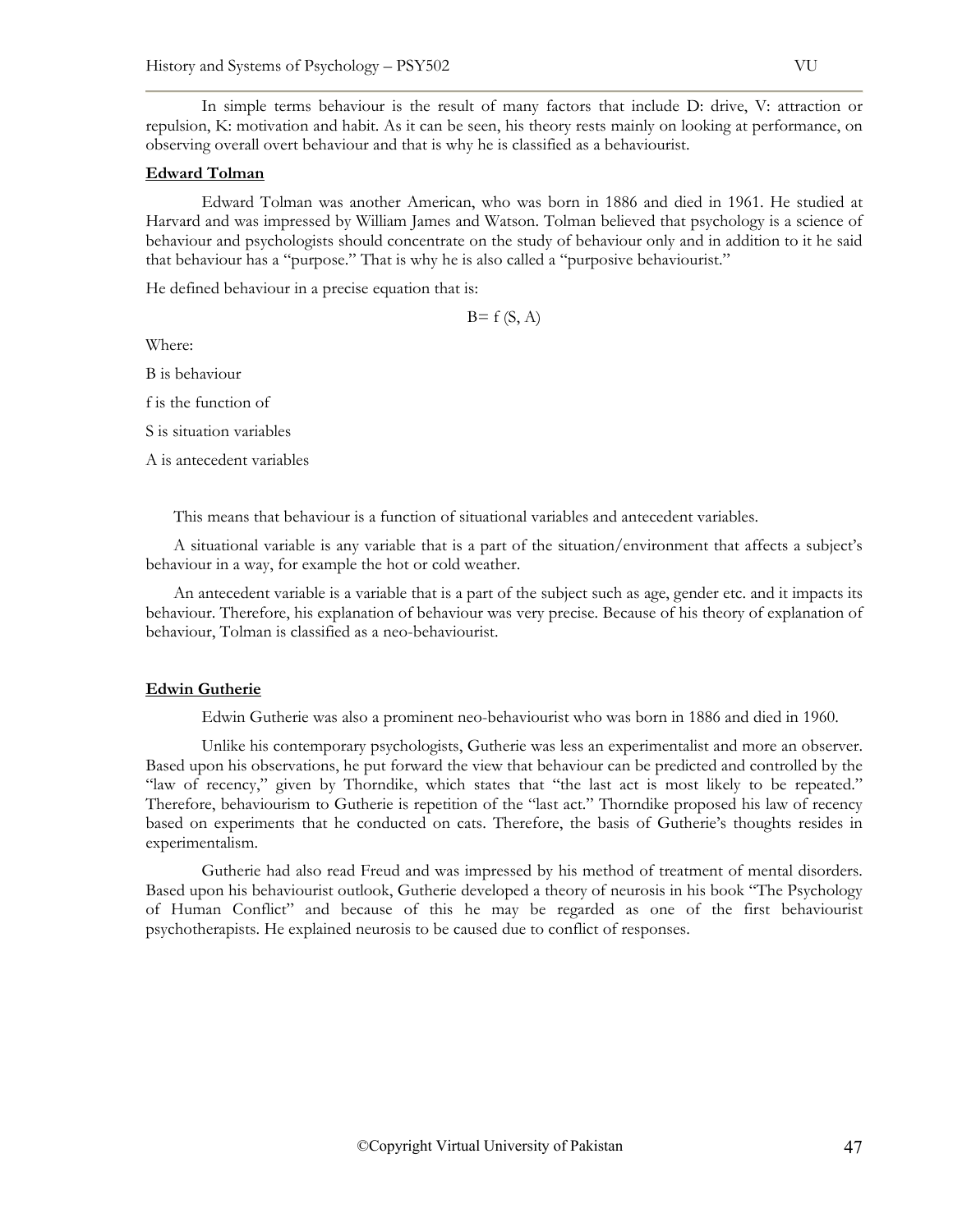#### **NEO-BEHAVIORISTS**

## **B.F. Skinner**

One of the most prominent psychologists, who was impressed by Watsonian behaviourism on the one hand and Pavlovian conditioning on the other was another American B.F. Skinner, born in the year 1904 and died in 1990. He worked at Harvard University and carried on his experiments on animals, writing many books and articles. His main research work is now known by the title of Instrumental or Operant Conditioning.

Working on white rats and pigeons, in specially devised cages, known as Skinner boxes he observed how animals learn. He therefore adopted an experimental method of learning. He also purported the idea of learning by conditioning but his conditioning was different from that of Pavlov. Later Pavlov's conditioning came to be known as classical conditioning while Skinner's conditioning was called instrumental or operant conditioning.

One of the contributions of B.F. Skinner is that he distinguished between positive reinforcement and negative reinforcement, where positive reinforcement is when a response is positively rewarded and negative reinforcement is when a response is negatively rewarded or punished. In other words, if a subject, who is hungry, is rewarded on its act with food, the reinforcement is positive. On the other hand, if a subject is punished on his or her act but being beaten up or being subjected to some kind of torture, or even a less sever punishment such as denial of food, the reinforcement given to him according to Skinner is negative reinforcement.

According to Skinner, learning takes place by four schedules of reinforcement:

- **i. Fixed ratio schedule**
- **ii. Variable ratio schedule**
- **iii. Fixed interval schedule**
- **iv. Variable interval schedule**

Reinforcement is given to the subjects according to these scales. Fixed ratio is, when reinforcement is given after a fixed number of responses. Variable ratio is when reinforcement is given after variable number of responses. Fixed interval is reinforcement is given after a fixed time period. Variable interval is when reinforcement is given after a variable time interval.

Based upon his experiments he proposed in his famous book: "Beyond Freedom and Dignity" that change in whole society is necessary for the betterment.

## **Karl Lashley**

An important contributor to the behaviourist school is Karl Lashley, born in 1890 and died in 1958. He was a pupil of Watson. Adopting from Watson, he proposed that psychology is a science of behaviour and behaviour is the result of activity of the cerebral cortex, a part of the brain. This is one of his greatest contributions in psychology which lead to the development of two principles given by Lashley himself.

## i. **Principle of equi-potentiality**:

According to Lashley, one part of the cortex is the same as another part. Therefore, even if one part is cut off, the brain activity still takes place. In other words, both parts of the cortex have equal potential to make the brain work properly.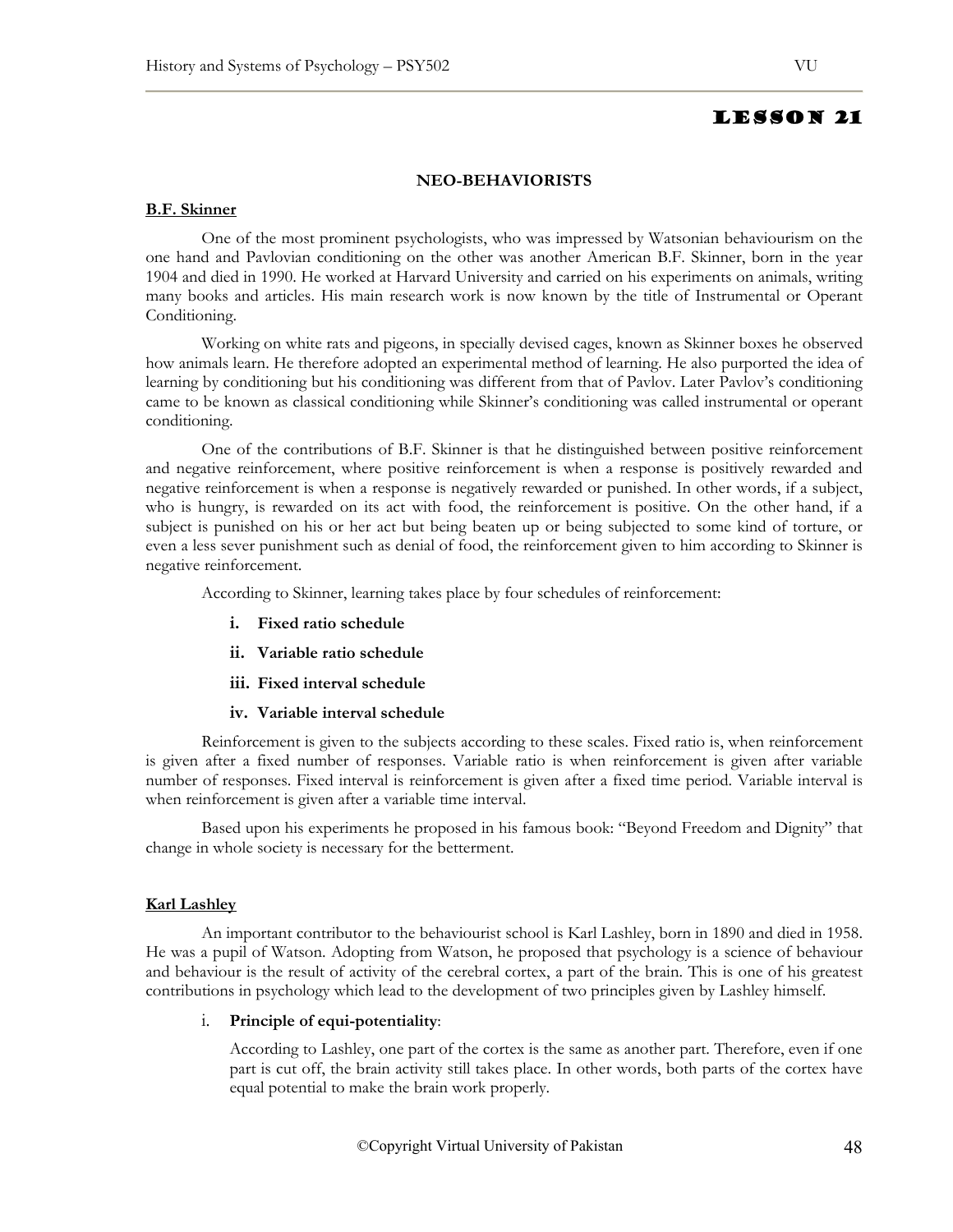#### **ii. Principle of mass action:**

He also proposed that the more the cortex in mass, the better the learning and called it the "principle of mass action." So Lashley showed that behaviour and more precisely learning is a function of the activity of the cortex.

## **Donald Hebb**

Donald Hebb was a Canadian psychologist, who showed that, when a part of the human brain was removed accidentally, it did not affect a person's IQ. It is similar to Lashley's principle of equi-potentiality which stated that if one part of the cortex is removed, the brain continues to function as with the full cortex.

#### **Harvey Harlow**

Another psychologist Harvey Harlow, of University of Wisconsin showed that curiosity, exploration and manipulation effect animal learning. This meant that if a subject is curious about certain phenomenon, it would have a different learning pattern as compared to other subjects. Further, exploration and manipulation also affect learning.

## **Hobart Mowrer**

Hobart Mowrer at the University of Illinois showed that factors such as hope and disappointment influence learning.

Behaviourism slowly had introduced such mentalistic concepts as curiosity, hope, disappointment, etc. So behaviourism slowly moved away from dealing with purely observational data and started looking into psychological factors.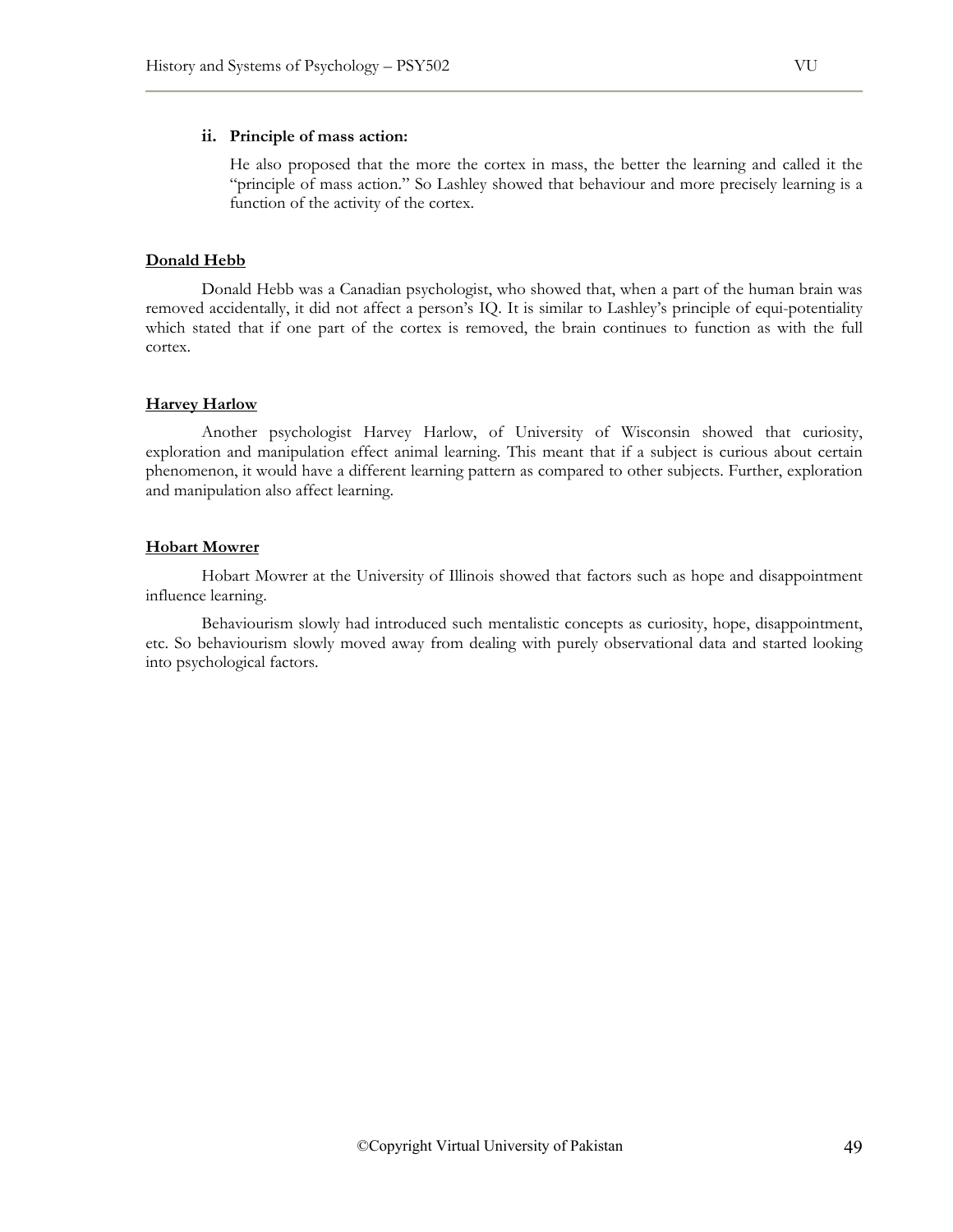#### **GESTALT PSYCHOLOGY**

There were two major trends in psychology at the end of the nineteenth century and the beginning of the 20th century. In Europe, Wundt's structuralist psychology was the major influence, and in America behaviorist psychology was the dominant trend. In 1912 three German psychologists located in and around Frankfurt, Germany, independently of each other had come to the conclusion that in the past psychologists had overlooked the linkage between consciousness and behavior. Therefore these psychologists started to concert efforts to develop a system of psychology that took into view the unity of human beings. These efforts laid the foundation of a new look called Gestalt psychology, the purpose of which was to avoid piecemeal study of psychology and to present a holistic view. In other words, the Gestalt psychology adopted both the behaviorist's views and the structuralists' views. Gestalt is a German word meaning patterns. The structuralists were focusing on the consciousness as the key element in the study of psychology while the behaviorists were focusing on the prediction and control of behavior. The group of students and researchers related to this concept developed the Gestalt School.

#### **Max Wertheimer**

Max Wertheimer belonged to the Gestalt school of psychology. He was born in 1886 and died in 1943. He studied at the universities of Prague, Berlin. His original researches, while he was a professor at Frankfurt and Berlin, placed him in the forefront of contemporary psychology. Wertheimer came to the United States in 1933, shortly before the Nazis seized power in Germany. Wertheimer's discovery (1910– 12) of the phi-phenomenon (concerning the illusion of motion) gave rise to the influential school of Gestalt psychology. His early experiments, in collaboration with Wolfgang Köhler and Kurt Koffka, introduced a new approach (macroscopic as opposed to microscopic) to the study of psychological problems. In the latter part of his life he directed much of his attention to the problem of learning; this research resulted in a book, posthumously published, called Productive Thinking.

One of the greatest contributions of Wertheimer is that he showed by his experiments that if two lines are shown to a subject and the time period of exposure between these two lines is small, the subject sees these two lines as one line moving from its position to the position of the other line. Wertheimer called this phenomenon "Apparent movement" or phi-phenomenon. Therefore, according to Wertheimer, Phiphenomenon or apparent movement is when we see one image move from one place to another, when physically there is no movement. In case of the lines shown by Wertheimer, the horizontal or the vertical lines did not move at all, but instead, on line appeared after the other. The interval between the disappearance and the appearance of the other line was so short that to the subjects it appeared that the lines were moving from their positions into the other positions. The greatest impact of this discovery can be seen in its application in the movie camera. When a movie is being played on a cinema screen it is actually the phi-phenomenon which is working. The images of the movie are all still images captured by the camera but the interval between the movements of the images is so short that the characters of the movie seem as moving to the observer. Television is another example where the image is created by a small dot which moves across the screen and the characters appear to be moving.

Wertheimer explained this phi-phenomenon as being due to a tendency on the part of human mind to fill in the gaps. For further explanation, when the line which was perceived by the observer as moving is analyzed, we see that the movement from the horizontal to the vertical or vice versa, has been developed by the observer's brain, while there is no movement at all. Therefore human mind has the tendency to develop something to fill into the gap. Based upon this tendency, Wertheimer discovered many factors which help human beings to perceive things in patterns or Gestalts. He called these factors, the factors of organization. They are factors that help us to perceive in patterns or Gestalts. Some of these factors are: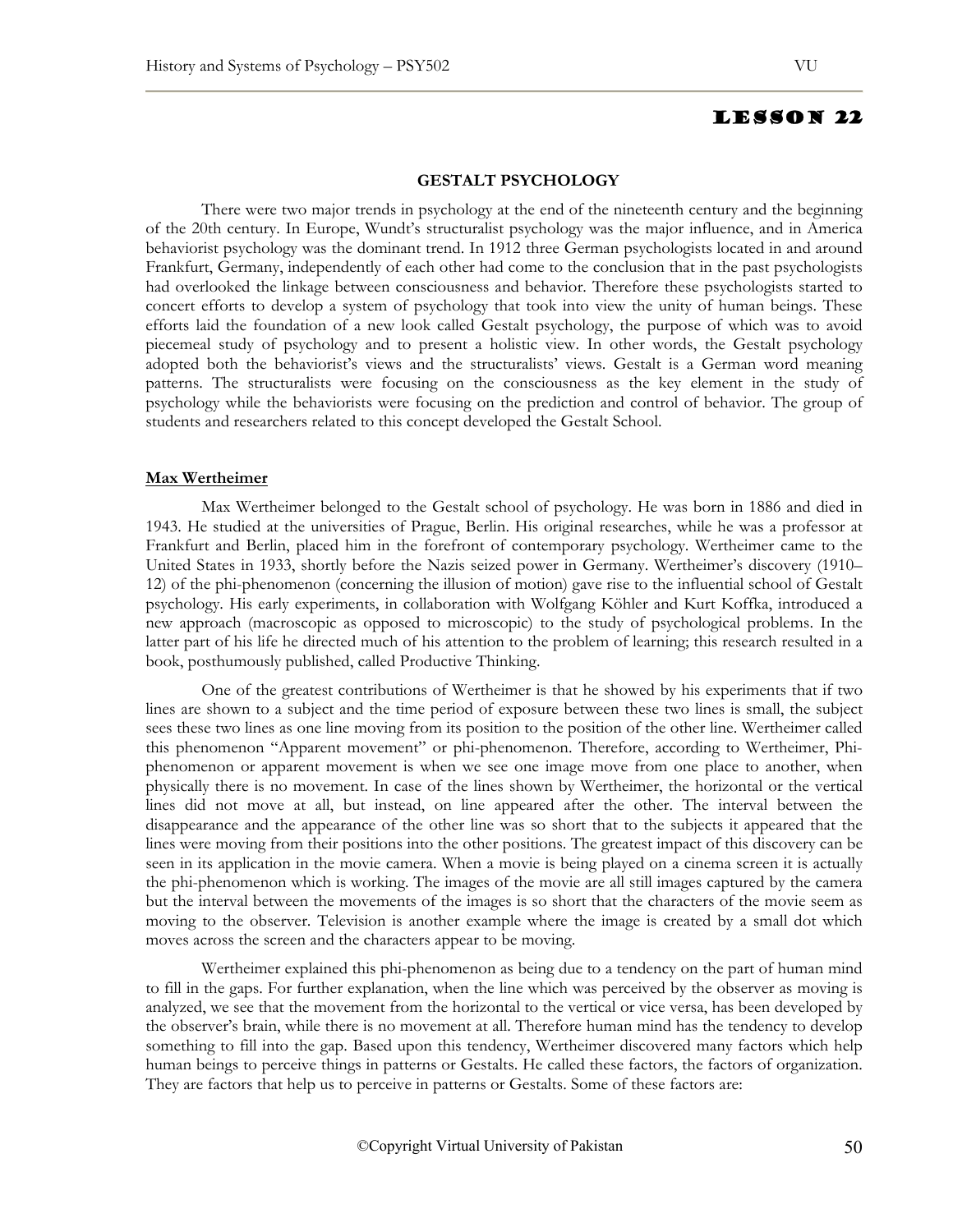## o **Similarity**

If you see many dots and small lines, you see dots as one group, pattern, gestalt etc. and lines as another group. This is similarity leading to gestalts or patterns based on groups.

#### o **Proximity**

If you see many dots close to each other, and then some dots separated, you see the closely located dots as one group of gestalt. This is nearness or proximity leading to gestalt.

#### o **Closure**

If a part of a familiar shape is missing we tend to fill it up, and see the shape as whole, this is closure leading to gestalt. For example, if one of the corners of a star is missing, we tend to fill in the missing part by ourselves and perceive the star as its complete shape. Therefore closure also results in gestalt.

These are factors that are in the stimulus field that help us to perceive gestalts. There are some subjective factors also that help in this whole perception. For example, mental set, or set is a subjective factor that helps perceptual organization. Mental set of set can be explained with the help of the following examples: if a person is taking a walk in a garden, and before he came here, he was warned by his friend that there were snakes in the garden; his mental set would be to see snakes in the garden. Therefore, he is likely to confuse a twig with a snake and be afraid of it. This is an example of mental set.

Habit or familiarity is another factor that leads to perceptual organization. For example, if a person is familiar with certain objects he may be able to formulate a gestalt very quickly. Same is the case with habit. Wertheimer, through his observation and experimentation discovered those factors that influence perception.

Wertheimer also tried to discover what is creative thinking or problem solving thinking. Creative thinking or problem solving thinking had become a subject of interest for psychologists at the turn of the century since creative thinking was the key to development as newer fields of study were explored by mankind. He observed young children and adults in his quest to determine what is creative or problem solving thinking and how it takes place. He also interviewed one of the greatest minds of the 20th century, Albert Einstein, to see how he produced his Theory of Relativity. Based upon these observations, Wertheimer noted various operations related to creative or problem solving thinking. He said we should avoid a piecemeal approach, not let our biases affect our thinking and should not blindly follow our habits. In other words, he said that we should ensure that our dispositions do not affect our thinking and we are able to concentrate on discovering new rather than analyzing new from the already existing point of views. That is how we can become productive, creative thinkers.

Wertheimer is known as a Gestalt psychologist because he tried to determine the patterns of perception that an individual follows.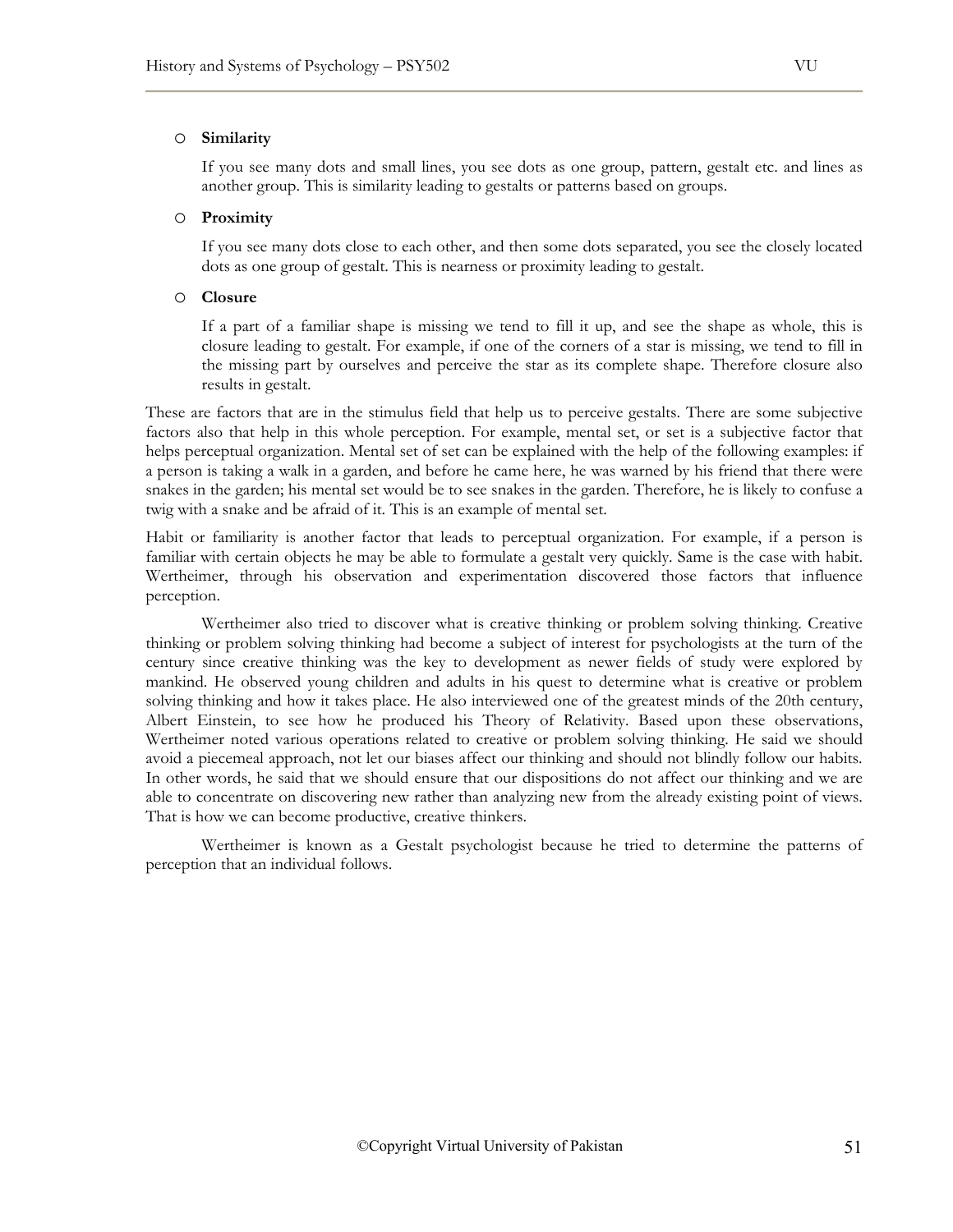#### **GESTALT PSYCHOLOGY**



Wolfgang Kohler (1880-1943)

#### **Wolfgang Kohler**

Wolfgang Kohler was born in 1880 and he died in 1943. He was a German but is known mostly as an American psychologist because he worked in America. From 1913 to 1920 he was director of a research station at Tenerife, Germany. Later he served as both professor of psychology and director of the Psychology Institute, Berlin. He came to the United States in 1934, where he became professor of psychology at Swarthmore College. Köhler is best known for his experiments with problem-solving in apes at Tenerife and the influence of his writings in the founding of the school of Gestalt psychology. His writings include Gestalt Psychology and The Mentality of Apes.

Kohler's main contribution in the Gestalt School is his discovery of learning by insight. He conducted experiments on monkey and saw that monkeys were able to solve their problems through insight. He saw that monkeys were able to attach sticks together to reach far off objects which they thought was food. They would also pile up boxes to reach high places if they wanted to. Kohler concluded that learning takes place by insight. Monkeys thought about what to do first and then performed the action. Based on this observation, Kohler concluded trial and error as a method of learning.

Kohler also postulated the concept of isomorphism which means that there is kind of a mental map of the objects in environment, and this mental map helps in learning by insight. This means that in the mind of individuals, there is a map which according to him is the explanation of the things around him. In other words, the map is the individual's perception about the world around him. This concept was called isomorphism by Kohler. These were some of the contributions of Wolfgang Kohler.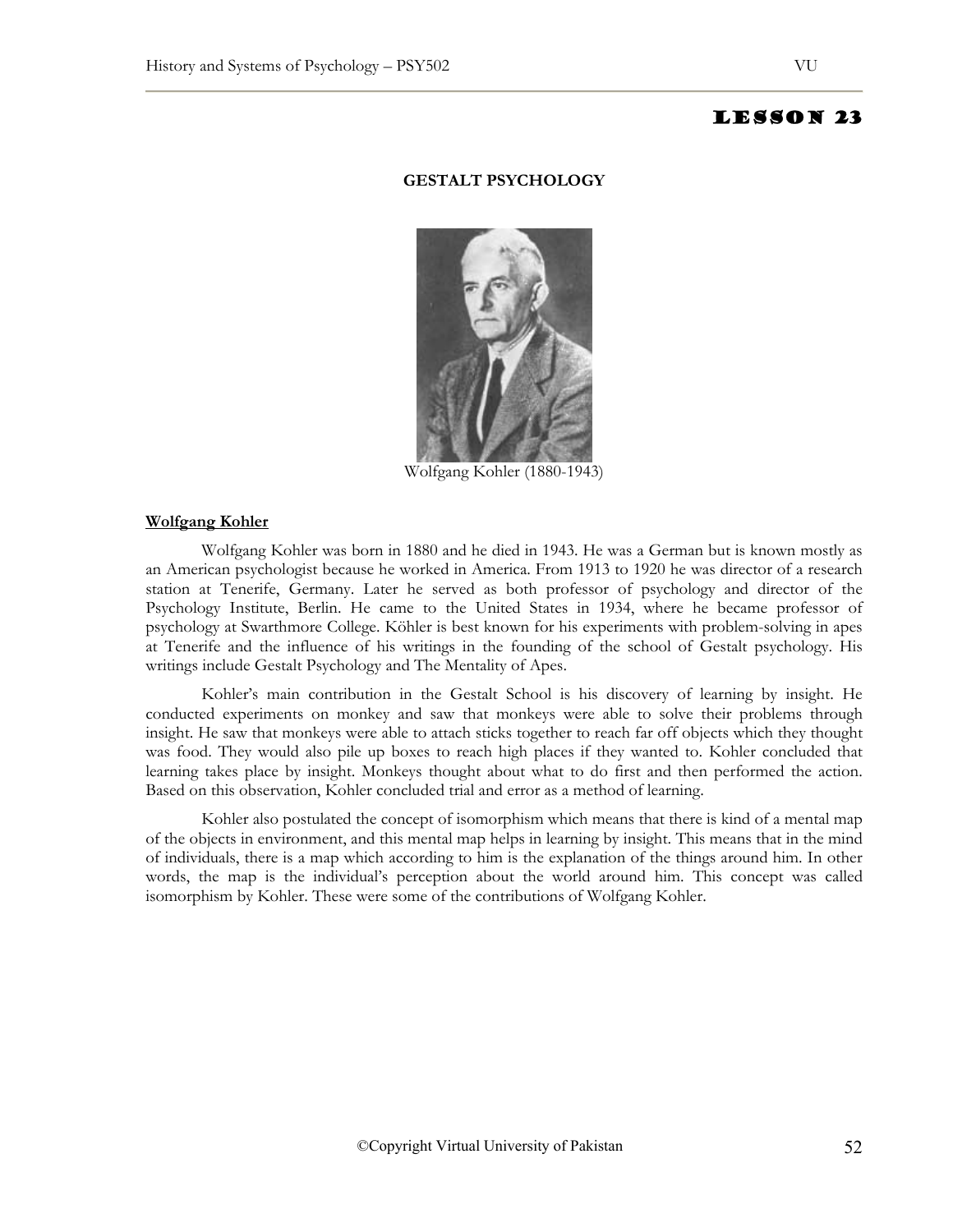

Kurt Koffka (1886-1941)

## **Kurt Koffka**

The other prominent contributor in the Gestalt school was Kurt Koffka who was born in 1886 and died in 1941. He was an American psychologist but was born in Germany. Before settling permanently in the United States in 1928 as a professor at Smith, he taught at Cornell and at the Univ. of Wisconsin. With Max Wertheimer and Wolfgang Köhler he is credited with developing the theories that gave rise to the school of Gestalt psychology. His book Growth of the Mind (1924) was considered responsible for awakening much interest in Gestalt concepts.

Koffka's concept of field theory was an important concept of the Gestalt school. He distinguished between the geographical field and the field of experience. Geographical field is the actual environment while the field of experience is the mindset of the observer. Humans react to the field of experience and not to the geographical field. The geographical field is the actual field which represents the real world around. The field of experience represents the experiences or the dispositions of the person who experiences the field. For example, if a person goes for a walk in the garden and he knows that there have been witnesses of snakes in that garden, he is quite likely to confuse a twig with a snake. This means that the person has actually considered only the field of experience and ignored the geographical field or the reality. This is what Koffka tried to explain. In his views, an individual tends to ignore the geographical field in face of the field of experience which dominates his understanding or perceptions. The field of experience in the above example may have been established by someone telling the person that there are snakes in the garden or some previous incidents of snake sighting that the person might have heard of. These were some of the contributions of Kurt Koffka.

#### **Productive or Problem Solving Thinking:**

#### **Mihály Csíkszentmihályi**

Productive thinking or problem solving thinking and learning by insight has been explained very thoroughly by two psychologists, one in America and the other in the European Continent. Mihály Csíkszentmihályi, born in 1934, is a psychology professor at Claremont Graduate University in Claremont, California and is the former head of the department of psychology at the University of Chicago. He is noted for his work in the study of happiness, creativity, subjective well-being, and fun, but is best known as the architect of the notion of flow and for his years of research and writing on the topic. He is the author of many books and over 120 articles or book chapters. He interviewed and studied over two thousand creative people and discovered some common elements in them. Some of those were; smart and naïve, playful and disciplined, humble and proud, having great physical energy etc. Martin Seligman, former president of the American Psychological Association, described Csikszentmihalyi as the world's leading researcher on positive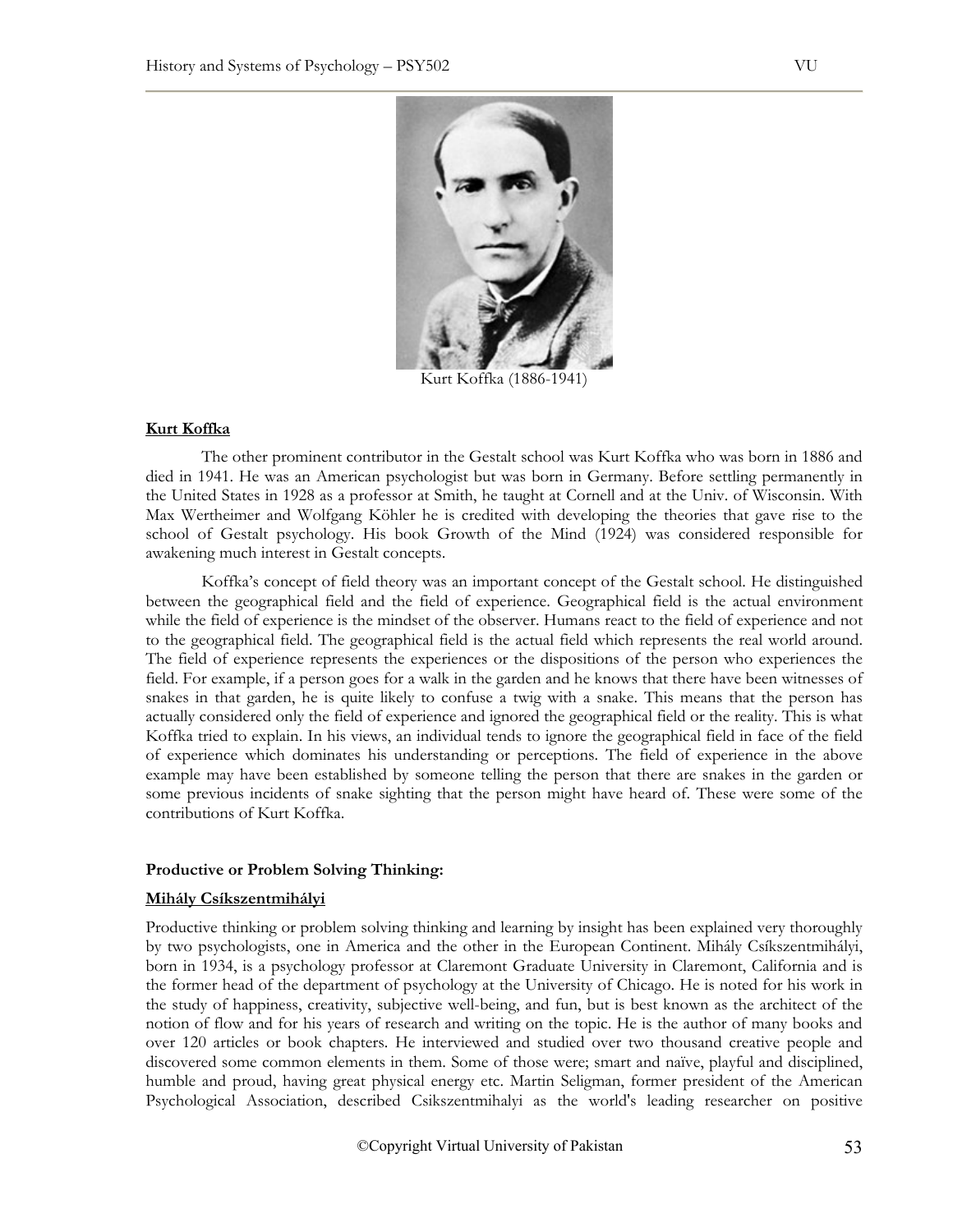psychology. He is one of the most widely cited psychologists today, in a variety of fields related to psychology and business.

# **Edward De Bono**

The European who is famous in this regard is Edward De Bono (born in May 19, 1933) who was at Cambridge University and developed his theory of Lateral Thinking which is akin to creative or problem solving thinking. He developed some exercises to inculcate lateral thinking. Some of his exercises are, "question" "rotate," discover "dominant idea" etc. Edward de Bono is a psychologist and physician. De Bono writes prolifically on subjects of lateral thinking, a concept he is believed to have pioneered. De Bono is also a consultant who has worked with companies such as Coca-cola and Ericsson. In 1979 he cofounded the School of Thinking with Dr Michael Hewitt-Gleeson.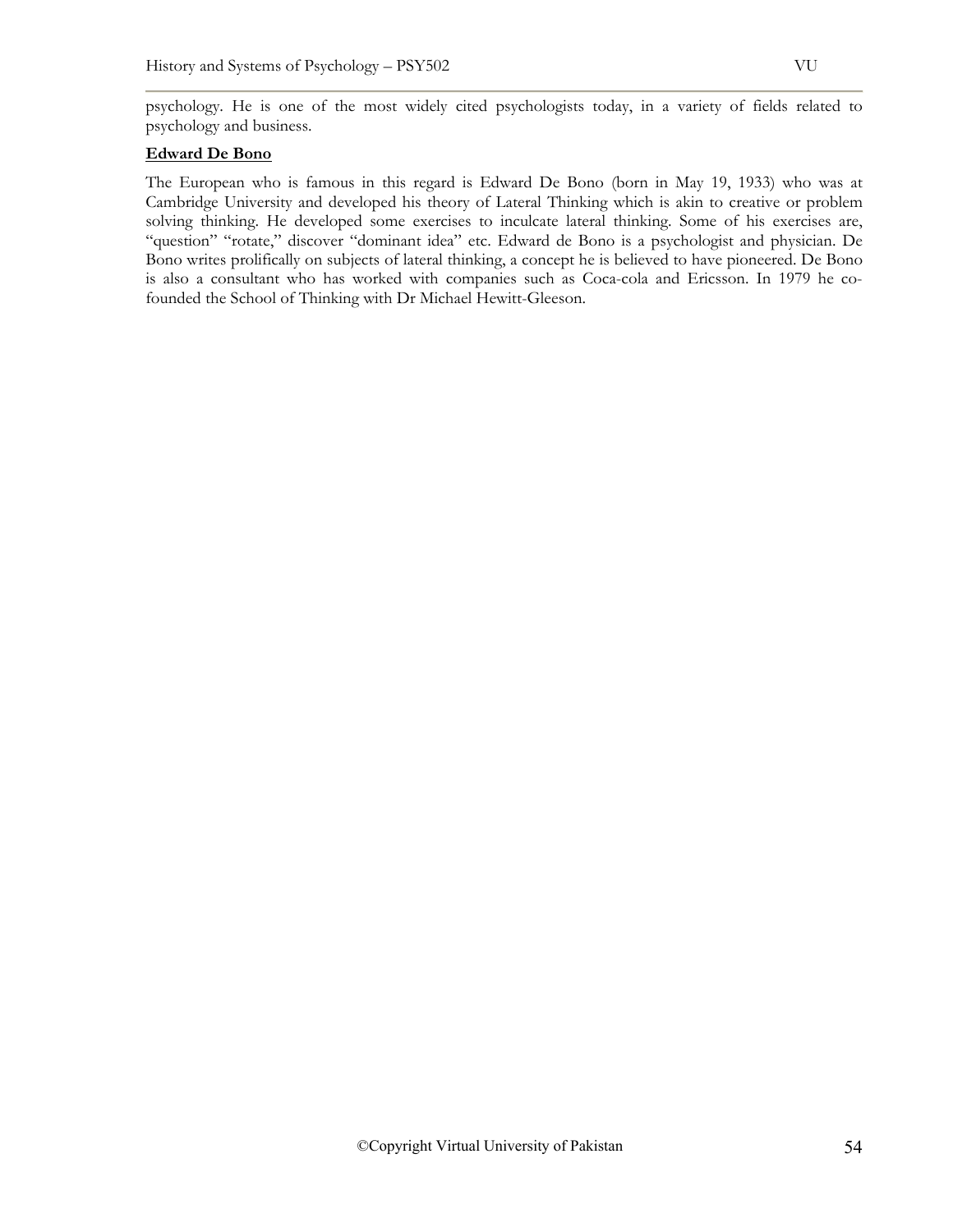## **GESTALT SCHOOL AND DYNAMIC PSYCHOLOGY**

#### **Kurt Lewin**

Kurt Lewin was born in 1890 and died in 1947. He worked and taught with other prominent Gestalt psychologists in Berlin until 1932, when he immigrated to USA and joined the University of Iowa. Later, Lewin set up the Research Centre for Group Dynamics at the Massachusetts Institute of Technology.

One of the contributions of Kurt Lewin is his theory which he called the Field Theory. The field theory concept was also given by another Gestalt psychologist by the name of Kurt Koffka, but, Lewin's theory was different from the one given by Koffka. According to Lewin's theory, the field, or the environment around the individual has many attractions which may be positive or negative. The positive attractions may be to achieve a goal in life or to help some one in trouble. On the other hand, negative attraction may be to take undue advantage of someone in trouble. These attractions may also be called positive or negative opportunities. According to Lewin's theory, because of these positive and negative opportunities, conflicts arise in the mind of individuals who have the chance to avail either of the two opportunities. Often both the opportunities may result in significant good for the individual while the negative one may offer more value. Therefore, the conflict arises in the mind of the individual whether to go for the positive opportunity with lesser good and satisfaction through doing the right thing, or to go for the negative opportunity.

Lewin is a prominent Gestalt psychologist for his contribution in discovering the kinds of mental conflicts that result in frustration and are responsible for a number of problems in people's lives. He proposed three kinds of conflicts that a person may be faced with:

#### **i. The approach-approach conflict**

The approach-approach conflict is a sort of conflict in which an individual is faced with the challenge of liking between two things. He may only be able to approach one at time and the choice creates the conflict. While choosing one of the options he foregoes the other one and the approach-approach conflict comes up.

#### **ii. Approach-avoidance conflict**

The approach-avoidance conflict refers to when the individual is faced with the choice of avoiding something or approaching something. This is the simplest of the three conflicts and the most common one, where something attractive might have to be avoided because of an ethical reason. For example making money through gambling is although attractive but avoiding it or approaching it presents a conflict to the mind, since it is not ethically correct in our society to make money through gambling.

## **iii. Avoidance-avoidance conflict**

Avoidance-avoidance conflict refers to the conflict which arises because the individual faces the challenge of which thing to avoid out of the options which all need to be avoided. For example, if a sick person has to take bitter medicine, he would certainly want to avoid it. But on the other hand, he is left with the other choice of accepting the sickness, which he would again want to avoid. Therefore, the avoidance-avoidance conflict refers to the condition in which the mind has a conflict because of two things which need to be avoided.

The other important contribution that came out of Lewin's work at University of Iowa is his theory of leadership; and the measurement of leadership phenomenon. He recognized three different styles of leaders: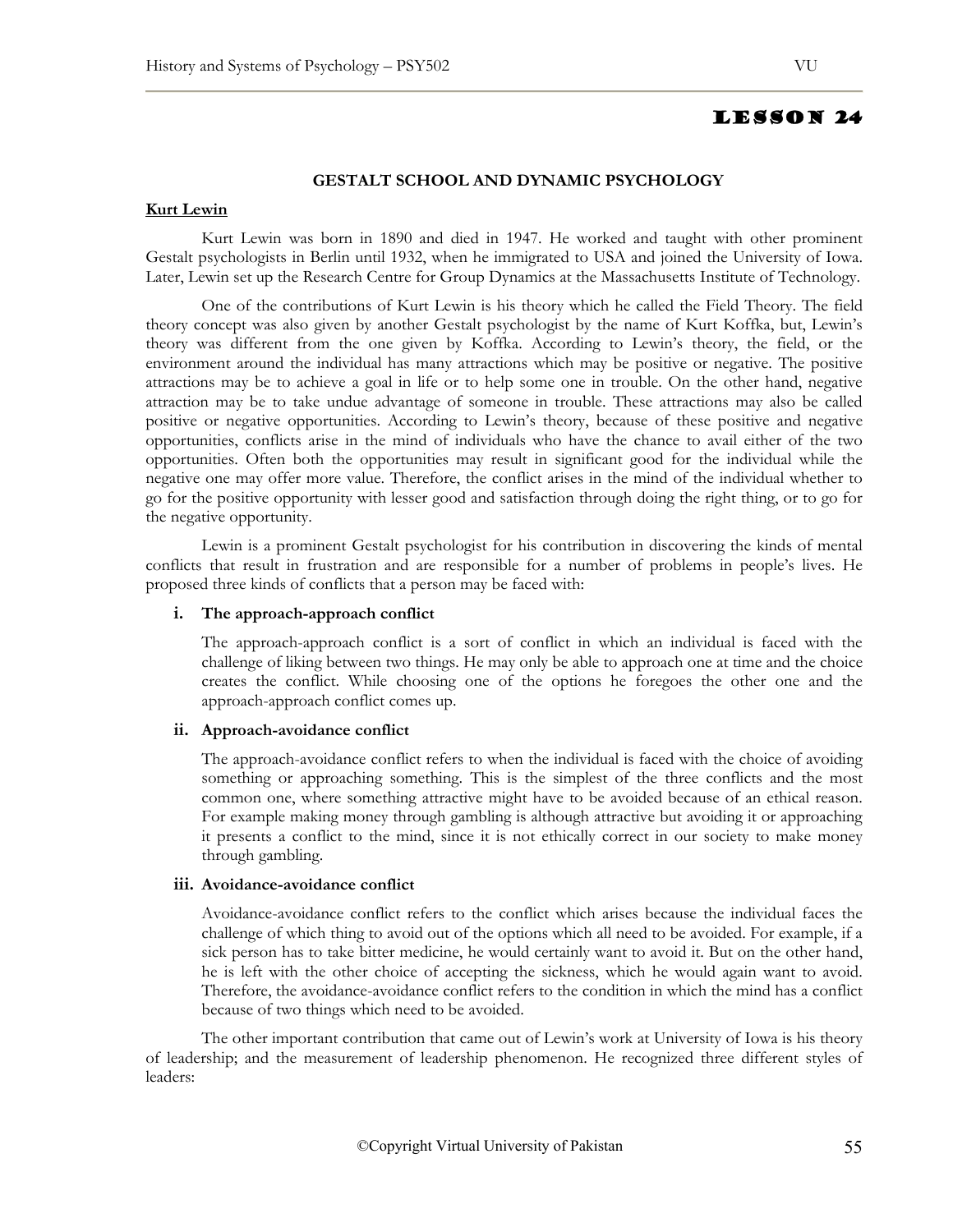#### **i. Authoritarian**

As the name implies, an authoritarian leader is the one who intends to make use of his authority to carry out the decision making process. He likes little sharing of his power and depends more on his own instincts and thoughts.

## **ii. Democratic**

A democratic leader is the one who believes in considering the thoughts and opinions of others for decision making. He lets others share their thoughts and make decisions based upon consensus.

#### **iii. Laissez-faire**

A laissez-faire leader is the one who is willing to delegate power and authority to others for making decisions. He lets other decide on some matters and leads more from the back seat.

Although Lewin started as a Gestalt psychologist in Germany but after migrating to the USA he became more involved in group dynamics and there he set up a center which provided some very important contributions in the field of group dynamics. Group dynamics is the study of behavior of individuals in groups and the behavior of groups as a whole.

#### **DYNAMIC PSYCHOLOGY**

Dynamic Psychology is also called Hormic Psychology. The main proponent of this point of view was a British psychologist William McDougal, who taught at Oxford University and later shifted to America, teaching at Harvard and the Duke Universities.

#### **William Mcdougall**

William McDougall was born in 1871 and died in 1938. He was agreed with the American Behaviorist School that psychology is the science of behavior, and that it should employ objective methods for research and observation. He did not reject the value of introspection, for he thought that only observation of behavior would give us a mechanistic view of psychology.

According to McDougall, behavior is the result of "internal strivings" an "urge to live," or horme. This "horme" or the urge to live expresses itself in various forms and kinds of behavior. In other words, all organisms try to survive against the environment. They battle with the environment in order to be able to defend themselves against the hostilities of the environment and strive to survive. Because of his explanation of behavior in terms of "horme", his point of view is called the "hormic" view point. He taught that organisms show goal-seeking behavior and that behavior can be explained in terms of internal drives, instincts or propensities. He identified at least 18 different kinds of propensities. The list included:

- 1. Propensity of curiosity
- 2. Propensity of sex
- 3. Propensity of disgust
- 4. Fear
- 5. Food seeking
- 6. Protection
- 7. Anger
- 8. Appeal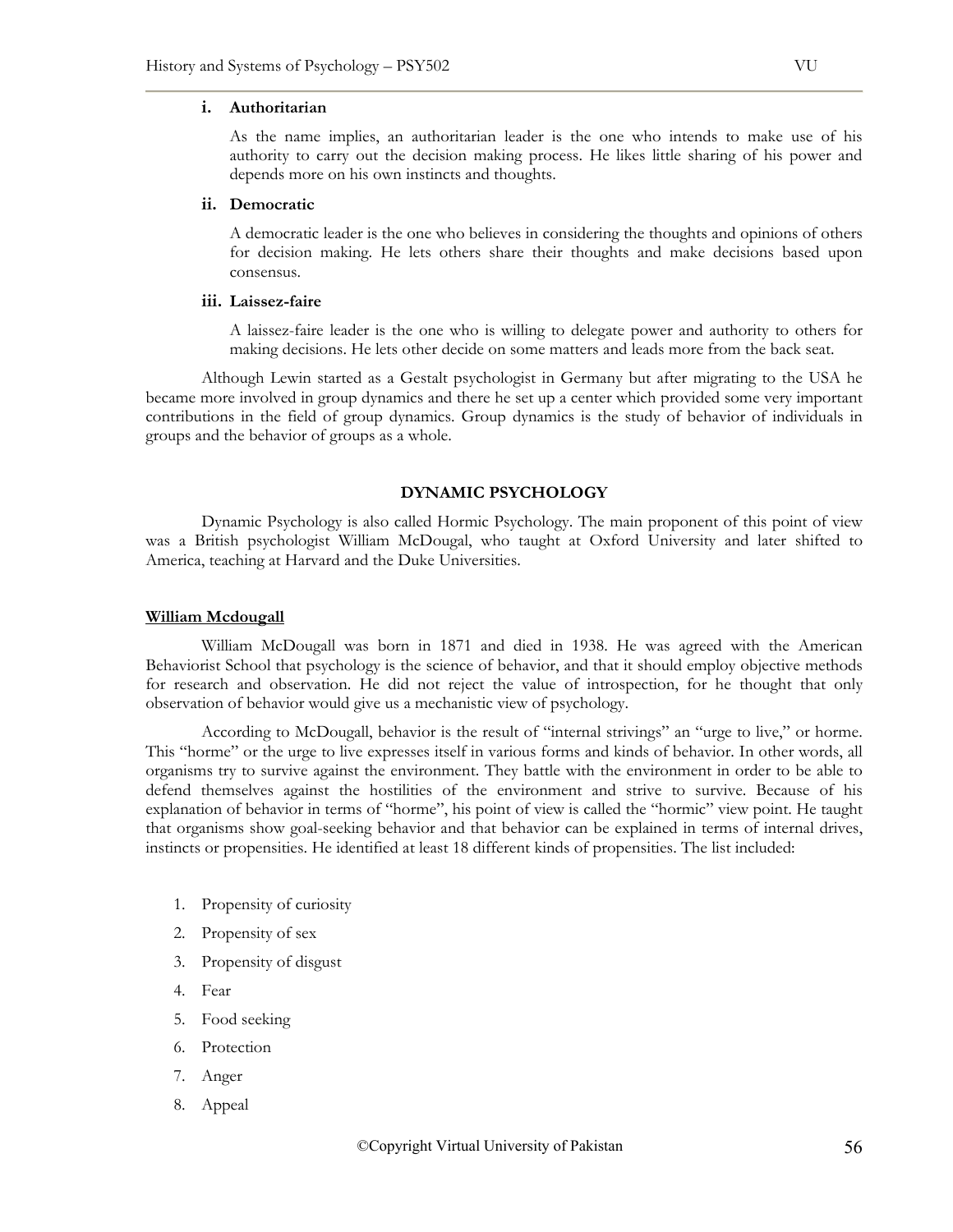- 9. Constructive
- 10. Acquisitive
- 11. Laughter
- 12. Comfort
- 13. Sleep
- 14. Migratory
- 15. Submissive
- 16. Gregarious
- 17. Self-assertive
- 18. Coughing, sneezing

According to McDougal, behavior is due to these propensities, which are the dynamic forces behind all behavior and all of them put together can be shown to belong to the urge to live or horme.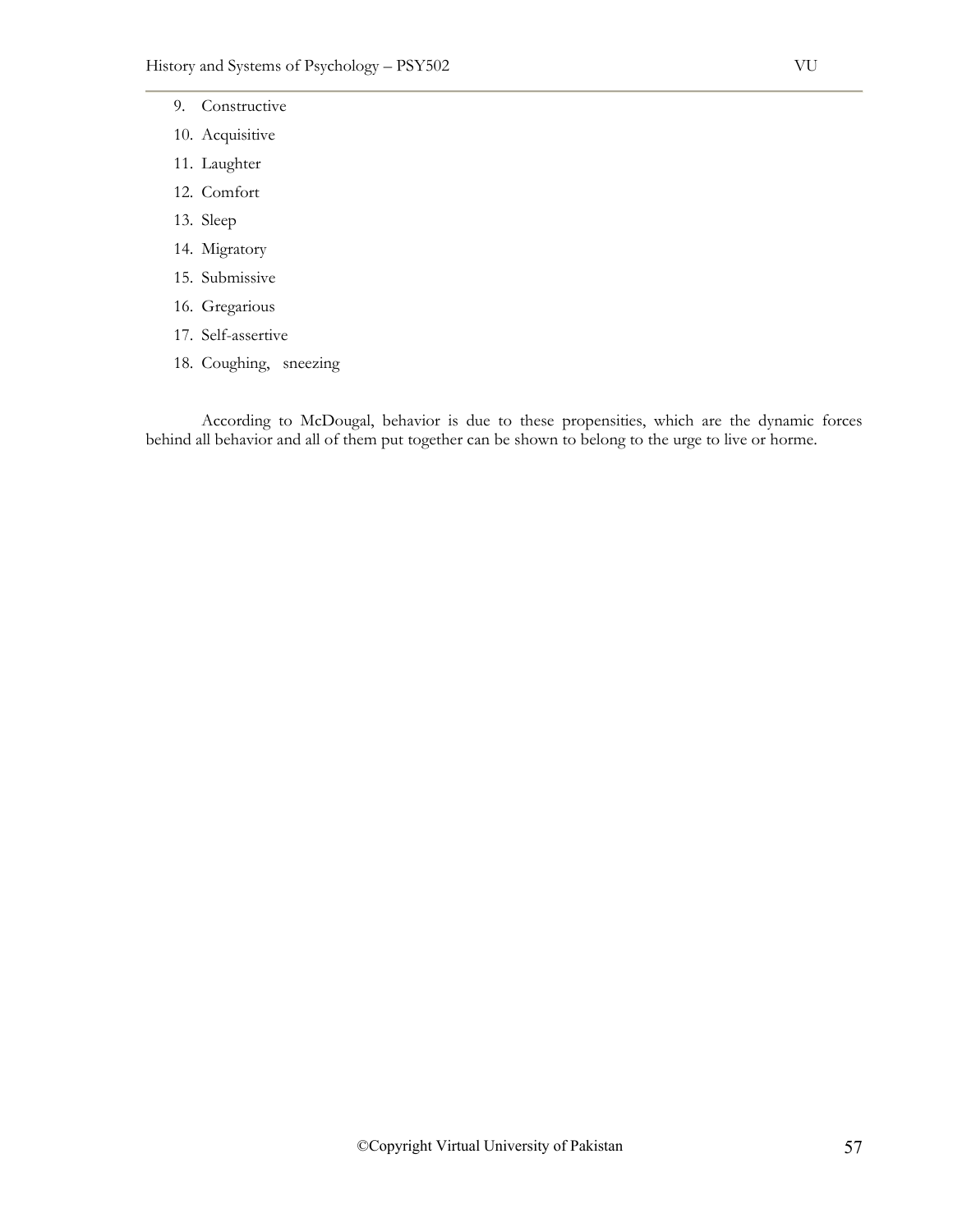#### **HISTORICO-EVOLUTIONARY PSYCHOLOGY**

There were two current philosophies and practices of psychology during the early and till the middle of the 20th century; Behaviorism and Functionalism. The Historico-Evolutionary or Soviet Psychology tried to adopt a different approach and methodology. As the name implies, the contributors in the Historico-Evolutionary Psychology tried to see how consciousness in humans developed, what exact role it played in different historical stages of man's development and how it impacts behavior. In other words, these psychologists looked at the historical evolution of consciousness. They focused on how, in the past, man has been able to develop his power to think and understand and what role has his consciousness played in this regard. For further explanation, because this group looked at the historical evolution of man's mental functions and its relationship with behavior, that is why this point of view is called the Historico-Evolutionary Psychology.

#### **Leon Vygotsky**

The first amongst the Historico-Evolutionary psychologists was Leon Vygotsky who was born in 1896 and died in 1934. The Soviet revolution had taken place in 1917 and therefore Vygotsky was the first truly Soviet psychologist.

Vygotsky was impressed by Sechenov and Pavlov and believed that man's consciousness came into being as a result of his development or evolution, and man's higher mental functions, i.e. consciousness developed as a result of collective labor. So man became different from animals in some fundamental and basic ways. In other words, as man went through the process of evolution, his mental functions also went through the same process. This resulted in the development of the higher mental functions, such as that of thinking and understanding. As the Historico-Evolutionary psychologists focused on the development of consciousness, Vygotsky proposed that the higher mental function of consciousness also developed through the process of evolution.

Vygotsky taught that behaviorists, and structuralists and functionalists divide man into parts; some try to study his behavior and others his consciousness, whereas man is a unity. Therefore, he emphasized on the fact that the structure and the functions of the consciousness cannot be separated. They both complement each other and exist for and because of each other.

In Vygotsky's view, man's development is a function of biological evolution and a function of historico-cultural evolution. The body develops and so does the mind; man's behavior and his consciousness is a mixture of these two developments. Historico-cultural evolution can be seen in the form of man's thoughts, determination, ideas etc. Man uses language and mathematical symbols and these are the tools of his developed consciousness. On the other hand, animals are unable to use language and symbols to express their thoughts. They have not reached the point of evolution which man has reached. Therefore, this further substantiates the fact that consciousness and higher mental functions are a result of the evolutionary process which man had undergone over the past.

He showed that environment effects man, but then in turn man also effects the environment. In other words, as proposed by previous psychologists such as Darwin, environment has an impact on man, but according to Vygotsky, in turn man tries to change the environment in his own way, moulds it and thereby uses it to fulfill his needs. For example, man has over the last one hundred years, developed various methods and techniques to make the best out of the opportunities available in the environment. In other words, it is not just the environment that affects man, but man in turn also influences the environment. This is how consciousness functions and separates man from animals. So Vygotsky said that behavior and consciousness can not be studied separately. Since consciousness is impacted by the environment, and the behavior is dictated by consciousness. Further, that the human mental functions are radically different from functions of lower animals. And this difference is due to man's development of consciousness which is the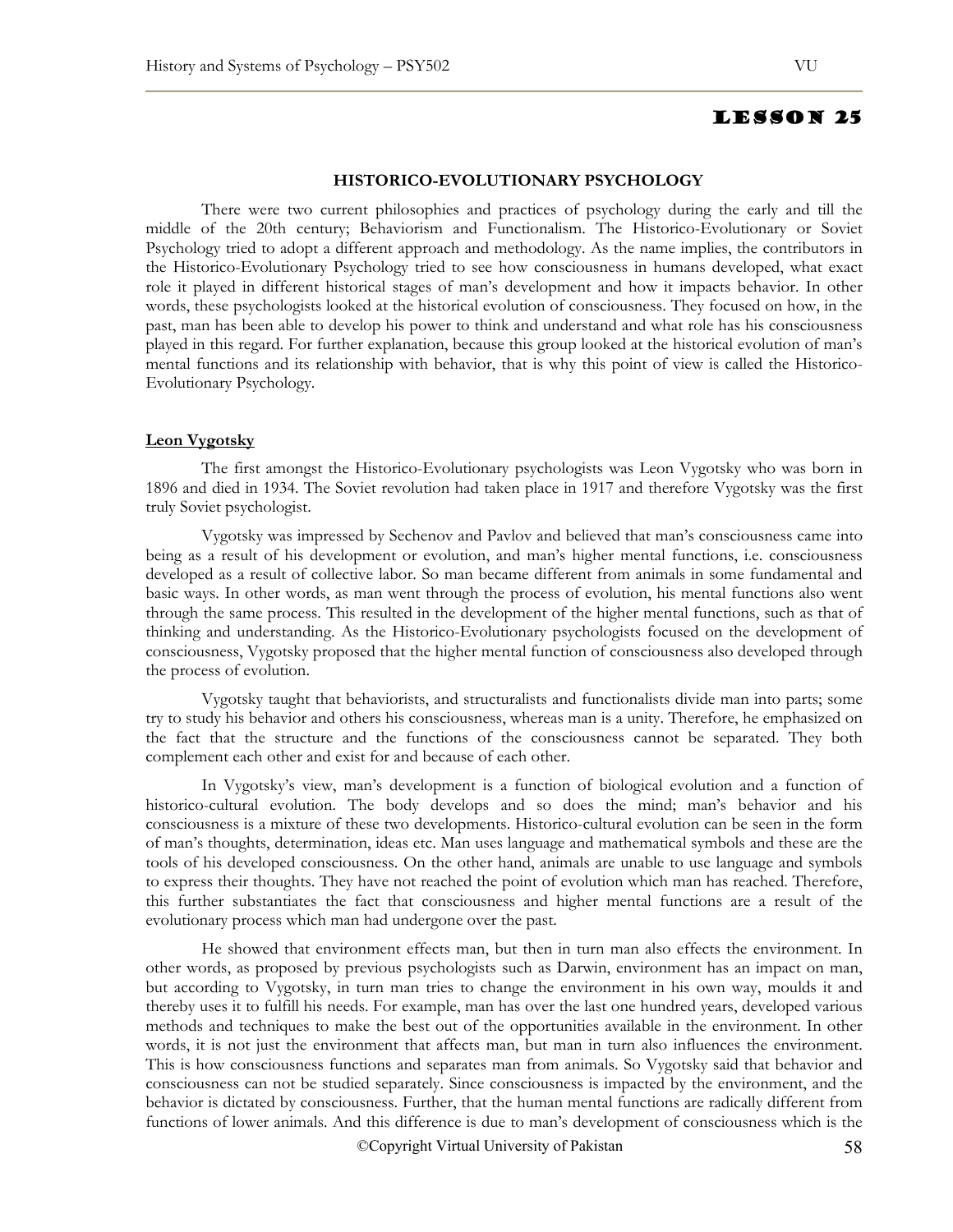result of the historical evolution of man. These were some of the contributions of Leon Vygotsky because of which he is known as a Historico-Evolutionary psychologist.

#### **Sergei Rubenstein**

The other prominent name in the Historico-Evolutionary Psychology during the Soviet era was that of Sergei Rubenstein, who was born in 1889 and died in 1960.

He criticized those who wanted to establish the science of psychology on the basis of only stimulus and response. He thought such people ignore the important role of internal conditions. Same stimulus may result in different reactions in different people, and at different times. For example, a person who is already in a state of anger might perceive a stimulus of somebody staring at him in a different manner as compared to the one who is normal. Therefore, Rubenstein rightly pointed out the importance of internal conditions apart from the external stimulus and response relationships. Such an approach was established by the behaviorist psychologists who considered behavior as the result of stimulus and response process.

Rubenstein went on to say that such psychologist ignore the importance of man's development and assume humans to be like machines. These machines, once presented with the stimulus would always respond in the predetermined manner. The soul purpose of the behaviorists was to determine methods to control and predict human behavior since this school emerged at the advent of the industrial revolution. Therefore, the approach of the behaviorists to consider only external factors in determining human behavior was criticized by Rubenstein.

Rubenstein also showed that external factors effect psyche and then in turn psyche also affects external factors in the environment. This was similar to what Vygotsky had said. Vygotsky had stated that the environment impacts man and man in turn impacts the environment.

Therefore, according to Rubenstein, man's psychology can be understood as a dialectical process, it effects and gets affected. He argued that consciousness originates as a result of sensitivity to certain stimuli. As can be seen, Rubenstein tried to discover how and why consciousness came into being and rejected purely behaviorist view point. These were the main contributions of the Sergei Rubenstein, because of which he is regarded as a Historico-Evolutionary psychologist. He focused on the development of consciousness in the history of mankind rather than concentrating on the stimulus and response relationships purported by the behaviorists.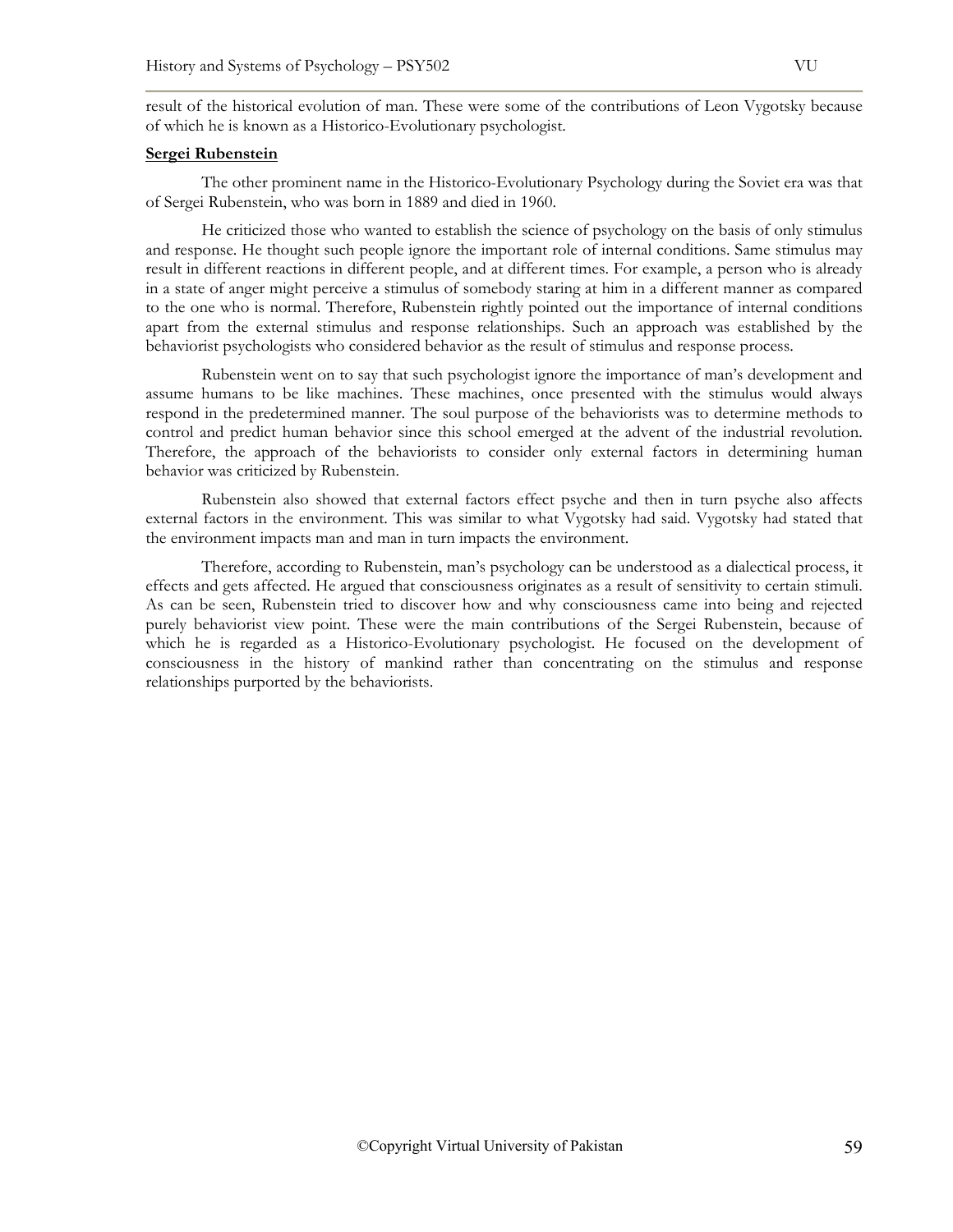## **HISTORICO-EVOLUTIONARY PSYCHOLOGY**



**Alexei Leontiev (1904-1979)** 

#### **Alexei Leontiev**

Alexei Leontiev was born in 1904 and he died in 1979. He worked with Vygotsky from 1924 to 1930, collaborating on the development of a new school in psychology as a response to behaviorism and the focus on stimulus-response mechanism as explanation for human behavior. Leontiev left Vygotsky's group in Moscow in 1931. He continued to work with Vygotsky for some time but, eventually, there was a split, although they continued to communicate with one another on scientific matters. Leontiev returned to Moscow in 1950 as Head of the Psychology Department at the Faculty of Philosophy of Moscow State University. In 1966, Leontiev became the first ever Dean of the newly established Faculty of Psychology at the Moscow State University, where he worked until his death in 1979. He died of a heart attack

Leontiev also tried to look at how consciousness developed in human beings. Therefore, he is also included among the Historico-Evolutionary psychologists. Historico-Evolutionary Psychology tried to see how consciousness in humans developed, what exact role it played in different historical stages of man's development and how it impacts behavior.

To answer these questions related to the development of consciousness of man, Leontiev put forward the view that consciousness is a product of sensitivity to symbolic stimuli. When the body receives stimuli from the environment, it reacts to them. Leontiev classified these stimuli into two categories. The first category was of the ordinary stimuli which were, for example, touching something hot, seeing something coming towards you etc. Humans tend to respond to these stimuli. Leontiev classified another kind of stimuli which he called the symbolic stimuli. The symbolic stimuli were related to the ordinary stimuli but they represented something different. For example, the ringing of bell might be considered as dangerous. This means that the bell is a symbolic stimulus which symbolizes danger. Another example of a symbolic stimulus is that when a person hears about food, his or her mouth starts to water. Therefore, hearing about food represents a symbolic stimulus.

A parallel explanation could be seen between the concept of learning by conditioning given by Pavlov and the explanation of development of consciousness given by Leontiev. According to Leontiev we learn these symbolic stimuli by conditioning. Pavlov conducted experiments on dogs. He associated the ringing of a bell with food. When the dog was given food, a bell was rung. The food caused the dog to salivate. Later it was seen that the dog had started to expect food with the ringing of the bell as it salivated every time the bell was rung, even though food was not presented to it. The response of the dog was said to be a conditioned response. Similarly, Leontiev said that man also learns these symbolic stimuli through conditioning. As a person finds that whenever any danger appeared a bell is rung, he starts to associate the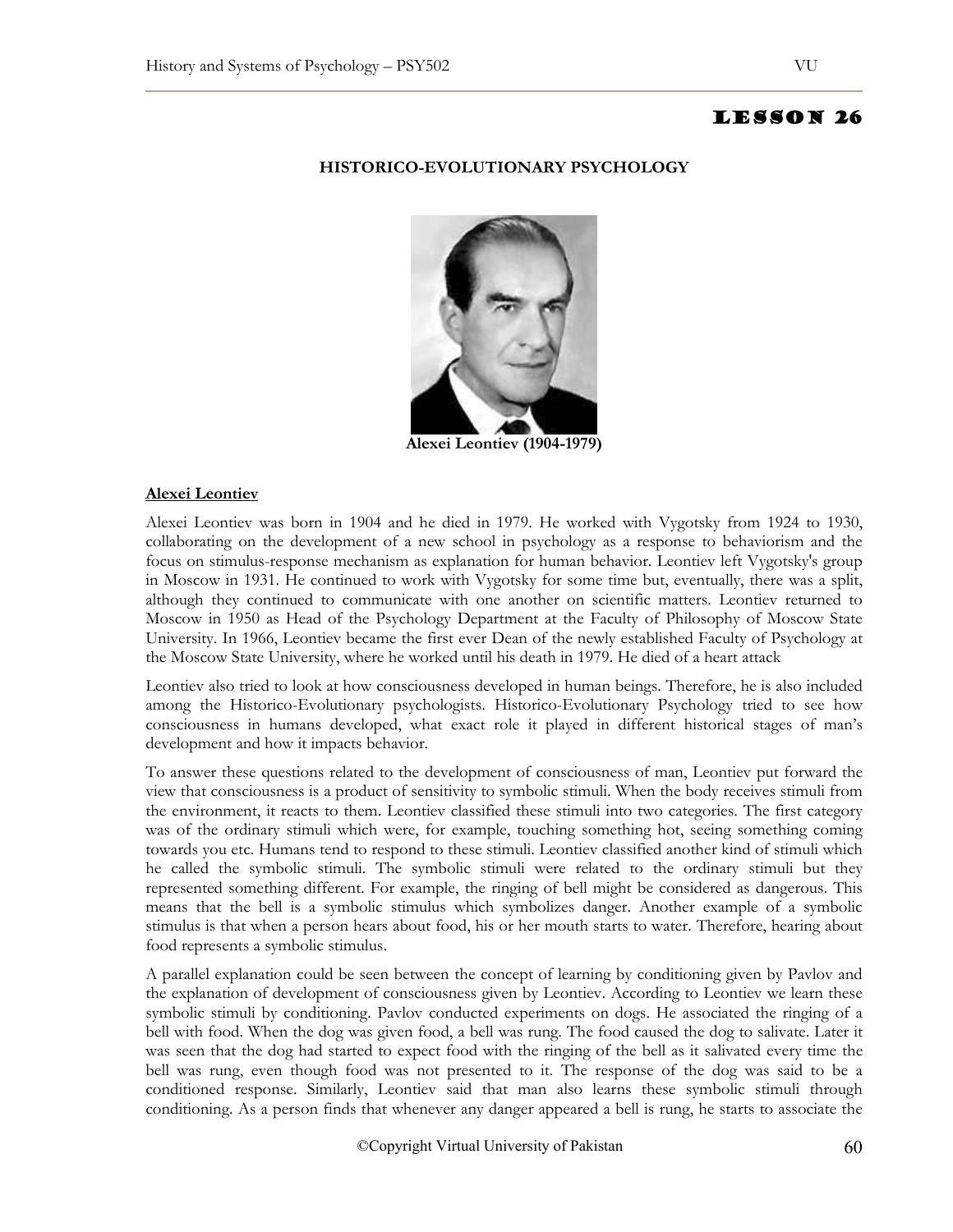ringing of a bell with the danger. Therefore, the ringing of the bell serves as the symbolic stimulus for him. Only hearing the bell would make him alert, and this response of his would be a conditioned response to the symbolic stimulus. This is how man learnt these through conditioning according to Leontiev.

Leontiev also showed by pointing toward various stages of mans development that man learnt by conditioning according to a set pattern. The order of learning is as follows:

- i. Man first learnt lower order things and functions
- ii. And later the higher functions

This means that in the development of man's consciousness, the first step was to learn the lower order things, which means the basic functions of the body such as eating, drinking etc. These represented the basic needs of a person. Later the development of the higher order functions took place, which actually differentiated man from animals. These higher order functions include functions of consciousness such as thinking, contemplating, understanding, ability to communicate, etc. This is the reason for man being different from animals. In other words, Leontiev showed that we do not inherit our mental functions and faculties but learn them by conditioning during our growth and development.

# **K.M Bykov**

Another prominent Soviet psychologist was K.M Bykov, born in 1886 and died in 1959. His quest was the same as other Historico-evolutionary psychologists i.e. to discover how consciousness developed and the various milestones in the development of consciousness.

Bykov pointed out that in the historical development of man the sensory signal system changed into verbal system. First man reacted to sensations later he learnt by conditioning to react to words also. In other words, the initial stage in development of the consciousness was that man started to acknowledge the sensory stimuli. These stimuli caused him to react. As pointed out by Leontiev, this was the stage when the lower order functions started to develop. Man started to respond stimuli such as temperature etc. Later, when man's consciousness further developed, he was able to understand and interpret things. According to Leontiev this was the stage when higher order functions developed. Therefore, Bykov points out the development of verbal communication and man's ability to respond to verbal stimulus as a milestone in the development of consciousness.

Bykov also showed that we come to have verbally conditioned responses. This means that when we hear a bad news, we respond to it accordingly. Humans tend to respond in the same manner to bad news. Therefore, humans are conditioned to the verbal stimuli. His contribution of showing how sensory conditioning develops into verbal conditioning was a major contribution to that overall Historico-Evolutionary psychology.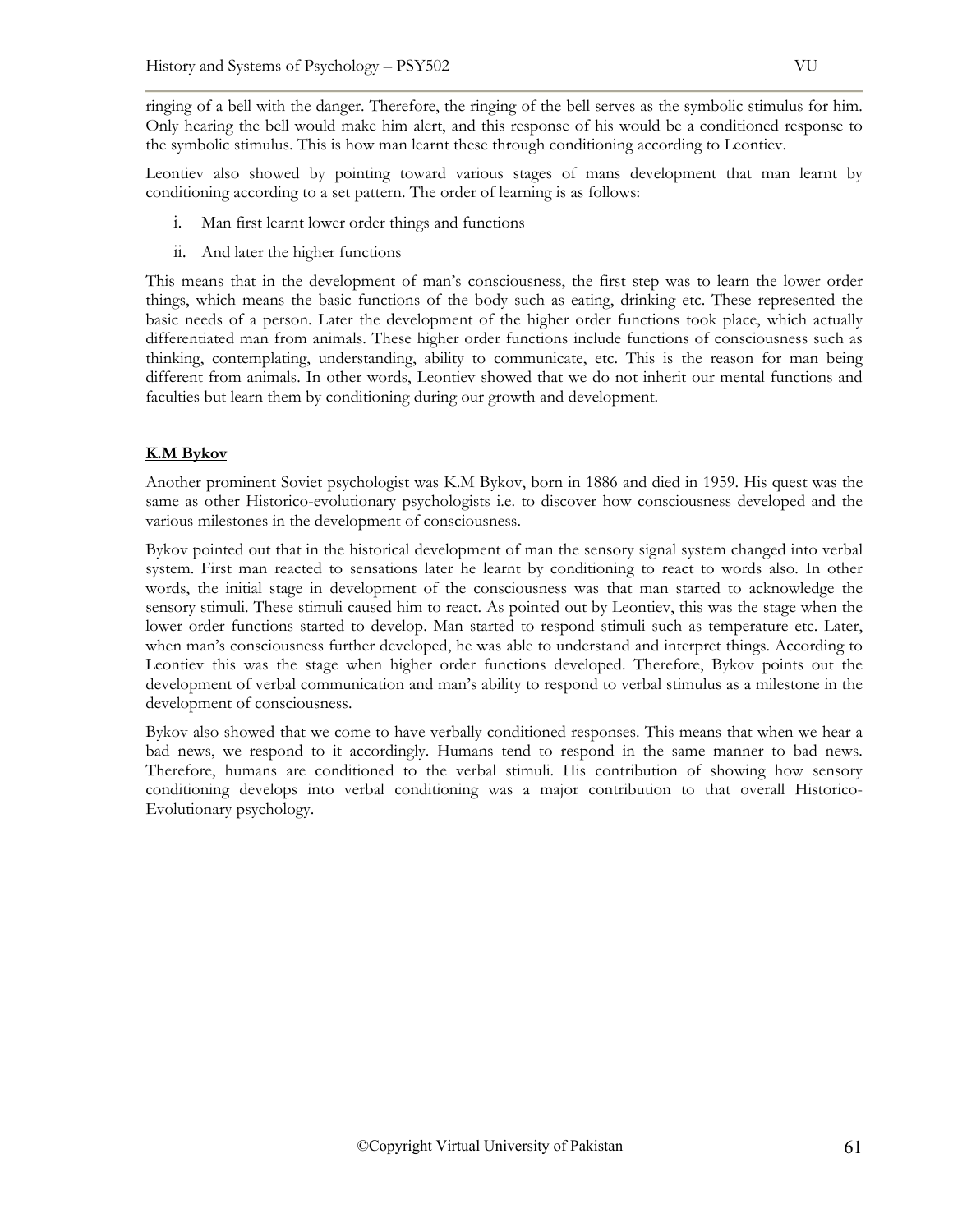# **SCIENTIFIC LOOK AT MENTAL DISORDERS**

Man viewed and explained mental illness and diseases differently in various phases of past history. Starting from the ancient epoch, up to the present, mental disorders have been attributed to different things such as soul, mind, etc. As man's thinking went through various phases of development, explanation of mental disorders also underwent evolution.

The ancient man thought that there was a "soul" inside the body of a person which was regarded as a person within a person. This soul was responsible for a number of things including some mental symptoms and diseases. In other words, the explanation of mental diseases according to the ancient man was that mental diseases are caused by the abnormal activities of the soul. When the soul is disturbed, it causes mental symptoms to appear.

The ancient man also thought that dreams were the result of soul's activities. According to him, soul escaped a person's body when he slept and performed certain acts for him. These acts manifested in the form of dreams.

The ancients also thought that a "mad" person was one who did not take interest in himself and happenings around him. They thought that "mad" people live in world of their own, and "see" things that are not present, and are involved in "spiritual experiences."

According to the ancient Greeks and Romans mentally ill people were possessed by spirits. Initially this idea was held but later as the Greek and Roman civilizations flourished and developed their explanations of mental disorders and illnesses were also reformed. They saw that mental symptoms are due to medical problems and not spiritual in nature.

Some people regarded mentally ill people above normal people and thought they could foretell future. Various decisions were referred to mentally ill people and they were held in high esteem, by these people.

Later in time, mad or mentally ill were regarded as witches and wizards, and instead of treating them they were tortured and some were burnt to death. This practice was prevalent up to the 14<sup>th</sup> and the 15<sup>th</sup> century when man had become much civilized as compared to the ancient man.

In the ancient times, some people also regarded "mad" or mentally sick as possessed by evil spirits and tried various means of ridding them of these possessions. Such measures included physical torture, beating, bleeding and burning alive. One of such measures which were used by the ancient Egyptian civilization was trepanning. It was the process of drilling a hole in the skull of the mentally ill person to allow the evil or bad spirit to escape.

As mentioned earlier, from 13th to 14th century the practice of torturing and killing mentally ill people prevailed. This was mainly because mentally ill people were thought to be witches or wizards or possessed by the devil. Many women and men were burnt alive for this reason. Even up to the fifteenth century mentally sick people were considered to be possessed by evil spirits and were very cruelly treated. They were treated the same as thieves, robbers, and beggars. They were chained, hand-cuffed and imprisoned.

As a result of the French Revolution and the beginning of the end of feudalism, many people had moved to the cities because villages could not sustain them. There was not much food available and in search of it they shifted. Further, as a result of the Industrial Revolution many people sought jobs in the industries and therefore migrated to where they were set up. It resulted in creating of small industrial cities where huge workforce of the industry dwelled. Furthermore, because of these mass migrations, existing cities and industrial towns became crowded. In these populous cities, petty crime, unemployment and begging became rampant. Those found guilty of such crimes were held and kept alongside those who were considered mentally ill. This was one of the problems of the industrial revolution and the French revolution. Although the outlook of mankind had changed and had become more rational, the problem of dealing with crimes and mentally ill people became a daunting challenge. The need therefore arose to separate criminals and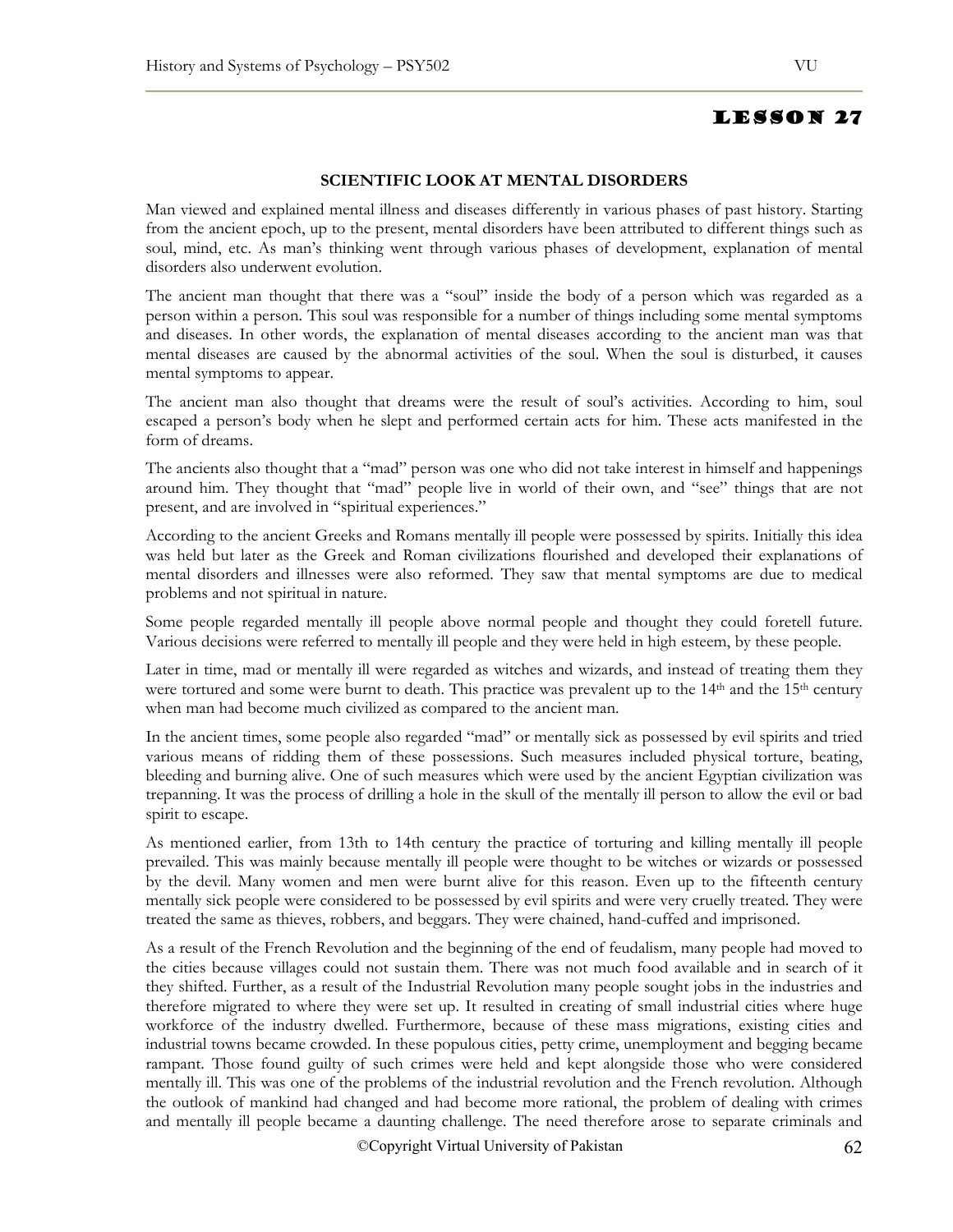group such people together and find a common solution for such social problems. The solution was to label them mentally sick and put them in asylums and institutions specially made for such people. These institutions were not meant to separate the mentally ill people from the society but their main aim was to help these people recover. That is why Paris and Lyons, in France, and Bristol and Norwich in England established asylums or institutions to house such people.

In other words, the purpose of these places was to "discipline" and "cure" the inmates. And the way to "cure" them was to put them to work. Thus the criminal and the mentally ill were treated alike, put at the same place and work was suggested as the main "cure" of their problems.

Putting the blame on individuals of the social changes and upheavals such as disappearance of feudalism and the beginning of industrialization is termed scapegoating. Thus mentally sick people became the scapegoats of problem arising from the end of feudalism and the problems of industrialization.

In the middle and end of the 18th century, as the outlook of man became more scientific and rational, mental illness was beginning to be regarded as nervous diseases. This marked the beginning of a scientific outlook towards mental diseases.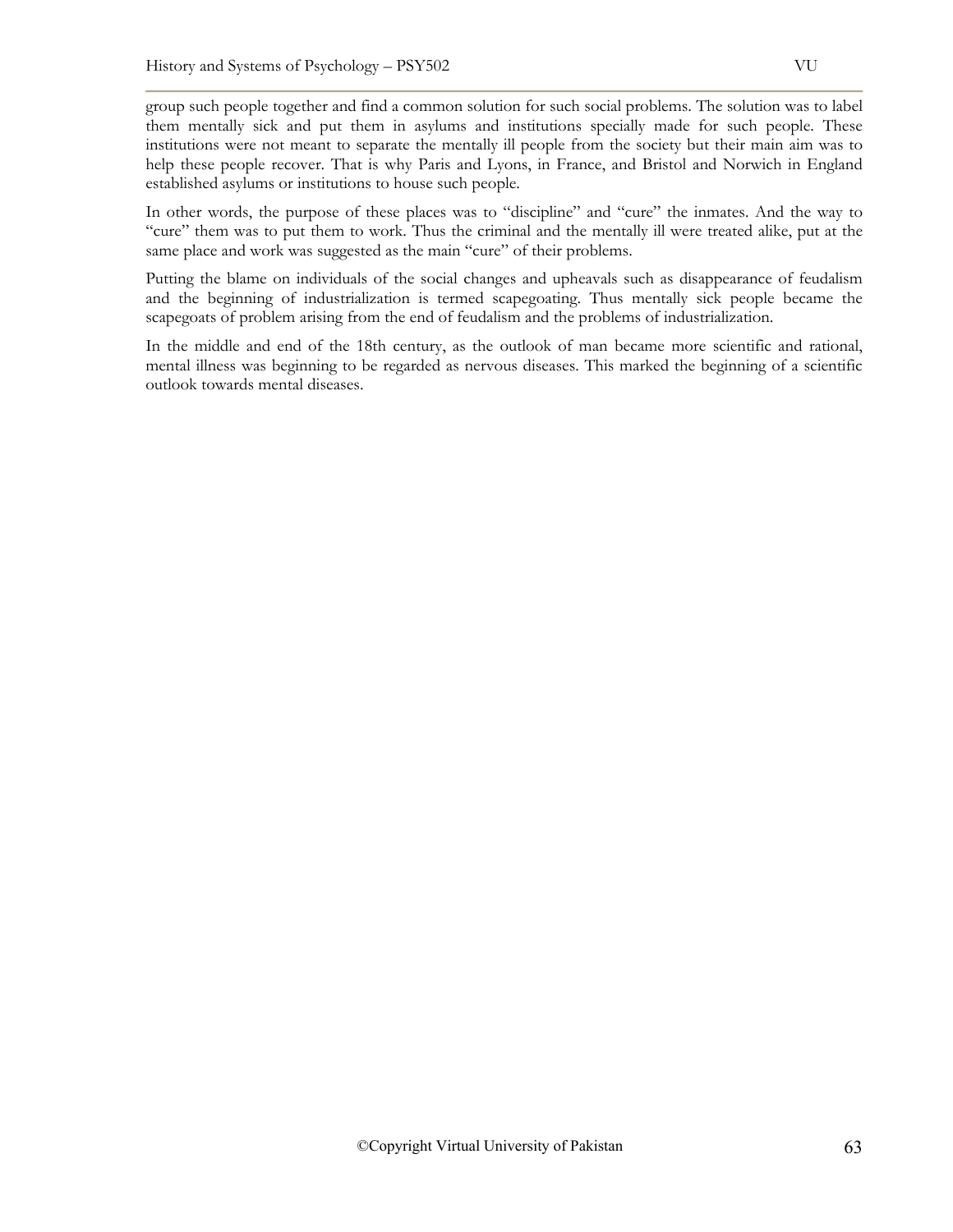## **SCIENTIFIC LOOK AT MENTAL ILLNESS**

From ancient times, up to the middle of the  $18<sup>th</sup>$  century, various explanations were given for mental illness; for example according to the ancient man, mental illness was caused due to the malfunctioning of the soul which was regarded as a person within a person. In middle ages, mental illness was thought to be caused by evil spirits and mentally ill people were also considered to be possessed by the devil.

However, in the middle and end of the 18th century, as the outlook of man became more scientific and rational, mental illness began to be regarded as nervous disease. This marked the beginning of a scientific outlook towards mental diseases.

Let us go forward now. In the late  $18<sup>th</sup>$  century in France, there was a wide spread increase in certain mental diseases. Soon they were diagnosed and regarded as nervous diseases. In 1790 laws were made that separation of patients suffering from nervous diseases is required, from those suffering from other diseases. They were also separated from other criminals, thieves and robbers etc. Earlier, mentally ill people were kept alongside criminals in prison. That was the beginning of the scientific outlook at mental disorders in Europe, which soon spread throughout the continent.

## **Philippe Pinel**

In 1792 a French physician Philippe Pinel, born 1745, died 1826, took a big step forward by taking measures that led to freeing mentally sick people from chains from their feet and hand cuffs. After moving to Paris in 1778, he was appointed (1793) as a director of a hospital. His book is based on observations in the hospital, advocated humane treatment of mentally ill persons, and then called the insane, and a more empirical study of mental disease. He further contributed to the development of psychiatry through his establishment of the practice of keeping well-documented psychiatric case Therefore, Pinel is regarded as the pioneer in helping society recognize the fact that mental symptoms are a kind of disease, and people suffering from such disorders should be treated as sick and not considered to be possessed by evil spirits, demons or the devil.

#### **Sameul Tuke**

The same kind of role was played by Sameul Tuke. Tuke was born on July 31, 1784 and died on October 14, 1857. He was born at York, England. He greatly advanced the cause of improving the condition of the insane. His two sons were also active in humanitarian concerns.

He also freed mental patients from their chains and started to treat them as sick rather than possessed by spirits, demons or the devil. By the late 19th century science had progressed so much that mental diseases were regarded as belonging in the realm of diseases and a medical point of view toward their diagnosis and treatment was adopted.

## **Franz Mesmer**

During the same time mental diseases or insanity was being treated by a method called Mesmerism. Mesmerism was based upon a method invented by a German physician Franz Mesmer who was born in 1734 and died in 1815. He studied in Vienna. His interest in "animal magnetism" developed into a system of treatment through hypnotism that was called mesmerism. It seems now that Mesmer was actually treating psychological illness, but an unsympathetic medical and scientific community caused him to be expelled first from Vienna, and in 1778 from Paris. He retired to his native Austria and to obscurity.

©Copyright Virtual University of Pakistan 64 According to Mesmer, people have a force that he called "animal magnetism," and when the balance of animal magnetism gets upset in the body, people get mad or insane. Mesmer thought that animal magnetism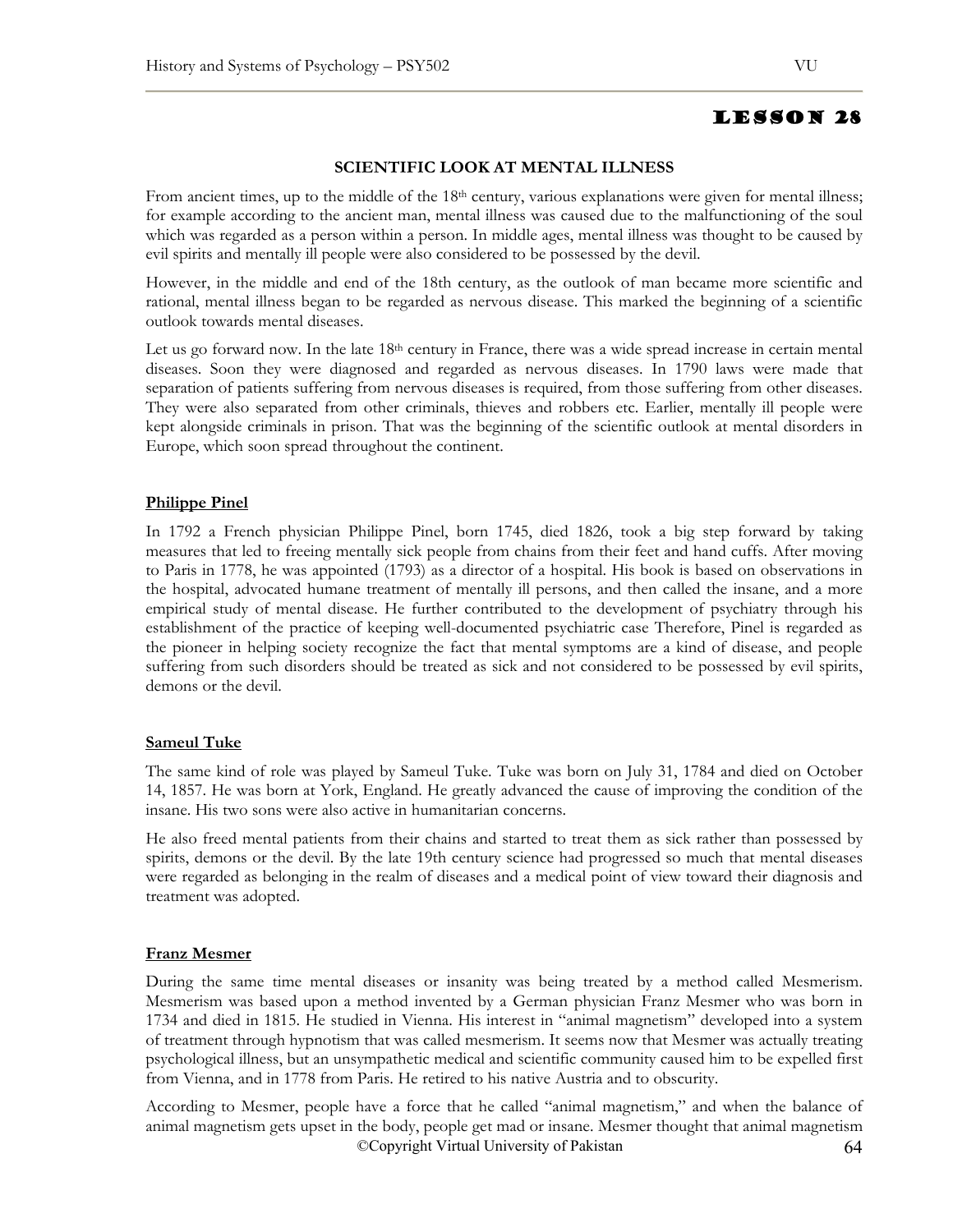can be restored and in order to restore the upset balance Mesmer would touch the insane. By this he thought he restored the balance of animal magnetism, so helping people to get well. Soon Mesmer's idea and therapy became popular. People from different parts of the country came for treatment. When the number of people increased, Mesmer used trees, bath tubs etc. to cater them all. He would dip his body into the bath tub and people would then put their hands into the water to have their animal magnetism restored. Gradually it was found that there was no such thing as animal magnetism and that he had no power to restore animal magnetism. Mesmer fell into bad repute before he died. A British surgeon James Braid took up the basic spirit of the idea.

# **James Braid**

James Braid was a Scottish neurosurgeon who coined the term and invented the procedure known as hypnotism. He was born in 1795 and died on March 25, 1860, at Fife. Educated at the University of Edinburgh, Braid practiced in Scotland for a short time, and then moved to Manchester, England, where he lived for the rest of his life. Braid became interested in mesmerism in 1841, when he observed demonstrations given by a traveling mesmerist named Charles Lafontaine. In this book he coined the words hypnotism, hypnotize, and hypnotist, which remain in use. Braid thought of hypnotism as producing a "nervous sleep" which differed from ordinary sleep. The most efficient way to produce it was through visual fixation on a small bright object held eighteen inches above and in front of the eyes. Braid regarded the physiological condition underlying hypnotism to be the over-exercising of the eye muscles through the straining of attention. Braid treated many people using hypnotism.

# **Jean Charcot**

Jean Charcot was a French neurologist who was born in 1825 and died in 1893. He developed in Paris the greatest clinician of his time for the diseases of nervous system. He made many important observations on these diseases. He wrote an article in one of the prestigious medical journal showing that hypnotism can be used to treat hysteria. Charcot's insight into the nature of hysteria is credited by Sigmund Freud, his pupil, as having contributed to the early psychoanalytic formulations on the subject.

# **Bernheim**

Bernheim was a French physician and neurologist who was born in 1840 and died in 1919. He received his education in his native town and at the University of Strasbourg, where he was graduated as doctor of medicine. The same year he became a lecturer at the university and established himself as physician in the city. He had an influence on Sigmund Freud who visited him in 1889. Bernheim is also known as an antagonist of his contemporary and fellow neurologist Jean Charcot. He showed that hypnotism can not treat hysteria only but also other mental diseases.

So by the beginning of the 20th century mental diseases were seen as a part of medical diseases and procedures were tested and adopted to treat them in a scientific manner. After World War II, ICD and DSM came into being.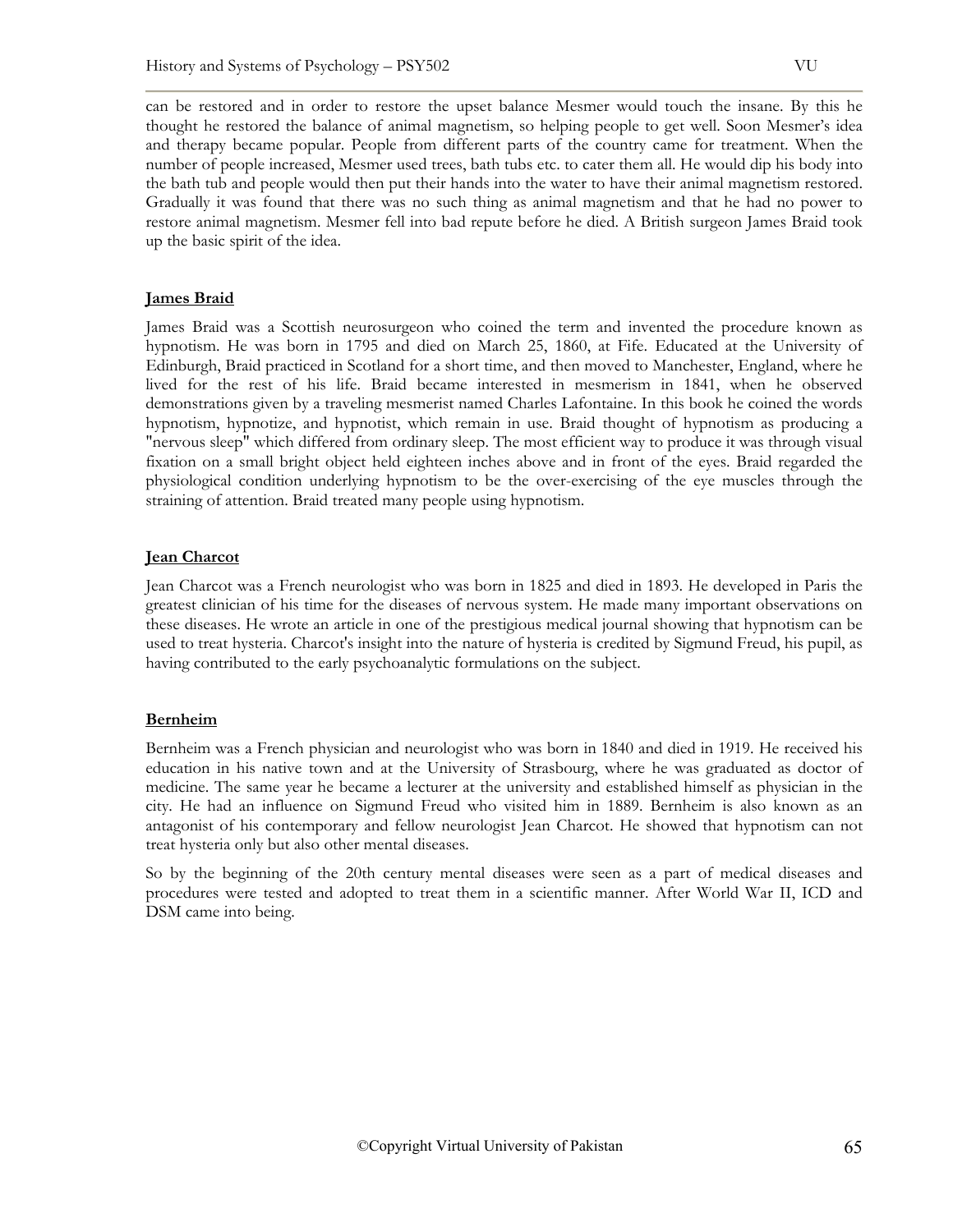# **SIGMUND FREUD AND THE PSYCHOANALYTIC MOVEMENT**



**Sigmund Freud (1856-1939)** 

# **Sigmund Freud**

Sigmund Freud was and Austrian psychiatrist who was born in 1856 and died in 1939. He worked at Vienna and later in England. He is the inventor of psycho-analysis as a method of treatment. Born in Moravia, he lived most of his life in Vienna, receiving his medical degree from the Univ. of Vienna in 1881.

Freud was a doctor, writer, researcher and a professor. When Freud graduated from the medical school and started doing research that was the time when hypnotism was a prevalent method of treatment of mental disorders. He was impressed with works of Charcot, using hypnotism. Working with Joseph Breuer he saw the advantages and disadvantages of hypnotism as a method of treatment.

His medical career began with an apprenticeship under J. M. Charcot in Paris, and soon after his return to Vienna he began his famous collaboration with Josef Breuer on the use of hypnosis in the treatment of hysteria.

Based upon his practice, he formulated the concept of unconscious mind and its role in creating mental diseases. Freud discovered the unconscious functions of mind which according to him were responsible for mental diseases.

Freud also thought that the parts of the mind play a dominant role in creating mental diseases. He gave the parts of mind as follows:

## **Id**

The Id is the irrational and emotional part of the mind. At birth a baby's mind is all Id – want, want, want. The Id is the primitive mind. It contains all the basic needs and feelings. And it has only one rule--the "pleasure principle": "I want it and I want it all now".

## **Ego**

The Ego functions with the rational part of the mind. The Ego develops out of growing awareness that you can't always get what you want. The Ego relates to the real world and operates via the "reality principle". The Ego realizes the need for compromise and negotiates between the Id and the Superego. The Ego's job is to get the Id's pleasures but to be reasonable and bear the long-term consequences in mind. The Ego denies both instant gratification and pious delaying of gratification.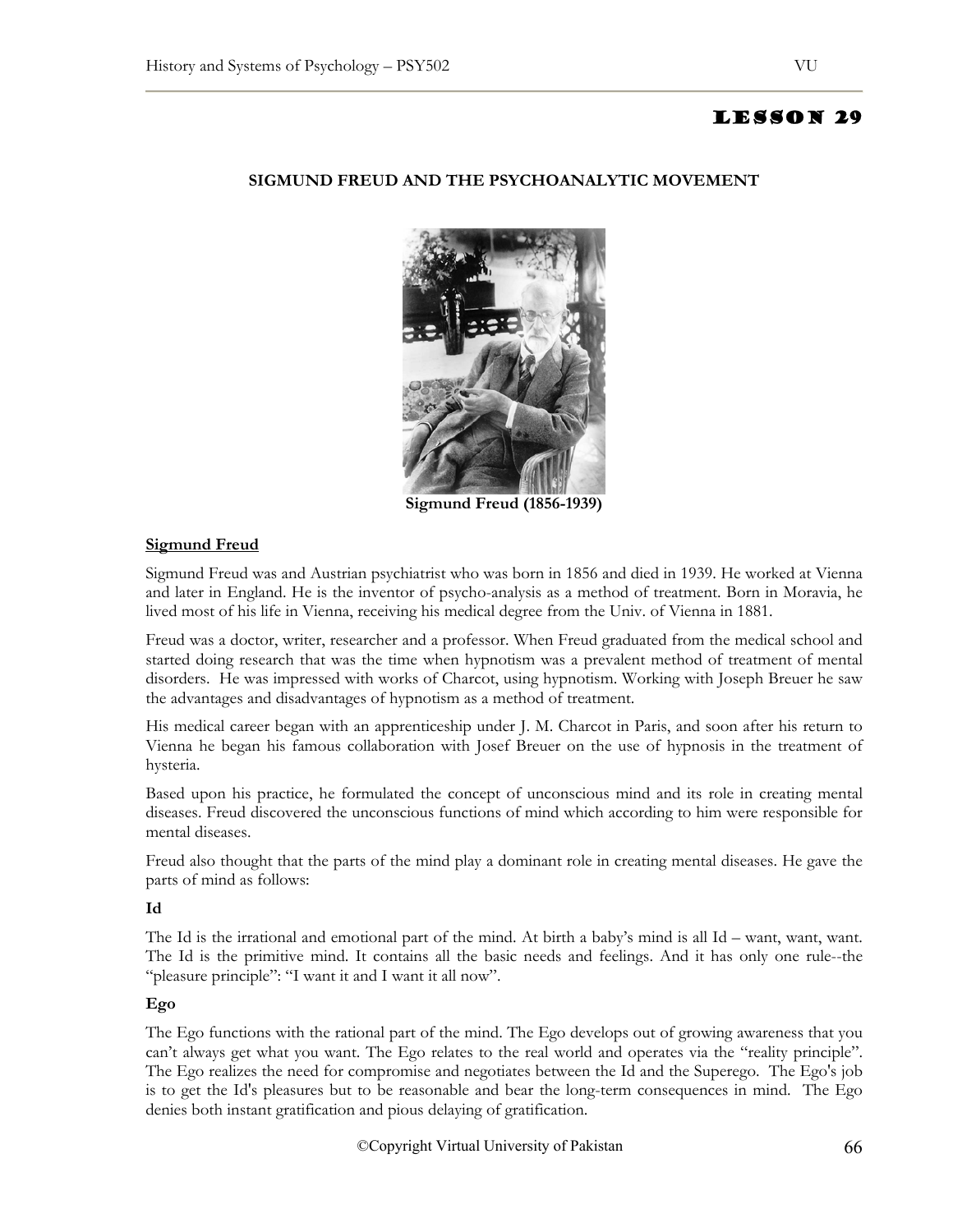## **The Superego**

The Superego is the last part of the mind to develop. It might be called the moral part of the mind. The Superego becomes an embodiment of parental and societal values. It stores and enforces rules. It constantly strives for perfection, even though this perfection/ideal may be quite far from reality or possibility. Its power to enforce rules comes from its ability to create anxiety.

 The Superego has two subsystems: Ego Ideal and Conscience. The Ego Ideal provides rules for good behavior, and standards of excellence towards which the Ego must strive. The Ego ideal is basically what the child's parents approve of or value. The Conscience is the rules about what constitutes bad behavior. The Conscience is basically all those things that the child feels his or her parents will disapprove or punish.

According to Freud, all human beings develop psychologically and during this process they pass through different stages of psycho-sexual development. He said that the unconsciousness expresses itself in mental symptoms, dreams and psychopathology of everyday life. He developed the theory of psycho-pathology of everyday life. Slips of tongue, slips of memory etc. are representative of psychopathology of everyday life.

He developed the theory of interpretation of dreams. He explained dream work in terms of: Manifest Contents; Latent Content, Displacement, Condensation, Symbolism etc.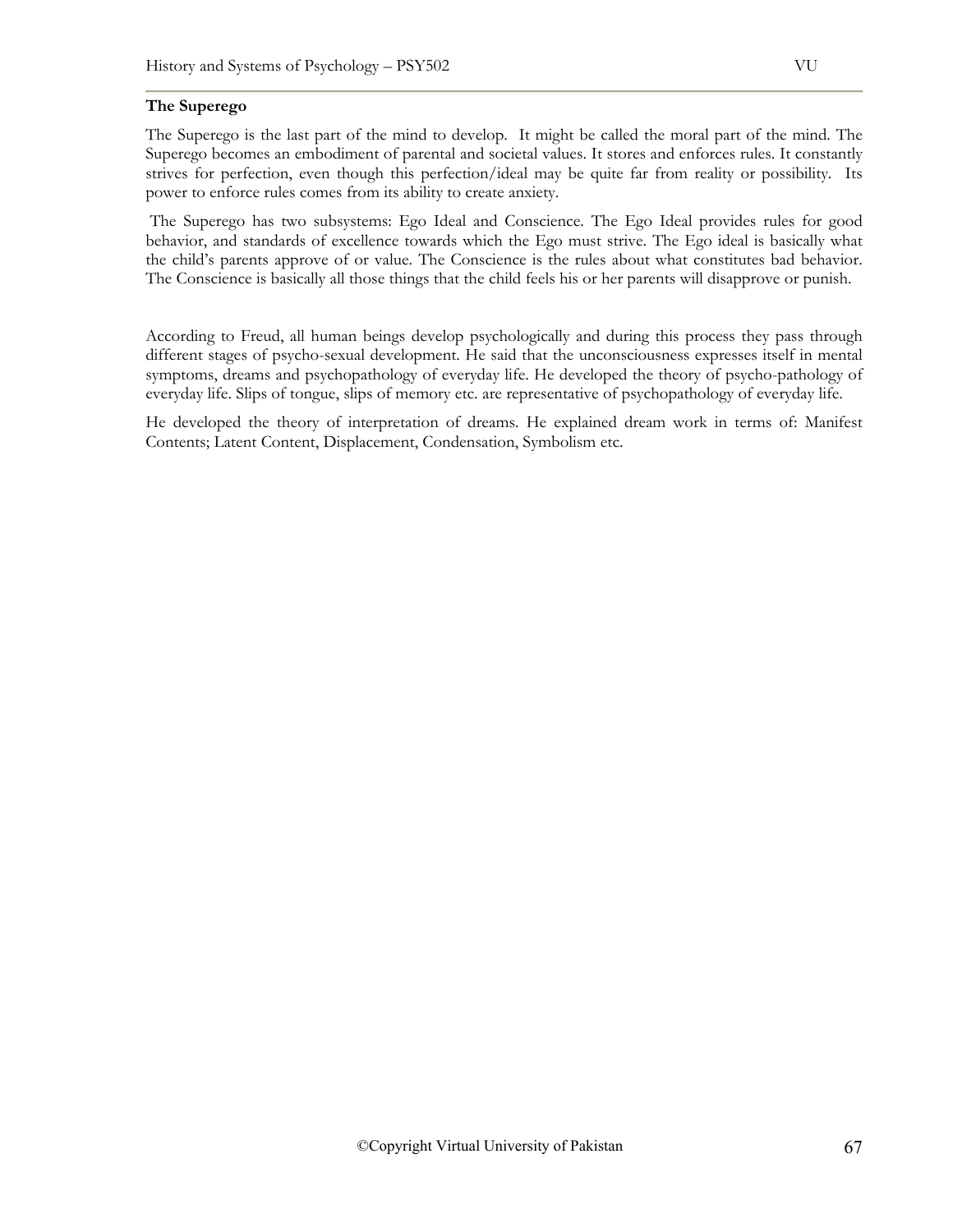## **SIGMUND FREUD AND PSYCHOANALYTICAL MOVEMENT**

Sigmund Freud formulated a theory of defense mechanisms. Some of them include denial, repression, regression and projection. The id, the ego, and the superego formulate the model that Freud used to describe the components of human personality. The ego, tempered by the superego, is that conscious part that acts as mediator between the instinctual drives of the unconscious id and the social environment.

According to Freud, the ego has developed what he calls defense mechanisms, to cover for the wild demands of the id, which would rarely be socially acceptable. All of the defenses can be described as a combination of denial or repression with different ways of rationalization.

When we rationalize, we are distorting the facts to make the event or our own impulses less threatening; that is, diluting the anxiety to a manageable level. We often come to believe our own distortions, or excuses, or even lies.

#### **Repression**

The unconscious purpose of repression operates in a person who is not able to recall a threatening situation or may completely forget that a disliked person ever was a part of his/her life. Phobias can be examples of repression because the person has an unreasonable fear but may have no idea how it originated.

#### **Denial**

Denial is characterized by having a conscious awareness at some level, but simply denies the reality of the experience by pretending it is not there. An example: a person who faints at a horrible real-life occurrence, such as the death of a loved one. Or, that same person might intellectually know that a person has died but refuses to "accept it" while she may still wait for the usual time the person came back from work.

On a lighter note, a student may refuse to pick up her final grade from a difficult class because she knows it is not an acceptable grade. She simply denies the reality of the grade. As a defense mechanism, denial becomes more difficult to maintain as one matures. Its use requires much energy and the mind looks at other possibilities of defense.

## **Regression**

Regression involves a movement back in developmental time to when a person felt safe and secure. Often, that is childhood. For example, person who has suffered a difficult divorce or death of a spouse may want to revisit the home of his/her childhood – those tender years before pain overruled all other feelings.

## **Projection**

Projection is attributing your own unacceptable impulses to someone else. The impulses are still judged unacceptable but they belong to someone else, not you. At that point you are free to criticize that person for having such terrible impulses. The final result is that you no longer feel threatened and you can maintain your self-esteem by ignoring an objectionable aspect of yourself.

These were some examples of defenses that a person develops. Based upon his observations, Freud also developed a theory of neurosis. According to his theory:

#### **Neurosis=Predisposition + trauma**

Which means that Neurosis is the result of a predisposition which is inclination or a tilt toward something, and trauma which is a sudden shock resulting from, for example, an unexpected incident.

Based upon his experience he formulated his method of treatment of mental disorders which is called psychoanalysis. The procedure of psychoanalysis includes:

o Free association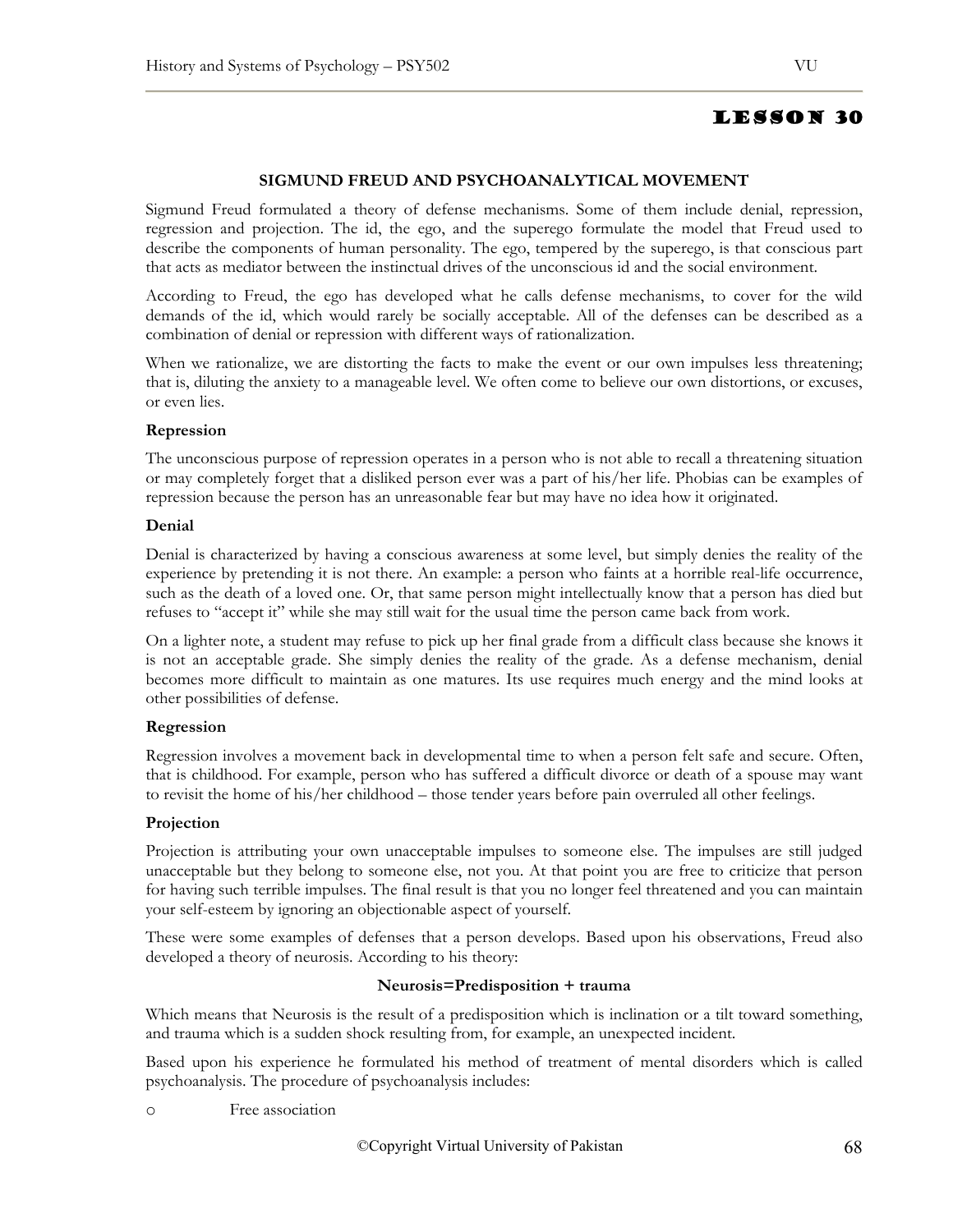| Interpretation of dreams                           |
|----------------------------------------------------|
| Interpretation of psychopathology of everyday life |
| Analysis of resistance                             |
| Analysis of transference                           |

Freud also wrote extensively on ancient religions, social psychology and other topics.

# **Anna Freud**

Anna Freud was born on December 3, 1895 and she died on October 9, 1982. She was the sixth and last child of Sigmund and Martha Freud. Born in Vienna, she followed the path of her father and contributed to the newly born field of psychoanalysis.

Her field of specialization was Child Psychology. As such, the formation of the fields of child psychoanalysis and child developmental psychology can be attributed to Anna Freud. Her main contribution in this field was the Identification with aggressor among the children who dominates the rest of the children.

Anna Freud furthermore developed different techniques of assessment and treatment of children disorders, thereby contributing to our understanding of anxiety and depression as significant problems among children.

# **Heinz Hartmann**

Heinz Hartmann was born in 1894 at Vienna, Austria and he died in 1970. He was a psychiatrist and psychoanalyst. He is considered one of the founders and principal representatives of ego psychology. Hartmann was born to a family known for producing writers and academics. His own father was a professor of history, and his mother was a pianist and sculptor. Hartmann's interest was in Freudian theories.

He chose to enter into analysis with Freud and was noted as a shining star amongst analysts of his generation. His work marked the development of the theoretical movement known as Ego-psychology. He elaborated the functions of ego. He stated that Ego integrates and coordinates tendencies in humans.

## **Ernst Kris**

Being a follower of Freud, Ernst Kriss further elaborated the role of ego. According to him Ego controls regression.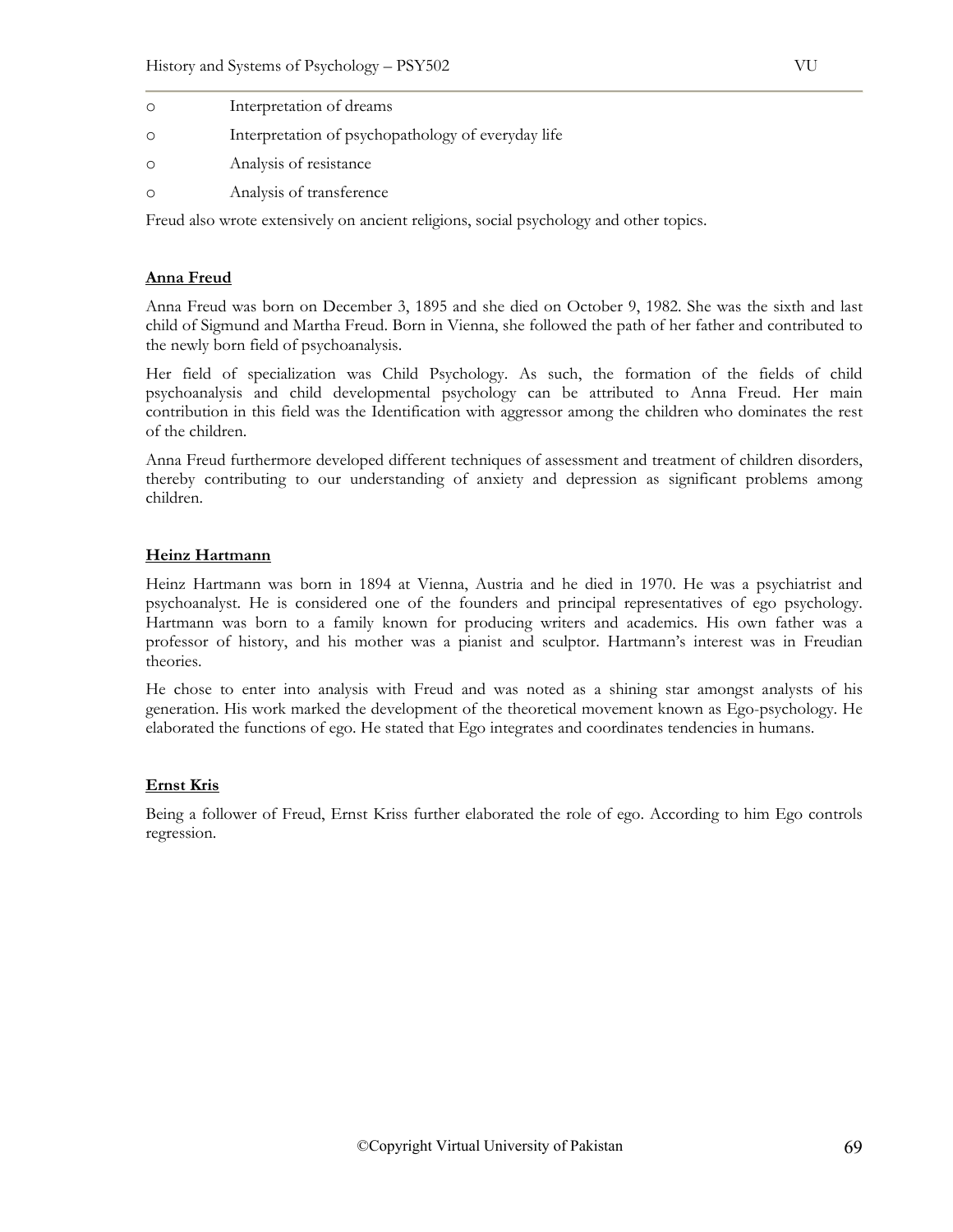

# **CARL JUNG AND ANALYTICAL PSYCHOLOGY**

**Carl Gustav Jung (1870-1961)**

# **Carl Gustav Jung**

Carl Gustav Jung was born in Switzerland in 1870. Jung wanted to study archaeology at university, but his family was too poor to send him further than Basel, where they did not teach this subject, so instead Jung studied medicine at the University of Basel. Towards the end of studies here he decided to specialize in psychiatric medicine. He later worked in a psychiatric hospital in Zurich.

Following World War I, Jung became a worldwide traveler. He visited Northern Africa shortly after, then New Mexico and Kenya in the mid-1920s. In 1938, he delivered lectures on Psychology and Religion, at Yale University. During this period of his life Jung visited India. His experience in India led him to become fascinated and deeply involved in Eastern philosophies and religions, helping him to come up with key concepts of his ideology, including integrating spirituality into everyday life and appreciation of the unconscious.

Jung was impressed with Freud; he met Freud, worked and delivered lectures with him, but disagreed and developed his own theoretical framework and method of treatment, called Analytical Psychology. Jung died in 1961 in Zurich, Switzerland.

Like Freud, Jung also divided the mind into conscious and unconscious parts, but according to him unconscious has different layers.

- o The upper layer is the personal unconscious.
- o And the deeper layer is the collective unconscious.

The personal unconscious has repressed materials, and the collective unconscious has experiences of forefathers and generations in the form of archetypes. The collective unconscious could be thought of as the DNA of the human psyche. Just as all humans share a common physical heritage and predisposition towards specific physical forms (like having two legs, a heart, etc.) so do all humans have a common psychological predisposition. However, unlike the quantifiable information that composes DNA, the collective unconscious is composed of archetypes.

In contrast to the objective material world, the subjective realm of archetypes can not be fully understood through quantitative modes of research. Instead it can be revealed more fully through an examination of the symbolic communications of the human psyche in art, dreams, religion, myth, and the themes of human relational/behavioral patterns. Devoting his life to the task of exploring and understanding the collective unconscious, Jung theorized that certain symbolic themes exist in every individual. These themes, according to Jung, are called archetypes.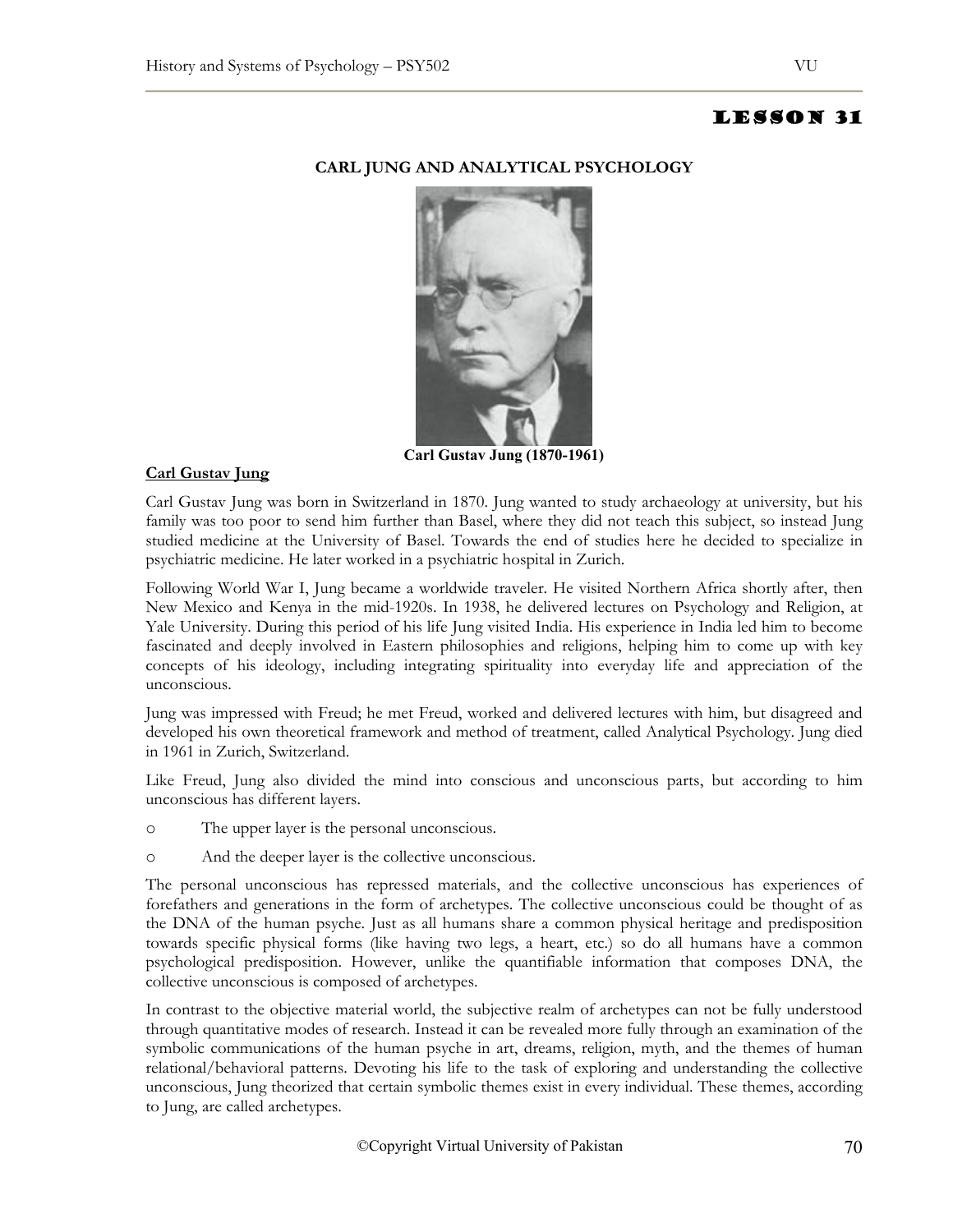Some archetypes given by Jung are:

- o Anima (woman in man) and Animus (man in woman)
- o Shadow

Jung identified the **anima** as being the unconscious feminine component of men and the **animus** as the unconscious masculine component in women. However, this is rarely taken as a literal definition; in modern era many Jungian practitioners believe that every person has both an anima and an animus. Jung stated that the anima and animus act as guides to the unconscious unified self.

The **shadow** is an unconscious complex that is defined as the repressed and suppressed aspects of the conscious self. There are constructive and destructive types of shadow. On the destructive side, it often represents everything that the conscious person does not wish to acknowledge within themselves. For instance, someone who identifies as being kind has a shadow that is harsh or unkind. Conversely, an individual who is brutal has a kind shadow. The shadow of persons who are convinced that they are ugly appears to be beautiful. On the constructive side, the shadow may represent hidden positive influences. So a total personality is the result of personal unconscious and collective unconscious with the influence and impact of all the archetypes.

Based upon his experiments, observations and clinical practice, he formulated his personality theory. He stated that personality has two types:

- o Introvert
- o Extrovert

The extrovert orientation "finds meaning outside the self", in the surrounding world, whereas the introvert is introspective and finds it within.

He also theorized that personality has four functions:

- o Sensory function
- o Thinking function
- o Emoting function
- o And intuiting function

The sensory function refers to the rational part of the personality, where logic plays the dominant part. Emoting functions refers to the emotional part of the consciousness. The intuiting function refers to the ability to foresee things.

Therefore, according to Jung, there are eight personality types, depending upon introversion or extroversion and the four functions of each type namely:

- **1)** Introverted Sensory
- **2)** Introverted Thinking
- **3)** Introverted Emoting
- **4)** Introverted Intuiting
- **5)** Extroverted Sensory
- **6)** Extroverted Thinking
- **7)** Extroverted Emoting
- **8)** Extroverted Intuiting

These were some of the contributions of Carl Jung.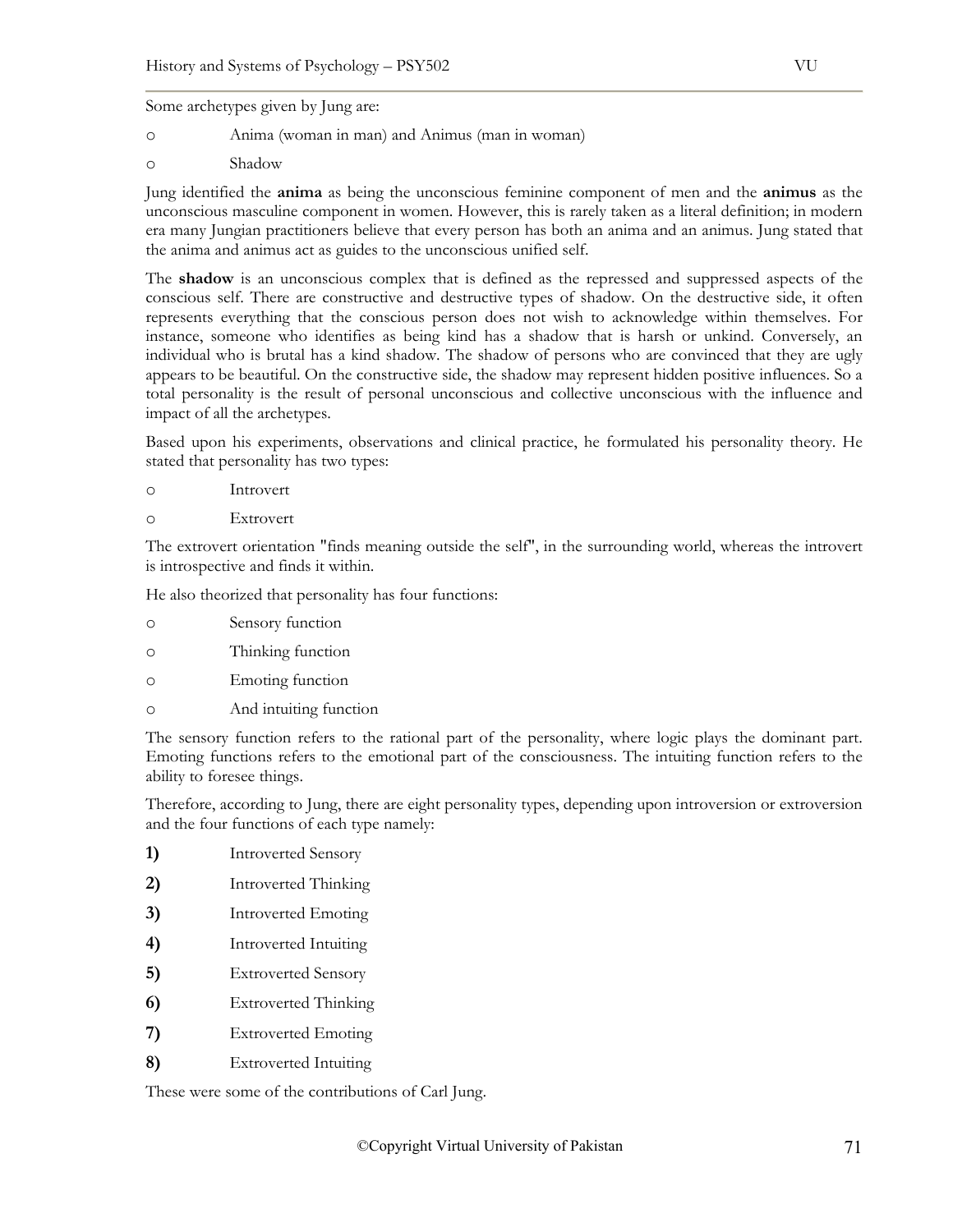## **JUNG'S ANALYTICAL PSYCHOLOGY**



Carl Gustav Jung (1870-1961)

# **Carl Gustav Jung**

Carl Gustav Jung developed an elaborate theory of dreams and dream interpretation. Jung proposed that the average dream is similar in structure to a drama; Jung maintained that however some dreams could be too short or fragmented to fit into this structure. Unlike Freud, Jung believed that the manifest dream (the dream as remembered) contains the actual meaning of the dream – the dream is therefore not distorted or disguised in any way. It is a message or natural expression of the unconscious. Therefore, interpretation should be based upon a series of dreams rather than a single dream. The usual practice was to interpret each dream separately, irrespective of what was in the following dream. In Jung's view, dreams show wishes, desires, conflicts and even give warning about future. He said that a dream is difficult to interpret and understand since it is expressed in its own unique language of symbols. In order to interpret a dream, Jung used the process of **amplification**. In essence, amplification involves elaborating a dream image in order to determine its significance through direct and indirect association. This is achieved by gaining an insight into the dreamer's personal associations with the image (direct association), in order to discover the feelings evoked by a particular dream image or symbol. The meaning and significance of a particular word or image can vary greatly between individuals depending on the effect it has had on his/her life. The cultural significance of the image, as well as drawing parallels from the symbolism contained in folklore, history, fairytales, religion, mythology, rituals etc.

As mentioned earlier, Jung believed that a series of dreams is much easier to interpret than a single dream. This is due to the fact that significant images will be repeated and the basic ideas and themes behind the dreams can be recognized more easily. A series of dreams usually indicates a complex conflict. Jungian dream interpretation also places a great deal of importance on the conscious situation of the dreamer. The dream is not an isolated event and cannot be detached from the dreamer's everyday life.

Jung developed a system of psycho-therapy based upon his theory of analytical psychology. According to Jung psychotherapy is not healing but helping to develop. He rejected free association and adopted dialogue, discussion and full confession.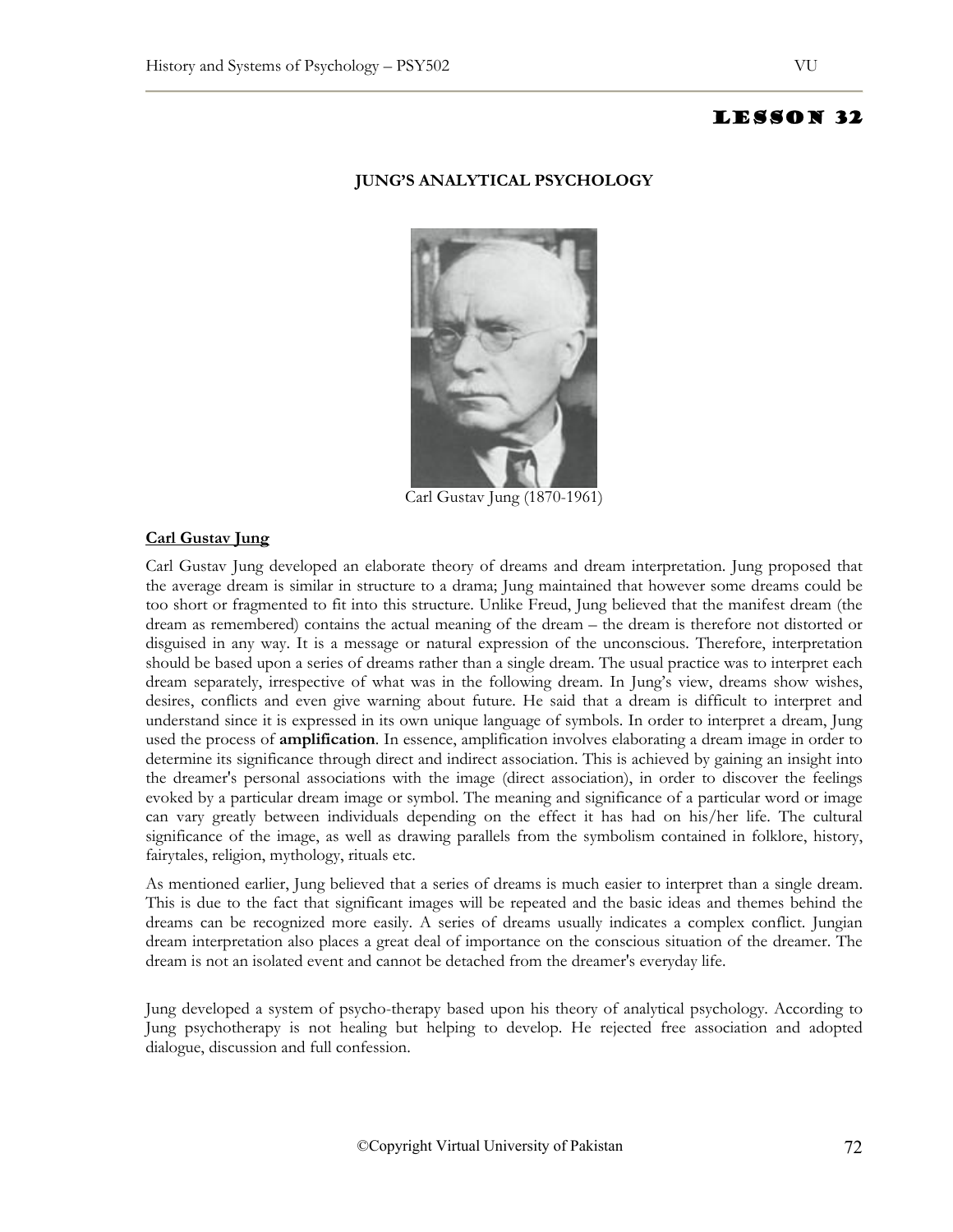The steps involved in Jungian therapy are:

- Reading (for some)
- Collaboration with the therapist
- Focusing on the situation at present
- Making any insight concrete and finding a way to put it into practice.

He also used interpretations of dreams in his method. He further took into view the positive side neurosis. Jung also stressed the importance of religion in life. He stated that to cure is to make a person symptom free, but the aim of psychotherapy is individuation.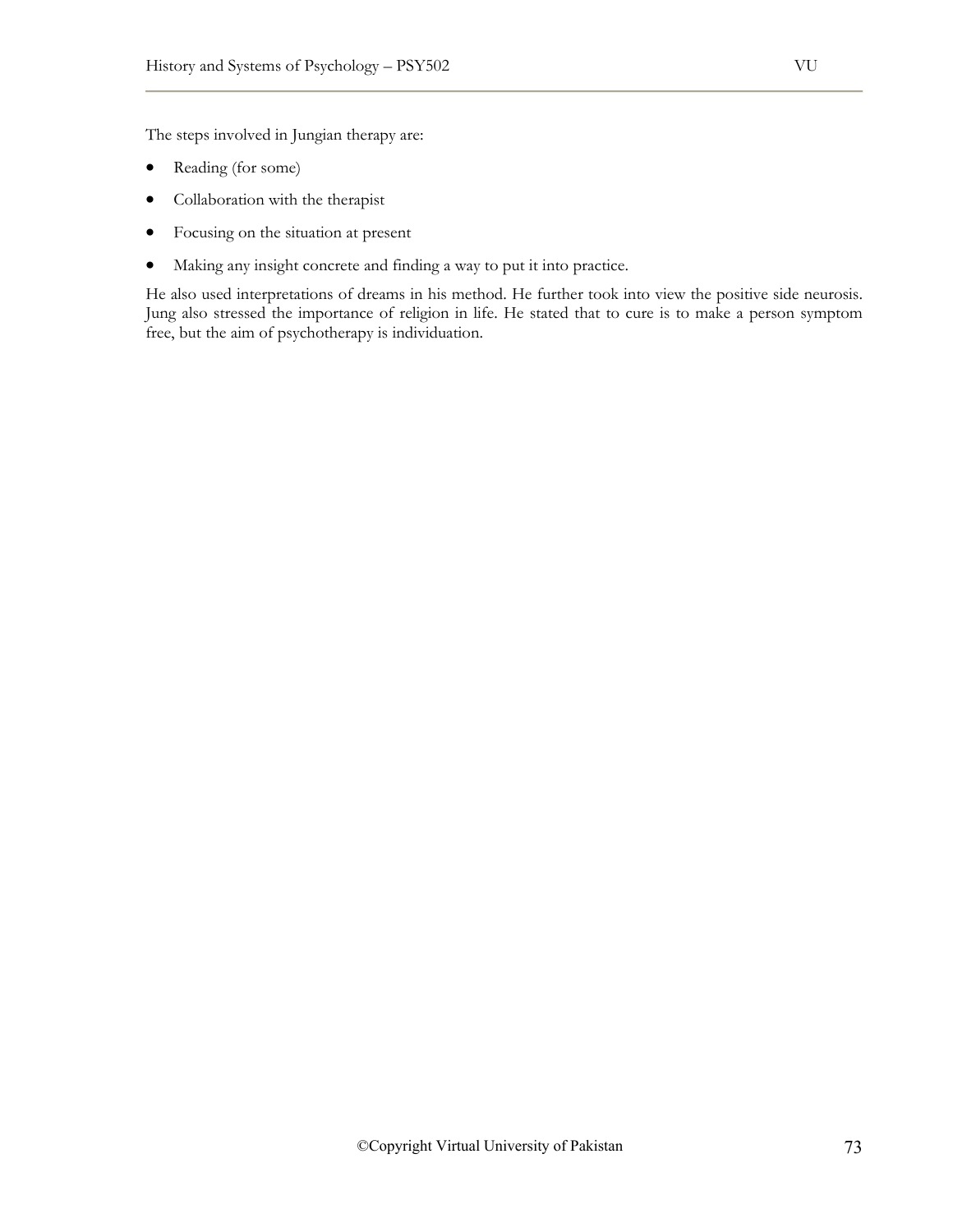# **ALFRED ADLER AND INDIVIDUAL PSYCHOLOGY**



Alfred Adler (1870-1937)

# **Alfred Adler**

Alfred Adler was born in the suburbs of Vienna, Austria, on February 7, 1870 and died in 1937. He received a medical degree from the University of Vienna in 1895. He began his medical career as an ophthalmologist, but he soon switched to general practice. He then turned to psychiatry, and in 1907 was invited to join Freud's discussion group. After writing papers on organic inferiority, which were quite compatible with Freud's views, he wrote, first, a paper concerning an aggression instinct, which Freud did not approve of, and then a paper on children's feelings of inferiority, which suggested that Freud's sexual notions be taken more metaphorically than literally.

Although Freud named Adler the president of the Viennese Analytic Society and the co-editor of the organization's newsletter, but Adler didn't stop his criticism. A debate between Adler's and Freud's supporters was arranged, but it resulted in the resigning of Adler with nine other members of the organization, to form the Society for Free Psychoanalysis in 1911. This organization became The Society for Individual Psychology in the following year. He died of a heart attack on May 28, 1937.

Individual psychology refers to the idea that we should see people as wholes rather than parts. The word individual means literally "un-divided." Second, instead of talking about a person's personality, with the traditional sense of internal traits, structures, dynamics, conflicts, and so on, Adler preferred to talk about lifestyle. Life style refers to how you live your life, how you handle problems and interpersonal relations.

Alfred Adler postulates a single "drive" or motivating force behind all our behavior and experience. He called that motivating force "striving for perfection". It is the desire we all have to fulfill our potentials, to come closer and closer to our ideal. It is very similar to the more popular idea of self-actualization. Further, according to Adler the concept of "organic inferiority" is one of the most important factors in human psychology. He thought that because of organic inferiority a person develops "striving for superiority."

This striving for superiority leads to:

- o Compensation
- o Over compensation

Compensation means striving to overcome. Since we all have problems, short-comings, inferiorities of one sort or another, Adler felt, earlier in his writings that our personalities could be accounted for by the ways in which we do -- or don't -- compensate or overcome those problems. One way to compensate inferiority feelings or complex is to become aggressive. The person develops a drive to aggression but also has social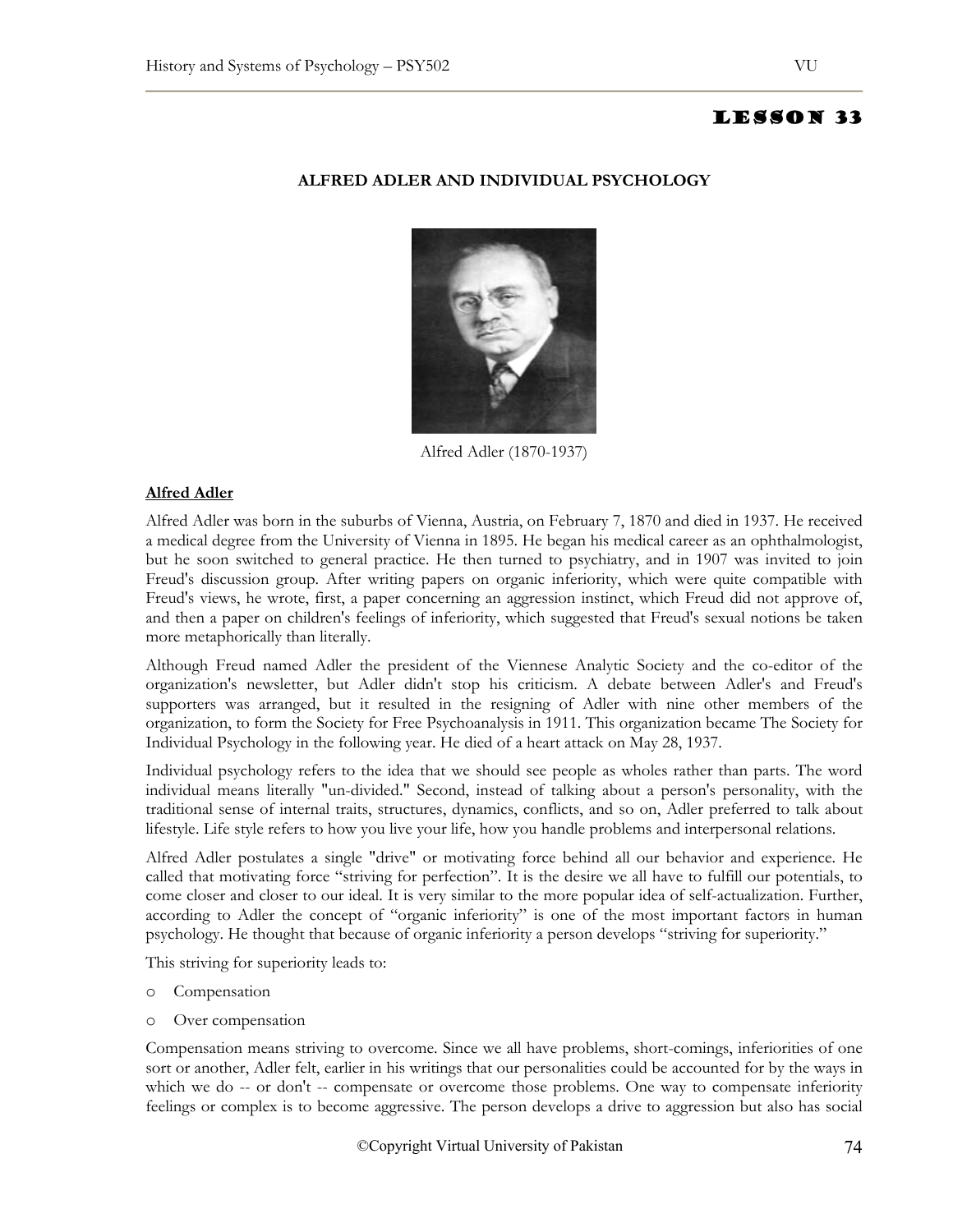interest. As a result of compensation for inferiority, drive to aggression and social interest a person develops a style of life. A person's mental diseases can also be understood as his style of life.

Adler also stated that as a result of organic inferiority, a person develops feelings of inferiority. He may also develop inferiority complex. Adler says it's a matter of being overwhelmed by our inferiority. If you are moving along, doing well, feeling competent, you can afford to think of others. If you are not thinking of others, if life is getting the best of you, then your attentions become increasingly focused on yourself. Obviously, everyone suffers from inferiority in one form or another. For example, Adler began his theoretical work considering organic inferiority that is, the fact that each of us has weaker, as well as stronger parts of our anatomy or physiology.

Adler noted that many people respond to these organic inferiorities with compensation. They make up for their deficiencies in some way: The inferior organ can be strengthened and even become stronger than it is in others; or other organs can be overdeveloped to take up the slack which is overcompensation.

Sadly, there are also many people who cannot handle their difficulties, and led lives of quiet despair. If you are overwhelmed by the forces of inferiority -- whether it is your body hurting, the people around you holding you in contempt, or just the general difficulties of growing up -- you develop an inferiority complex.

The Adlerian therapy consists of:

- A good human relationship between patient and doctor
- Direct conversation
- Dream interpretation
- Analysis of childhood memories
- Likes and dislikes of heroes
- Body of languages sitting, walking, talking etc.

In other words, Adler believed in considering a number of factors when examining an individual for the disorders he or she has developed. To him these disorders may have their roots in childhood or the environment in which the person is living.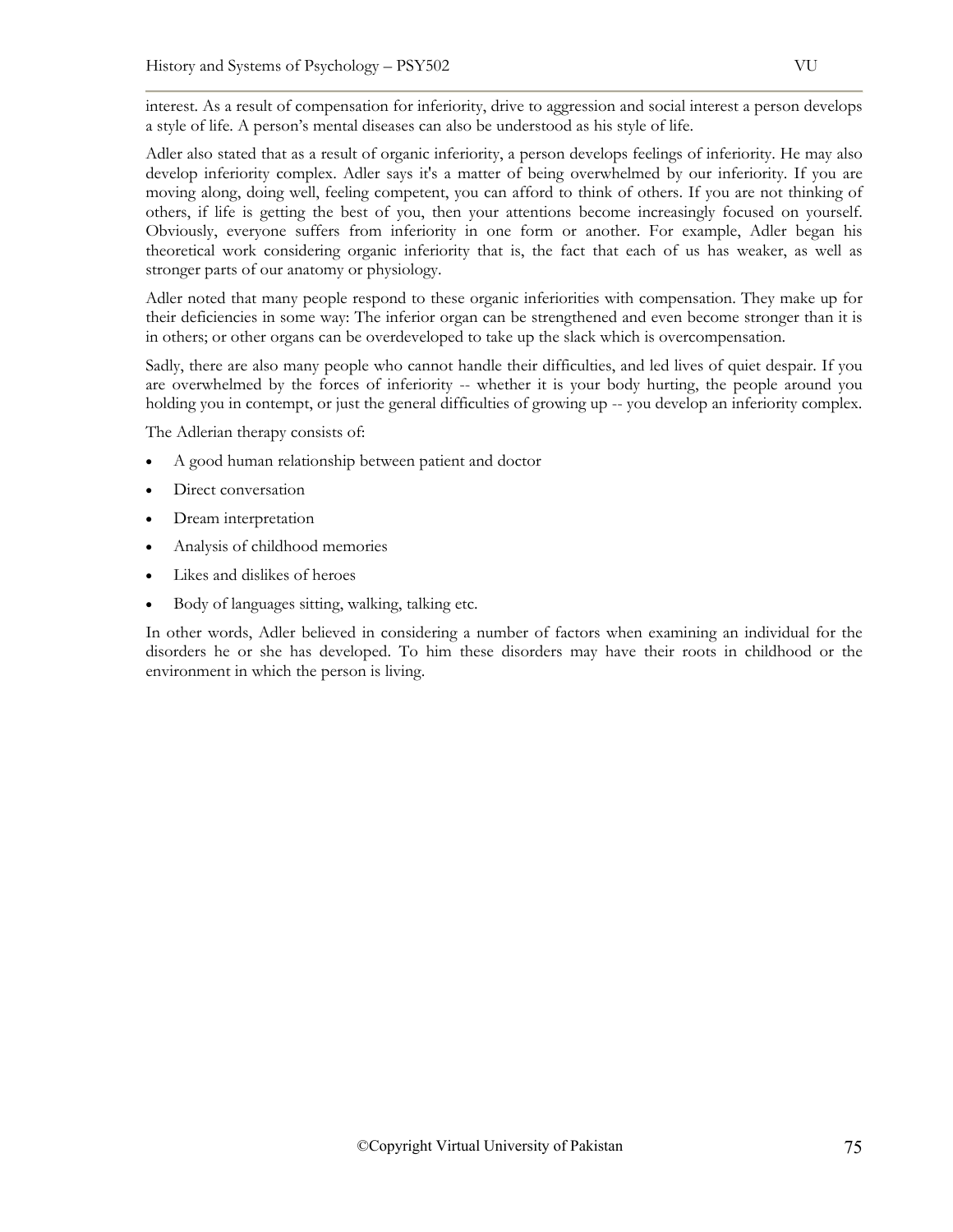## **NEO-FREUDIANS**

#### **Harry Stack Sullivan**

Harry Stack Sullivan was born in 1894 and died in 1949. He was born in United States, Washington D.C., worked there. He was a physician by training and later became a psychiatrist. Sullivan is considered one of the prominent Neo-Freudians because of the similarities between his and Sigmund Freud's theories.

Sullivan was impressed by Freud and Ruth Benedict, the anthropologist, so his point of view reflects these influences. He put forward the view that a baby feels euphoria because his mother feeds and protects him, and the baby wants that state to last for the longer time. The mother may convey insecurity by empathy in him if she is tense herself. So a person's psyche is the result of interpersonal relationships, the beginning of which is the relationship of an infant and a mother. Sullivan says that because of interpersonal relationships, the concept of self develops. He defined three types of self:

- $\Box$  "Good me"
- "Bad me"
- $\Box$  "Not me"

The good me is everything we like about ourselves. It represents the part of us we share with others and that we often choose to focus on, because it doesn't produce anxiety. The bad me represents those aspects of the self that are considered negative and are therefore hidden from others and possibly even from the self. The anxiety that we feel is often a result of recognition of the bad part of ourselves, such as when we recall an embarrassing moment or experience guilt from a past action.

The final part of us, called the not-me, represents all those things that are so anxiety provoking that we can not even consider them a part of us. Doing so would definitely create anxiety which we spend our lives trying to avoid. The not-me is kept out of awareness by pushing it deep into the unconscious.

He put forward the view that because of our interpersonal relationships we come to have three types of experiences:

**Prototaxic experience** 

**Parataxic experience** 

 $\Box$  Syntaxic experience

Prototaxic Experience refers to the first kind of experience the infant has and the order or arrangement in which it occurs. Parataxic experiences are felt as concomitant, not recognized as connected in an orderly way. The child cannot yet relate them to one another or make logical distinctions among them. What is experienced is assumed to be the 'natural' way of such occurrences, without reflection and comparison. Since no connections or relations are established, there is no logical movement of 'thought' from one idea to the next. The parataxic mode is not a step by step process. Experience is undergone as momentary, unconnected states of being.

The child gradually learns the 'consensually validated' meaning of language - in the widest sense of language. These meanings have been acquired from group activities, interpersonal activities, and social experience. Consensually validated symbol activity involves an appeal to principles which are accepted as true by the hearer. And when this happens, the youngster has acquired or learned the syntaxes mode of experience.

Sullivan stated that there are about seven stages of human development:

1. Infancy

From birth to about age one, the child begins the process of developing, but Sullivan did not emphasize as much on the younger years as Freud did.

2. The childhood period

This is from infancy to 8 years. In this the child needs supervision, guidance is dependant. The development of speech and improved communication is the key in this stage.

# 3. The juvenile era

The main focus as a juvenile is the need for playmates and the beginning of healthy socialization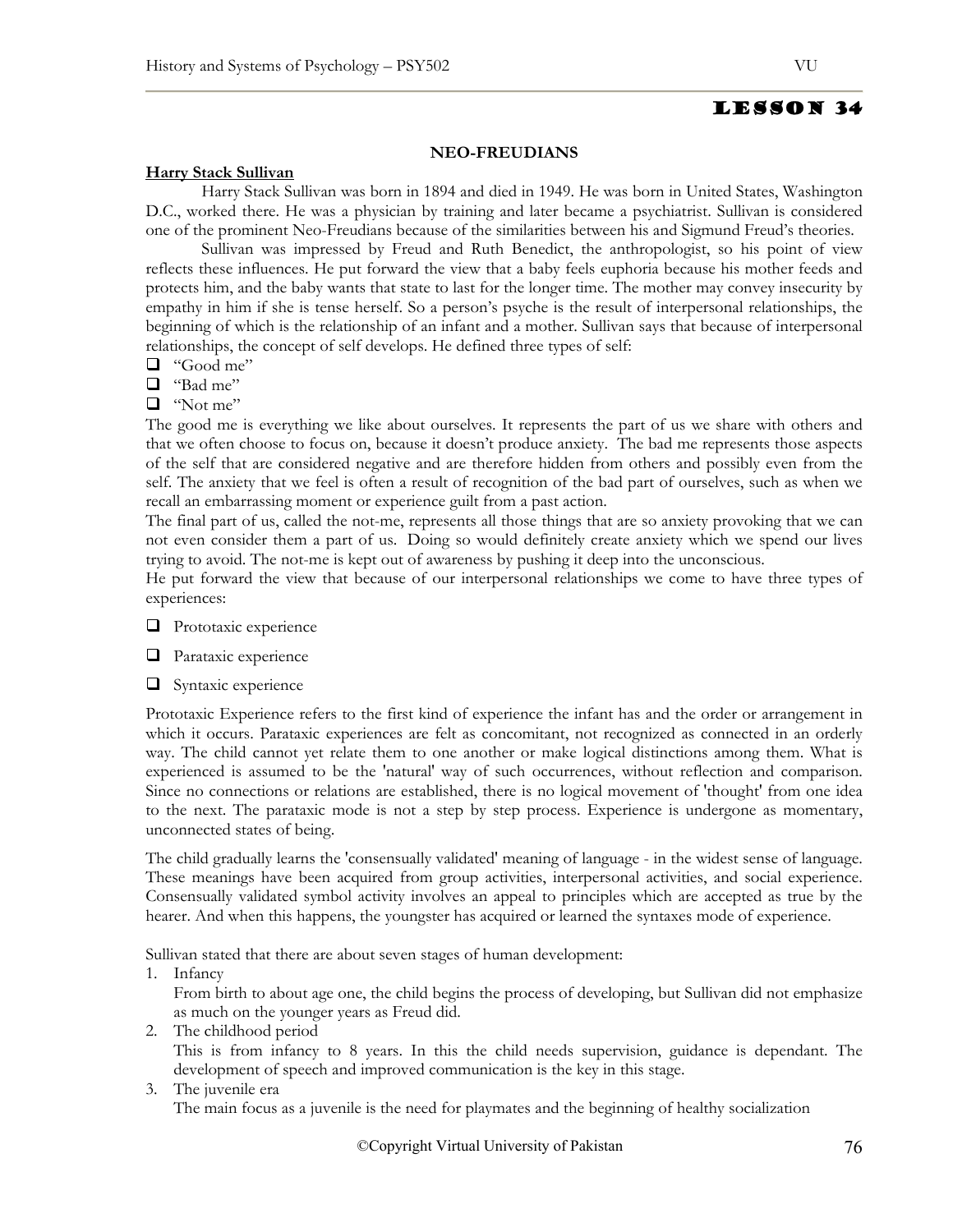4. Pre-adolescence; 8 to 12 years

During this stage, the child's ability to form a close relationship with a peer is the major focus. This relationship will later assist the child feeling worthy and likable. Without this ability, forming the intimate relationships in late adolescence and adulthood will be difficult.

5. Early adolescence

This is from 13 to 18 years and this is when peers and teachers influence him. The onset of puberty changes this need for friendship to a need for sexual expression. Self worth will often become synonymous with sexual attractiveness and acceptance by opposite sex peers.

6. Adolescence

Stresses and storms of sexuality begin to dominate in this period. The need for friendship and need for sexual expression get combined during late adolescence. In this stage a long term relationship becomes the primary focus. Conflicts between parental control and self-expression are commonplace.

7. Maturity

This is when a person becomes a responsible citizen. The struggles of adulthood include financial security, career, and family. With success during previous stages, especially those in the adolescent years, adult relationships and much needed socialization become easier to attain. Without a solid background, interpersonal conflicts that result in anxiety become more commonplace.

Sullivan's therapy mainly related to schizophrenia and he discovered that interview was an important tool of psychotherapy. He used empathy as another tool of psychotherapy.

## **Karen Horney**

Karen Horney was born in 1885 and died in 1952. She was an American psychoanalyst and is classified as a Neo-Freudian. Horney was a pioneering theorist in personality, psychoanalysis, and feminine psychology.

She got training in psychoanalysis and practiced it for a number of years; in 1937 she broke off from the orthodox system and established her own theory and practiced it.

She disagreed with Freud on his emphasis on sexuality as the main driving force of human behaviour. She put forward the view that parental roles can produce basic anxiety in a child and that is one of the main driving forces in a person. The child sees the world as hostile, and he feels helpless. Childhood's basic anxiety appears in later adult life, turning a person into a neurotic. As a result of anxiety the child becomes aggressive to overcome helplessness and anxiety. His reactions to anxiety and aggression may take the form of:

- o Disguised hostility
- o Temper tantrums
- o Withdrawal

She calls these reactions neurotic trends. Disguised hostility is the first neurotic trend. Most children facing parental indifference use this strategy. They often have a fear of helplessness and abandonment, or what Horney referred to as basic anxiety.

Horney's second neurotic trend is aggression, also called the moving-against solution. Here, children's first reaction to parental indifference is anger, or basic hostility.

The final neurotic trend is withdrawal, often labeled the moving-away-from or resigning solution. When neither aggression nor disguised hostility eliminates the parental indifference, Horney recognized that children attempt to solve the problem by becoming self- sufficient. This represents the neurotic trend of withdrawal.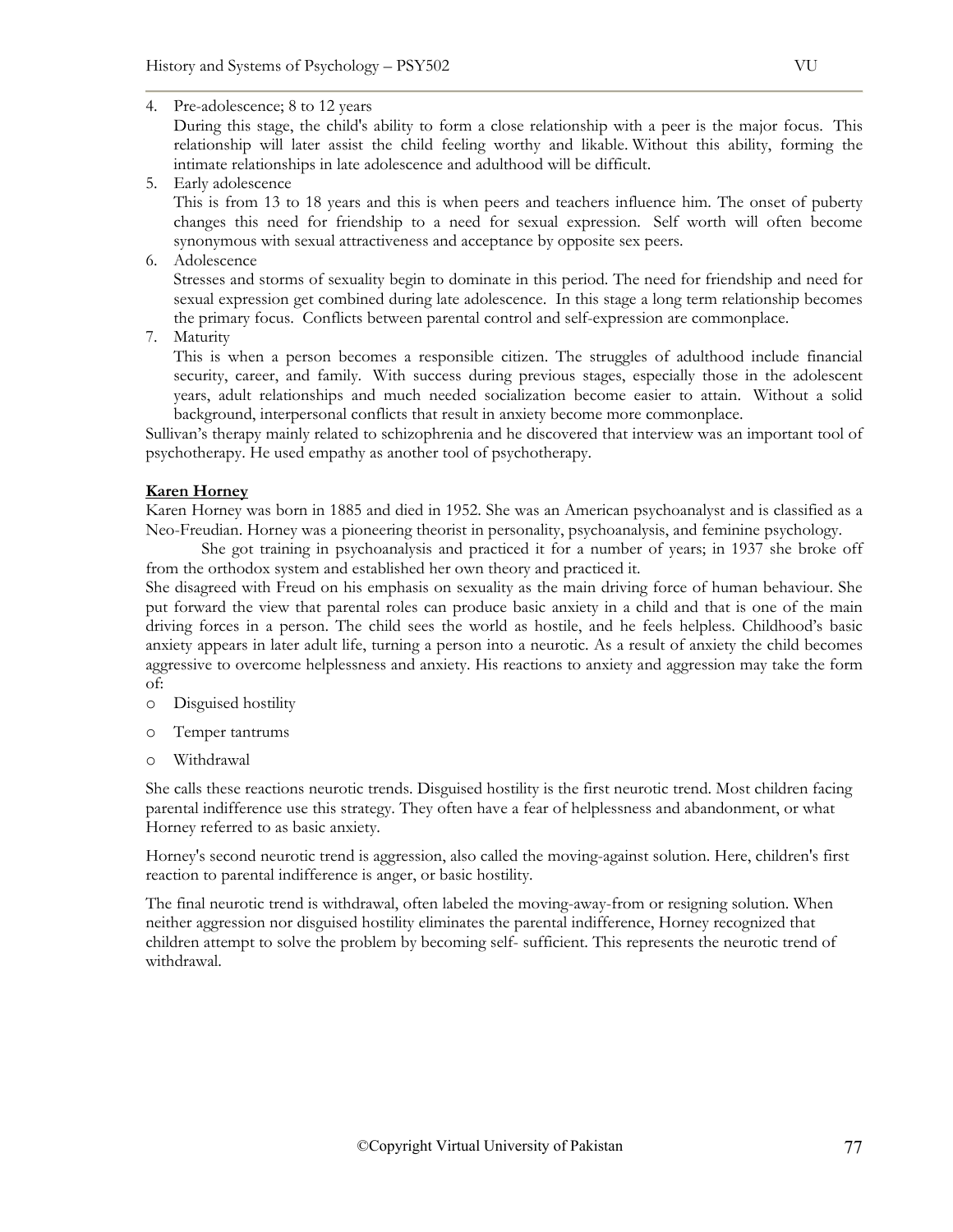#### **NEO-FREUDIANS**

## **Karen Horney**

She was an American psychoanalyst and is classified as a Neo-Freudian. Horney was a pioneering theorist in personality, psychoanalysis, and feminine psychology.

Karen Horney offered a list of ten neurotic needs which are:

- 1. Need for approval
- 2. Need for domination
- 3. Confine life
- 4. Independence
- 5. Perfection
- 6. Power
- 7. Exploiting others
- 8. Prestige
- 9. Ambition
- 10. Admiration

These needs lead to neurotic trends.

Neurotic trends appear as three kinds in social dealing:

#### **i. Movement towards**

Some children who feel a great deal of anxiety and helplessness move toward people in order to seek help and acceptance. They are striving to feel worthy and can believe the only way to gain this, through the acceptance of others. These people have an intense need to be liked, involved, to be important, and appreciated. So they will often fall in love quickly or feel an artificial but very strong attachment to people, even they may not know well. Their attempts to make that person love them create a clinginess and neediness and it often results in the other person leaving the relationship.

#### **ii. Movement away**

The final possible consequence of a neurotic household is a personality style filled with a social behaviour and an almost indifferent to others. If they don't get involved with others, they can't be injured by them. While it protects them from emotional pain of relationships, it also keeps away all positive aspects of relationships. It leaves them feeling alone and empty.

#### **iii. Movement against**

Another way to deal with insecurities and anxiety is to try to force your power onto others in hopes of feeling good about yourself. Those with this personality style come across as bossy, demanding, selfish, and even cruel. Once again, relationships appear doomed from the beginning.

The idealized image of the self is an attempt by a person to integrate his personality. Horney distinguishes between situational neurosis and character neurosis. Her method of treatment was to discover the neurotic needs, the movement away, movement towards, and movement against plus bring it to the attention of the person.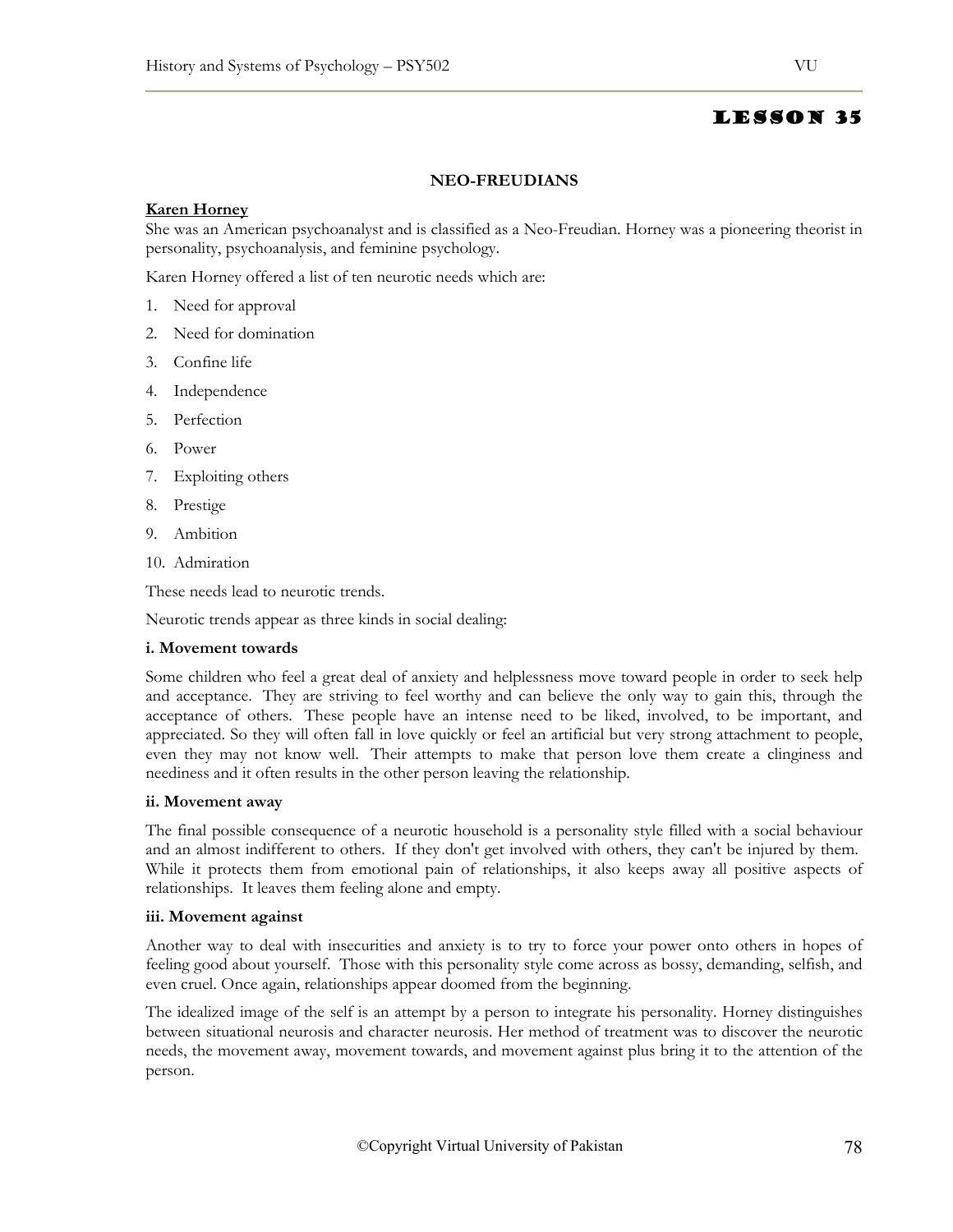### **Erich Fromm**

Erich Fromm is another psychoanalyst who was trained in classical Freudian mode but later developed his own theory and system. Born in 1900 and died in 1980, he worked and practiced in Chicago and New York, U.S.A. In his famous book "Escape from Freedom" written in 1941 he proclaimed his break from Freud and classical psychoanalysis.

Fromm asserted in the book that man has become free, but he longs to become dependent, and longs to belong; this is man's dilemma. It means that although man has become free, he has experienced freedom from the terms/requisites of the society, yet the internal desire to be affiliated with someone still exists. In other words, man wants to be related to a group which becomes his identity. This forms the basis of a society. Further, this craving to belong may also be to have affection from someone.

Fromm said that this need for freedom and dependence creates orientations. Orientations are relatively prominent forms in which we spend our energy. He identified five orientations:

#### **i. Receptive orientation**

Receptive orientation is represented in a submissive and meek attitude. This means that man tends to accept what is being enforced upon him in order to satisfy his desire to belong to someone or some group.

#### **ii. Exploitative orientation**

Exploitative orientation means to be aggressive and using others for own purposes. This orientation entails that a person makes use of others for achieving his personal motives, which may not be in other person's interest.

#### **iii. Hoarding orientation**

Hoarding orientation is represented in distrust for others and rigidity shown by a person. In other words, a person who feels that he cannot trust others tends to keep everything with himself. He also becomes rigid in his approach not letting anything change his dispositions.

#### **iv. Marketing orientation**

Marketing orientation is represented when the person adopts socially approved ways of behaviour and dealing with others and sells himself. In other words the person behaves in a manner which is liked by others. Therefore, he markets himself in front of others.

#### **v. Productive Orientation**

Productive orientation is the healthy way of life. This is the way of life where the individual realizes his full potential.

The first four are neurotic orientations. In later life Fromm became more of a social philosopher than a psychoanalyst and wrote and delivered lectures on his view of psychology and society.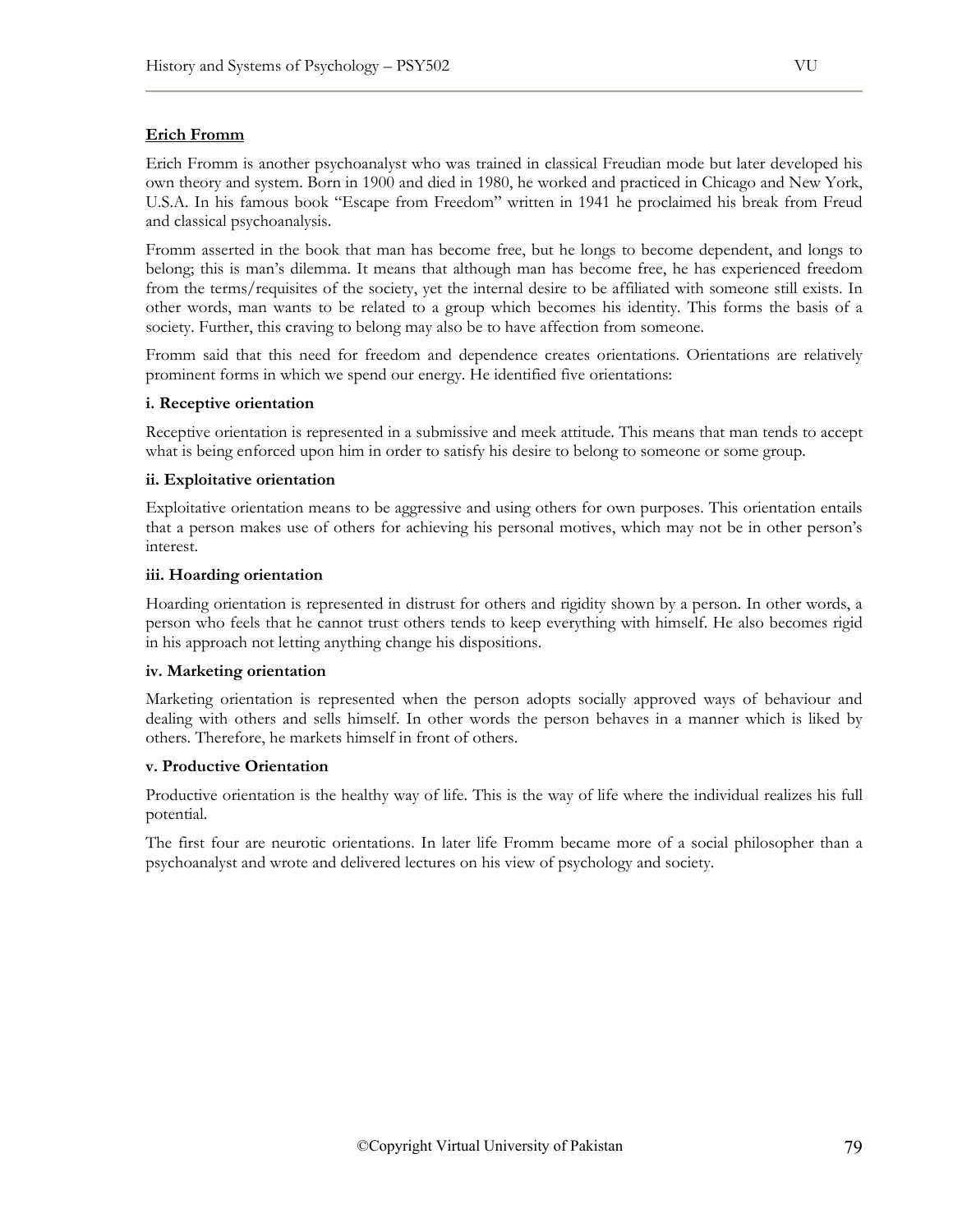#### **ERIKSON and MORENO**

## **Erik Erikson**

Erik Erikson was born in 1902 and he died in 1994. His contribution to psychology particularly relates to how he portrayed the psychological development of a person. Erikson was not formally educated like the vast majority of his psychodynamic colleagues. Although his parents pushed him for medical school, Erikson saw himself as an artist and spent his youth wandering through Europe living the artist's life. Later impressed with the psychoanalytical school, he started developing his own theories of personality development.

He was influenced by Freud's description of psycho-sexual development but he thought that the development of a person should be viewed as psychosocial development rather than psycho-sexual development. This means that the development of a person is greatly influenced by the social environment in which he lives rather than the influence of sexual development from which he goes through.

Erikson further asserted that the development of a person continues throughout his life. In other words, whatever the stage of life is, may be infancy or adulthood, a person goes through series of changes caused by the environment. He thought that each developmental stage requires a person to make new adjustments and develop new patterns of social interaction.

According to Erikson, in this developmental journey a person passes through eight stages.

The eight stages are:

#### **i. Trust vs. Mistrust**

In first year of life, the child is suspicious, fearful. From birth to one year, children begin to learn the ability to trust others based upon the consistency of their caregiver(s). If trust develops successfully, the child gains confidence and security in the world around him and is able to feel secure even when threatened. Unsuccessful completion of this stage can result in an inability to trust, and therefore a sense of fear about the inconsistent world. It may result in anxiety, heightened insecurities, and an over feeling of mistrust in the world around them.

#### **ii. Autonomy vs. Shame and Doubt**.

From the age of one to three years, children begin to assert their independence, by walking away from their mother, picking which toy to play with, and making choices about what they like to wear, to eat, etc. If children in this stage are encouraged and supported in their increased independence, they become more confident and secure in their own ability to survive in the world. If children are criticized, overly controlled, or not given the opportunity to assert themselves, they begin to feel inadequate in their ability to survive, and may then become overly dependent upon others, lack self-esteem, and feel a sense of shame or doubt in their own abilities.

#### **iii. Initiative vs. Guilt**

About age three to six, children assert themselves more frequently. They begin to plan activities, make up games, and initiate activities with others. If this opportunity is given, children develop a sense of initiative and feel secure in their ability to lead others and make decisions. Conversely, if this tendency is suppressed, either through criticism or control, children develop a sense of guilt. They may feel like a nuisance to others and will therefore remain followers, lacking in self-initiative.

### **iv. Industry vs. Inferiority**

From six years to puberty, children begin to develop a sense of pride in their accomplishments. They initiate projects, see them through the view of completion, and feel good about what they have achieved. During this time, teachers play an increased role in the child's development. If children are encouraged and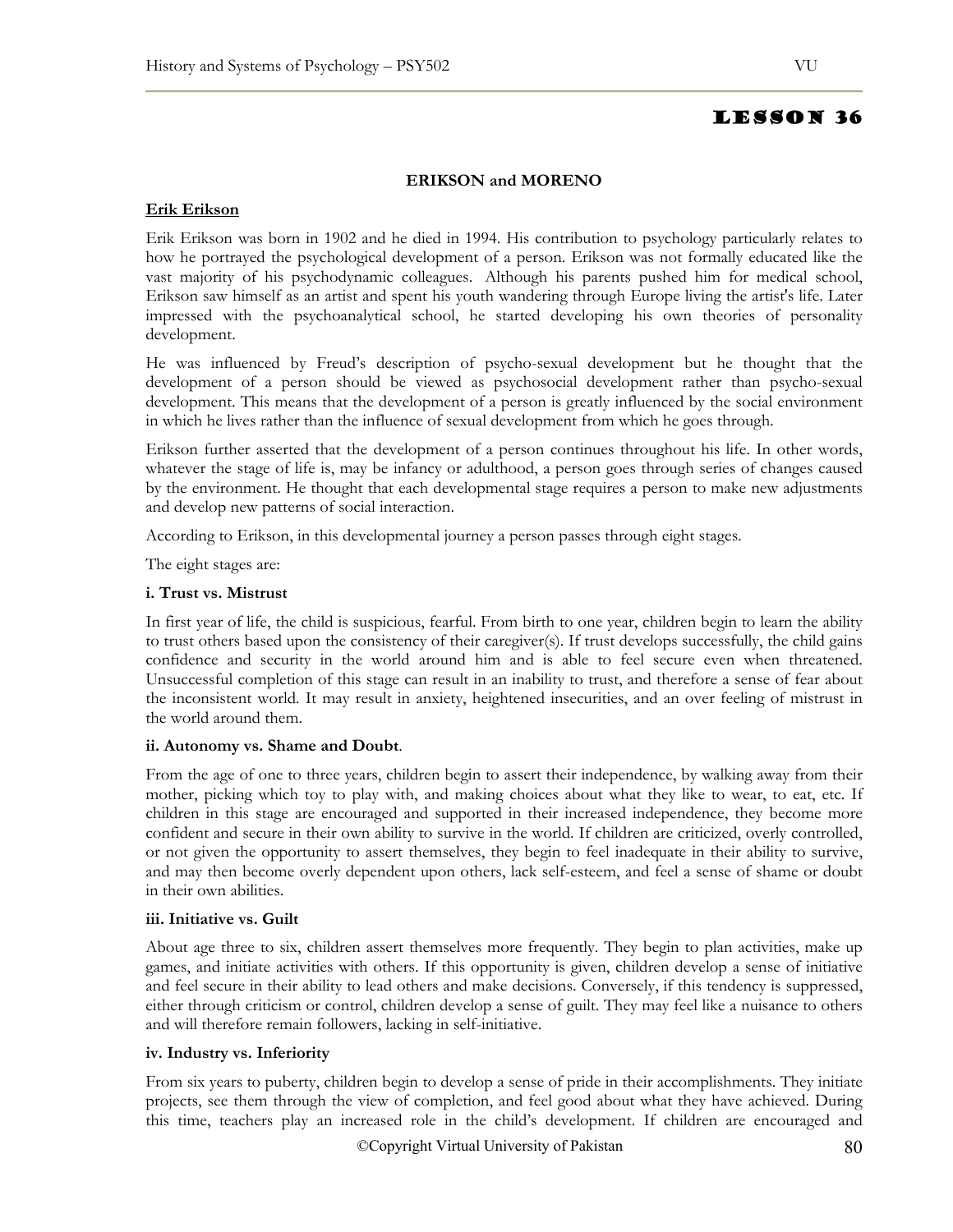reinforced for their initiative, they begin to feel industrious and feel confident in their ability to achieve goals. If this initiative is not encouraged, and is restricted by parents or teacher, then the child begins to feel inferior, doubting his own abilities and therefore he may not reach his potential.

### **v. Identity vs. Role Confusion**

During adolescence, the transition from childhood to adulthood is most important. Children are becoming more independent, and begin to look at the future in terms of career, relationships, families, housing, etc. During this period, they explore possibilities and begin to form their own identity based upon the outcome of their explorations. This sense of 'who they are' can be hindered, which results in a sense of confusion about themselves and their role in the world.

## **vi. Intimacy vs. Isolation**

Going through the young adulthood we begin to share ourselves more intimately with others. We explore relationships leading toward longer commitments with someone other than a family member. Successful completion can lead to comfortable relationships, a sense of commitment, safety, and care within a relationship. Avoiding intimacy, fearing commitment and relationships can lead to isolation, loneliness, and sometimes depression.

## **vii. Generativity vs. Self absorption**

During middle adulthood, we establish our careers, settle down within a relationship, begin our own families and develop a sense of being a part of the bigger picture. We give back to society through raising our children, being productive at work, and becoming involved in community activities and organizations. By failing to achieve these objectives, we become stagnant and feel unproductive.

## **viii. Integrity vs. Despair**

As we grow older and become senior citizens, we tend to slow down our productivity, and explore life as a retired person. It is the time when we contemplate our accomplishments and are able to develop integrity if we see ourselves as leading a successful life. If we see our lives as unproductive, we feel guilt about our pasts, or feel that we did not accomplish our life goals; we become dissatisfied with life and develop despair often leading to depression and hopelessness.

The first four stages relate to development of the child and the last four with development of the adult. Erikson believed that depending upon each stage of development a person must be viewed and understood differently

# **J.L. Moreno**

Dr. Jacob Levy Moreno was born on 18 May 1889 and he died on 14 May 1974. He was a leading psychiatrist, theorist and educator. He is the founder of Psychodrama, Sociometry and one of the pioneers of Group Psychotherapy. He studied medicine, mathematics, and philosophy at the University of Vienna, becoming an M.D. in 1917.

He was inspired by Freud but severely criticized his theory and method, because he thought Freud gave so much emphasis on individual's life and ignored group influences on him. He also thought that Freud ignored behavior and concentrated on thoughts. He was of the view that mental disease was due to lack of spontaneity. And that the mental disease was a reflection of man's social and familial relationships. He thought it could be relieved/cured by increasing spontaneity in a person and by providing a person an opportunity where he could relive his familial and social situation.

Moreno developed the technique of "Psychodrama" to achieve those two purposes. Psychodrama consists of:

# **Stage**

It is the setup in which the analysis is performed.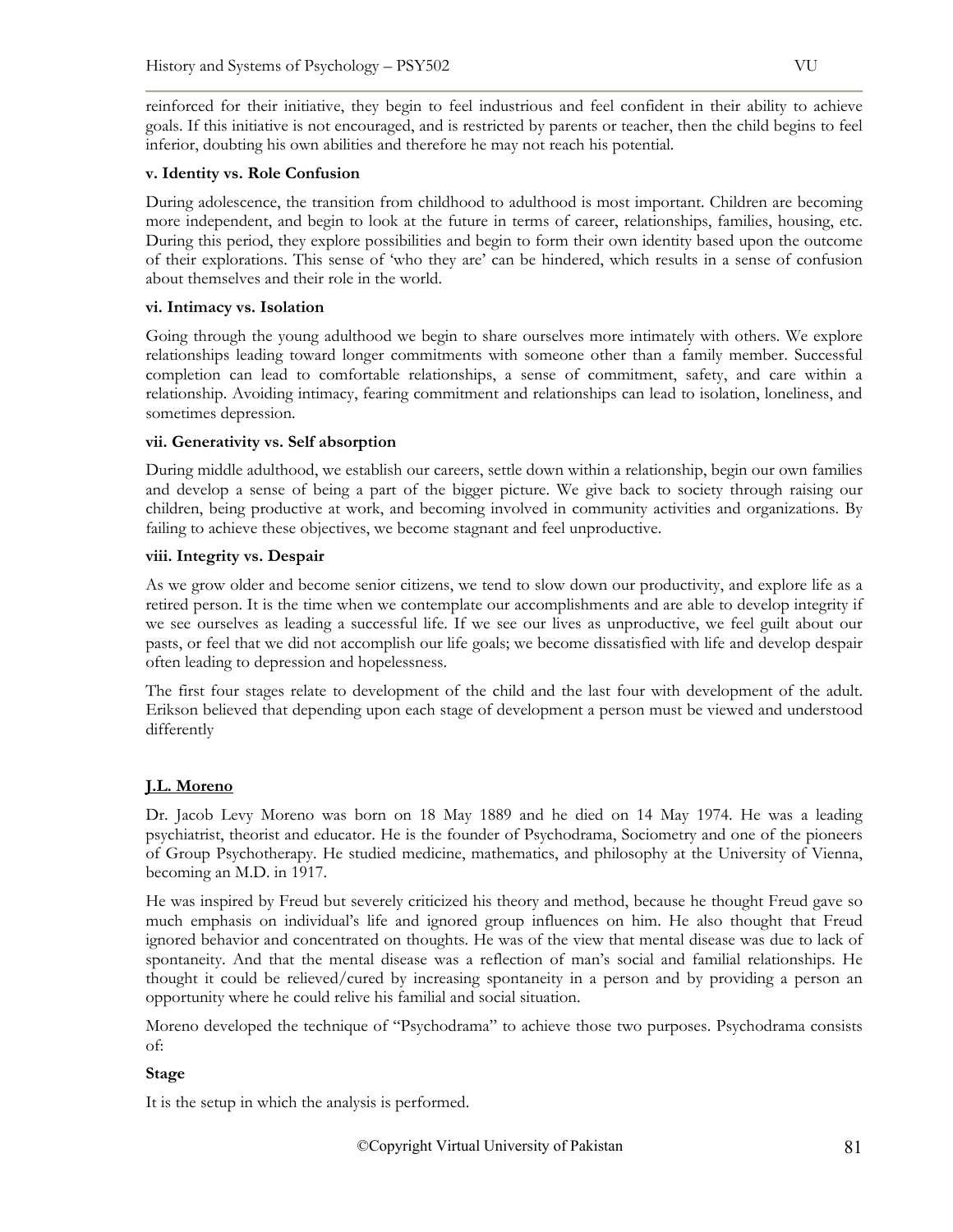## **A director**

The psychiatrist acts as the director who conducts the drama.

#### **Protagonist**

The protagonist is the central character around which the drama revolves.

### **Audience**

Audiences are the people who witness the drama.

### **Role playing**

Role playing refers to the performance of various acts in the drama.

#### **Role reversal**

Role reversal refers to the exchange of roles between characters of the play. Each character plays the role of another so that he may get familiar with the intricacies of the other role.

All of the techniques and processes of psychodrama demand creativity from the protagonist. Creativity increases spontaneity leading to mental health. Moreno also developed a number of techniques to measure group phenomena. This he called "Sociometry." Group phenomenon or sociometry refers to the behavior of individual in group situations and overall behavior of the group. Sociometry had very profound effect on such modern subjects as Organizational Behavior and Human Resource Management.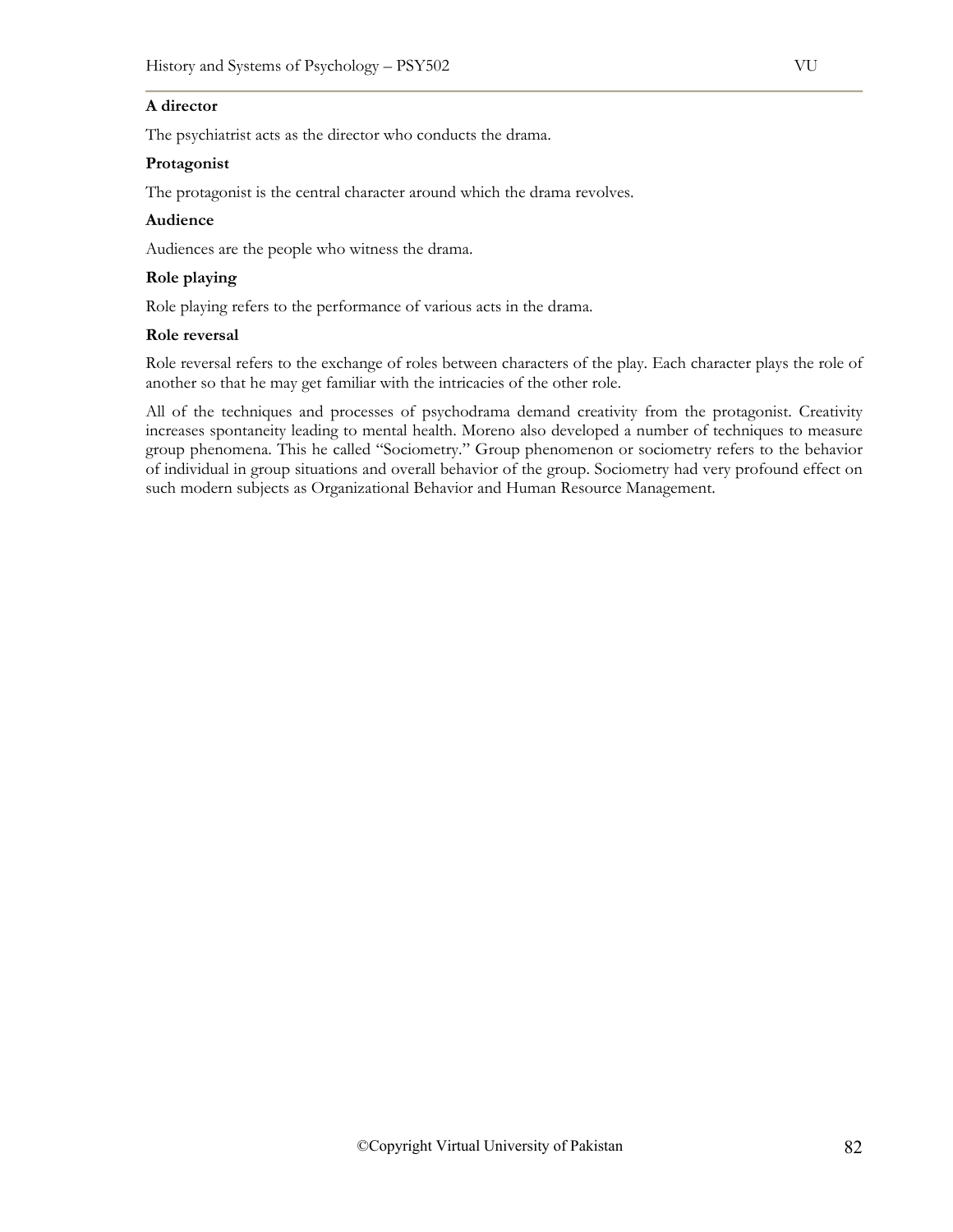## **HUMANISTIC PSYCHOLOGY**

Humanistic psychology is a branch of psychology that developed from behaviorism. Humanistic psychologists thought that the behaviorists ignored the humanistic view of people, their needs, aspirations, hopes, fears, and focused only on behavior. In other words, the human and emotional element was ignored and only the apparent behavioral patterns were studied. They also thought that psychoanalysts put too much emphasis on unconscious motivations and they neglect "humanity" of man. Therefore, humanistic psychologists focused on such human sentiments as joy, contentment, kindness, ecstasy and generosity.

#### **Abraham Maslow**

Abraham Maslow was born in 1908 and he died in 1970. He was born in New York and he did PhD in 1934 form Wisconsin University. Maslow is famous for his theory of motivation, called the Hierarchy of Needs.

Maslow's primary contribution to psychology is his Hierarchy of Human Needs. Maslow contended that humans have a number of needs that are instinctual, and are innate. Maslow assumed our needs are arranged in a hierarchy in terms of their potency. Although all needs are instinctive, some are more powerful than others. The lower the need is in hierarchy, the more powerful it is. The higher the need is in hierarchy, the weaker and more distinctly human it is. The lower, or basic, needs in the hierarchy are similar to those possessed by non-human animals, but only humans possess the higher needs.

Those needs or motives are:

#### **i. Physiological needs**

At the bottom of the hierarchy are physiological needs, including the biological requirements for food, water, air, and sleep.

#### **ii. Safety needs**

Once the physiological needs are met, an individual can concentrate on the second level, the need for safety and security. Here included the needs for structure, order, security, and predictability.

#### **iii. Need for belongingness**

The third level is the need for love and belonging. Included here are the needs for friends and companions, a supportive family, identification with a group, and an intimate relationship.

#### **iv. Esteem Needs**

The fourth level is the esteem needs. This group of needs requires both recognition from other people that results in feelings of prestige, acceptance, status, and self-esteem that results in feelings of adequacy, competence, and confidence. Lack of satisfaction of the esteem needs results in discouragement and feelings of inferiority.

#### **v. Need for Self Actualization**

Finally, self-actualization sits at the apex of the original pyramid of needs. Self actualization needs refer to the need of achieving one's true potential.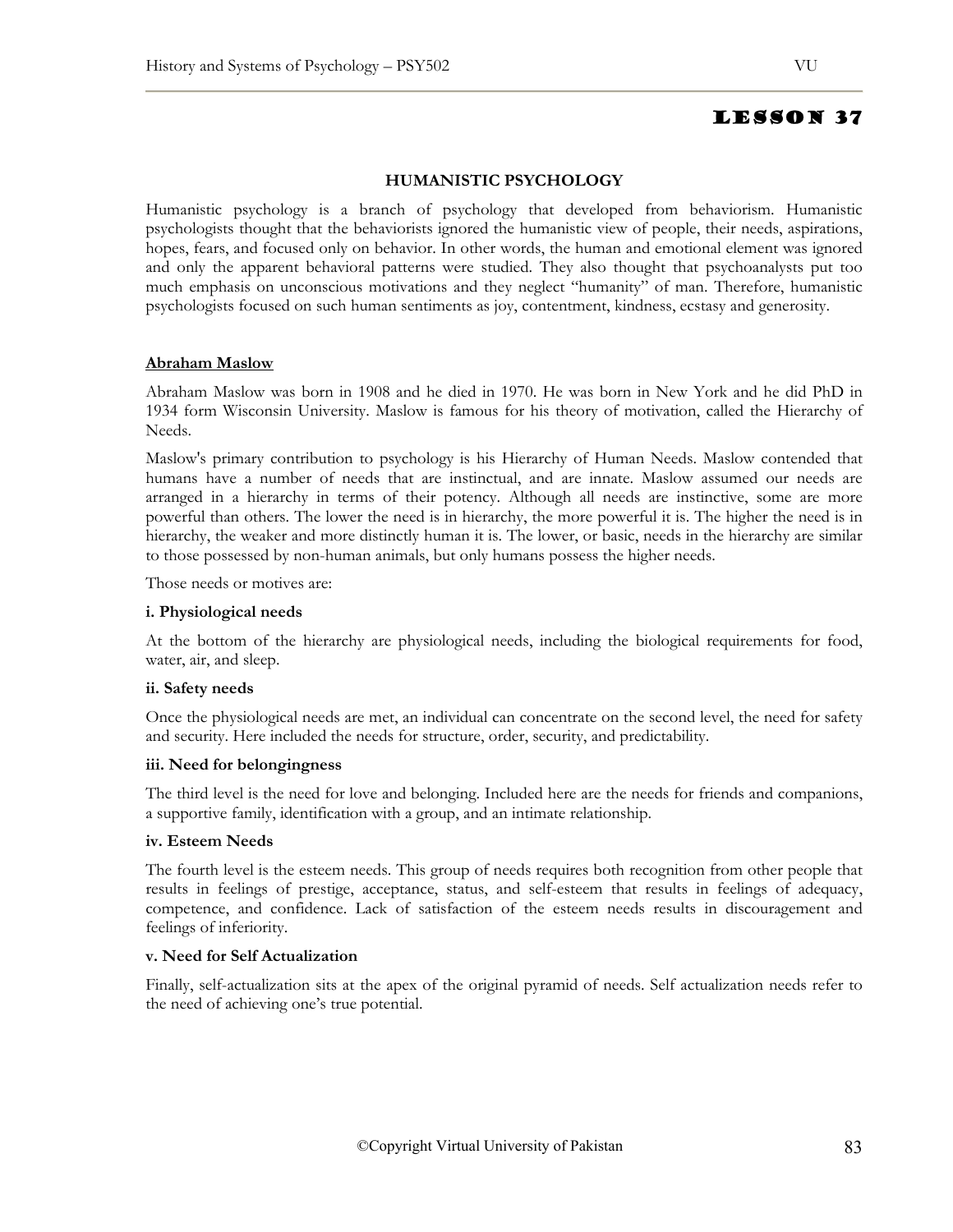#### **Carl Rogers**

The other prominent humanistic psychologist was Carl Rogers who was born near Chicago, U.S.A., in 1902 and died in 1987. His education started from the second grade, because he had already read before kindergarten. He got his PhD in educational psychology from New York in 1931 and worked at Ohio State and University of Chicago. He was offered a full professorship at Ohio State in 1940. In 1942, he wrote his first book, Counseling and Psychotherapy. Then, in 1945, he was invited to set up a counseling center at the University of Chicago. It was while working there in 1951 that he published his major work, Client-Centered Therapy, wherein he outlines his basic theory.



**Carl Rogers (1902-1987)**

In 1961 in his book entitled "On Becoming a Person" he regarded self actualization as the greatest drive in human personality. He called it the highest level of mental health. According to Carl Rogers, a psychologically healthy person:

- Has openness to experience
- Fully lives the moment
- Has a sense of freedom
- And is highly creative

Based upon his humanistic theory and point of view he developed his system of psychotherapy called Theory of Client Centered Therapy. According to this theory, the person has the capacity to rid himself of his problems. Method of Client Centered Therapy includes reflection in affective terms.

#### **Positive Psychology**

Humanistic Psychology has given rise to a subject called the Positive Psychology in 21st century. Positive psychology is the scientific study of human happiness. The history of psychology as a science shows that the field has been primarily dedicated to address mental illness rather than mental wellness. Its research programs and application models have dealt mainly with how people are wrong rather than how they are right. The need to correct this bias was anticipated in psychological writings as early as those of the American psychologist and philosopher William James. In his 1902 book, *The Varieties of Religious Experience*, James argues that happiness is a chief concern of human life and those who pursue it should be regarded as "healthy-minded." Several humanistic psychologists—such as Abraham Maslow, Carl Rogers, and Erich Fromm—developed successful theories and practices that involved human happiness despite there being a lack of solid empirical evidence behind their work. However, it is the pioneering research of Martin Seligman, Ed Diener, Mihaly Csikszentmihalyi, Christopher Peterson, Don Clifton, and many others that promise to put the study of human happiness onto a firm scientific foundation and add some positivity to the predominantly negative discipline of psychology.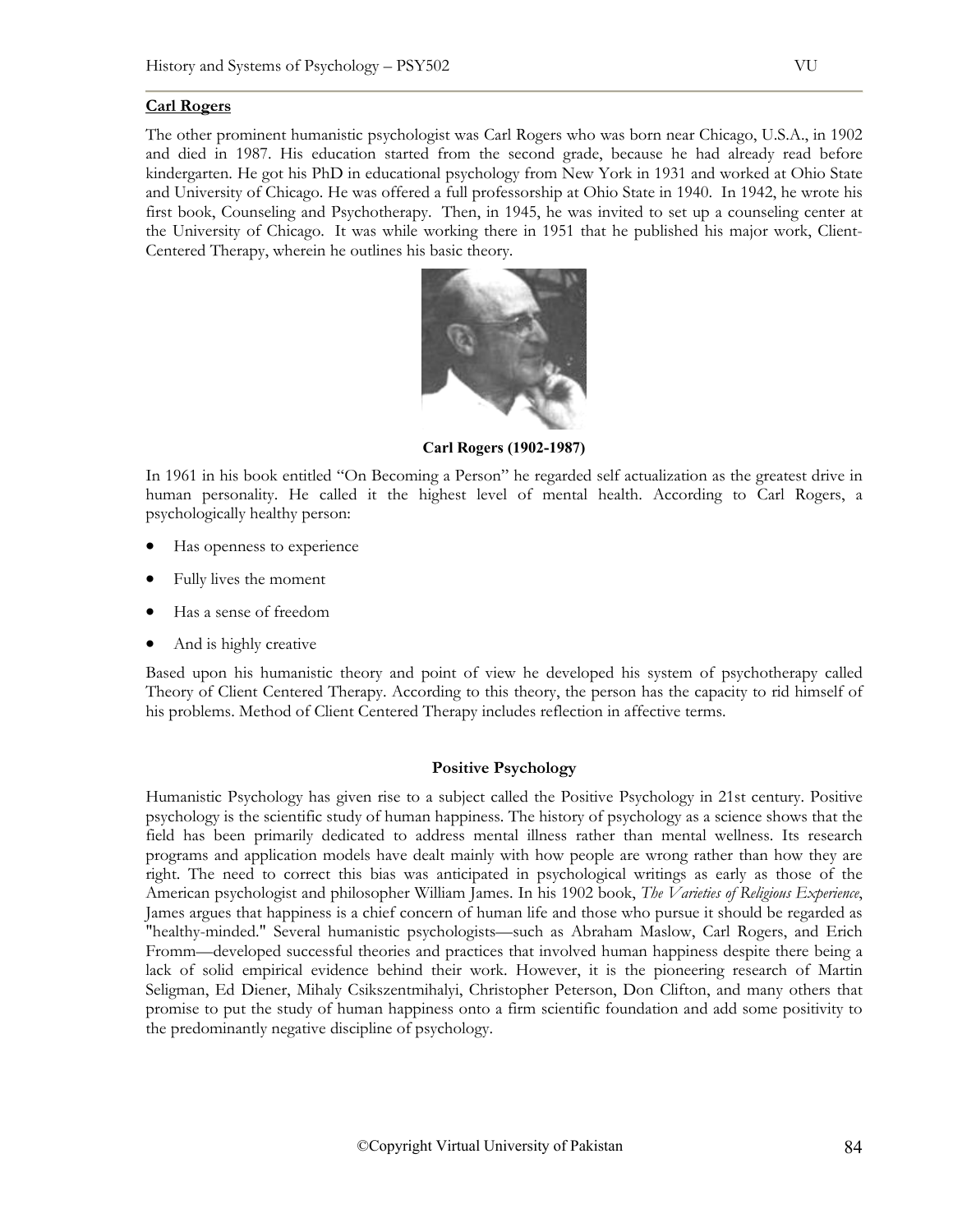#### **MODERN TRENDS IN PSYCHOLOGICAL TREATMENT**

Methods of psychological treatment have been varied throughout the history and have evolved with the passage of time. As psychology moved from the science of speculation, perceived by great philosophers such as Socrates, to the scientific study of human behavior, methods of treating psychological diseases also have been adapted with the changing outlook. Different schools of psychology focused on different aspects of psychological problems and all developed their own techniques and methods to get rid of these problems.

Nowadays, according to the universally accepted standards, we can roughly divide mental diseases into two broad categories:

- Less severe ones: Neurosis
- More severe ones; Psychosis

It would be interesting to note that over the world, there are two manuals available for classification of diseases, namely:

- International Classification of Diseases (ICD)
- Diagnostic and Statistical Manual (DSM)

The former has been developed by the World Health Organization while the latter has been developed by the American Psychiatrist Association. Psychologists from all over the world got together to develop these manuals. These list all the known mental diseases up to date.

Moving towards the treatment of mental diseases, depending upon the nature of disease and the extent of severity, two categories of treatments have emerged:

- a) Psychological approaches or methods of treatment
- b) Biological approaches or methods of treatment

The psychological method of treatment is the approach in which the patient is not treated with medicines. Instead, the patient in this approach is treated with the help of psychological treatment, which means the psychologists try to find the root cause of the disease and then try to treat the patient by just listening and talking about the problem or disease. In other words, the psychologist focuses on discovering the root cause of the problem that the patient faces and tries to eliminate the problem through just talking to the patient, making him change his attitude etc. In this technique, no medicine is given to the patient. It involves methods such as psychotherapy. Methods such as group therapy, family therapy, etc. are also a part of this mode of treatment.

In the biological approach, the patient is treated not only by listening and discussing the problem but also through medicines. The psychiatrist advises/recommends some medicines. Usually the psychiatrist advises medicines which help the patient to relax himself. In other words, biological approach focuses not only on solving the patient's problem through talking and discussing; it also involves use of medicine for the treatment of mental diseases.

Let us delve deep into the two approaches towards the treatment of mental diseases.

#### **a) Psychological Approaches**

As mentioned earlier, the psychological approach focuses on treatment of mental diseases by allowing the patient to vent out what is creating the problem. It does not involve the use of medicine.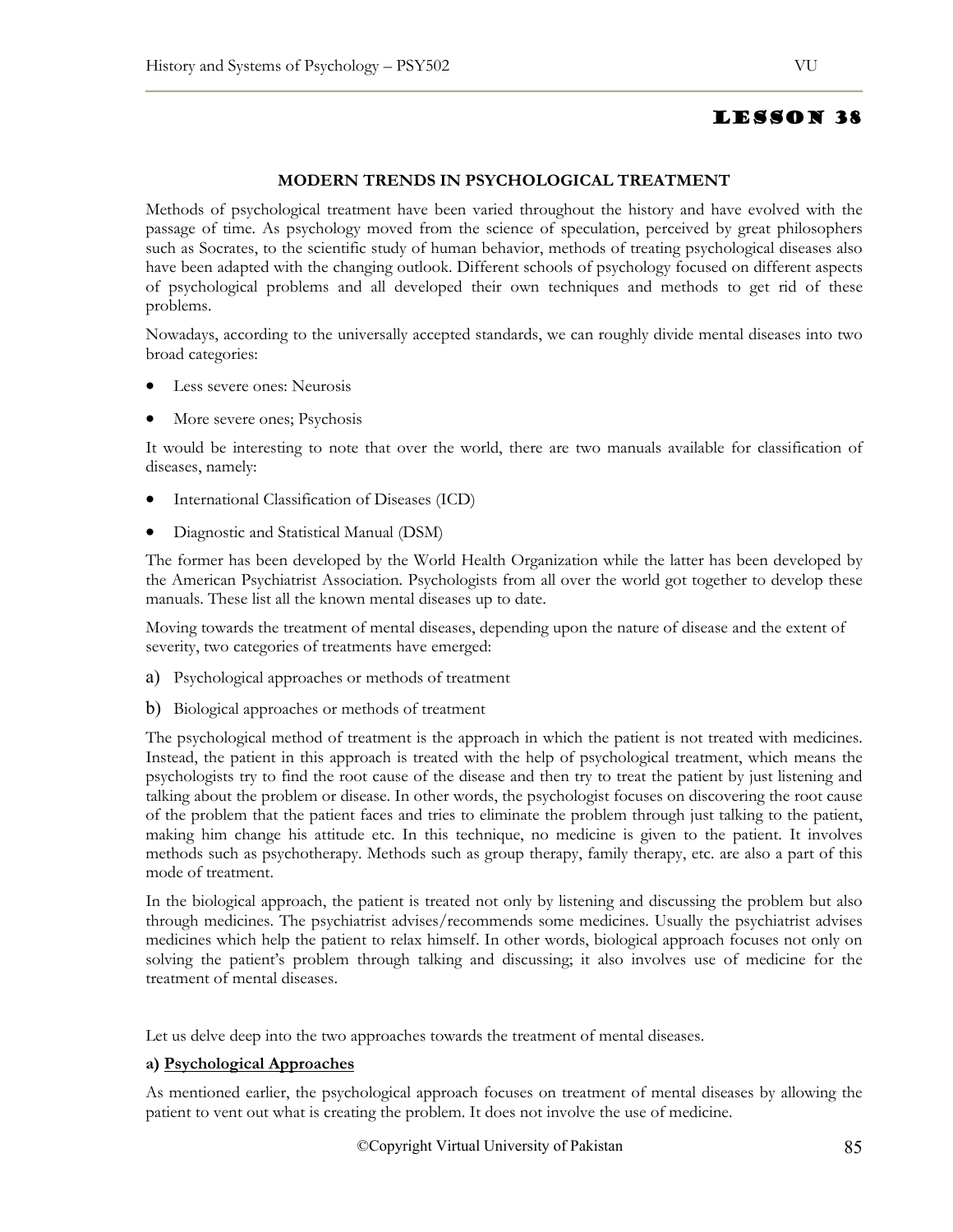Psychological approach may be divided into:

- Psychodynamic methodologies
- Behavioral methodologies
- Cognitive methodologies
- Humanistic methodologies
- And Group methodologies of treatment

Let us take a look at some of them:

The **Psychodynamic methodologies** are based upon the assumption that psychological problems and diseases are caused by unconscious impulses and unresolved past conflicts. So Psychodynamic psychotherapists try to discover those unconscious motivations and help the patient resolve his past conflicts. Some times patient doesn't know the actual cause of his disease and thus gets mentally disturbed, but some times the patient knows that he or she had some unresolved past conflicts or some bad memories which are now disturbing him. So the Psychodynamic psychotherapists have to find the reason if the patient don't know or is unable to relate his past with his present problem.

Viewpoints of some famous psychologists are important to be noted in this regards. These include Freud's, Adler's, Jung's or Horney's viewpoints. Sigmund Freud gave the concept of unconscious and motivations; Alfred Adler gave the concept of inferiority feelings which are caused due to organic inferiority and may result in inferiority complex; Jung gave the concept of collective unconscious; Karen Horney related some neurotic needs which every individual strives for. Therefore, psychodynamic methodologies have evolved over time with the contributions of many great psychologists.

Another approach is called **Behavioral approach** to treat mental diseases. This approach stems from the behavioral school of psychology. It is based upon Pavlovian concept of conditioning.

In this regard, "Systematic Desensitization" is a method developed by Joseph Wolpe which is used to treat some mental disorders. This method involves exposure of certain elements to the individual which may be causing fear etc. For example, gradual exposure of snake to removes fear of snakes.

The third method that is employed in this category of treatment of mild mental diseases is what is termed as **Cognitive therapy**. Cognitive therapy is based upon the assumption that mental problems are caused by faulty thinking. The therapist corrects this faulty thinking, relieving the symptoms of the patient. The patient in this kind of thinking assumes that he is not good, or he cannot do something good, feels unconfident and feels that he/she is not being taking cared of. So the therapist try to remove this kind of thinking, from the patient's mind to make him feel confident and being cared of. Albert Ellis used Rational Emotive Behavior Therapy (REBT) under this method of treatment.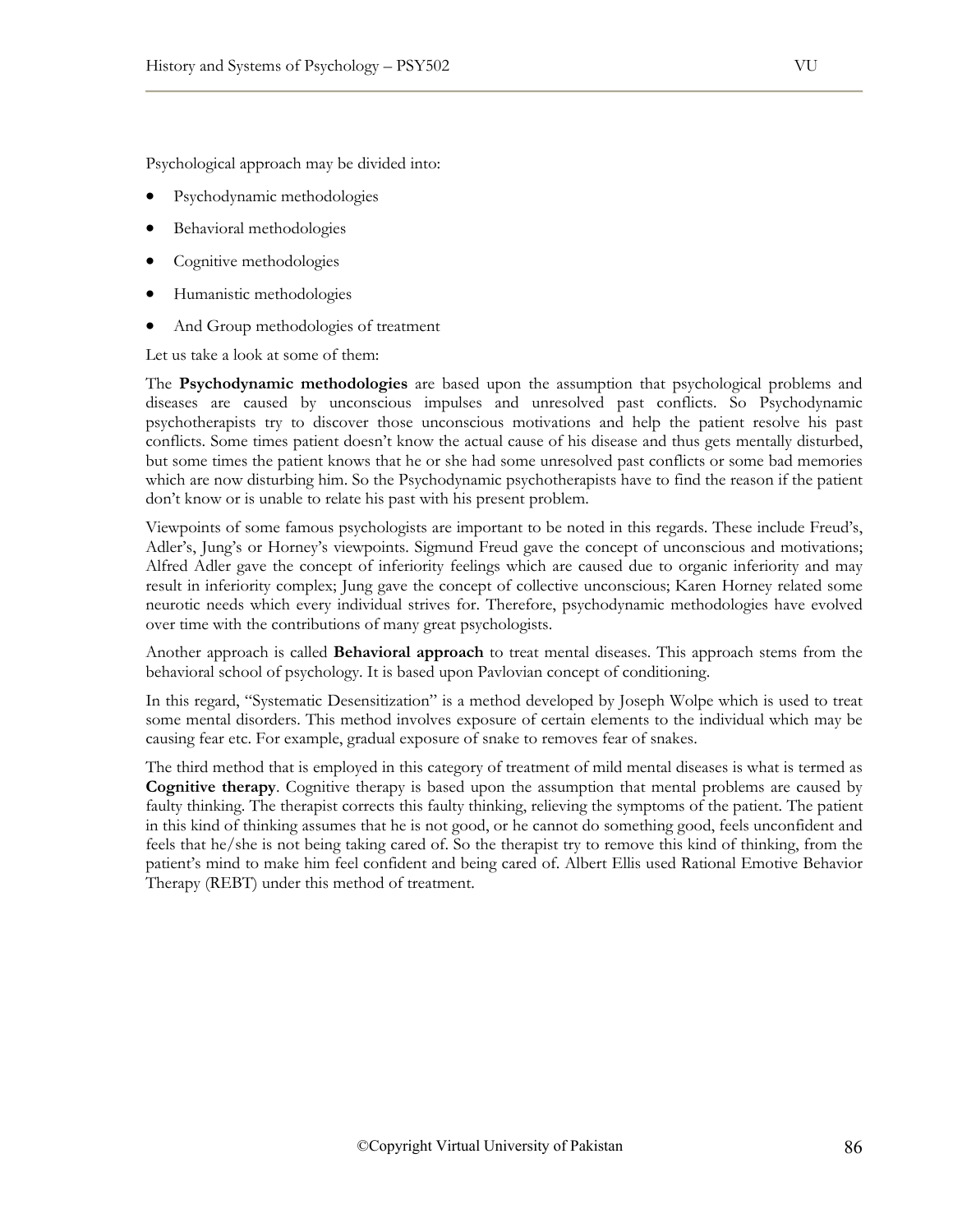## **MODERN TRENDS IN PSYCHOLOGICAL TREATMENT**

The psychological method of treatment is an approach in which the patient is not treated with medicines. Psychological approach may be divided into:

- Psychodynamic methodologies
- Behavioral methodologies
- Cognitive methodologies
- Humanistic methodologies
- Group methodologies of treatment

The first three methodologies have already been discussed. The fourth approach in psychological methods is the **Humanistic approach**. As you remember Carl Rogers was one of its practitioners. Humanistic therapists view themselves more as guides than therapists. The assumption is that a person has the potential to get well but he just needs the way to be shown to mental health. Client Centred therapy is one such method of humanistic method of treatment.

Treatment of less severe forms of mental diseases may also be done in groups. Where this approach is adopted, it is called **Group therapy**. It may take the form of a group of people taking part in a drama, as in psychodrama, a technique developed by J.L. Moreno. Or a group may discuss their problems together. One specialized form of group therapy is called Family therapy, where the focus may be the family of the client or the patient.

Group therapy is a form of psychotherapy in which the therapist has regular meetings with a small group of individuals. The purpose of group therapy is to assist each of these individual in his or her emotional development and assist him to solve his or her personal problem. People may choose group therapy for several reasons which include reasons such as group therapy being cheaper than individual therapies since the cost is divided among group members. Another reason may be that group therapy allows interaction with other people giving more insights into how people solve their problems effectively and a chance to learn from these. In addition, group members receive support from others in the group.

Family therapy is a form of psychotherapy that involves all the members of a nuclear or extended family. It may be conducted by a pair of therapists which often may be a man and a woman. This is usually done when problems related to gender roles in the family are creating trouble. Some types of family therapies are based on behavioral or psychodynamic principles while most of the others are based on family systems theory. Family system theory regards the entire family as the unit of treatment, and emphasizes such vital factors as relationships and communication patterns among members of the family. The purpose of family therapy is to identify and treat family problems that cause upheavals in the family life.

Comparing all these methods together, a research undertaken recently, involving one hundred and eighty six thousand people who undertook psychotherapy, it was revealed that Cognitive therapy had a success rate of 95%: Behavioral therapy had a success rate of 85% followed by Psychodynamic methods having a success rate of 80% and so on.

### **b) Biological Approaches**

Now let us look at some other methods that we include in biological approaches to treat disorders they deal with more severe kinds of mental illnesses. One noticeable fact in this regard is, as pointed out earlier, that these methods are employed for more severe and chronic cases of mental disorders.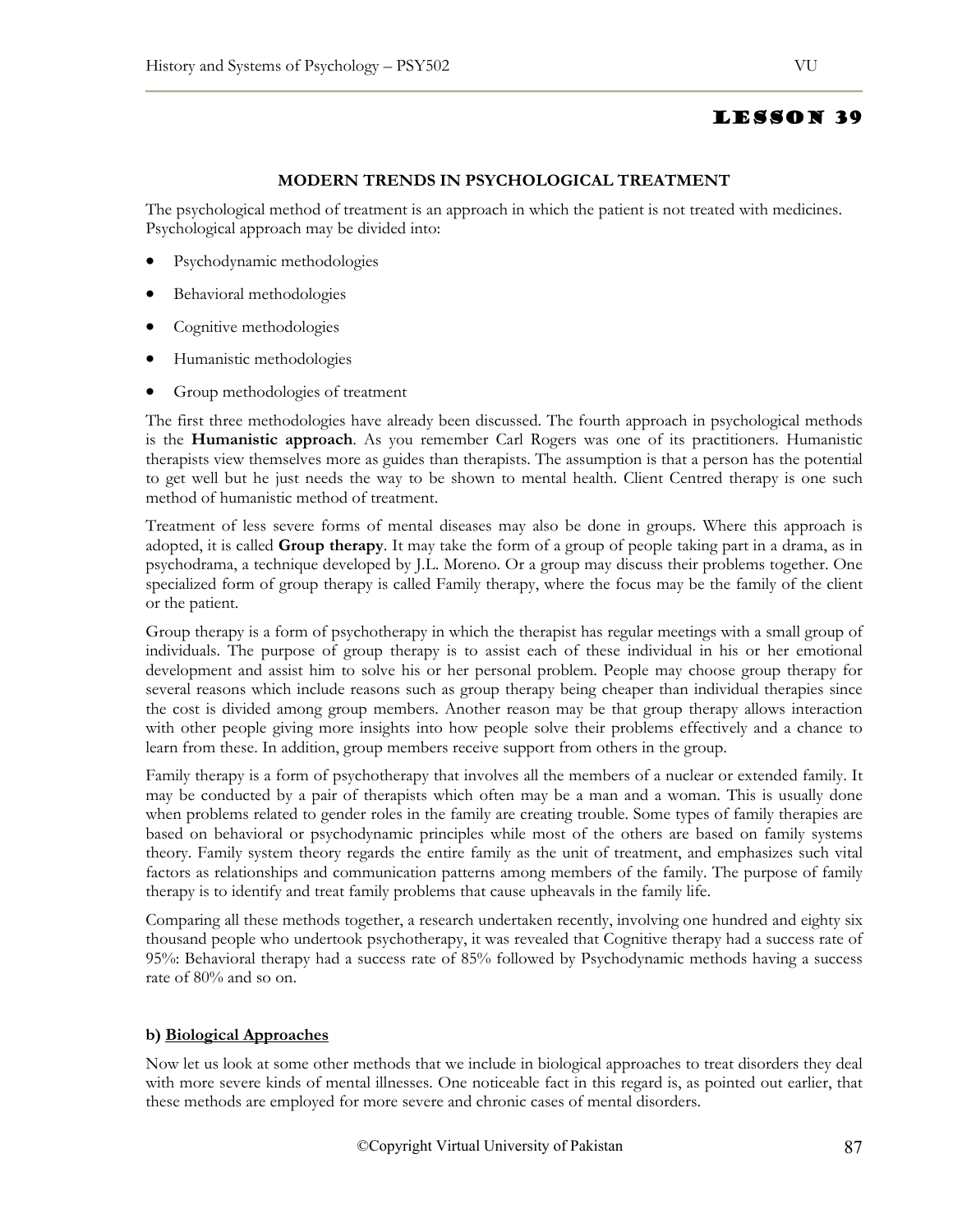The first major mode of treatment in biological approach is **Drug therapy**. This is control of mental disorders through drugs.

Some such drugs include:

i. Anti-psychotic drugs: Drugs which are used for severe cases of psychosis.

ii. Anti-depressant drugs: Drugs which are used to relax the patient.

iii. Anti-anxiety drugs: Drugs which are used to help anxiety.

Another method apart from prescribing drugs is called **Electroconvulsive therapy** or ECT in short. In this method, mild shocks are given to the head of the patient to help him rid his mental disease. Usually a shock of 70 to 150 volts is administered to the head of a severely sick patient. Scientists and psychiatrists are still unable to understand the phenomenon behind the success of ECT.

The third method in this category is **Psycho-surgery**. This method involves surgically removing a part of the brain. This method is very rarely used today and only as a last resort. These are the three major methods of treatment using the biological model.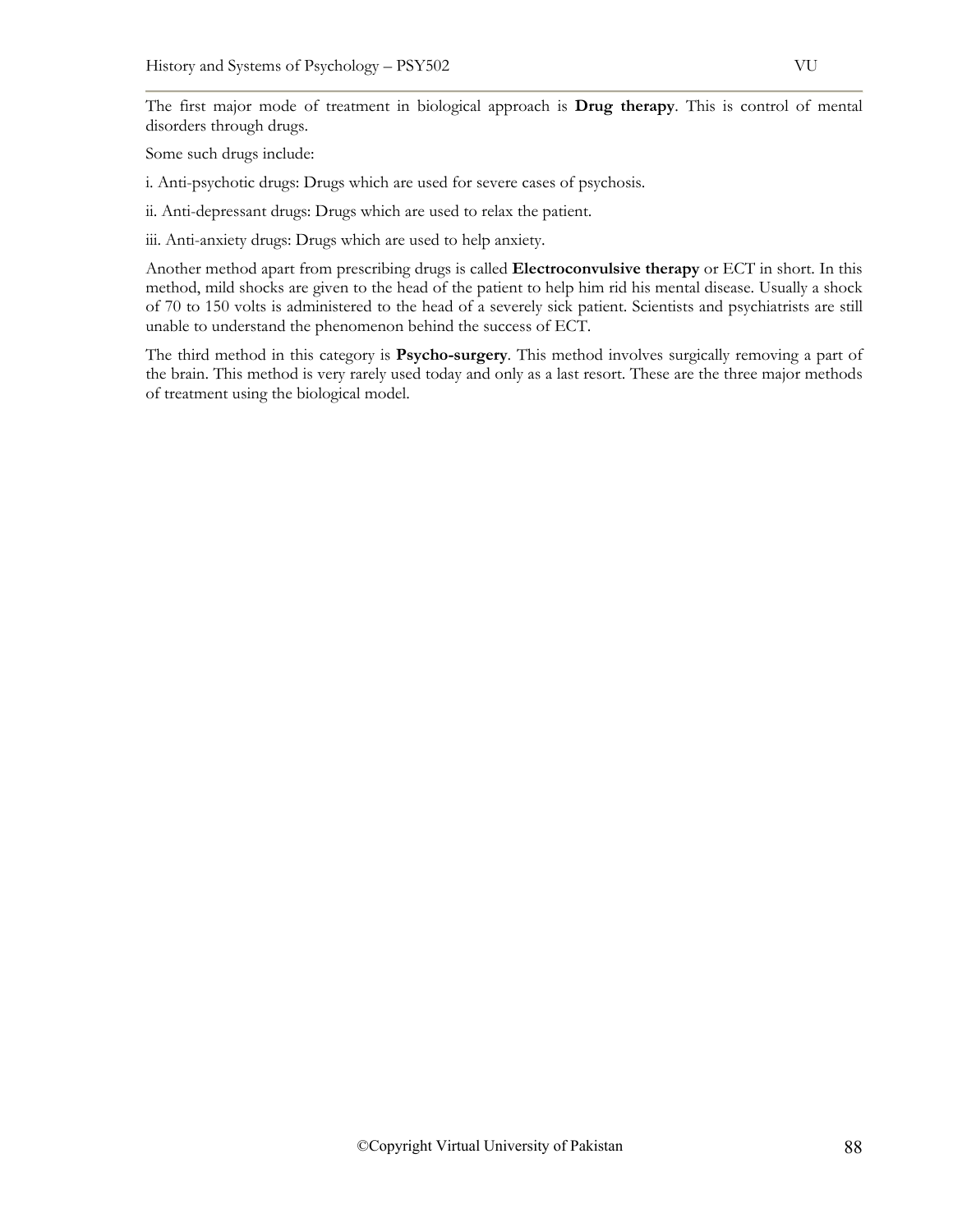### **ANTI-PSYCHIATRY MOVEMENT**

Anti-psychiatry refers to approaches which fundamentally challenge the theory or practice of mainstream psychiatry in general and biological psychiatry in particular. Anti-psychiatric criticisms of mainstream psychiatry include that it uses medical concepts and tools inappropriately, that it treats patients against their will or inappropriately dominates other approaches to mental health, that its medical and ethical integrity are compromised by its financial and professional links with pharmaceutical companies, and that it uses a system of categorical diagnosis that is stigmatizing and is perceived by too many of its patients as demeaning and controlling.

A significant minority of mental health professionals and acsademics profess anti-psychiatry views, and even some psychiatrists hold such views in regard to mainstream (biological) psychiatry. Psychiatrists generally view anti-psychiatry as a fringe movement with little or no scientific validity, although it is difficult to quantify the proportion of the general public or professionals involved, or the range of views held.

#### **D.L. Rosenhan**

Anti-psychiatry movement can be understood by looking at an experiment undertaken by an American psychologist D.L. Rosenhan. The experiment was that, three women and five men who were perfectly normal and most of them were well educated, entered in 12 mental institutions of different places in U.S.A. They posed as mental patients saying that they hear voices, but apart from this, offered completely correct information about themselves. These "patients" remained in hospitals for 19 days on the average. Based upon the experiences of these posing patients, Rosenhan concluded that:

- It is impossible to distinguish between normal people and patients according to the rules and procedures of mental hospitals.
- Mental hospitals leave extremely negative effects on inmates.
- Mental hospitals treat patients without pity and with cruelty.
- That the overall environment of mental hospitals needs great improvement.

Further, research showed in this context that up to 80% patients released from mental hospitals went back and are re-admitted.

So a realization arose among psychologists that the methods of treatment being used by psychiatrists were inadequate and inappropriate for the treatment of mental disorders. Some psychologists and psychiatrists rejected these methods, and that is why their approach is called Anti-Psychiatry.

# **R.D. Laing**

R.D. Laing was a British psychiatrist, who was born in 1927 and died in 1989. Laing wrote extensively on mental illness and particularly the experience of psychosis. He is being noted for his views, influenced by existential philosophy, on the causes and treatment of mental illness, which went against the psychiatric orthodoxy of the time by taking the expressions or communications of the individual patient or client as representing valid descriptions of live experience or reality rather than focusing on symptoms of some separate or underlying disorder. He is often associated with the anti-psychiatry movement, although like many of his contemporaries also critics of psychiatry, he himself rejected this label. He made a significant contribution to the ethics of psychology.

©Copyright Virtual University of Pakistan 89 His book "The Divided Self" appeared in 1959 and is considered to represent the basic view of antipsychiatry movement. Laing used the existential philosophy to understand and explain the concept of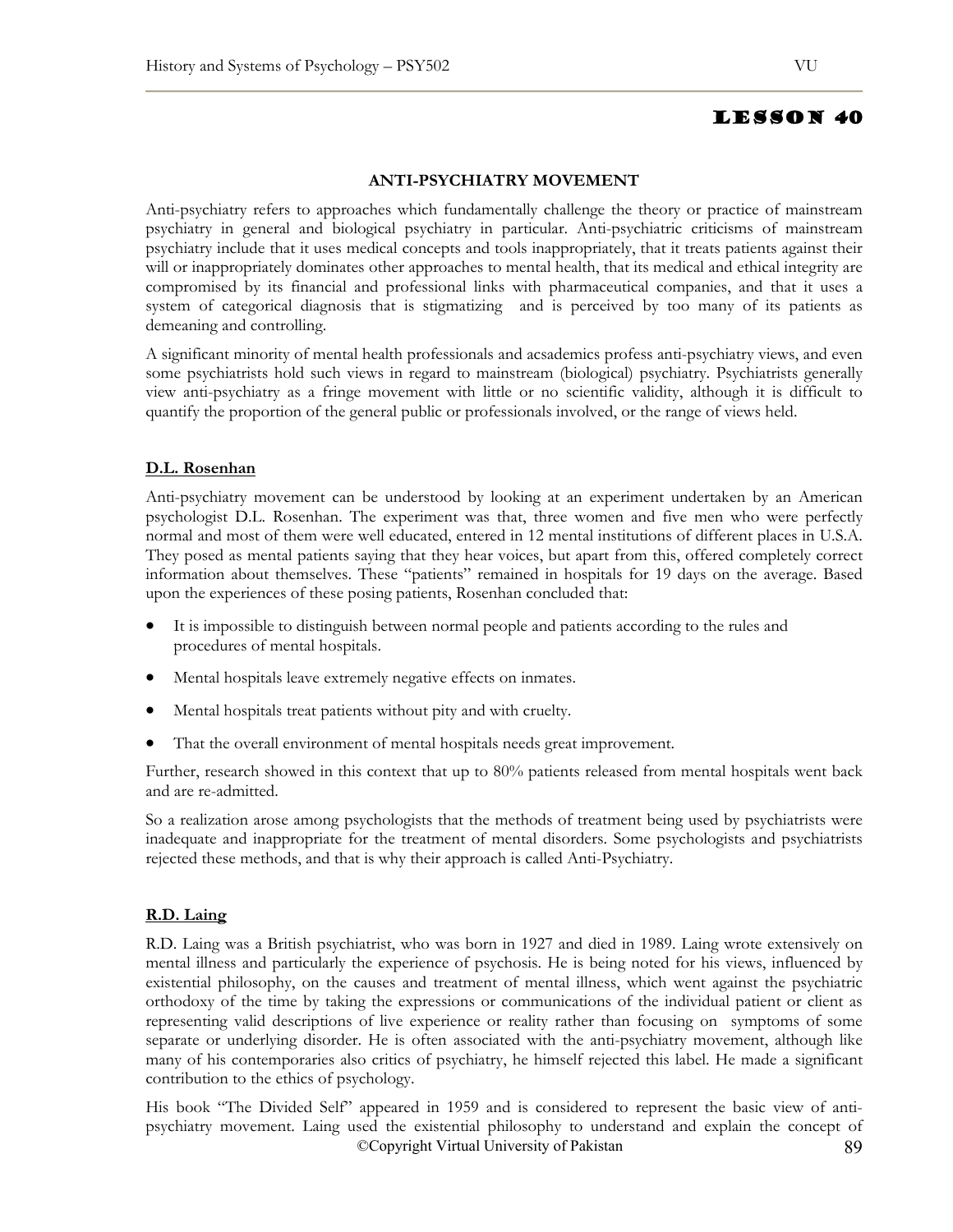mental illness, thereby trying to look at schizophrenia from the patient's point of view. He was against labeling mental diseases, because he thought that from the patient's view, he is not suffering from a disease. In his opinion labeling was used to control people. In other words, in his own view no patient was sick. All that he was suffering from was labeled on him by the people who are treating him. Therefore, Laing suggested that the patient's point of view should be kept in mind while treating mental diseases.

In his view the cause of mental disease was division in the self and the therapy suggested by Laing is known as "**Metanoia**." Metanoia means a change in the mind. This could be achieved in various ways such as arts, discussions, seminars, etc. He established a place called Kingsley Hall where activities such as seminars, discussions, dance, yoga, painting, stitching were carried out to create and achieve metanoia.

# **Aaron Esterson**

Another prominent psychologist in anti-psychiatry movement was Aaron Esterson who was born in 1923 and died in 1982.

Esterson focused on family therapy and showed that the family picks up a person and then labels that person "mad." This is called **scapegoating**. In his book he relates the case of a young girl who was thought by her parents to be mentally sick but in reality she was healthy. Therefore Esterson showed that madness or schizophrenia is an expression of scapegoating of the family. His method of treatment was to expose the mechanisms of scapegoating to the patient and make the patient realize that he or she was not sick but was just being called sick. In that way the patient would be able to deal with any future labeling upon him.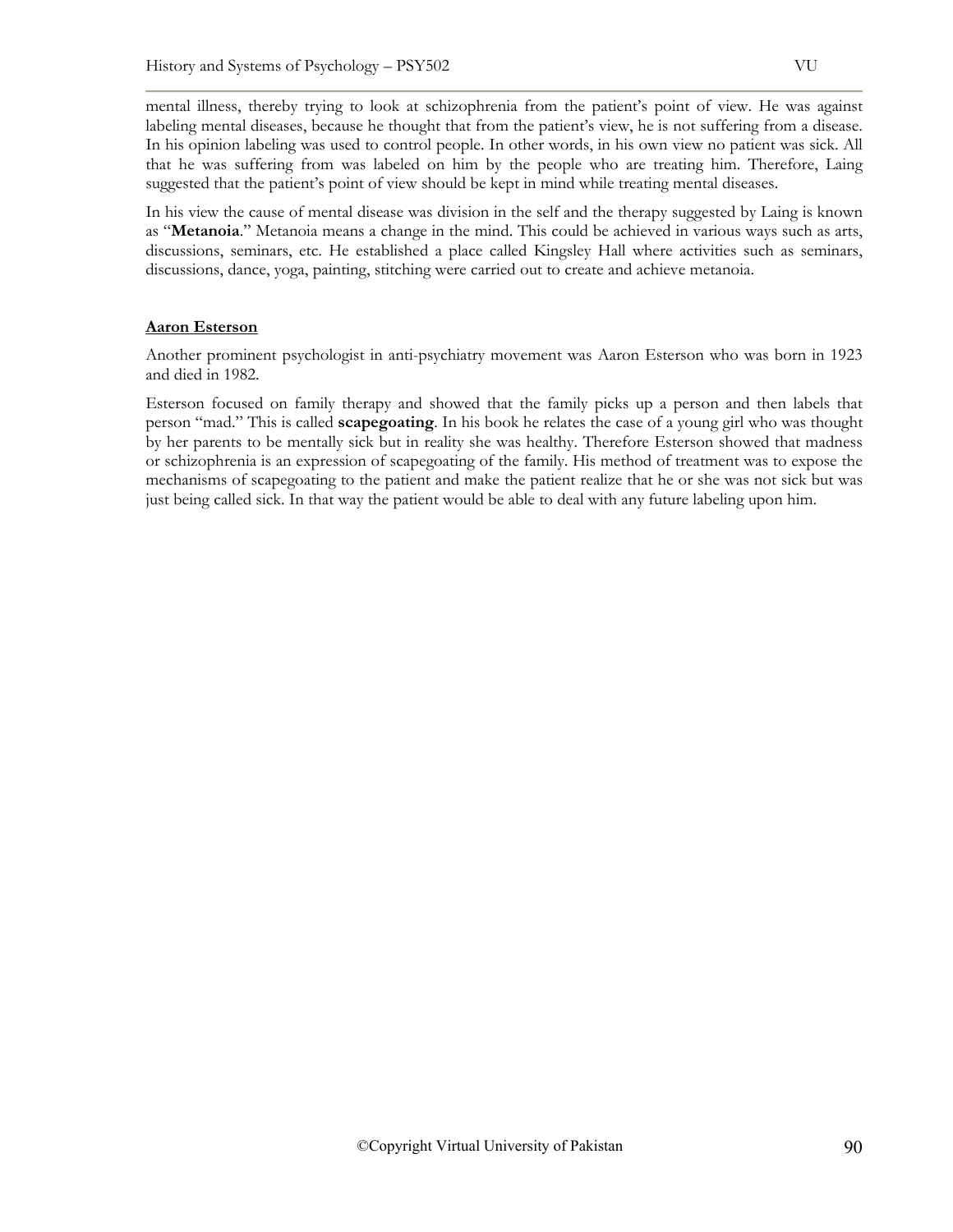#### **PSYCHOLOGY IN THE THIRD WORLD**

Third world countries are considered those regions and countries that gained independence and self-rule after World War II. Some of these countries were under the direct occupation of the European countries and America; some others were under the control of other occupying forces. These countries included Pakistan and India, most of the countries in Africa, some in the Far East as Vietnam and Indonesia, and the biggest of them all was China. Where the II World War brought numerous sufferings to mankind, it also resulted in freeing most of these regions and countries form the curse of modern slavery or colonialism.



Frantz Fanon (1925-1961)

#### **Frantz Fanon**

Post World War II psychologists have asked themselves a question if being colonized by a foreign power, it influences the psyche of the people of the region? Frantz Fanon was one of such psychologists. Fanon worked in Algeria as a psychiatrist. Algeria is a country in South American continent which was previously a colony of France. With reference to psychology in the Third World, Fanon is a prominent contributor.

Frantz Fanon was a black African who was educated in France, specialized in psychiatry and joined a hospital in Algeria. Frantz Fanon's relatively short life yielded two potent and influential statements of anticolonial revolutionary thought, Black Skin White Masks (1952) and The Wretched of the Earth (1961), which have made Fanon a prominent contributor to postcolonial studies.

Fanon was born in 1925, in a middle-class family, in French colony of Martinique. He left Martinique in 1943, when he volunteered to fight with the Free French in World War II and he remained in France after the war to study medicine and psychiatry on scholarship in Lyon. Here he began writing political essays and plays, and he married a Frenchwoman. Before he left France, based on his lectures and experiences in Lyon, Fanon had already published his first analysis of the effects of racism and colonization, "Black Skin, White Masks" (BSWM), originally titled "An Essay for the Disalienation of Blacks". Fanon died in 1961.

He tried to look at mental diseases and also at the struggle of the colonized people of Algeria. As a result of his practice and observation he came to have some interesting ideas which are included in his two famous books. His books are available worldwide and have been translated into Urdu as well.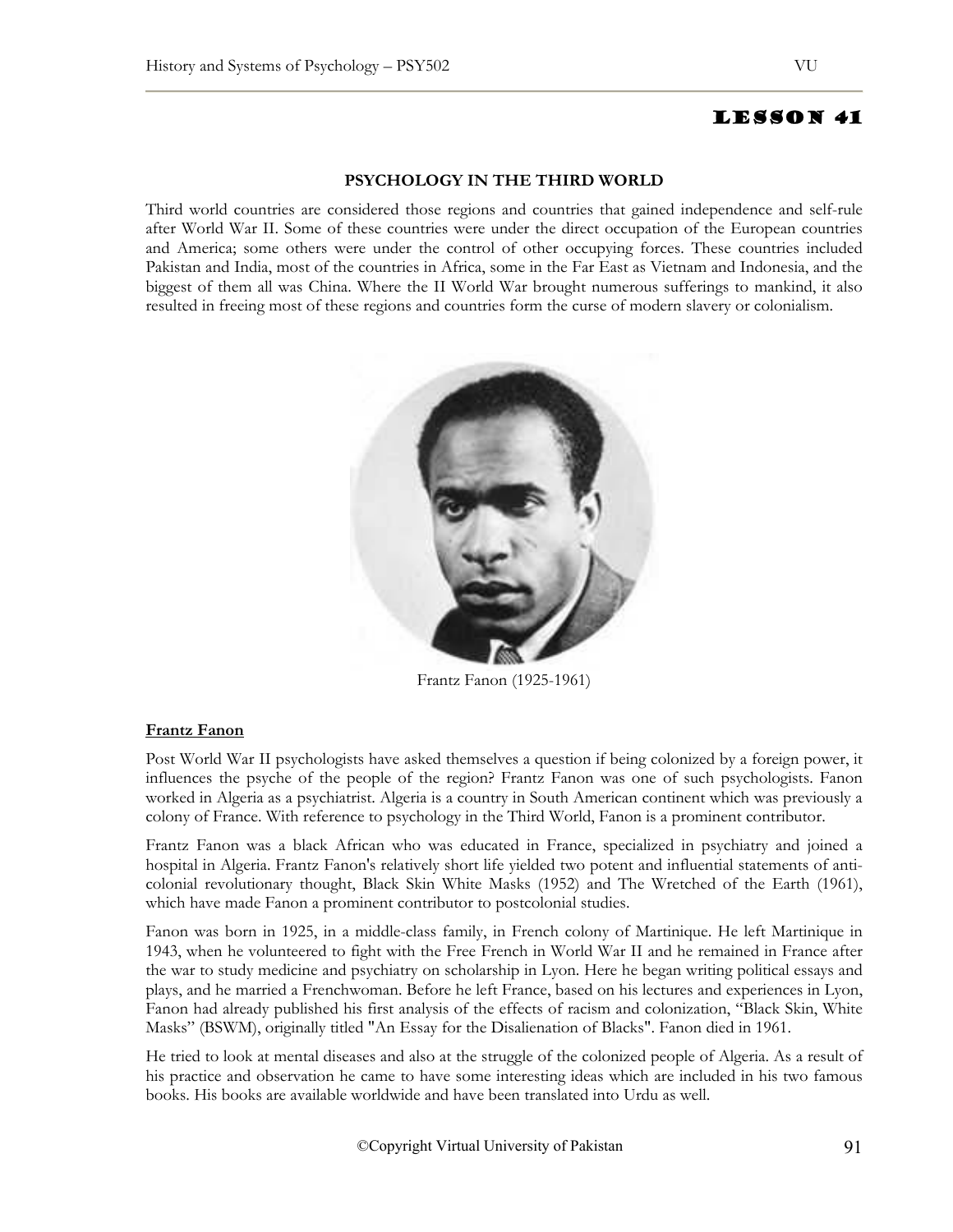He put forward the view that as a result of occupation, a region or country comes to have two types of people:

- The colonizer
- The colonized

Both the colonizer and the colonized have different psyches. Colonizer is the aggressor who tends to dominate the colonized. The colonized on the other hand is obviously meek and receptive towards the colonizer who tends to impose him. Another important aspect of the colonizer, colonized relationship is that the colonizer considers himself superior and the colonized inferior. This means that the practices, views and beliefs of the colonizer are supported as superior by him while the colonized also accepts this. Further the colonizer also considers his culture superior and the colonized agrees.

As a result of this division of superiority-inferiority, people feel anger and rage. This anger and rage is expressed in various forms such as political turmoil, protests against the rulers etc. The rage is significant because it is not directed against the real culprit, the colonizer, but against each other. The colonizer uses this tool to keep a hold on the colonized. In other word, in order to ease his survival the colonizer facilitates the flow of this rage against the colonized, by dividing and directing it against religious sects, tribal belongingness, language and other cultural differences.

When the colonized adopts the ways of thinking of the colonizer, this adoption in Fanon's view is called the "**Colonial Mentality**". Colonial mentality is considering the culture, language and the general way of life of the colonizer as superior and considering these of the colonized as inferior.

Fanon put forward the view that mental disease is the result of rage of the colonized on one hand and the adoption of colonial mentality on the other hand. He saw in his practice that when some of his mental patients started to fight or take part in the struggle to free Algeria from the French control, they started to rid themselves of their diseases also, so his suggested method of treatment was to make his patients conscious of their rage and their acceptance of colonial mentality and prepare them to wage a battle against the colonial powers. An important thing to note in this regard is that the battle may not be fought with guns only, but also in schools and colleges by advancing in education; in hospitals by advancing in research and developing new medicine etc.; and in games and sports also.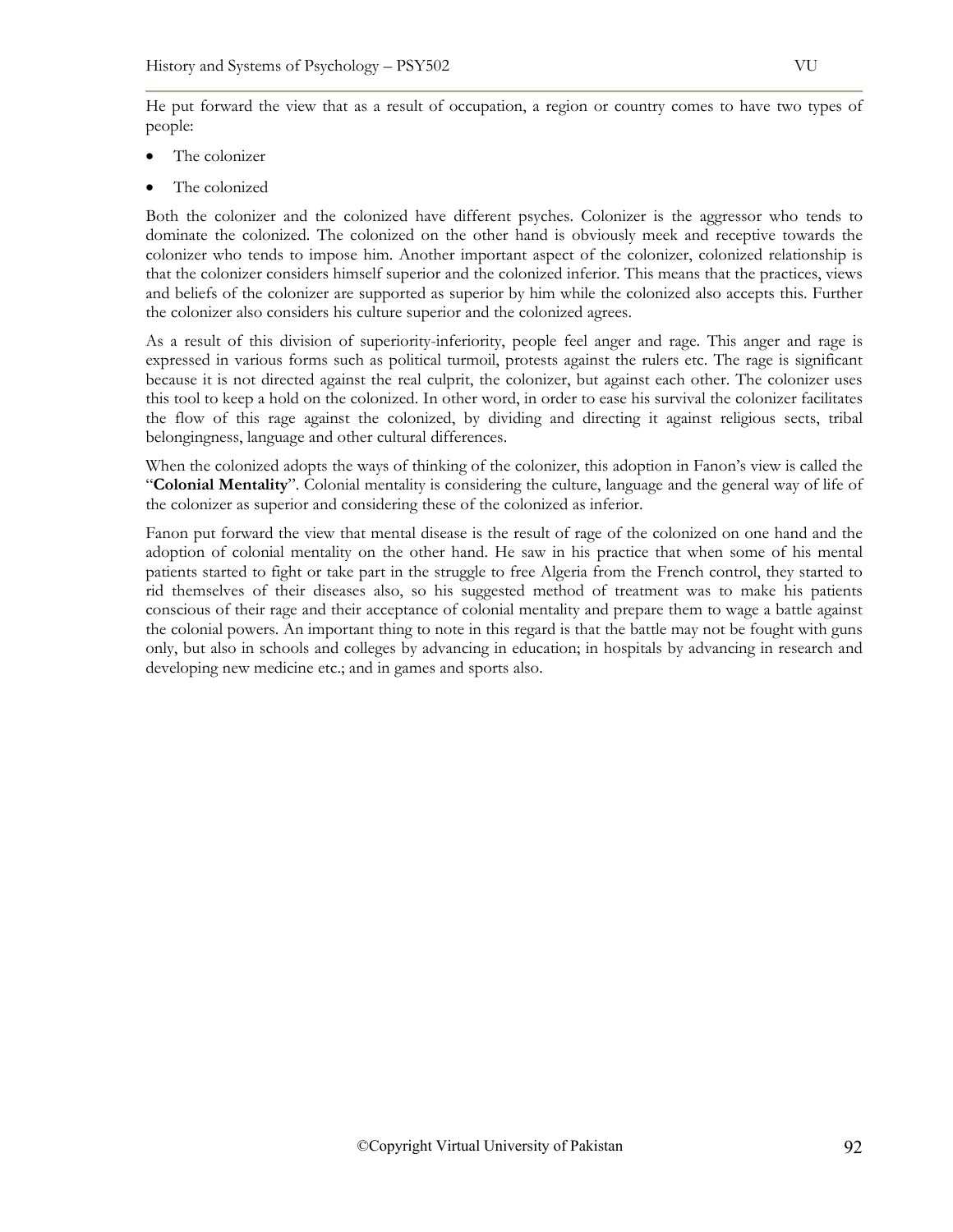# **PSYCHOLOGY IN THE THIRD WORLD CHINA AND PAKISTAN**

As mentioned in earlier lectures, third world countries are those regions and countries that gained independence and self-rule after World War II. These countries were either under the occupation of America or the European countries. Few of these were also under the occupation of other forces. For example, countries such as Pakistan, India, most of the countries in Africa, some in the Far East as Vietnam and Indonesia, and the biggest of them all was China, are included in the list of third world countries. The Second World War brought numerous sufferings to mankind. Millions of human lives were lost, but this great disaster in the history of mankind also resulted in freeing most of these regions and countries form the curse of modern slavery or colonialism. Following is a review of psychology in some of the third world countries.

## **Psychology in China**

China became free from foreign domination in 1949, under the leadership of Mao-Tze-Tung, who was a leader of the Chinese Communist Party. Before the revolution of 1949 China was under the influence of American psychologists. Peking University offered the first course in psychology in the first decade of the 20th century related to American psychologist's view point. The books of American psychologists notably, William James and John Dewey were translated into Chinese and became a part of the Chinese courses of psychology. James is considered the founder of the functionalism. William James put forward the view that consciousness is not epiphenomena, which means that consciousness cannot be considered as something whose functions or working cannot be explained.

John Dewey was an educationist who put forward the view that education, particularly of children, should be based upon the needs of the children. This means that children of different ages have different needs. The education system should concentrate on understanding those needs and should adjust itself to meet the needs. John Dewey also delivered lectures at various places in China during 1919 and 1920.

Another American psychologist named Sailor, who had been educated at Teachers College Columbia University, delivered lectures in China. After the revolution of 1949 in China, Sailor came to Pakistan and delivered lectures in Lahore and other places. So psychology in China before 1949 could be called functionalist psychology. It also carried the influence of behaviorism and psychoanalysis.

When the Communist party gained control of the country in 1949, they recognized psychology as an important field of study. Psychology was recognized as a separate science in 1950 in China. In 1956 a commission was established to prepare a plan for the progress of psychology in China. As a result of recommendations of the commission and other sources, three branches of psychology gained permanence in China. They were:

- o Clinical Psychology
- o Psychology of work and labor
- o Educational Psychology

In **Clinical Psychology** research was undertaken in diagnostics and treatment of mental disorders, particularly schizophrenia and manic depressive psychosis. Chinese psychologists developed what they called "Speedy Synthetic Method" for treatment of mental disorders.

In the realm of **Psychology of Work or Labor**, manual labor was declared to be superior as compared to mental labor. Chinese psychologists discovered ways by which efficiency of manual labor could be increased.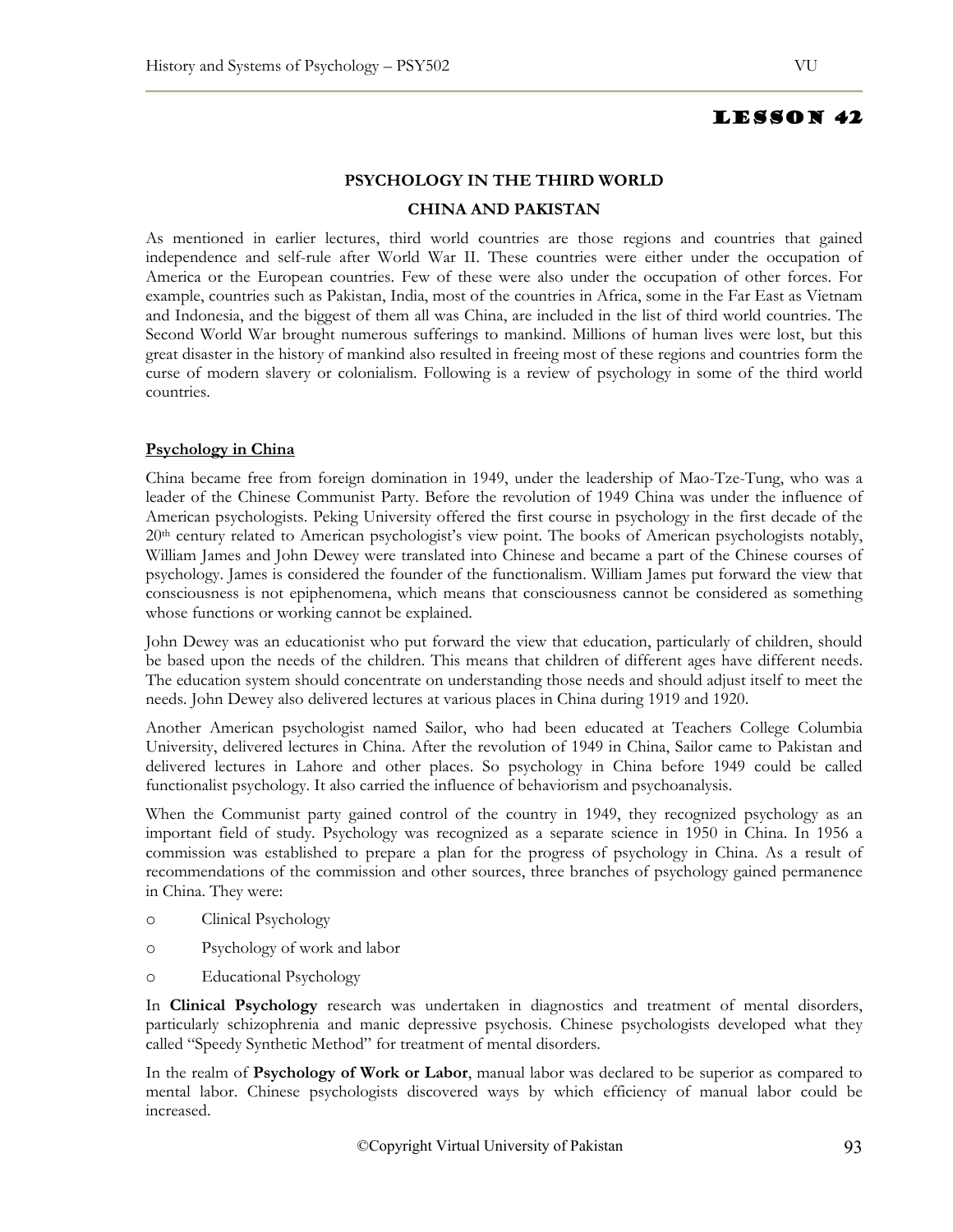In the field of **Educational Psychology** the highest resource and efforts were diverted. Educational psychologists looked into ways and means of improving student's moral and ethical behavior. They started manual labor classes for students.

Chinese psychologists also did research on the developmental stages of growth in children and found out the best age for schooling etc. These were the main features of the developments of psychology in China after the revolution of 1949.

# **Psychology in Pakistan**

Pakistan became an independent country in 1947. At the time of partition there were only two departments offering master's degree in psychology. One at Dacca, East Pakistan, now Bangladesh and the other was Government College Lahore, affiliated with Punjab University where master's classes were being held. Later, RajShahi University in East Pakistan/Bangladesh started offering masters degree and then Punjab University also set up the Applied Psychology Department. Later post graduate departments were also opened at Peshawar University, Karachi University and other colleges in Punjab.

The main specializations taught at these institutions were:

- o Psychodynamics, particularly the Freudian/Jungian approaches
- o Social Psychology
- o Clinical Psychology
- o Experimental and General Psychology
- o Psychological Measurement

Still later a National Institute of Psychology was set up at Islamabad, which undertook research in the areas of developmental psychology, forensic psychology, psychological measurement, etc. The NIP was later merged with Islamabad University.

Graduates from these institutions have been employed in the armed forces, the labor departments, education departments, public service commissions in the public sector, and in private sector, in advertising and marketing organizations and organizations undertaking research. Most prominent educational institutions now offer master's and post master's courses and degrees. Many graduates from these institutes are engaged in private practice and consultation.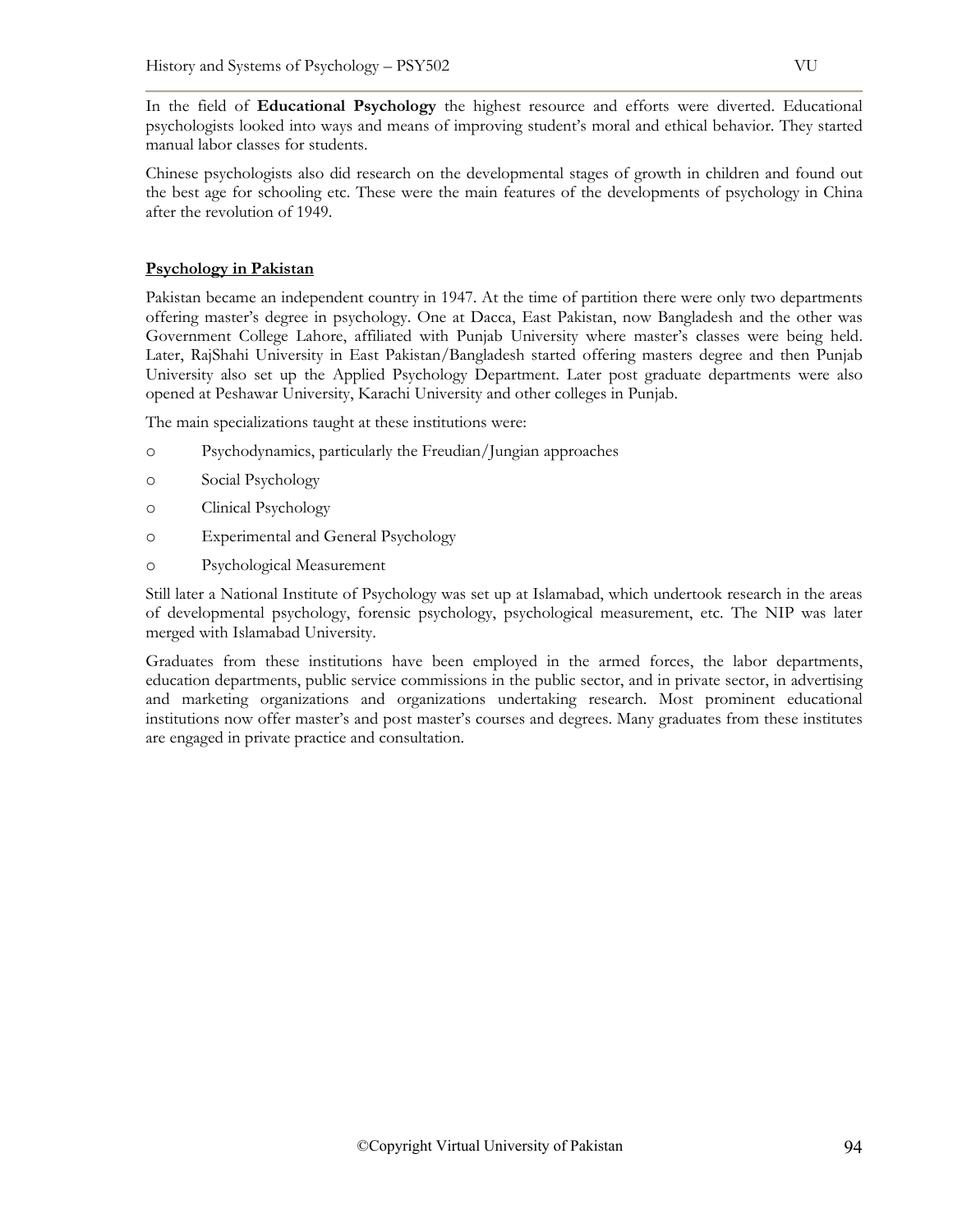## **PSYCHOLOGY IN THE 21st CENTURY**

We will now touch upon two relatively modern areas of psychology; the first is organizational psychology and industrial psychology. It may be defined as the application of psychological principles and techniques to business and industrial problems. For example, psychology may be used in the selection of personnel or development of training programs for the employees which may enhance their productivity, make them more efficient and hence result in betterment of the organization.

In other words, industrial and organizational psychology are two new branches of psychology which aim at improving overall performance of industrial and organizational workforce in order to improve the productivity of the organization as a whole. Industrial psychology in particular, deals with labor force that works in factories etc., while organizational psychology deals with psychology of members of any organization, may it be an educational institute or a team. Some areas which are studied under the umbrella of organizational/industrial psychology include:

o Organizational design

Organizational design studies how to deal with the design of organization which meets the requirements and needs. For example, an organization may be tall or flat, i.e. having greater layers of management or lesser layers of management.

o Organizational culture

Organizational culture studies how to deal with the culture within the organization. Every organization has its own set of values which are expected to be followed by every member of the organization. These values determine the overall productivity of the employees. Organization culture deals with the principles that govern such cultural practices. It sets out guidelines to develop, maintain and reform (if needed) the organizational culture.

o Globalization

Globalization refers to a phenomenon which is often misperceived to be quite recent. Globalization means the world becoming one global village where distances present no more a hurdle to communication, trade, mobility of factors, exchange of ideas etc. An important aspect of globalization is that it allows mobility of workforce to move from one part of the globe to another. This mobility of workforce has had a significant impact on the working of organizations which has become more diversified in terms of labor force composition. A modern organization may employee a workforce comprising of members from various countries other than its origin. Therefore, globalization also plays a significant role in determining industrial psychology.

o Diversity

Diversity refers to the workforce of an organization comprising of individuals with different characteristics and traits which may differ to a great extent. Modern organizations, in order to survive in harsh competition need to diversify their workforce. Therefore, diversity studies shape a vital part of industrial psychology studies.

o Personality related factors in organizations

Personality related factors in organizations refer to factors such as motivation of the employee or attitude of the employee towards the organization and his work. Therefore, organizations need to concentrate on such factors which are now a part of industrial and organizational psychology. A motivated employee, for instance, would be more productive and would be more useful for the organization.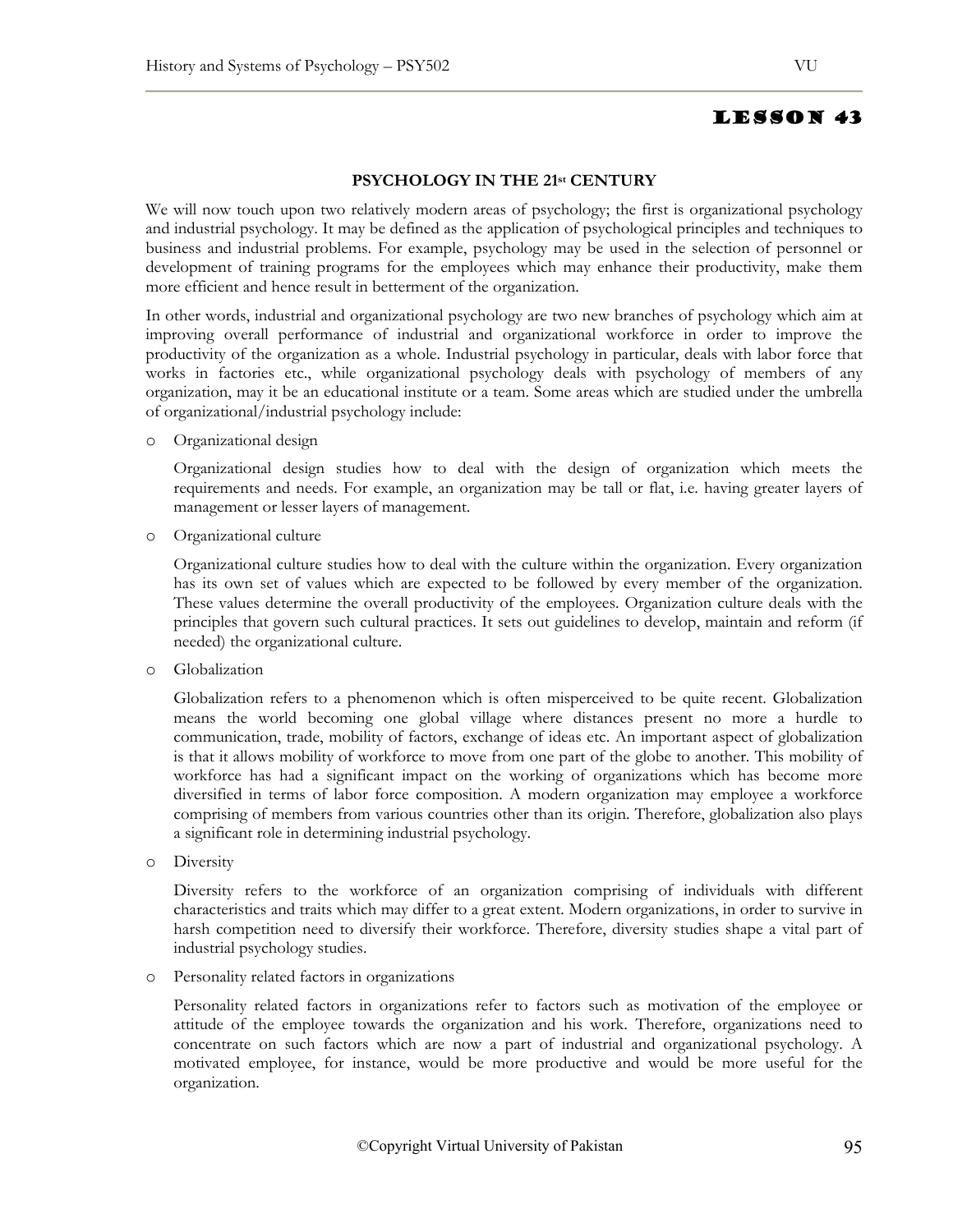#### o Leadership

Leadership styles are also studied under industrial and organizational psychology. Leadership is an important determinant of overall productivity of the organization, team or group. Therefore, organizations tend to determine the best possible leadership styles for their managers.

o Stress and Fatigue

Stress management is another area under the umbrella of industrial and organizational psychology. American organizations spend a huge amount of money on stress management of their employees. Many productive employees lose their productivity because of work stress. Therefore, psychologists need to determine ways and means to help these people with stress management. Stress results into fatigue for the employees which need to be handled before it mars the productivity of the employees. The best way to do it, is to help the employees manage their work stress.

o Selection and Training

Selection and training are also a part of industrial and organizational psychology. Psychologists are hired to determine the personality characteristics of the employee and find the best fit for the organization who would suit the needs and requirements of the work being assigned to him and would be productive for the organization. Further, training, such as, to manage stress, diversity training, etc. are also areas under study in industrial and organizational psychology which help the employee to be more productive.

Another more recent expansion of the subject of psychology is Environmental Psychology. Environmental psychology focuses on human interaction with environment. It deals in how humans effect environment and how in turn environment affects human psychology. It includes such topics as

o Personal Space

Personal Space is the region surrounding each person, or that area which a person considers his domain or territory. Often if entered by another being without this being desired, it makes them feel uncomfortable. The amount of space a being (person, plant, animal) needs falls into two categories, immediate individual physical space (determined by imagined boundaries), and the space an individual considers theirs to live in (often called habitat). These are dependent on many things, such as growth needs, habits, courtships, etc

o Territoriality

Territories may be held by an individual, a mated pair, or a group which are then defended by them from intrusion of outsiders. Territoriality is only expected to emerge where there is a focused resource that provides enough for the individual or group, within a boundary that is small enough to be defended without the expenditure of too much effort.

o Environment toxins

Environment toxins are things which are harmful for the environment in which humans live and therefore, in turn harm human beings as well. For example, noise pollution may be a cause of fatigue. Temperature changes which are caused due to human beings, such as that explained by global warming are also studied under this topic.

Organizational psychology, Industrial psychology and Environmental Psychology are some of the new areas where modern psychology is growing and expanding.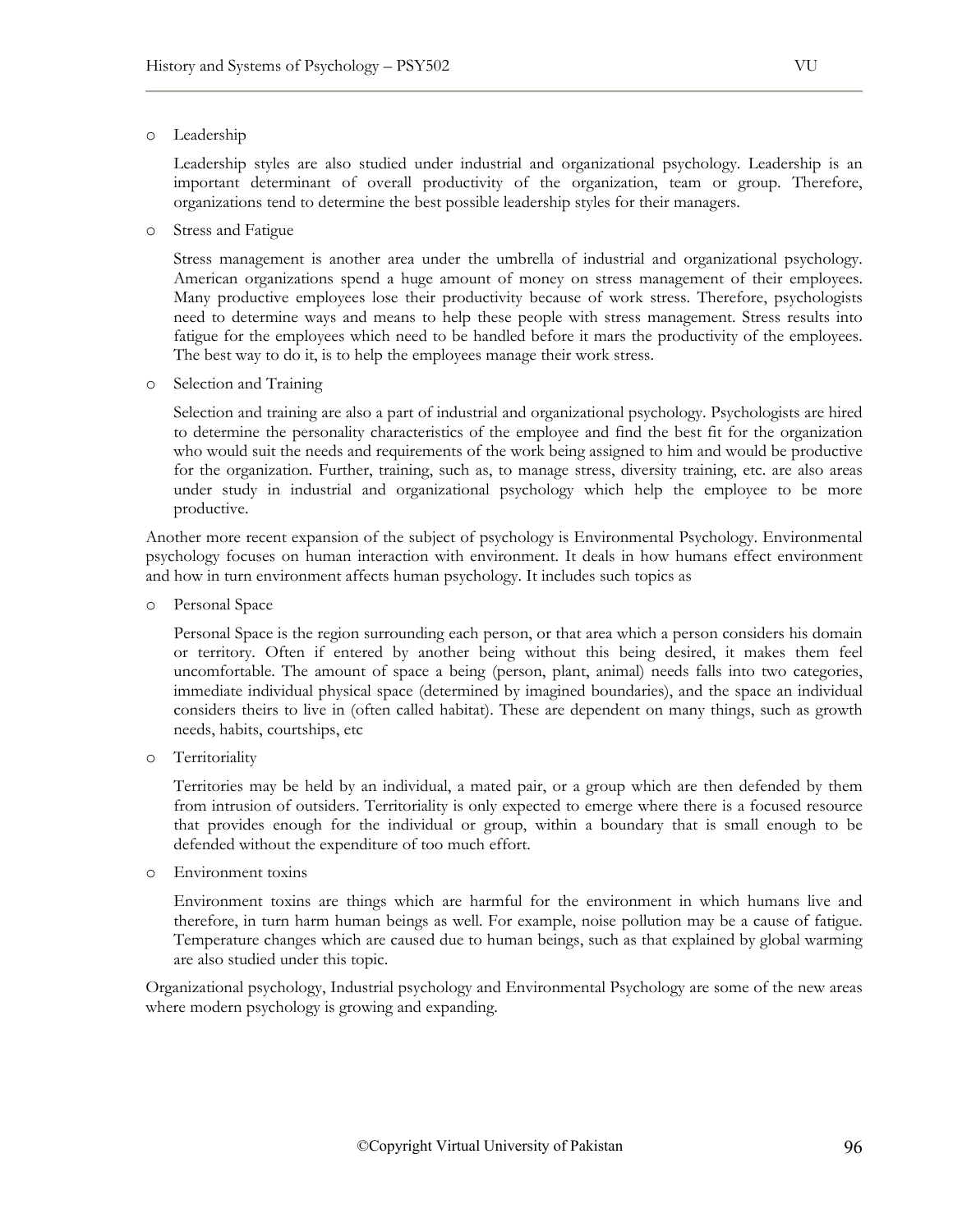# **PSYCHOLOGY IN THE 21ST CENTURY**

Now let us look at two of the recently developed areas of psychology, namely:

- Consumer psychology
- Health psychology

#### **Consumer Psychology**

Consumer Psychology emerged as a separate field of psychology only in the 20th century. It studies the psychology of a person as a consumer, which all of us are. Every individual among us is a consumer in one way or another. A consumer in marketing terms is the one who purchases a certain good and uses it. We all purchase and use some goods which are available in the market therefore we all fall under this category.

Consumer psychology looks at the behavior of a person as a consumer and focuses on person's consumer choice behavior. In other words, this branch of psychology deals with studying the purchase behavior and habits of individuals as consumers. For example, an old aged consumer is more likely to purchase medicine, while a young consumer may be spending more on food items etc. Therefore, the aim of consumer psychology is to determine these patterns of behaviors of individuals, looking at them as consumers. It has become an important field.

For further explanation, consumer psychology looks at how a consumer's behavior is effected by:

o Cultural factors

Cultural factors are those factors which impact the consumer behavior of individuals and are derived from the culture of the individual. For example, in a Muslim country like Pakistan, food chains such as McDonald's have to use only halal items in their products. Therefore, the culture, influenced by the religion, has had an impact on the consumer's behavior, who would not eat any thing which is not halal. Cultural factors are important in many ways for the organizations to survive and are studied under the umbrella of consumer psychology.

o Sub-cultural factors

Sub-cultural factors are factors which are derived from smaller cultures within the large cultures. For example, the purchase behavior of Sindhi's would be different from Punjabi's as these two provinces have their own cultures. These cultures in turn also influence the purchase behavior of individuals and need to be studied under consumer psychology.

Consumer psychology also looks at the influence of social groups and familial factors effecting consumer behavior. Social groups refer to the societal factors in which the individual lives; the society often dictates the behavior of the individuals and therefore plays a vital role in determining his consumer behavior as well.

Familial factors on the other hand refer to the factors which are derived from individual's family.

Consumer psychology then studies the individual determinants of consumer choice behavior, such as:

o Personal factors

These are personal traits of the individual such as personality etc.

o Involvement factors

Involvement factors refer to the involvement of the individual in the purchase decision of a good. For example in the purchase of a television, the involvement would be greater than in that of a low cost good.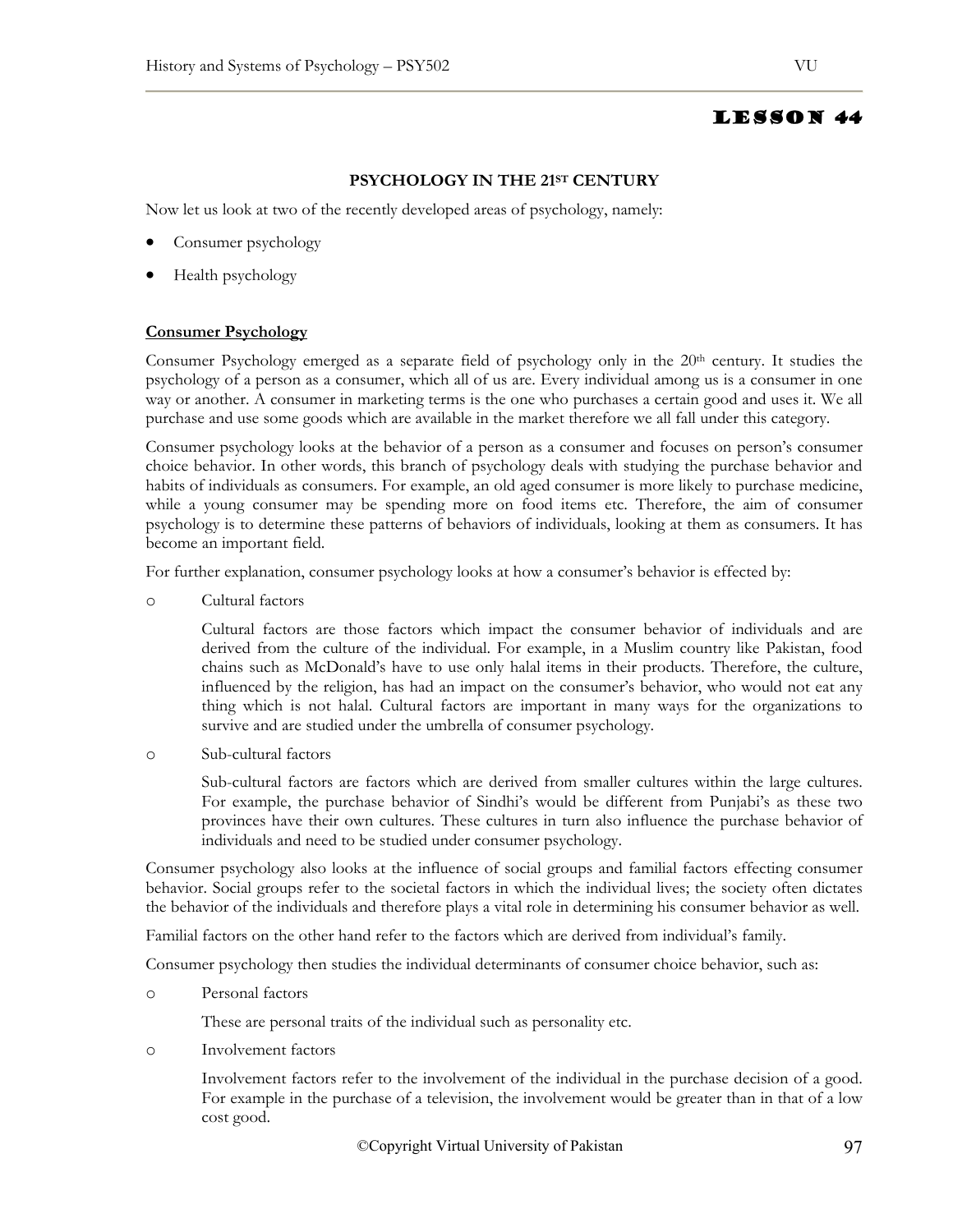#### o Memory factors

Memory factors refer to how much the individual retains of a particular advertisement. Therefore, these also play a vital role in determining consumer behavior.

o Evaluation factors

Evaluation factors refer to the individual's perception of the product. In other words, how the individual evaluates the product and appraises it.

- o Post purchase behavior
- o It also looks at Post purchase behavior. Post purchase behavior refers to the individual's behavior after he or she has made the purchase.

All these areas are studied under consumer psychology. It has become an important branch of psychology since all marketing techniques which aim at identifying the consumer's wants and needs are based upon consumer behavior understanding.

# **Health Psychology**

Health Psychology is another recently developed area of psychology. It is devoted to psychological influences on what is health, how people stay healthy, why they become sick and how they respond in illness. It looks at various systems of the body such as:

Cardiovascular system

It is the system of circulation of blood.

• Nervous system

It is the system of the nerves and the brain responsible for all the functions of the body.

• Endocrine system

It is the system of glands in the body.

• Digestive system

It is the system of digestion of food.

• Renal system

It is the excretory system of the body.

• Reproductive system

It is the system of procreation in human beings.

Health psychology identifies health behavior and prevention of diseases. It looks at stress, its causes and management. Stress results in fatigue and many such diseases. Therefore, health psychology focuses on discovering ways and means to reduce and manage stress.

Health psychology also studies pain and its management. In other words, it helps the patients manage their pain and become healthy more quickly.

Health psychology looks at chronic illness and its management. It deals with cases of terminally ill and their management. Terminally ill people could be made to survive for a longer period of time using techniques of health psychology.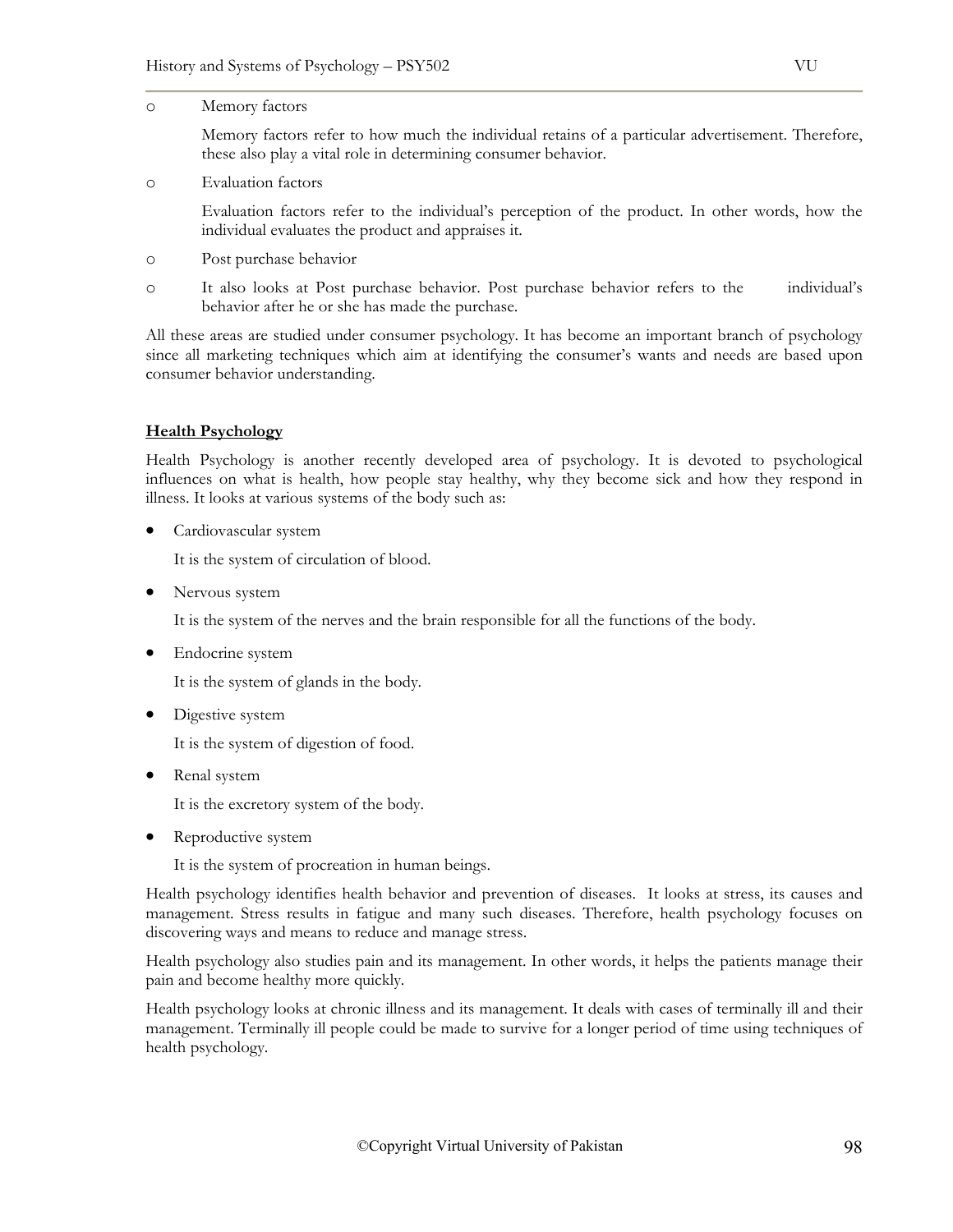# **PSYCHOLOGY IN THE 21ST CENTURY**

Let us now have a glance at two other recently developed areas of psychology:

- Sports Psychology
- Positive Psychology

## **Sports Psychology**

Sports psychology is the application of psychological principles to sports and exercises. It emerged as a separate applied science in third and fourth decade of the  $20<sup>th</sup>$  century. It looks at such factors as:

o Motivation in sports

It refers to the motivation level of the player. In other words, how much motivated the player is about the task he is performing.

o Personality factors

Personality factors are the factors which are a part of the personality of an individual and have an impact on the performance of the sportsman.

o Attention and arousal factors

These are factors referring to how much attention does the player needs or what makes him motivated towards certain achievements.

o Anxiety and mood factors

Anxiety and mood factors also influence performance in sports and are studied under sports psychology.

Since sports has become a billion dollar business world wide and a lot of interest of psychologists has been aroused in sports psychology.

# **Positive Psychology**

Another area that has been developed recently is the area of positive psychology. The aim of positive psychology is to use psychological methodology to discover and use factors that individuals, groups and organizations use to thrive. Positive psychology looks at such variables as:

- o Optimism
- o Hope
- o Happiness or Subjective well being
- o Emotional Intelligence
- o Self Efficacy

©Copyright Virtual University of Pakistan 99 In other words, positive psychology is the scientific study of human happiness. The history of psychology as a science shows that the field has been primarily dedicated to addressing mental illness rather than mental wellness. Its research programs and application models have dealt mainly with how people are wrong rather than how they are right. The need to correct this bias was anticipated in psychological writings as early as those of the American psychologist and philosopher William James. Several humanistic psychologists such as Abraham Maslow, Carl Rogers, and Erich Fromm—developed successful theories and practices